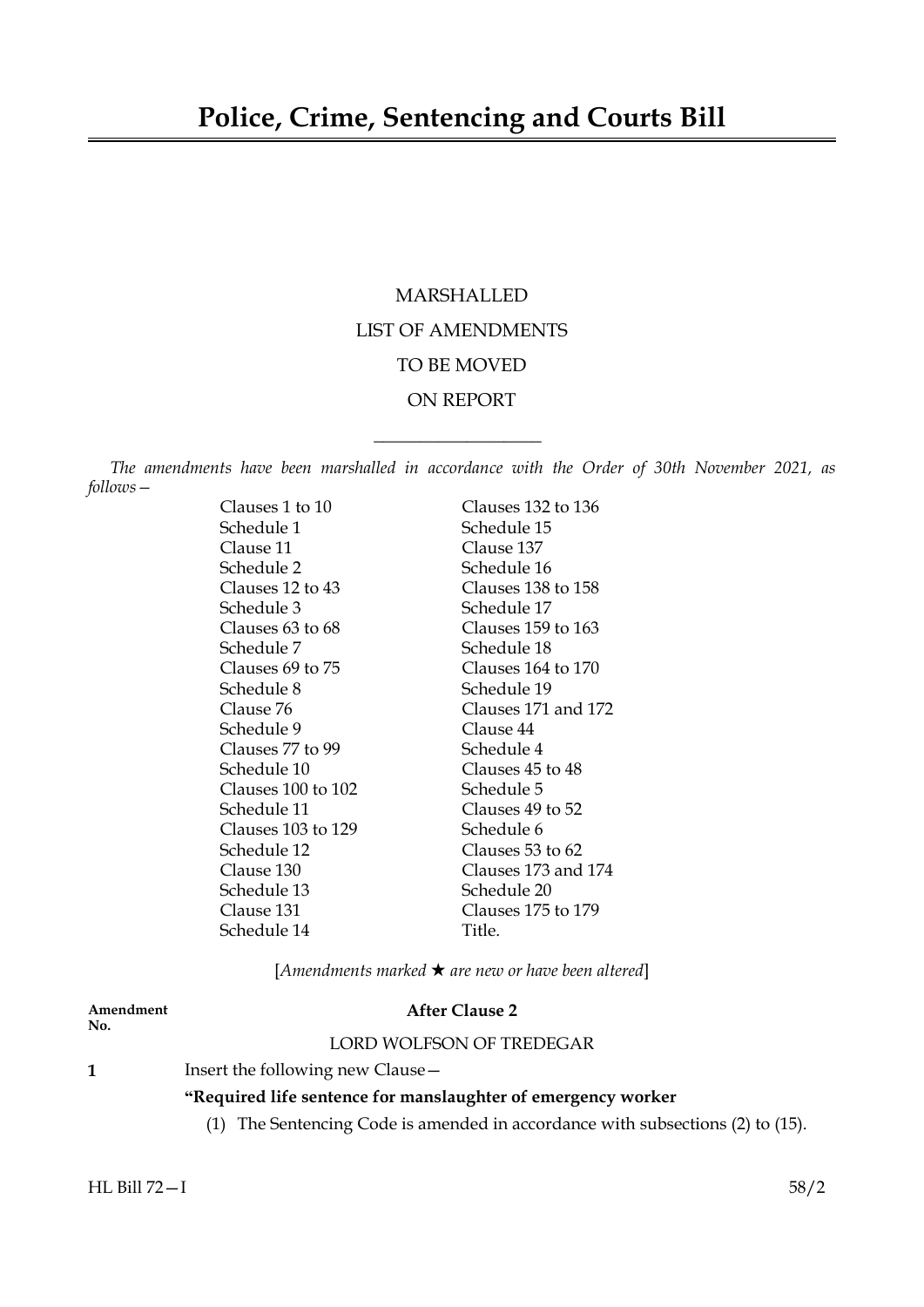- (2) In section 177 (youth rehabilitation orders), in subsection  $(3)(b)(i)$ , after "258" insert "or 258A".
- (3) In section 221 (overview of Part 10), in subsection  $(2)(b)$ , for "section 258" substitute "sections 258 and 258A".
- (4) In section 249 (sentence of detention under section 250), in subsection (2)(a), for "section 258" substitute "sections 258 and 258A".
- (5) In section 255 (extended sentence of detention), in subsection (1)(d), after "258(2)" insert "or 258A(2)".
- (6) After section 258 insert—
- **"258A Required sentence of detention for life for manslaughter of emergency worker**
	- (1) This section applies where—
		- (a) a person aged under 18 is convicted of a relevant offence,
		- (b) the offence was committed—
			- (i) when the person was aged 16 or over, and
			- (ii) on or after the relevant commencement date, and
		- (c) the offence was committed against an emergency worker acting in the exercise of functions as such a worker.
	- (2) The court must impose a sentence of detention for life under section 250 unless the court is of the opinion that there are exceptional circumstances which—
		- (a) relate to the offence or the offender, and
		- (b) justify not doing so.
	- (3) For the purposes of subsection  $(1)(c)$  the circumstances in which an offence is to be taken as committed against a person acting in the exercise of functions as an emergency worker include circumstances where the offence takes place at a time when the person is not at work but is carrying out functions which, if done in work time, would have been in the exercise of functions as an emergency worker.
	- (4) In this section "relevant offence" means the offence of manslaughter, but does not include—
		- (a) manslaughter by gross negligence, or
		- (b) manslaughter mentioned in section 2(3) or 4(1) of the Homicide Act 1957 or section 54(7) of the Coroners and Justice Act 2009 (partial defences to murder).
	- (5) In this section—

"emergency worker" has the meaning given by section 68;

"relevant commencement date" means the date on which section (*Required life sentence for manslaughter of emergency worker*) of the Police, Crime, Sentencing and Courts Act 2021 (required life sentence for manslaughter of emergency worker) comes into force.

(6) An offence the sentence for which is imposed under this section is not to be regarded as an offence the sentence for which is fixed by law.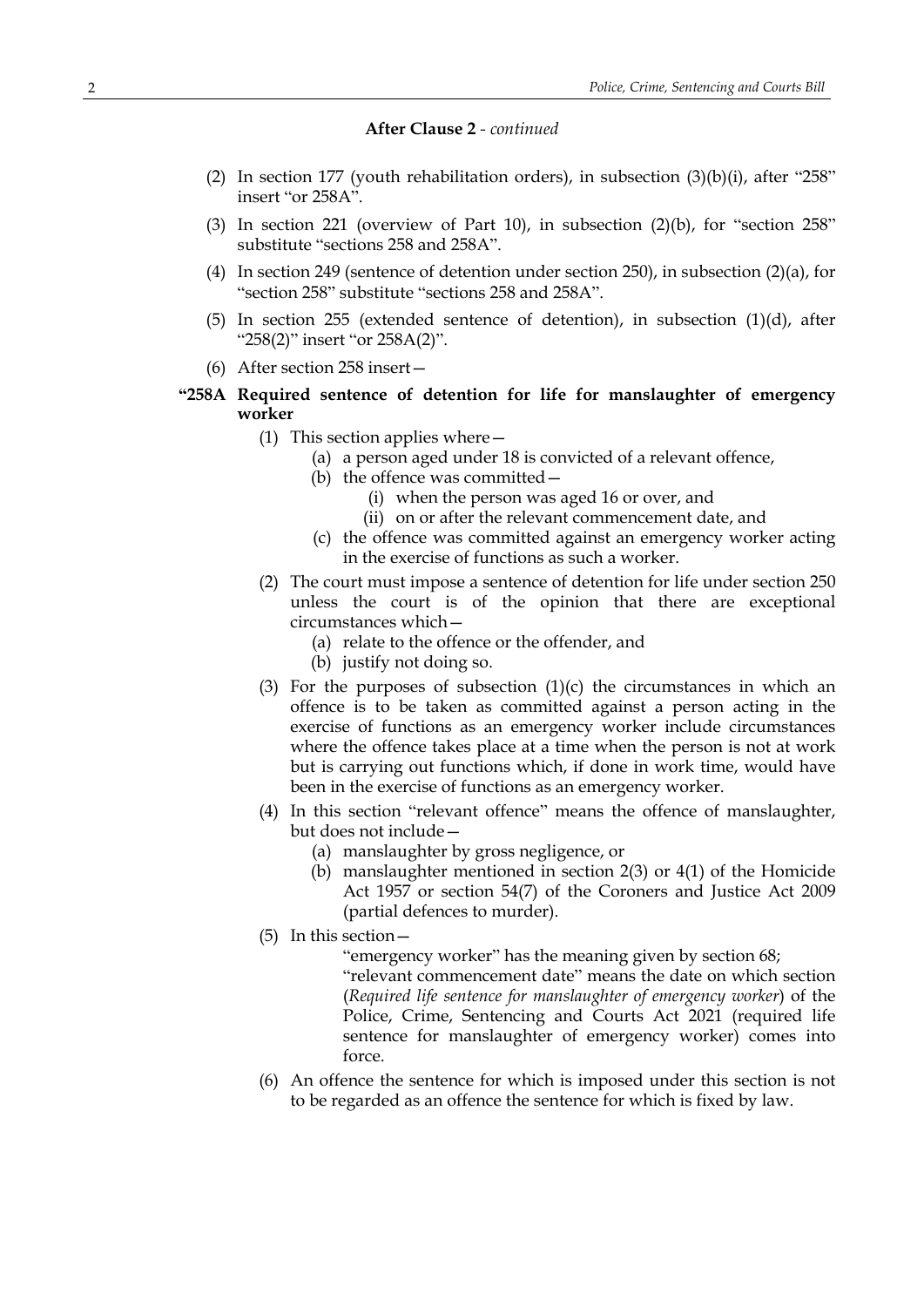- (7) Where an offence is found to have been committed over a period of 2 or more days, or at some time during a period of 2 or more days, it must be taken for the purposes of subsection (1)(b) to have been committed on the last of those days."
- (7) In section 267 (extended sentence of detention in a young offender institution), in subsection (1)(d), for "or 274" substitute ", 274 or 274A".
- (8) In section 272 (offences other than murder), in subsection (2)(b), for "or 274" substitute ", 274 or 274A".
- (9) After section 274 insert—
- **"274A Required sentence of custody for life for manslaughter of emergency worker**
	- (1) This section applies where—
		- (a) a person aged 18 or over but under 21 is convicted of a relevant offence,
		- (b) the offence was committed—
			- (i) when the person was aged 16 or over, and
			- (ii) on or after the relevant commencement date, and
		- (c) the offence was committed against an emergency worker acting in the exercise of functions as such a worker.
	- (2) The court must impose a sentence of custody for life under section 272 unless the court is of the opinion that there are exceptional circumstances which—
		- (a) relate to the offence or the offender, and
		- (b) justify not doing so.
	- (3) For the purposes of subsection  $(1)(c)$  the circumstances in which an offence is to be taken as committed against a person acting in the exercise of functions as an emergency worker include circumstances where the offence takes place at a time when the person is not at work but is carrying out functions which, if done in work time, would have been in the exercise of functions as an emergency worker.
	- (4) In this section "relevant offence" means the offence of manslaughter, but does not include—
		- (a) manslaughter by gross negligence, or
		- (b) manslaughter mentioned in section 2(3) or 4(1) of the Homicide Act 1957 or section 54(7) of the Coroners and Justice Act 2009 (partial defences to murder).
	- (5) In this section—

"emergency worker" has the meaning given by section 68; "relevant commencement date" means the date on which section (*Required life sentence for manslaughter of emergency worker*) of the Police, Crime, Sentencing and Courts Act 2021 (required life sentence for manslaughter of emergency worker) comes into force.

(6) An offence the sentence for which is imposed under this section is not to be regarded as an offence the sentence for which is fixed by law.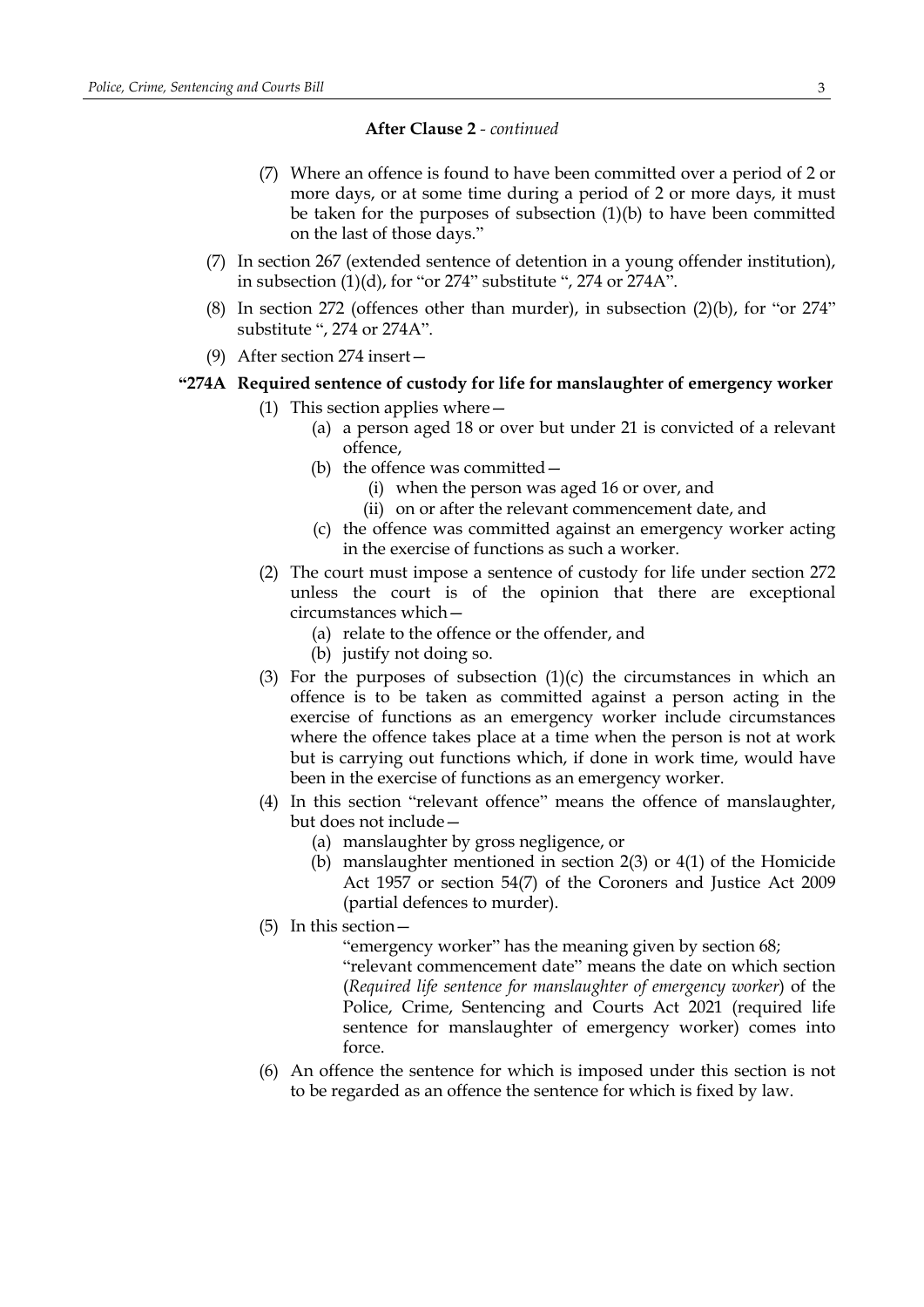- (7) Where an offence is found to have been committed over a period of 2 or more days, or at some time during a period of 2 or more days, it must be taken for the purposes of subsection (1)(b) to have been committed on the last of those days."
- (10) In section 280 (extended sentence of imprisonment), in subsection  $(1)(d)$ , for "or 285" substitute ", 285 or 285A".
- (11) After section 285 insert—

## **"285A Required life sentence for manslaughter of emergency worker**

- (1) This section applies where—
	- (a) a person aged 21 or over is convicted of a relevant offence,
	- (b) the offence was committed—
		- (i) when the person was aged 16 or over, and
		- (ii) on or after the relevant commencement date, and
	- (c) the offence was committed against an emergency worker acting in the exercise of functions as such a worker.
- (2) The court must impose a sentence of imprisonment for life unless the court is of the opinion that there are exceptional circumstances which—
	- (a) relate to the offence or the offender, and
		- (b) justify not doing so.
- (3) For the purposes of subsection  $(1)(c)$  the circumstances in which an offence is to be taken as committed against a person acting in the exercise of functions as an emergency worker include circumstances where the offence takes place at a time when the person is not at work but is carrying out functions which, if done in work time, would have been in the exercise of functions as an emergency worker.
- (4) In this section "relevant offence" means the offence of manslaughter, but does not include—
	- (a) manslaughter by gross negligence, or
	- (b) manslaughter mentioned in section 2(3) or 4(1) of the Homicide Act 1957 or section 54(7) of the Coroners and Justice Act 2009 (partial defences to murder).
- (5) In this section—

"emergency worker" has the meaning given by section 68;

"relevant commencement date" means the date on which section (*Required life sentence for manslaughter of emergency worker*) of the Police, Crime, Sentencing and Courts Act 2021 (required life sentence for manslaughter of emergency worker) comes into force.

- (6) An offence the sentence for which is imposed under this section is not to be regarded as an offence the sentence for which is fixed by law.
- (7) Where an offence is found to have been committed over a period of 2 or more days, or at some time during a period of 2 or more days, it must be taken for the purposes of subsection (1)(b) to have been committed on the last of those days."
- (12) In section 329 (conversion of sentence of detention to sentence of imprisonment), in subsection (7)(a), after "258" insert "or 258A".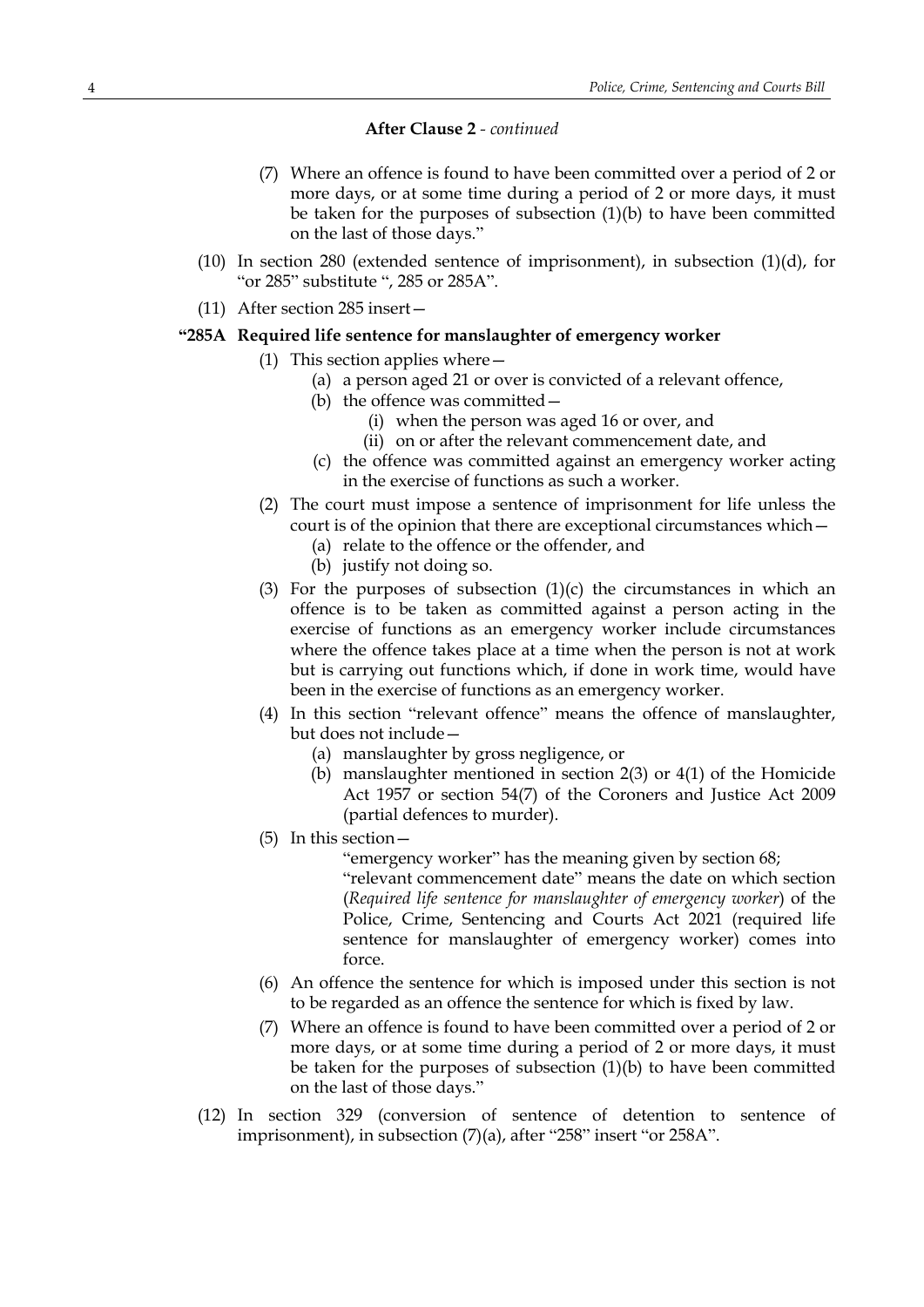- (13) In section 399 (mandatory sentences), in paragraph  $(b)(i)$  -
	- (a) for "258, 274 or 285" substitute "258, 258A, 274, 274A, 285 or 285A";
	- (b) omit "dangerous".
- (14) In section 417 (commencement of Schedule 22), in subsection  $(3)(d)$ , for "and 274" substitute ", 274 and 274A".
- (15) In Schedule 22 (amendments of the Sentencing Code etc)—
	- (a) after paragraph 59 insert—
		- "59A In section 285A (required life sentence for manslaughter of emergency worker), in subsection (1)(a), for "21" substitute "18".";
	- (b) in paragraph 73(a)(ii), after "274" insert ", 274A";
	- (c) in paragraph 101(2), after "274," insert "274A,".
- (16) In section 37 of the Mental Health Act 1983 (powers of courts to order hospital admission or guardianship)—
	- (a) in subsection  $(1A)$  -
		- (i) after "258," insert "258A,";
		- (ii) after "274," insert "274A,";
		- (iii) for "or 285" substitute ", 285 or 285A";
	- (b) in subsection  $(1B)$  -
		- (i) in paragraph (a), after "258" insert "or 258A";
		- (ii) in paragraph (b), for "or 274" substitute ", 274 or 274A";
		- (iii) in paragraph (c), for "or 285" substitute ", 285 or 285A"."

#### *Member's explanatory statement*

*This amendment inserts into the Sentencing Code provisions that require a court to impose a life sentence on an offender who is convicted of unlawful and dangerous act manslaughter against an emergency worker acting in the exercise of their functions as an emergency worker.*

#### **Clause 7**

## BARONESS WILLIAMS OF TRAFFORD

- **2** Page 9, line 15, at end insert—
	- "(za) publish the strategy,"

## *Member's explanatory statement*

*This amendment requires specified authorities to publish a strategy prepared under Clause 7.*

## **3** Page 9, line 17, at end insert—

- "(7A) A strategy under this section must not include any material that the specified authorities consider—
	- (a) might jeopardise the safety of any person,
	- (b) might prejudice the prevention or detection of crime or the investigation or prosecution of an offence, or
	- (c) might compromise the security of, or good order or discipline within, an institution of a kind mentioned in the first column of a table in Schedule 2."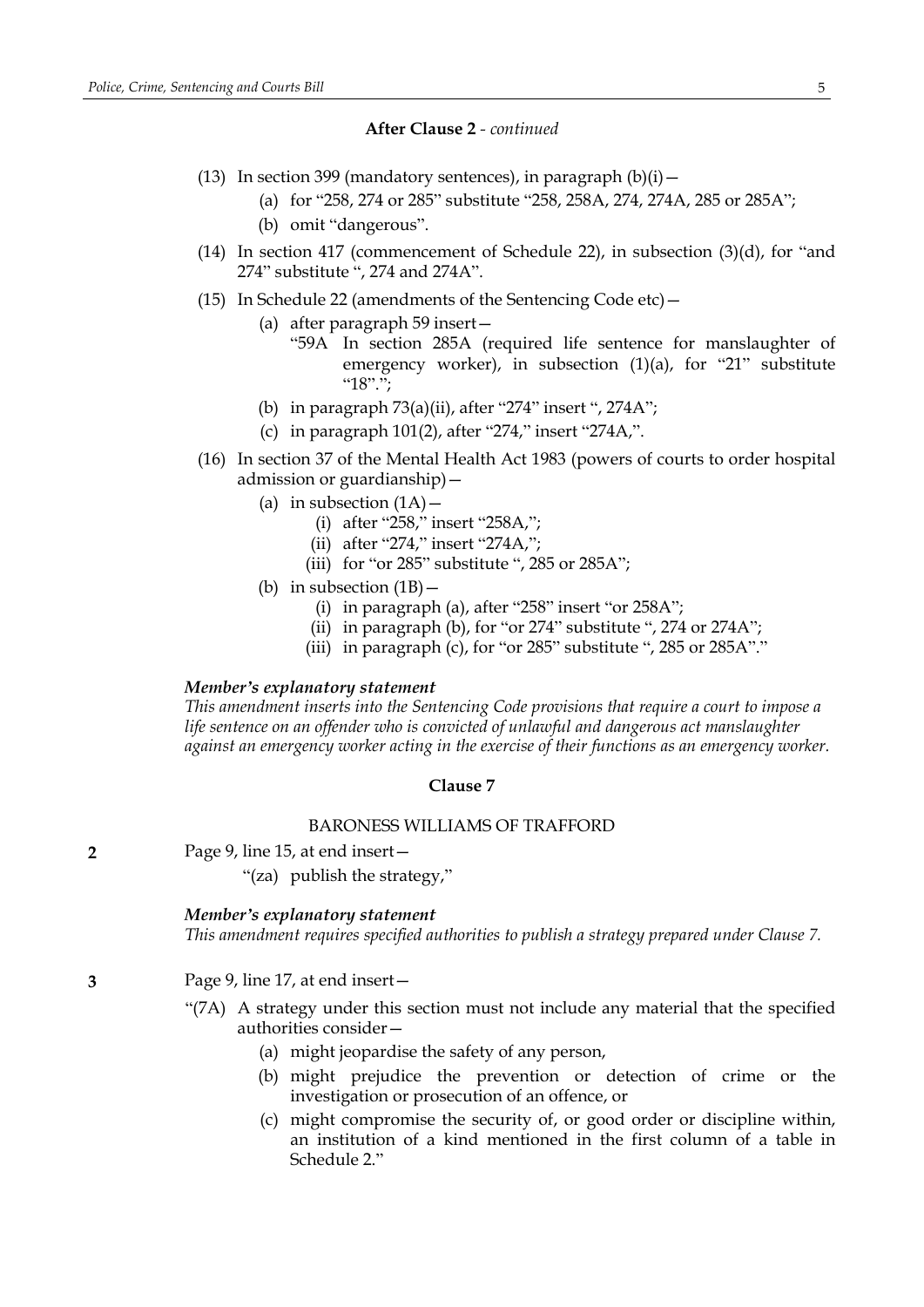*This amendment means that specified authorities may not include certain material in a strategy published under Clause 7(7) as amended by the amendment in the name of Baroness Williams of Trafford at page 9, line 15.*

**4** Page 9, line 20, after "make" insert "further"

#### *Member's explanatory statement*

*This amendment clarifies that regulations under Clause 7(9) may make further provision about the publication or dissemination of a strategy.*

#### **Clause 8**

#### BARONESS WILLIAMS OF TRAFFORD

**5** Page 10, line 37, leave out "may"

#### *Member's explanatory statement*

*This amendment and the amendments in the name of Baroness Williams of Trafford at page* 10, line 37, page 10, line 38 and page 10, line 39 have the effect that specified authorities are *required to publish a strategy prepared under Clause 8.*

## **6** Page 10, line 37, at end insert—

"(za) must publish the strategy,"

#### *Member's explanatory statement*

*See the explanatory statement for the first amendment in the name of Baroness Williams of Trafford at page 10, line 37.*

**7** Page 10, line 38, at beginning insert "may"

## *Member's explanatory statement*

*See the explanatory statement for the first amendment in the name of Baroness Williams of Trafford at page 10, line 37.*

**8** Page 10, line 39, at beginning insert "may"

## *Member's explanatory statement*

*See the explanatory statement for the first amendment in the name of Baroness Williams of Trafford at page 10, line 37.*

- **9** Page 10, line 39, at end insert—
	- "(8A) A strategy under this section must not include any material that the specified authorities consider—
		- (a) might jeopardise the safety of any person,
		- (b) might prejudice the prevention or detection of crime or the investigation or prosecution of an offence, or
		- (c) might compromise the security of, or good order or discipline within, an institution of a kind mentioned in the first column of a table in Schedule 2."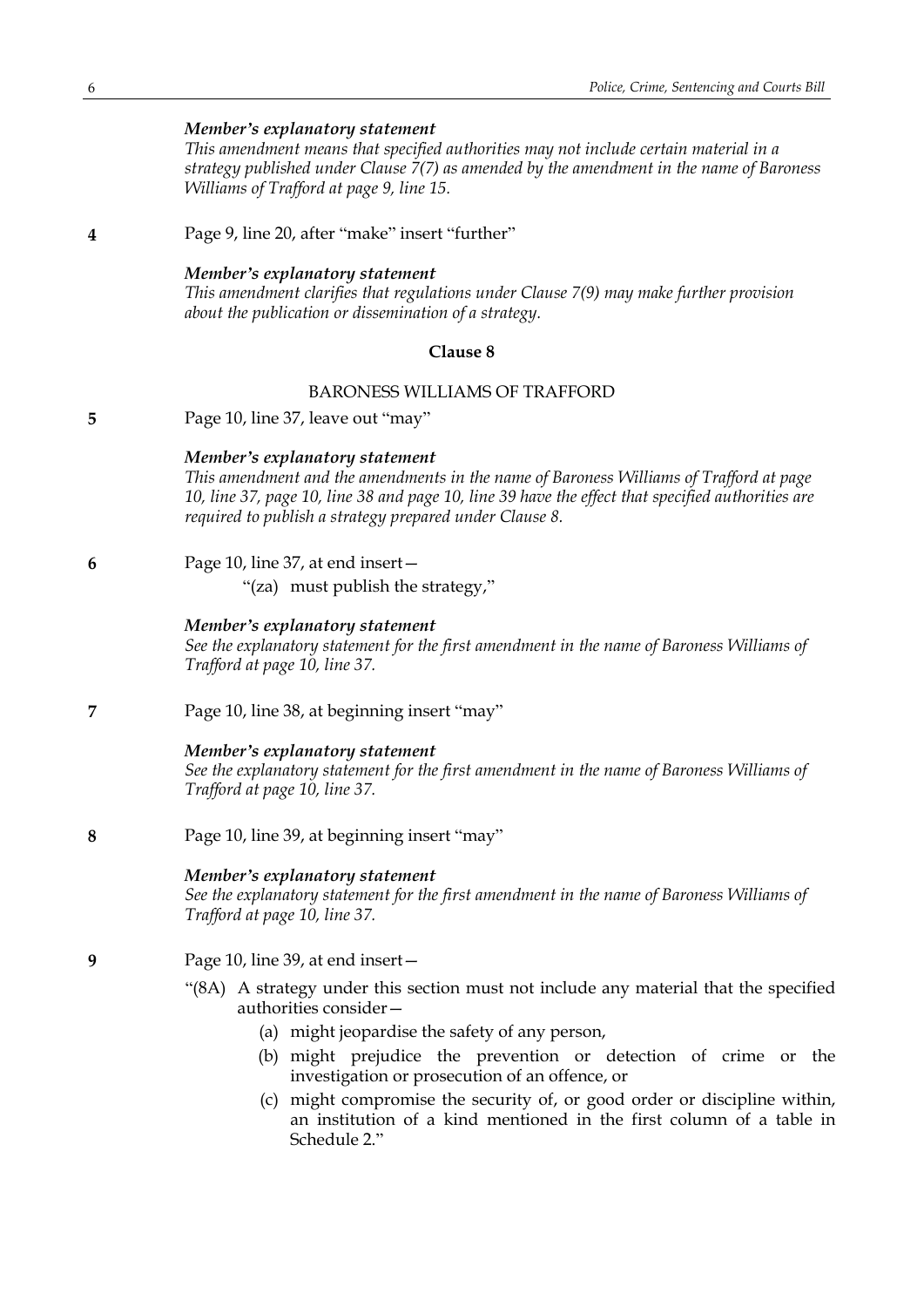*This amendment means that specified authorities may not include certain material in a strategy published under clause 8(8) as amended by the second amendment in the name of Baroness Williams of Trafford at page 10, line 37.*

**10** Page 10, line 40, after "make" insert "further"

#### *Member's explanatory statement*

*This amendment clarifies that regulations under Clause 8(9) may make further provision about the publication or dissemination of a strategy.*

## **Clause 9**

# BARONESS MEACHER LORD PADDICK THE LORD BISHOP OF MANCHESTER

**11** Page 11, line 45, leave out from "legislation" to ", or" in line 47

#### BARONESS WILLIAMS OF TRAFFORD

**12** Page 12, line 2, at end insert—

"(5A) Regulations under subsection (2) must not authorise—

- (a) the disclosure of patient information, or
- (b) the disclosure of personal information by a specified authority which is a health or social care authority."

#### *Member's explanatory statement*

*This amendment and the amendment in the name of Baroness Williams of Trafford at page 12, line 11 require regulations under Clause 9(2) to provide that they do not authorise the disclosure of patient information or the disclosure of personal information by a health or social care authority.*

**13** Page 12, line 11, at end insert—

""health or social care authority" means a specified authority which is listed in the first column of the table headed "Health and social care" in Schedule 1;

"patient information" means personal information (however recorded) which relates to—

- (a) the physical or mental health or condition of an individual,
- (b) the diagnosis of an individual's condition, or
- (c) an individual's care or treatment,

or is (to any extent) derived directly or indirectly from information relating to any of those matters;

"personal information" means information which is in a form that identifies any individual or enables any individual to be identified (either by itself or in combination with other information)."

## *Member's explanatory statement*

*See the explanatory statement for the amendment in the name of Baroness Williams of Trafford at page 12, line 2.*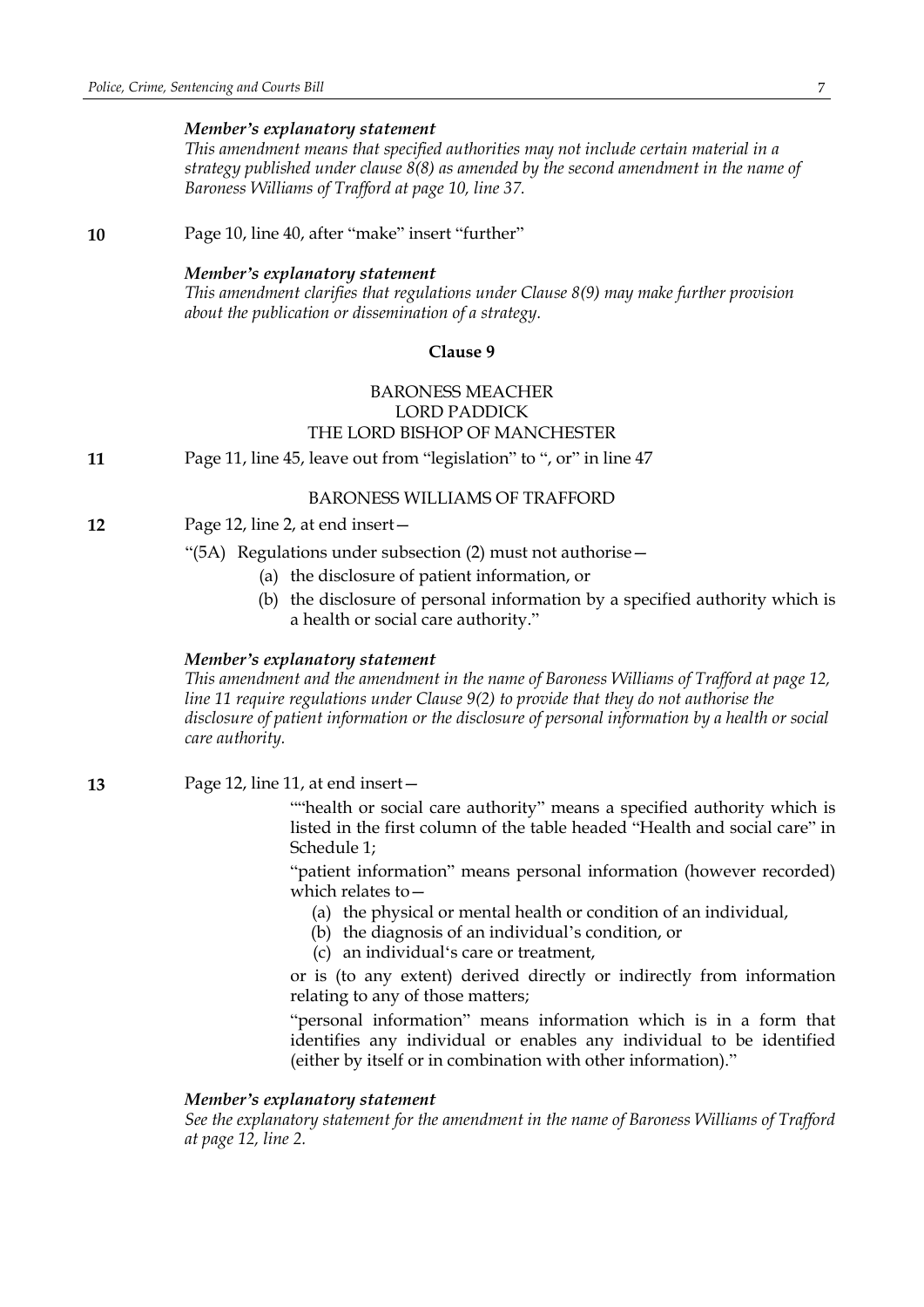# **After Clause 9**

## LORD YOUNG OF COOKHAM BARONESS BLAKE OF LEEDS

**14**★ Insert the following new Clause —

## **"Serious Violence and the Housing Act 1996**

The Secretary of State must, before the end of the period of 3 months beginning with the day on which this Act is passed, issue a code of practice under section 214A of the Housing Act 1996 on preventing serious violence to provide—

- (a) that the application of section 177 of the Housing Act 1996 is to be applied to those at risk of serious violence so as to ensure that it is not deemed reasonable for a person to continue to occupy accommodation if the provision of alternative accommodation would prevent or reduce the risk of serious violence against that person;
- (b) for the Homelessness Code of Guidance for Local Authorities to be updated to include a new chapter on the duties of local authorities under sections 7(3A) and 8(3A) of this Act, with particular reference to preventing and reducing serious violence and safeguarding young people at risk of serious violence;
- (c) that the police shall be responsible for timely collaboration with housing providers on the reduction of the risk of serious violence to individuals where the exercise of housing duties may reduce or prevent the risk of serious violence; and
- (d) guidance on the disclosure of information in accordance with regulations under section 9(2) of this Act by and to specified authorities which are housing authorities to prevent and reduce serious violence in a prescribed area, with particular reference to assisting the housing authority with the prevention and reduction of serious violence in the exercise of its duties under Part 7 of the Housing Act 1996."

## **Clause 12**

# BARONESS WILLIAMS OF TRAFFORD BARONESS BERTIN LORD ROSSER

**15** Page 13, line 12, after "includes" insert ", in particular—

- (i) domestic abuse within the meaning of the Domestic Abuse Act 2021 (see section 1 of that Act),
- (ii) sexual offences,"

#### *Member's explanatory statement*

*This amendment clarifies that "violence" for the purposes of Chapter 1 of Part 2 includes domestic abuse and sexual offences.*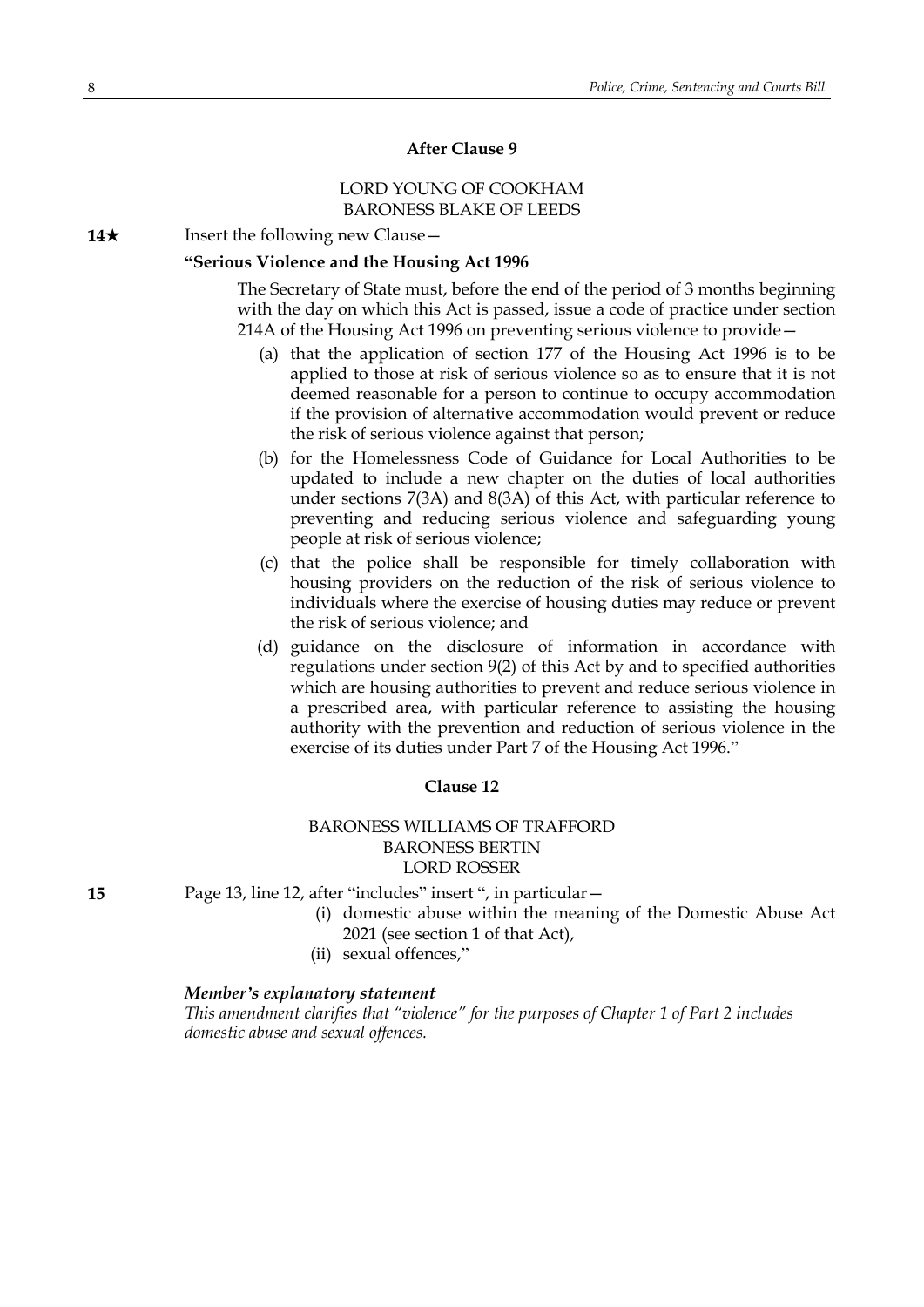#### BARONESS WILLIAMS OF TRAFFORD

- **16** Page 13, line 14, at end insert—
	- "(3A) In subsection (3)(a)(ii), "sexual offence" means an offence under the law of England and Wales which is for the time being specified in Schedule 3 to the Sexual Offences Act 2003, other than the offence specified in paragraph 14 of that Schedule (fraudulent evasion of excise duty).
		- (3B) In determining for the purposes of subsection (3A) whether an offence is specified in Schedule 3 to the Sexual Offences Act 2003, any limitation in that Schedule referring to the circumstances of a particular case (including the sentence imposed) is to be disregarded."

## *Member's explanatory statement*

*This amendment defines "sexual offence" for the purposes of the amendment in the name of Baroness Williams of Trafford at page 13, line 12 by reference to most of the England and Wales offences for the time being specified in Schedule 3 to the Sexual Offences Act 2003.*

**17** Page 13, line 18, leave out "any offence" and insert "the offence (if any)"

## *Member's explanatory statement*

*This amendment modifies the reference in Clause 12(4) to any offence involved in violence to which Chapter 1 of Part 2 applies so that it is clear that such violence may not involve an offence.*

#### **Clause 14**

## LORD PADDICK

**18**★ Page 15, line 8, leave out subsection (9)

#### *Member's explanatory statement*

*This ensures that public bodies are only obligated to comply with the serious violence duty to the extent it does not conflict with its other statutory duties.*

## **Clause 15**

## BARONESS WILLIAMS OF TRAFFORD

**19** Page 15, line 41, leave out "a disclosure of information that"

#### *Member's explanatory statement*

*This amendment and the amendments in the name of Baroness Williams of Trafford at page* 15, line 41, page 15, line 42 and page 15, line 45 have the effect that Clause 15 does not *authorise the disclosure of patient information or the disclosure of personal information by a health or social care authority.*

**20** Page 15, line 41, at end insert—

- "(za) the disclosure of patient information,
- (zb) the disclosure of personal information by a specified authority which is a health or social care authority,"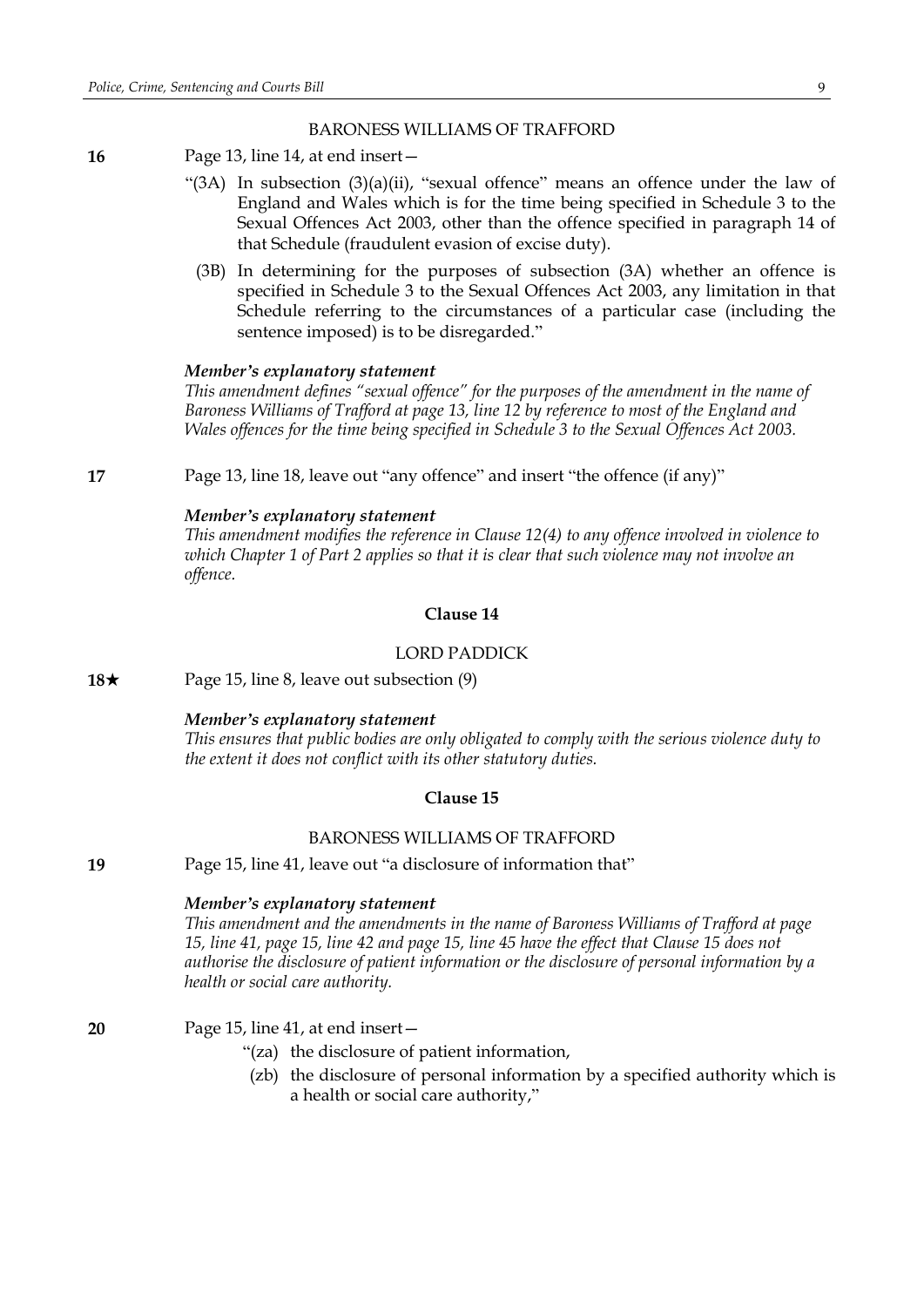*See the explanatory statement for the first amendment in the name of Baroness Williams of Trafford at page 15, line 41.*

**21** Page 15, line 42, at beginning insert "a disclosure of information that"

#### *Member's explanatory statement*

*See the explanatory statement for the first amendment in the name of Baroness Williams of Trafford at page 15, line 41.*

## BARONESS MEACHER LORD PADDICK THE LORD BISHOP OF MANCHESTER

**22** Page 15, line 42, leave out from "legislation" to ", or" in line 44

#### BARONESS WILLIAMS OF TRAFFORD

**23** Page 15, line 45, at beginning insert "a disclosure of information that"

#### *Member's explanatory statement*

*See the explanatory statement for the first amendment in the name of Baroness Williams of Trafford at page 15, line 41.*

# LORD PADDICK

## **24**★ Page 16, line 9, at end insert —

- "(6A) In considering the disclosure of information under subsections (3) and (4), a person listed in subsection (2) must also comply with, if and to the extent applicable—
	- (a) any duty of confidence owed by the person making the disclosure where disclosure would amount to a breach of that duty,
	- (b) the Human Rights Act 1998,
	- (c) the Equality Act 2010,
	- (d) the data protection legislation,
	- (e) the Investigatory Powers Act 2016, and
	- (f) any other restriction on the disclosure of information (however imposed)."

## BARONESS MEACHER LORD PADDICK THE LORD BISHOP OF MANCHESTER

- **25** Page 16, line 11, at end insert—
	- "(8) Information provided in accordance with this Chapter—
		- (a) must not be personal information, unless (subject to paragraph (b)) the identification of an individual is necessary or appropriate in order to enable the crime and disorder committee to properly exercise its powers; and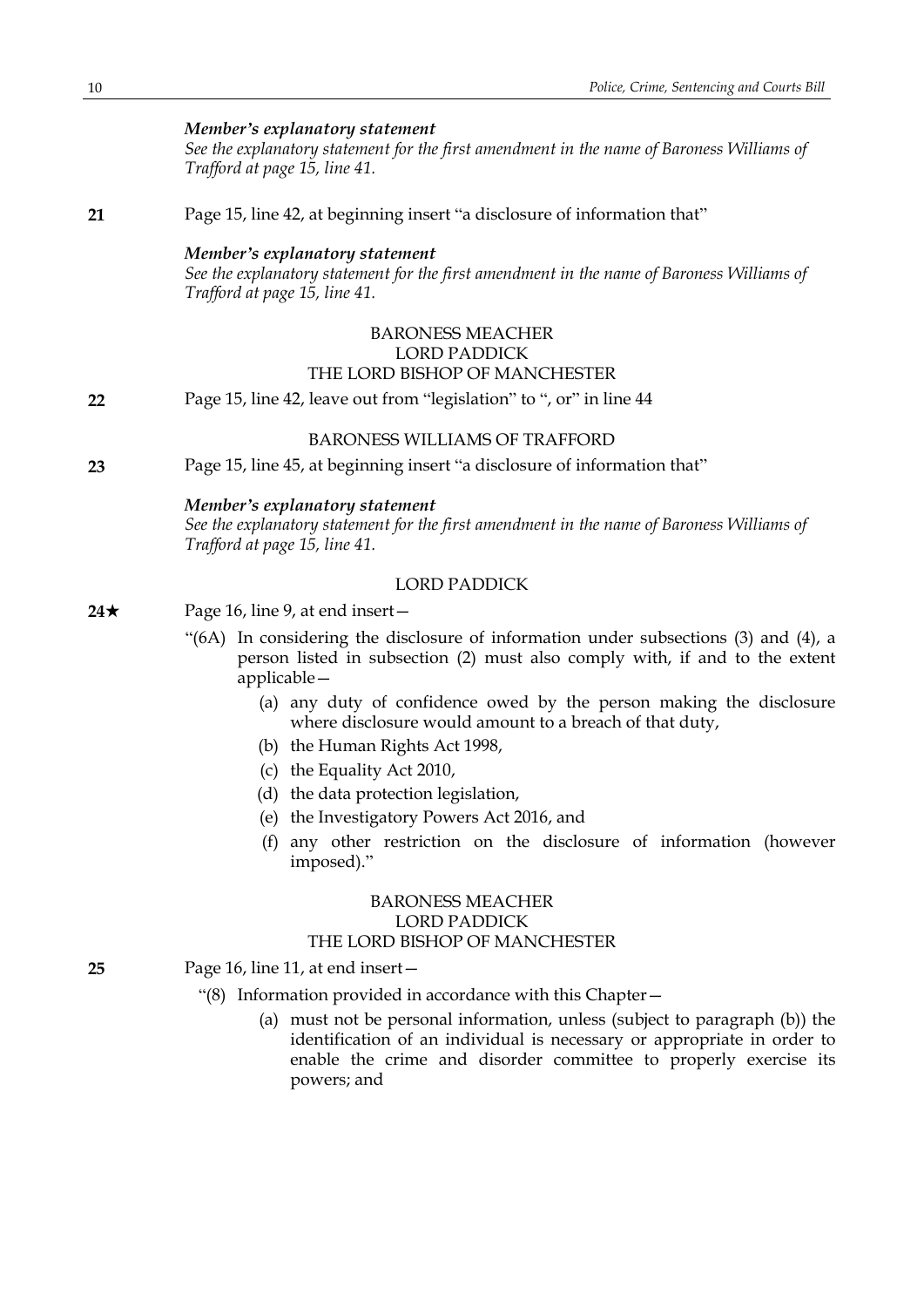## **Clause 15** *- continued*

- (b) must not include information that would be reasonably likely to prejudice legal proceedings or current or future operations of the responsible authorities, whether acting together or individually, or of the co-operating persons or bodies.
- (9) Information is personal for the purposes of subsection (8)(a) if it is in a form that identifies any individual or enables any individual to be identified (either by itself or in combination with other information)."

## **Clause 16**

## BARONESS WILLIAMS OF TRAFFORD

**26** Page 16, line 22, after "that" insert "is held by the person to whom the request is made and that"

## *Member's explanatory statement*

*This amendment limits the information that may be requested by a local policing body under Clause 16 to information held by the person to whom the request is made.*

**27** Page 16, line 35, leave out "a disclosure of information that"

## *Member's explanatory statement*

*This amendment and the amendments in the name of Baroness Williams of Trafford at page* 16, line 35, page 16, line 36 and page 16, line 39 have the effect that Clause 16 does not require *the disclosure of patient information or the disclosure of personal information by a health or social care authority.*

## **28** Page 16, line 35, at end insert—

- "(za) the disclosure of patient information,
- (zb) the disclosure of personal information by a specified authority which is a health or social care authority,"

#### *Member's explanatory statement*

*See the explanatory statement for the first amendment in the name of Baroness Williams of Trafford at page 16, line 35.*

**29** Page 16, line 36, at beginning insert "a disclosure of information that"

## *Member's explanatory statement*

*See the explanatory statement for the first amendment in the name of Baroness Williams of Trafford at page 16, line 35.*

## BARONESS MEACHER LORD PADDICK THE LORD BISHOP OF MANCHESTER

# **30** Page 16, line 36, leave out from "legislation" to ", or" in line 38

## BARONESS WILLIAMS OF TRAFFORD

**31** Page 16, line 39, at beginning insert "a disclosure of information that"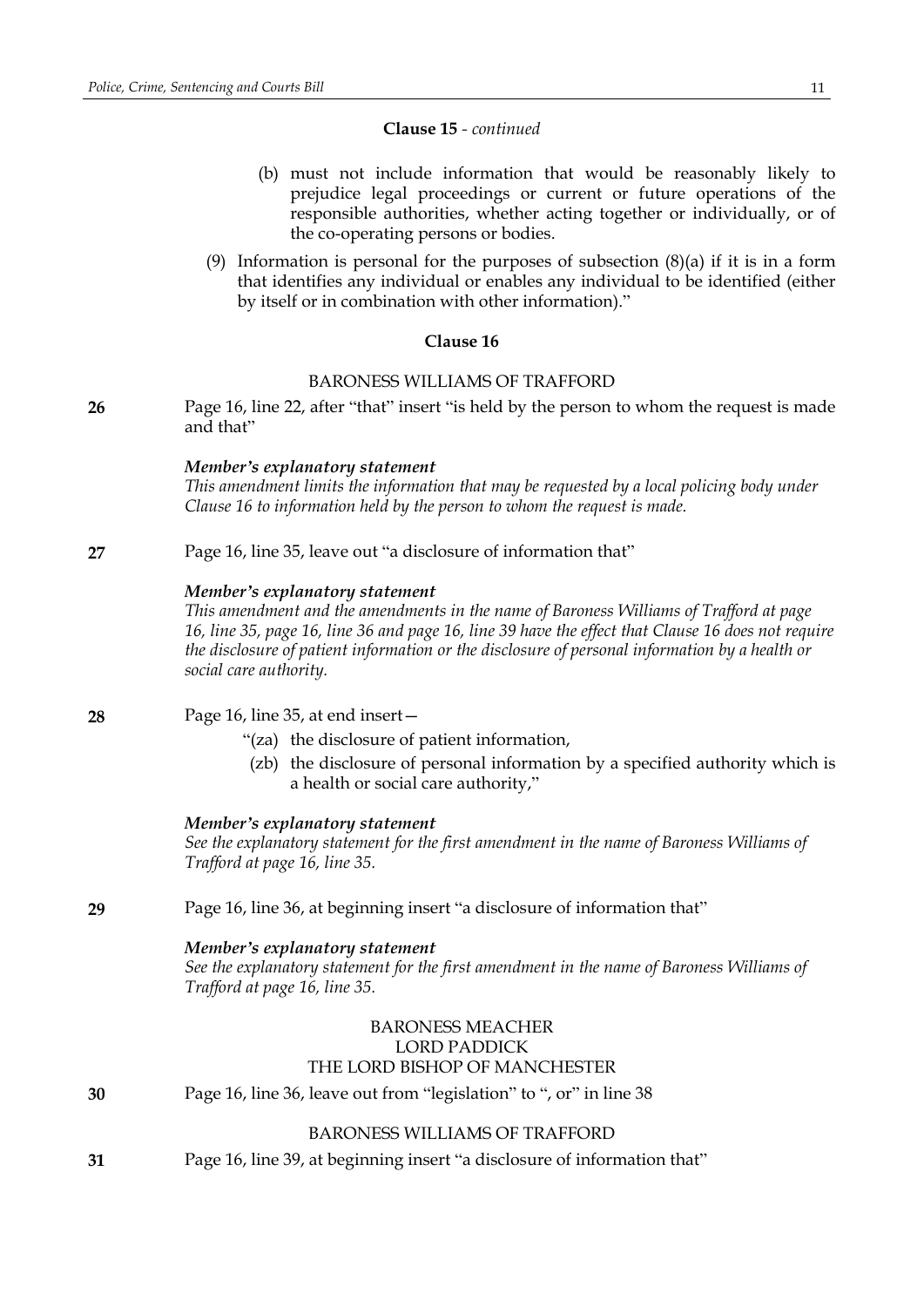*See the explanatory statement for the first amendment in the name of Baroness Williams of Trafford at page 16, line 35.*

#### LORD PADDICK

**32**\* Page 16, line 40, at end insert—

- "(6A) In considering the disclosure of information under subsections (4) and (6), a person listed in subsection (2) must also comply with, if and to the extent applicable—
	- (a) any duty of confidence owed by the person making the disclosure where disclosure would amount to a breach of that duty,
	- (b) the Human Rights Act 1998,
	- (c) the Equality Act 2010,
	- (d) the data protection legislation,
	- (e) the Investigatory Powers Act 2016, and
	- (f) any other restriction on the disclosure of information (however imposed)."

#### *Member's explanatory statement*

*This ensures that a person's requirement to comply with an information-sharing request must be compatible with their duties under existing human rights and data protection law.*

## **After Clause 16**

# LORD PADDICK

**33**★ Insert the following new Clause

## "**Existing statutory duties**

- (1) A specified authority is not subject to a duty in subsections (1) to (3) of section 7 if or to the extent that compliance with the duty—
	- (a) would be incompatible with any other duty of the authority imposed by an enactment, or
	- (b) would otherwise have an adverse effect on the exercise of the authority's functions.
- (2) Section 16(4) does not require a disclosure of information if or to the extent that compliance with the duty—
	- (a) would be incompatible with any other duty of the authority imposed by an enactment, or
	- (b) would otherwise have an adverse effect on the exercise of the authority's functions."

## *Member's explanatory statement*

*This ensures that public bodies are only obligated to comply with the serious violence duty to the extent it does not conflict with their other statutory duties.*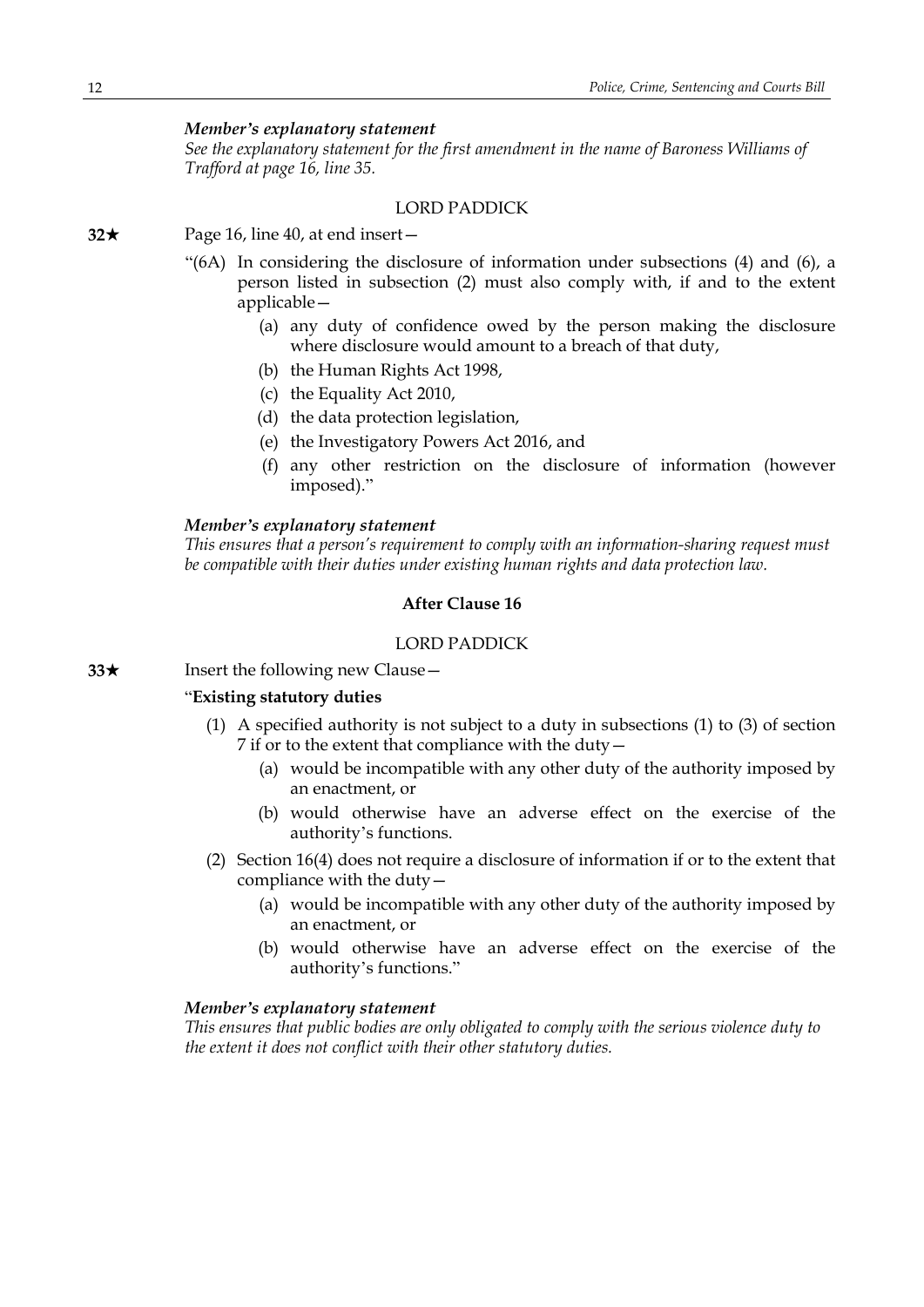## **34**★ Insert the following new Clause

#### "**Equality impact assessment**

- (1) Regulations under section 9(2) must provide that a disclosure under the regulations must comply with, if and to the extent applicable—
	- (a) any duty of confidence owed by the person making the disclosure where disclosure would amount to a breach of that duty,
	- (b) the Human Rights Act 1998,
	- (c) the Equality Act 2010,
	- (d) the data protection legislation,
	- (e) the Investigatory Powers Act 2016, and
	- (f) any other restriction on the disclosure of information (however imposed).
- (2) No regulations may be published under section 9(2) prior to the Secretary of State publishing—
	- (a) an equality impact assessment of the operation of sections 9 and 15,
	- (b) a data protection impact assessment of the operation of sections 9 and 15, and
	- (c) a description of any guidance or codes of practice, to which the operation of sections 9 and 15 are subject."

#### *Member's explanatory statement*

*This amendment ensures that regulations comply with existing human rights and data protection law.*

## **Clause 17**

## LORD PADDICK

**35**★ Leave out Clause 17

#### *Member's explanatory statement*

*This removes the provisions enabling the Secretary of State to give directions to require compliance with the serious violence duty.*

## **Clause 18**

## BARONESS WILLIAMS OF TRAFFORD

**36** Page 17, line 37, at end insert—

"(4) After issuing guidance under this section, the Secretary of State must lay a copy of the guidance before Parliament."

#### *Member's explanatory statement*

*This amendment requires guidance from the Secretary of State relating to Chapter 1 of Part 2 to be laid before Parliament.*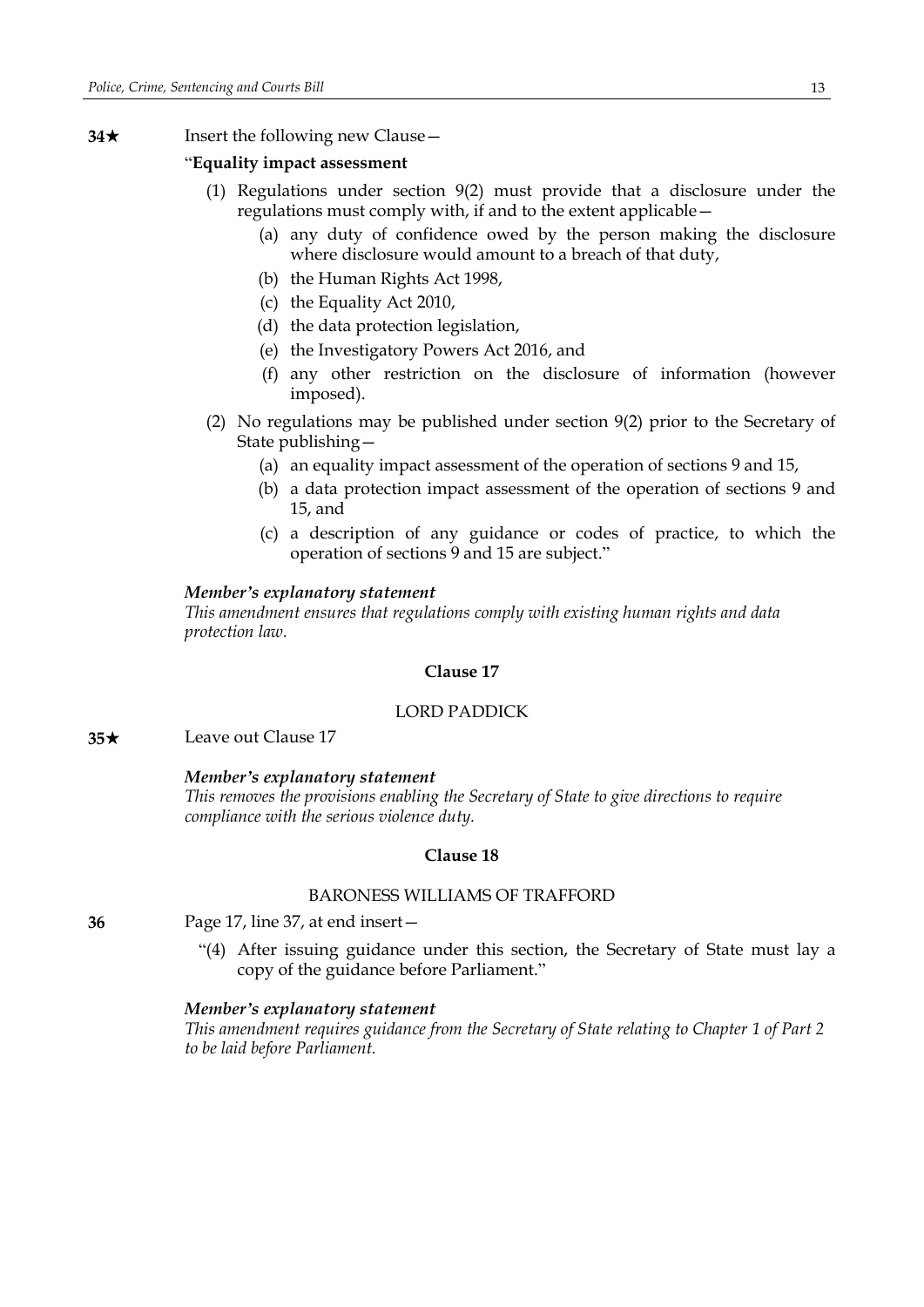# **Clause 19**

## BARONESS WILLIAMS OF TRAFFORD BARONESS BERTIN

**37** Page 19, line 7, after "includes" insert ", in particular—

- (i) domestic abuse within the meaning of the Domestic Abuse Act 2021 (see section 1 of that Act),
- (ii) sexual offences,"

#### *Member's explanatory statement*

*This amendment clarifies that "violence" for the purposes of Chapter 1 of Part 1 of the Crime and Disorder Act 1998 includes domestic abuse and sexual offences.*

#### BARONESS WILLIAMS OF TRAFFORD

- **38** Page 19, line 12, at end insert—
	- "(1ZA) In the definition of "violence" in subsection (1) "sexual offence" means an offence under the law of England and Wales which is for the time being specified in Schedule 3 to the Sexual Offences Act 2003, other than the offence specified in paragraph 14 of that Schedule (fraudulent evasion of excise duty).
		- (1ZB) In determining for the purposes of subsection (1ZA) whether an offence is specified in Schedule 3 to the Sexual Offences Act 2003, any limitation in that Schedule referring to the circumstances of a particular case (including the sentence imposed) is to be disregarded."

## *Member's explanatory statement*

*This amendment defines "sexual offence" for the purposes of the amendment in the name of Baroness Williams of Trafford at page 19, line 7 by reference to most of the England and Wales offences for the time being specified in Schedule 3 to the Sexual Offences Act 2003.*

**39** Page 19, line 18, leave out "any offence" and insert "the offence (if any)"

## *Member's explanatory statement*

*This amendment modifies the reference in section 18(1B) of the Crime and Disorder Act 1998* to any offence involved in violence to which Chapter 1 of Part 1 of that Act applies so that it is *clear that such violence may not involve an offence.*

## **Clause 22**

#### BARONESS WILLIAMS OF TRAFFORD

**40** Page 20, line 32, at end insert—

"health or social care authority  $|set|$  section 9(9)"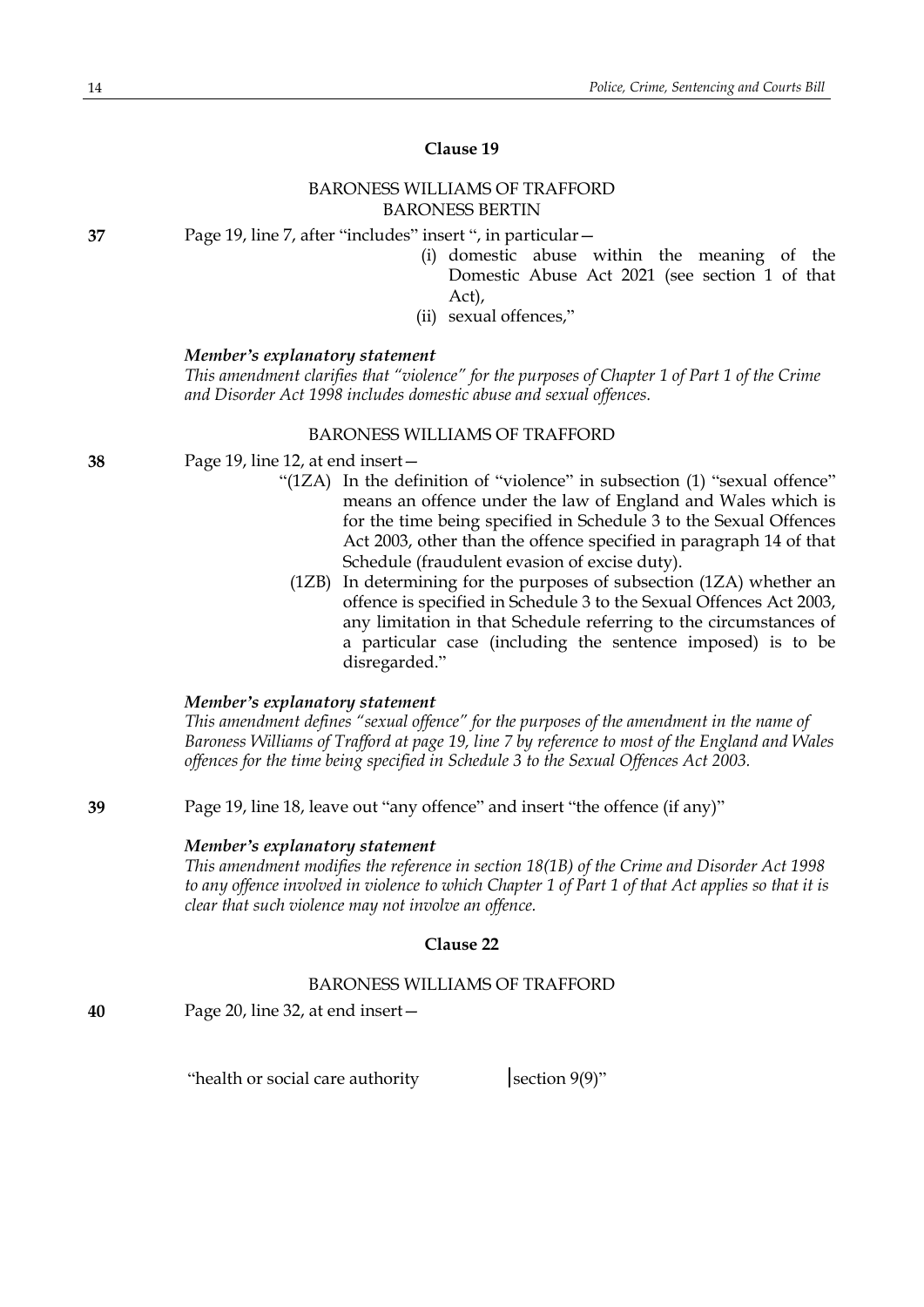## **Clause 22** *- continued*

#### *Member's explanatory statement*

*This amendment is consequential on the amendment in the name of Baroness Williams of Trafford at page 12, line 11.*

**41** Page 20, line 33, at end insert—

"patient information section 9(9) personal information  $\vert$  section 9(9)"

*Member's explanatory statement*

*This amendment is consequential on the amendment in the name of Baroness Williams of Trafford at page 12, line 11.*

#### **Clause 31**

#### BARONESS WILLIAMS OF TRAFFORD

**42** Page 27, line 7, at end insert—

"(3) After issuing guidance under this section, the Secretary of State must lay a copy of the guidance before Parliament."

*Member's explanatory statement*

*This amendment requires guidance from the Secretary of State relating to Chapter 2 of Part 2 to be laid before Parliament.*

#### **Clause 36**

## BARONESS CHAKRABARTI

**43**★ Page 29, line 32, at end insert —

"(4A) The user may choose to be in the presence of the authorised person during the extraction unless either the user or the authorised person deems it impracticable or inappropriate, in which case an explanation must be set out in writing in the agreement referred to in subsection (1)."

#### *Member's explanatory statement*

*This amendment, along with another amendment to Clause 36, page 29, line 32, in the name of Baroness Chakrabarti, would permit the user to choose whether to be present during the digital extraction, unless deemed impracticable or inappropriate; and create a statutory time limit for the authorised person's retention of the device in the event that it is necessary to take possession of it. If the time frame elapsed without extraction taking place, a new agreement would need to be sought.*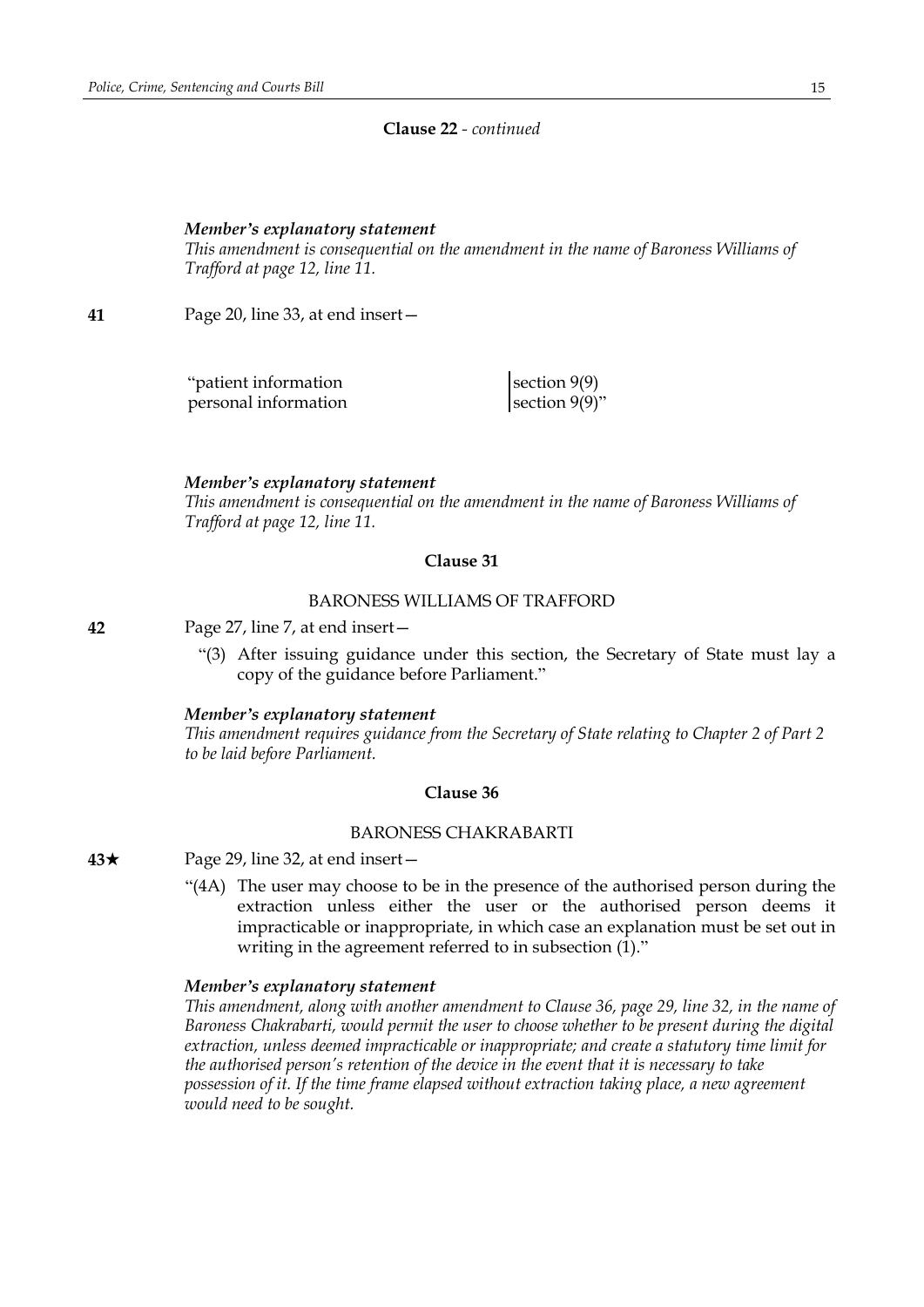**44**★ Page 29, line 32, at end insert—

- "(4A) If it is necessary for the authorised person to take possession of the device and extract data in absence of the user, the authorised person must—
	- (a) explain why possession of the device is necessary in the agreement referred to in subsection (1),
	- (b) retain the device no longer than is strictly necessary,
	- (c) return the device to the user within 30 working days."

# *Member's explanatory statement*

*This amendment, along with another amendment to Clause 36, page 29, line 32, in the name of Baroness Chakrabarti, would permit the user to choose whether to be present during the digital extraction, unless deemed impracticable or inappropriate; and create a statutory time limit for the authorised person's retention of the device in the event that it is necessary to take possession of it. If the time frame elapsed without extraction taking place, a new agreement would need to be sought.*

**45**★ Page 29, line 44, after "is" insert "strictly"

# *Member's explanatory statement*

*This amendment would make clear that the necessity test to extract digital information is one of strict necessity.*

**46**★ Page 30, line 12, leave out paragraph (b)

# *Member's explanatory statement*

*This amendment would tighten the criteria for the use of the power in subsection (1).*

# BARONESS WILLIAMS OF TRAFFORD

- **47** Page 30, line 13, at end insert—
	- "(7A) Subsection (7B) applies if the authorised person thinks that, in exercising the power in subsection (1), there is a risk of obtaining confidential information.
	- (7B) The authorised person must, to be satisfied that the exercise of the power is proportionate—
		- (a) have regard to the matters in subsection (7C), and
		- (b) be satisfied that—
			- (i) there are no other means of obtaining the information sought by the authorised person which avoid that risk, or
			- (ii) there are such other means, but it is not reasonably practicable to use them.
	- (7C) The matters referred to in subsection  $(7B)(a)$  are  $-$ 
		- (a) the amount of confidential information likely to be stored on the device, and
		- (b) the potential relevance of the confidential information to  $-$ 
			- (i) a purpose within subsection (2) for which the authorised person may exercise the power, or
			- (ii) a purpose within subsection (2) of section 40 for which the authorised person may exercise the power in subsection (1) of that section."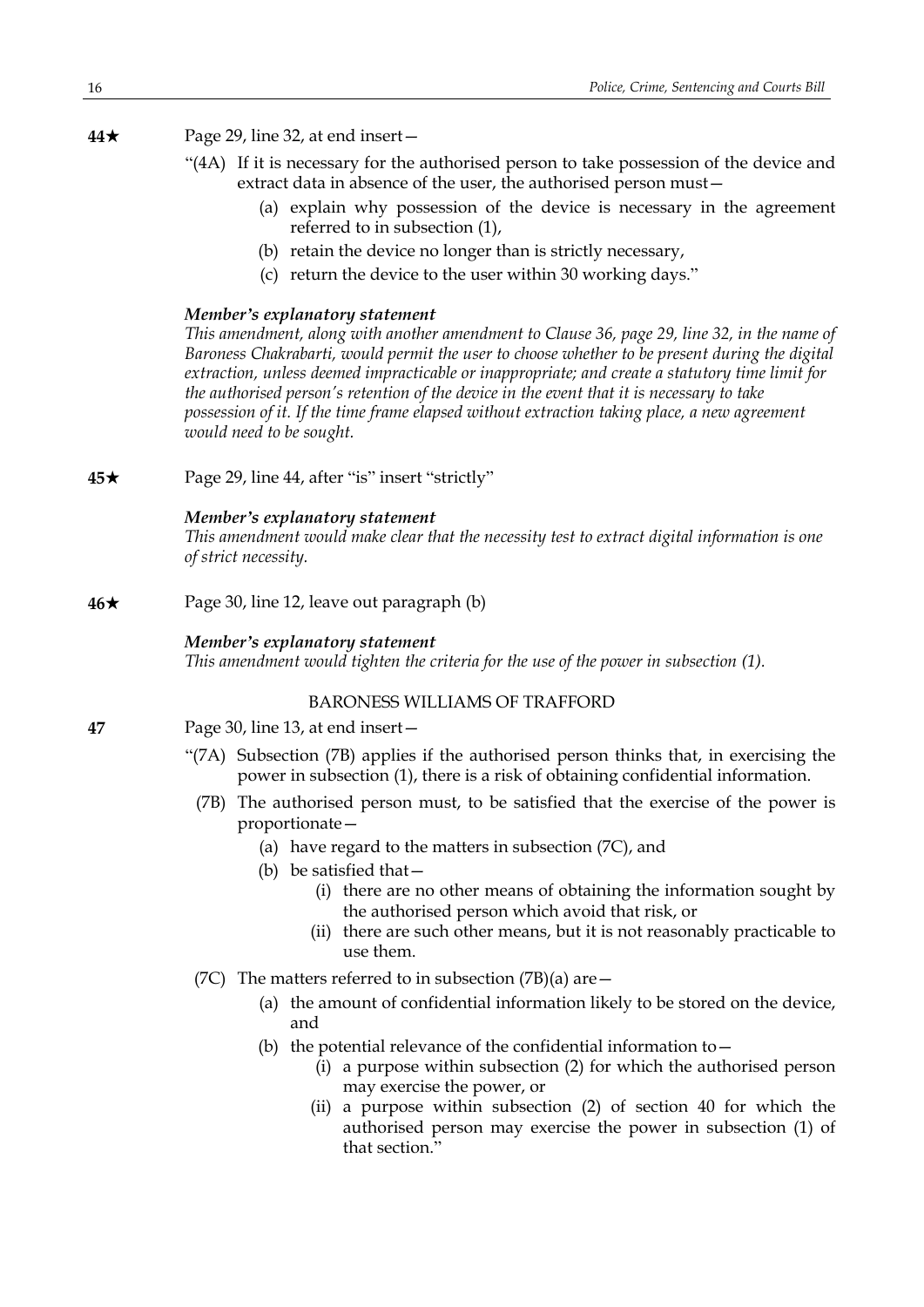*This amendment would, in circumstances where an electronic device may contain confidential information, require an authorised person to carry out the additional steps in new subsection* (7B) of Clause 36 in order to be satisfied that the exercise of the power in clause 36(1) to *extract information from the device is proportionate.*

## BARONESS CHAKRABARTI

**48**★ Page 30, line 16, at end insert —

- "(8A) A user may obtain a review of the strict necessity and proportionality of a proposed agreement referred to in subsection (1).
	- (8B) A review of a proposed agreement referred to in subsection (1) must be conducted by a Detective Chief Inspector or individual of more senior rank listed in Schedule 3 who is independent of the investigation (the "Reviewer") and a decision returned in writing to the user and authorised person within 5 working days.
- (8C) In conducting a review of a proposed agreement, the Reviewer must consider the views of—
	- (a) the user, which may include representatives appointed by the user,
	- (b) the authorised person, and
	- (c) the Crown Prosecution Service.
- (8D) In conducting a review of a proposed agreement, the Reviewer must take account of guidance provided by—
	- (a) the Information Commissioner's Office, and
	- (b) the Commissioner for Victims and Witnesses."

#### *Member's explanatory statement*

*This amendment creates a mechanism by which reviews of digital extraction requests can be initiated.*

#### BARONESS WILLIAMS OF TRAFFORD

**49** Page 30, line 24, at end insert—

""confidential information" has the meaning given by section 42;"

#### *Member's explanatory statement*

*This amendment is consequential on the amendment in the name of Baroness Williams of Trafford at page 30, line 13.*

## **Clause 38**

## LORD PADDICK

**50**★ Page 33, line 29, after "notice" insert "orally and"

#### *Member's explanatory statement*

*This amendment ensures that the provisions under subsection (3) must also be explained verbally to a person as well as given notice in writing.*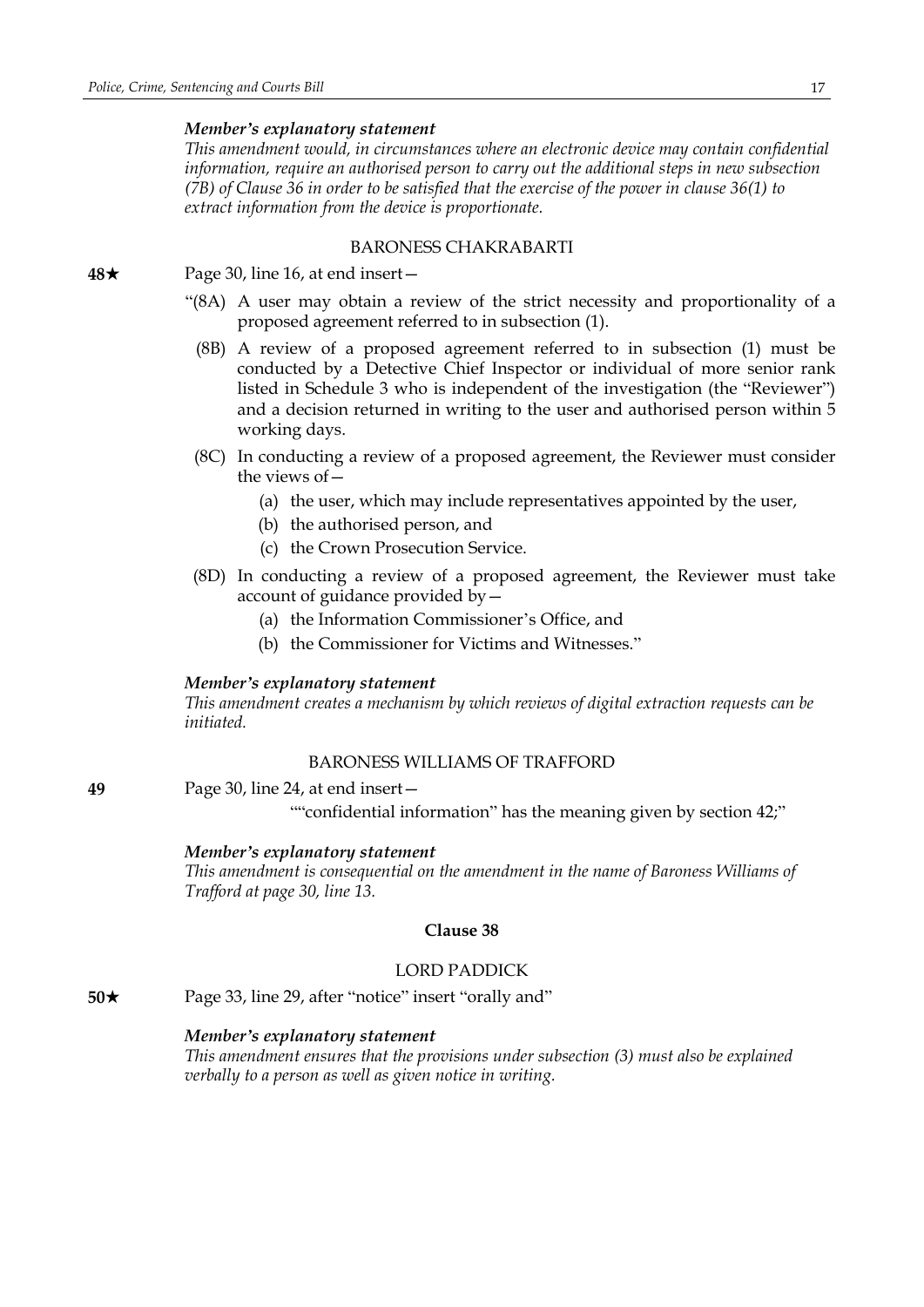## BARONESS CHAKRABARTI

**51**★ Page 33, line 39, at end insert —

- "(f) providing an explanation of what less intrusive methods to obtain the information referred to in paragraph (a) were considered before the request for extraction was made and why no less intrusive means are possible,
- (g) stating the length of time for which the device may need to be in the possession of the authorised person, and
- (h) providing information about the user's ability to obtain a review of the request for the extraction or information."

## *Member's explanatory statement*

*These additions would require that a user is informed of why less intrusive methods are unavailable, the length of time for which they may lose possession of their device, and information about their ability to seek a review of the request, in order for an agreement to be made.*

## **Clause 40**

# BARONESS WILLIAMS OF TRAFFORD

- **52** Page 35, line 17, at end insert—
	- "(6A) Subsection (6B) applies if the authorised person thinks that, in exercising the power in subsection (1), there is a risk of obtaining confidential information.
	- (6B) The authorised person must, to be satisfied that the exercise of the power is proportionate—
		- (a) have regard to the matters in subsection (6C), and
		- (b) be satisfied that—
			- (i) there are no other means of obtaining the information sought by the authorised person which avoid that risk, or
			- (ii) there are such other means, but it is not reasonably practicable to use them.
	- (6C) The matters referred to in subsection (6B)(a) are  $-$ 
		- (a) the amount of confidential information likely to be stored on the device, and
		- (b) the potential relevance of the confidential information to a purpose within subsection (2) or section 36(2)."

#### *Member's explanatory statement*

*This amendment would, in circumstances where an electronic device may contain confidential information, require an authorised person to carry out the additional steps in new subsection*  $(6B)$  of Clause 40 in order to be satisfied that the exercise of the power in Clause 40(1) to *extract information from the device is proportionate.*

# **Clause 42**

## BARONESS WILLIAMS OF TRAFFORD

**53** Page 36, line 16, leave out subsection (1)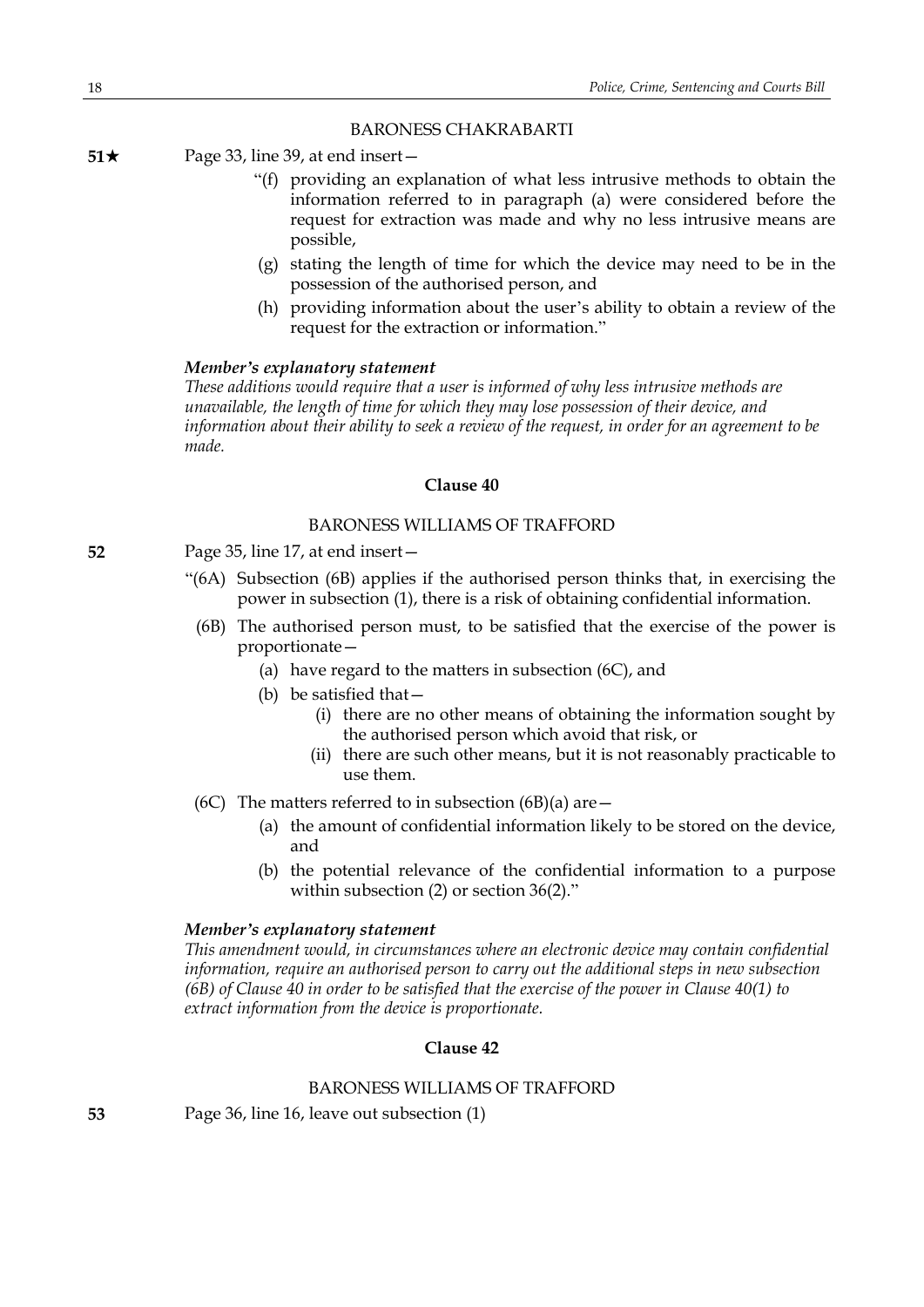*This amendment is consequential on the amendments in the name of Baroness Williams of Trafford at page 30, line 13 and page 35, line 17. It omits provision requiring the Secretary of State to make regulations about the exercise of the powers under Clauses 36 and 40 (extraction of information) in relation to confidential information.*

**54** Page 36, line 21, leave out "section" and insert "Chapter"

#### *Member's explanatory statement*

*This amendment is consequential on the amendment in the name of Baroness Williams of Trafford at page 30, line 24.*

**55** Page 37, line 4, leave out subsections (4) to (6)

#### *Member's explanatory statement*

*This amendment is consequential on the amendment in the name of Baroness Williams of Trafford at page 36, line 16.*

#### **Clause 65**

## BARONESS WILLIAMS OF TRAFFORD

- **56** Page 64, line 43, at end insert—
	- "(6) The Secretary of State must lay before Parliament a copy of any guidance or revised guidance published under subsection (5)."

#### *Member's explanatory statement*

*This amendment requires the Secretary of State to lay any guidance published under the section before Parliament.*

# **After Clause 65**

## BARONESS LISTER OF BURTERSETT

**57**★ Insert the following new Clause

#### **"Effect of this Part on entrenched inequality**

Sections 63 to 65 do not have effect until—

- (a) the Secretary of State has published and laid before both Houses of Parliament a report on how those sections contribute to levels of entrenched inequality experienced by Gypsy, Roma and Traveller communities; and
- (b) a Minister of the Crown has tabled a motion in each House of Parliament for that report to be debated."

## **Clause 66**

## BARONESS WILLIAMS OF TRAFFORD

- **58** Page 65, line 13, at end insert—
	- "(3A) Section 34 of the Road Traffic Offenders Act 1988 (disqualification for certain offences) is amended as follows.
		- (3B) In subsection (3), in the words after paragraph  $(d)$  -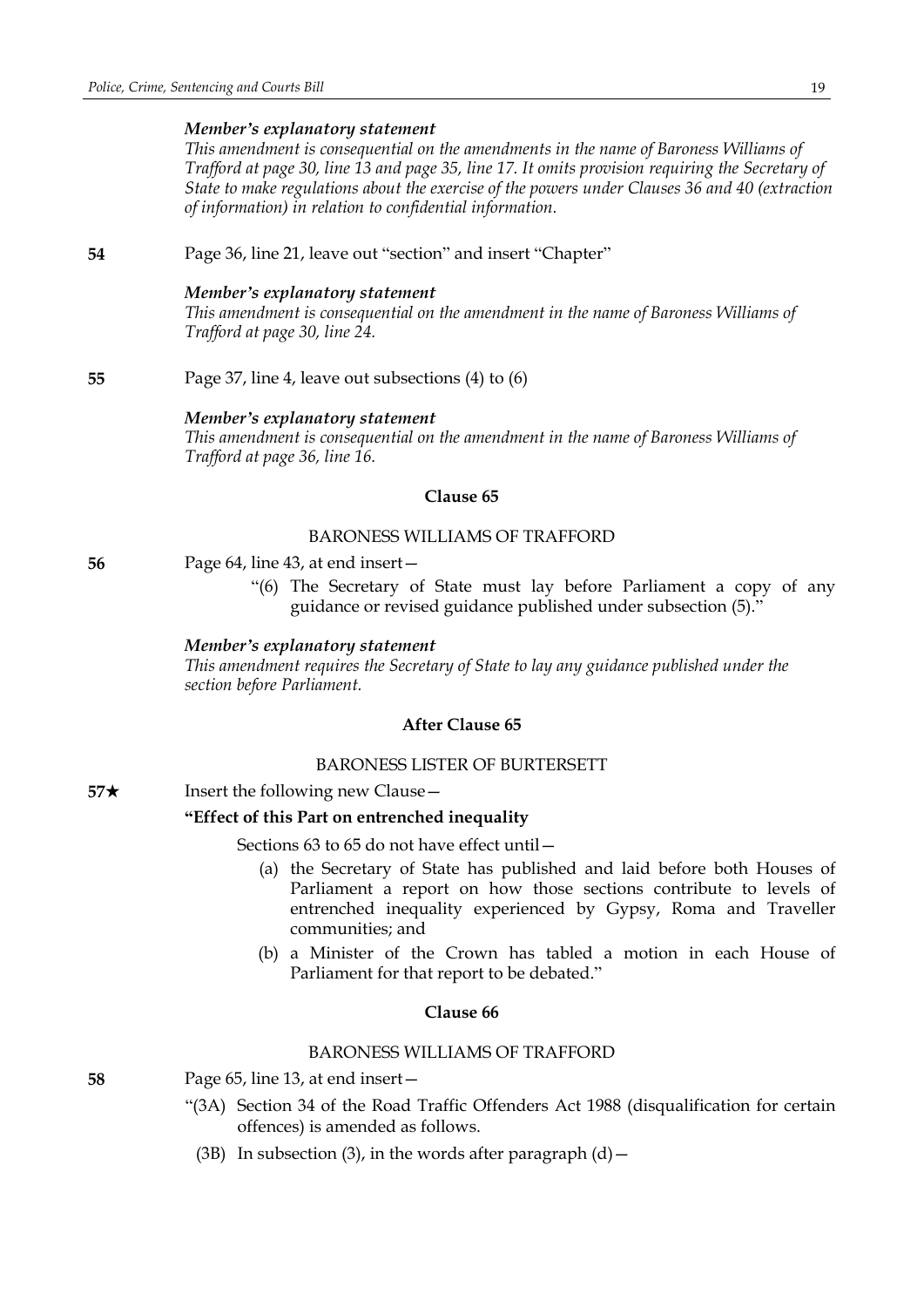#### **Clause 66** *- continued*

- (a) after "the offence" insert "("the new offence")";
- (b) for "three years" substitute "the period specified in subsection  $(3A)$ ".
- (3C) After subsection (3) insert—
	- "(3A) The period is—
		- (a) six years, where—
			- (i) an offence of which the person was convicted within the ten years mentioned in subsection (3) falls within paragraph (aa) of that subsection, and
			- (ii) the new offence also falls within that paragraph;
		- (b) in any other case (but subject to subsection (4ZA)), three years."
- (3D) In subsection  $(4)$ 
	- (a) in the words before paragraph (a), after "(3) above" insert "and subsection (4ZA) below";
	- (b) in paragraph (a)—
		- (i) omit sub-paragraph (ii) (and the "or" after it);
		- (ii) in sub-paragraph (iia), for "that Act" substitute "the Road Traffic Act 1988";
		- (iii) omit sub-paragraph (iii) (and the "or" before it, but not the "and" after it).
- (3E) After subsection (4) insert—
	- "(4ZA) Subsection (1) shall apply as if the reference to twelve months were a reference to five years in relation to a person convicted of—
		- (a) an offence under section 1 of the Road Traffic Act 1988 (causing death by dangerous driving), or
		- (b) an offence under section 3A of that Act (causing death by careless driving when under the influence of drink or drugs),

but this is subject to subsection (3) in cases within paragraph (a) of subsection (3A).""

#### *Member's explanatory statement*

*This amendment increases minimum disqualification periods for offences under sections 1 and 3A of the Road Traffic Act 1988.*

## **Clause 67**

#### BARONESS STOWELL OF BEESTON

**59**★ Page 65, line 21, after "vehicle" insert "or pedicab"

### *Member's explanatory statement*

*This amendment would include pedicabs within scope of the offence of causing serious injury by careless, or inconsiderate, driving.*

## **60**\* Page 65, line 28, at end insert—

"(3) In this section "pedicab" means a pedal cycle, motor cycle or powerassisted cycle, or such a vehicle in combination with a trailer, constructed or adapted for carrying one or more passengers."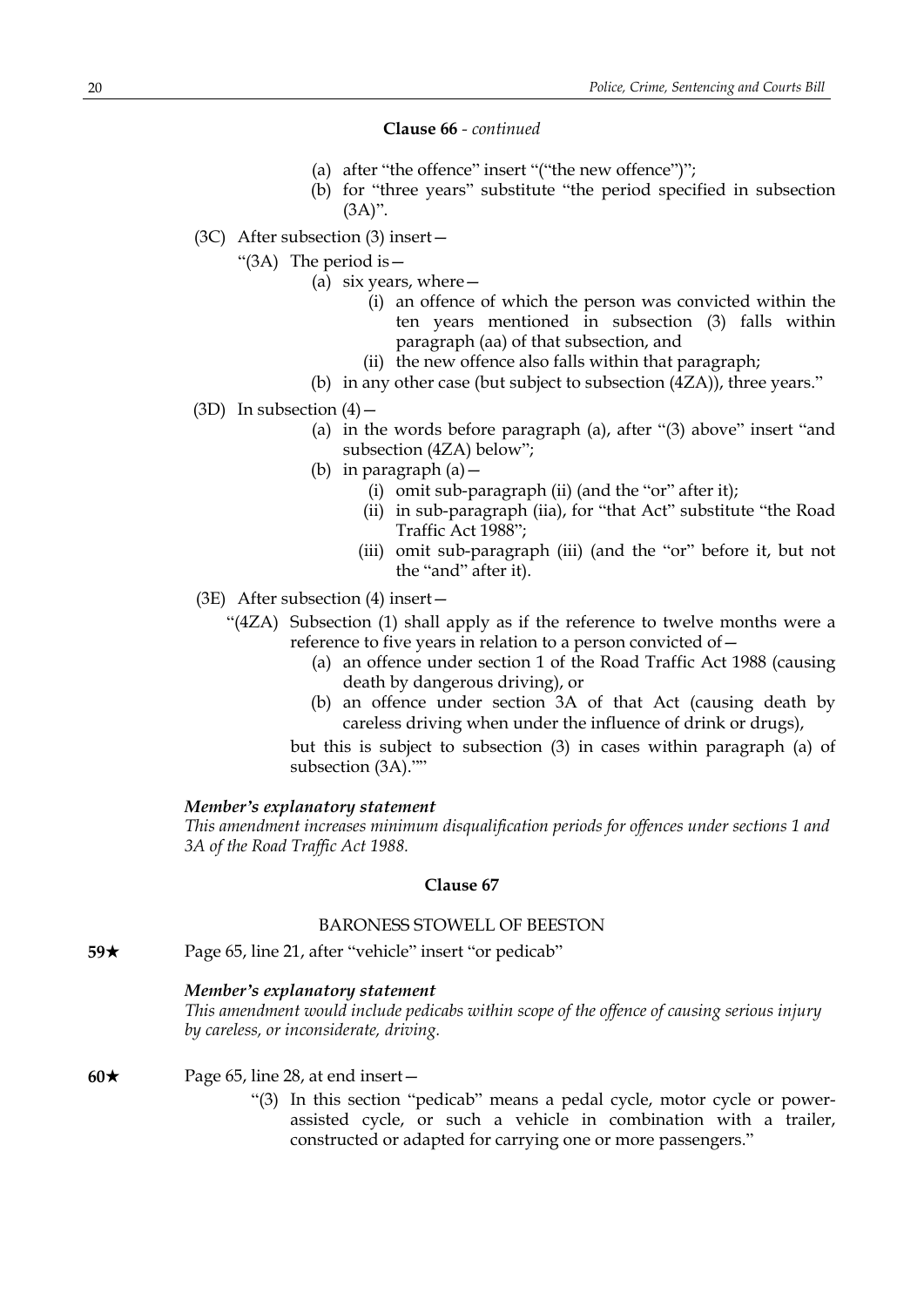*This amendment would include pedicabs within scope of the offence of causing serious injury by careless, or inconsiderate, driving*

## **After Clause 77**

## LORD BROOKE OF ALVERTHORPE BARONESS RANDERSON BARONESS FINLAY OF LLANDAFF

**61** Insert the following new Clause—

#### **"Alcohol limits**

- (1) In section 11(2) of the Road Traffic Act 1988 (interpretation of sections 4 to 10), the definition of "the prescribed limit" is amended as follows.
- (2) For paragraph (a) substitute—
	- "(a) 22 microgrammes of alcohol in 100 millilitres of breath,".
- (3) For paragraph (b) substitute— "(b) 50 milligrammes of alcohol in 100 millilitres of blood,".
- (4) For paragraph (c) substitute—
	- "(c) 67 milligrammes of alcohol in 100 millilitres of urine,"."

## LORD BROOKE OF ALVERTHORPE

**62** Insert the following new Clause—

## **"Random breath tests**

In section 6 of the Road Traffic Act 1988, after subsection (5) insert—

- "(5A) A constable may require a driver to co-operate with a preliminary breath test administered to the driver by that constable or another constable, including in instances where the constable has no reasonable cause to suspect that a traffic offence has been committed.
	- (5B) If after 3 years beginning with the day on which the Police, Crime, Sentencing and Courts Act 2022 is passed, the Secretary of State has evidence that the use of random breath tests is ineffective then subsection (5A) ceases to have effect."

## LORD BERKELEY

**63**★ Insert the following new Clause —

## "**Definition of "exceptional hardship"**

In the Road Traffic Offenders Act 1988, after subsection 35(4), insert—

- "(4A) In subsection (4)(b) above, the hardship that would be caused by a defender's disqualification should be regarded as exceptional if and only if it is significantly greater than the hardship that would arise for a large majority of other drivers if it were imposed on them.
	- (4B) In assessing whether the hardship arising from the offender's disqualification would be exceptional, a court may take account of—
		- (a) any circumstances relating to the offender's economic circumstances or location of residence that would make it exceptionally hard for him to access key services such as grocery shops and postal, banking and healthcare facilities,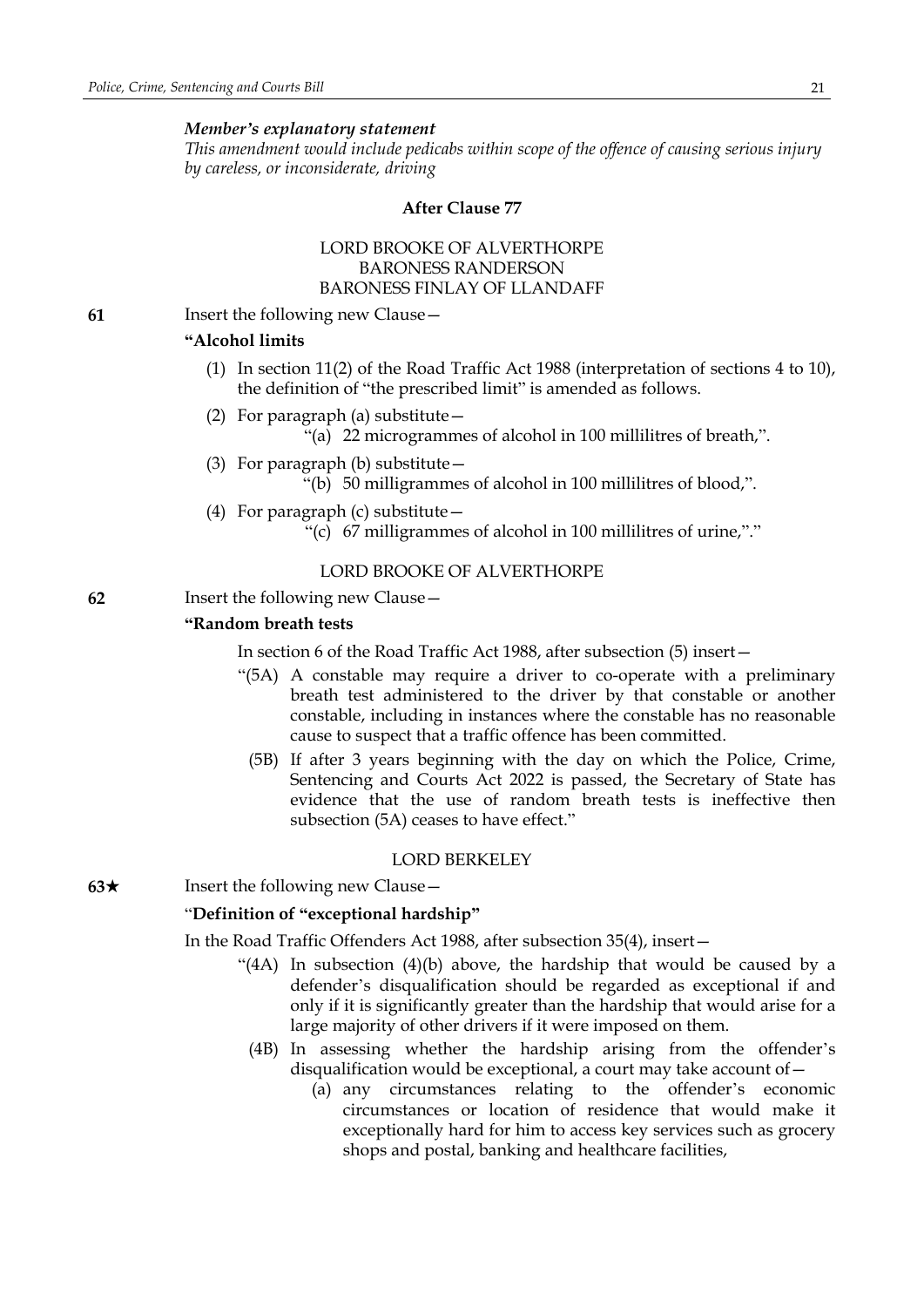- (b) any hardship that would be incurred by the offender's family or others who are disabled and who depend on the offender to provide care for them, and
- (c) any other circumstance which it believes would make the hardship genuinely exceptional.""

#### **64**★ Insert the following new Clause —

"**Failure to stop and report collisions involving actual or potential serious or fatal injury**

- (1) Section 170 of the Road Traffic Act 1988 is amended in accordance with subsections (2) to (7).
- (2) For "accident", in each place it occurs, substitute "collision".
- (3) In subsection (2), after "stop" insert ", report the collision to the police".
- (4) In subsection (3), for ", he must report the accident" substitute "while at the scene of the collision, he must report the collision to a constable or at a police station as soon as is reasonably practical and, in any case, within two hours of the occurrence of the collision".
- (5) After subsection (4) insert—
	- "(4A) A person who fails to comply with section  $170(2)$  or (3) when he knew that the collision had caused serious or fatal personal injury, or where he ought reasonably to have realised that it might have done so, is guilty of an offence."
- (6) In subsection (5), after "evidence" insert "at a police station as soon as is reasonably practical and, in any case, within 24 hours of the occurrence of the collision."
- (7) Omit subsection (6).
- (8) In Part 1 of Schedule 2 to the Road Traffic Offenders Act 1988 (prosecution and punishment of offences: offences under the Traffic Acts), after the entry relating to an offence under RTA subsection 170(4) insert—

| "RTA    | Failure to    | On         | 14 years | Obligatory | Obligatory | $6-11"$ |
|---------|---------------|------------|----------|------------|------------|---------|
| section | stop,         | indictment |          |            |            |         |
| 170(4A) | report and    |            |          |            |            |         |
|         | give          |            |          |            |            |         |
|         | particulars   |            |          |            |            |         |
|         | after         |            |          |            |            |         |
|         | collision     |            |          |            |            |         |
|         | involving     |            |          |            |            |         |
|         | actual or     |            |          |            |            |         |
|         | potential     |            |          |            |            |         |
|         | serious or    |            |          |            |            |         |
|         | fatal injury. |            |          |            |            |         |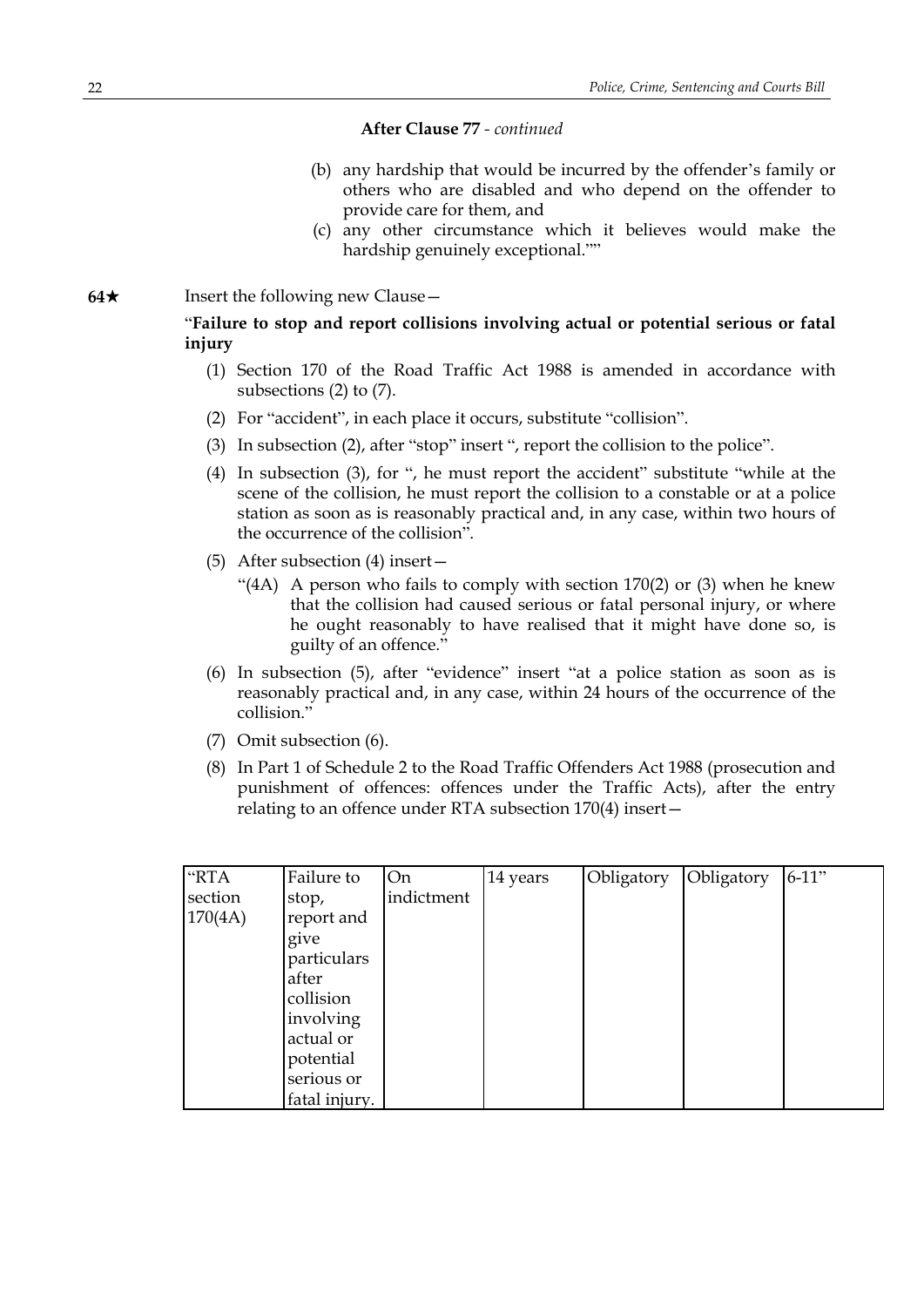(9) After subsection 34(3)(d) of the Road Traffic Offenders Act 1988, insert— "(e) section 170(4A) (failure to stop, report and give particulars after collision involving actual or potential serious or fatal injury);"."

**65**★ Insert the following new Clause

## **"Review of road traffic offences and penalties**

- (1) The Secretary of State must carry out a review of road traffic offences and penalties within two years of the day on which this Act is passed.
- (2) In conducting the review the Secretary of State must consider—
	- (a) the need to clarify the definitions of road traffic offences and the consistency of how they are applied by prosecutors and the courts;
	- (b) the need to ensure greater alignment between the penalties for offences which involve causing death and those for offences of equivalent seriousness which involve causing serious injury;
	- (c) sentencing which ensures public protection, particularly the role of driving bans, mandatory driver retraining courses, vehicle confiscation, restorative justice and other non-custodial sentences in appropriate cases;
	- (d) strengthening the penalties for offences committed by offenders who have previously been disqualified from driving;
	- (e) the role of alcohol interlocks and other technologies to prevent reoffending."

## BARONESS STOWELL OF BEESTON

**66**★ Insert the following new Clause —

#### **"Public noise nuisance: pedicabs**

In section 62 of the Control of Pollution Act 1972, after subsection (3A) insert—

- "(3B) Subsection (1) is to be read in relation to pedicabs as if the prohibition on loudspeaker operation were permanent.
- (3C) The exceptions in subsection (2) do not apply to a loudspeaker fixed to a pedicab.
- (3D) In this section "pedicab" means a pedal cycle, motor cycle or powerassisted cycle, or such a vehicle in combination with a trailer, constructed or adapted for carrying one or more passengers.""

#### *Member's explanatory statement*

*The effect of this amendment would be to ban pedicabs from using loudspeakers to amplify music.*

## **Clause 100**

## LORD WOLFSON OF TREDEGAR

**67** Page 87, line 11, leave out from "90(8)" to end of line 12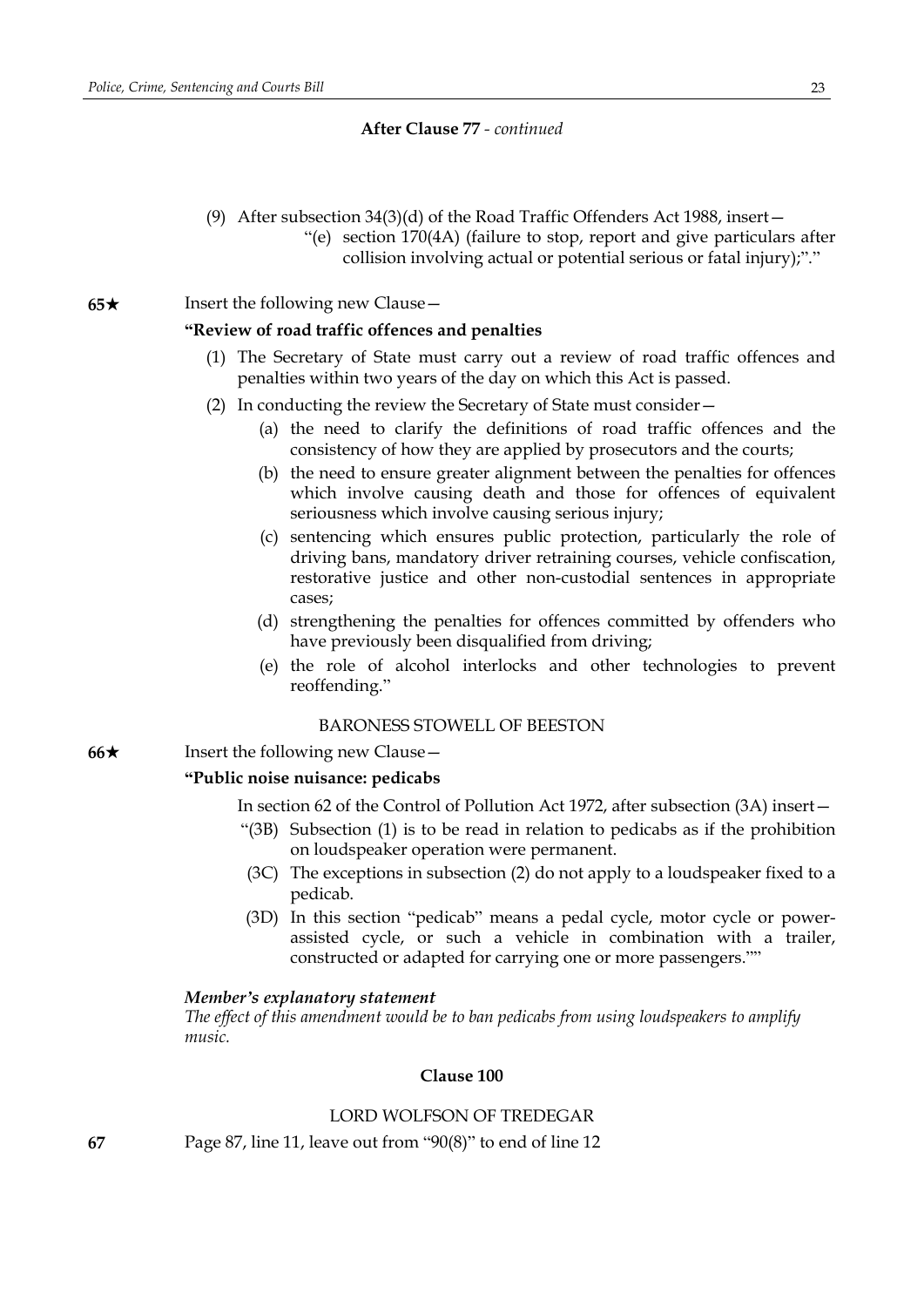*This amendment provides for regulations under Clauses 81(8) and 90(8) to be subject to the affirmative procedure whether they increase or decrease the maximum number of hours a person may be required to work or attend at a place pursuant to a caution.*

**68** Page 87, line 15, after "increase" insert "or decrease"

#### *Member's explanatory statement*

*This amendment provides for regulations under Clauses 82(3) and 91(3) to be subject to the affirmative procedure if they increase or decrease the maximum amount of a financial penalty pursuant to a caution by more than is necessary to reflect changes in the value of money.*

## **Before Clause 102**

#### LORD WOLFSON OF TREDEGAR

**69** Insert the following new Clause—

## **"Penalty for cruelty to children**

- (1) In section 1 of the Children and Young Persons Act 1933 (cruelty to persons under 16), in subsection (1)(a) (penalty on conviction on indictment), for "ten" substitute "14".
- (2) Subsection (1) applies only in relation to offences committed on or after the day on which this section comes into force."

#### *Member's explanatory statement*

*This amendment increases the penalty under section 1(1)(a) of the Children and Young Persons Act 1933 to 14 years.*

**70** Insert the following new Clause—

## **"Penalty for causing or allowing a child or vulnerable adult to die or suffer serious physical harm**

- (1) Section 5 of the Domestic Violence, Crime and Victims Act 2004 (causing or allowing a child or vulnerable adult to die or suffer serious harm) is amended in accordance with subsections (2) and (3).
- (2) In subsection (7) (penalty in the case of a person's death), for the words "liable on conviction on indictment" substitute "liable—
	- (a) on conviction on indictment in England and Wales, to imprisonment for life or to a fine, or to both;
	- (b) on conviction on indictment in Northern Ireland,".
- (3) In subsection (8) (penalty in the case of serious physical harm), for the words "liable on conviction on indictment" substitute "liable—
	- (a) on conviction on indictment in England and Wales, to imprisonment for a term not exceeding 14 years or to a fine, or to both;
	- (b) on conviction on indictment in Northern Ireland,".
- (4) Subsections (2) and (3) apply only in relation to offences where the unlawful act to which the offence relates is an act that occurs, or so much of such an act as occurs, on or after the day on which this section comes into force.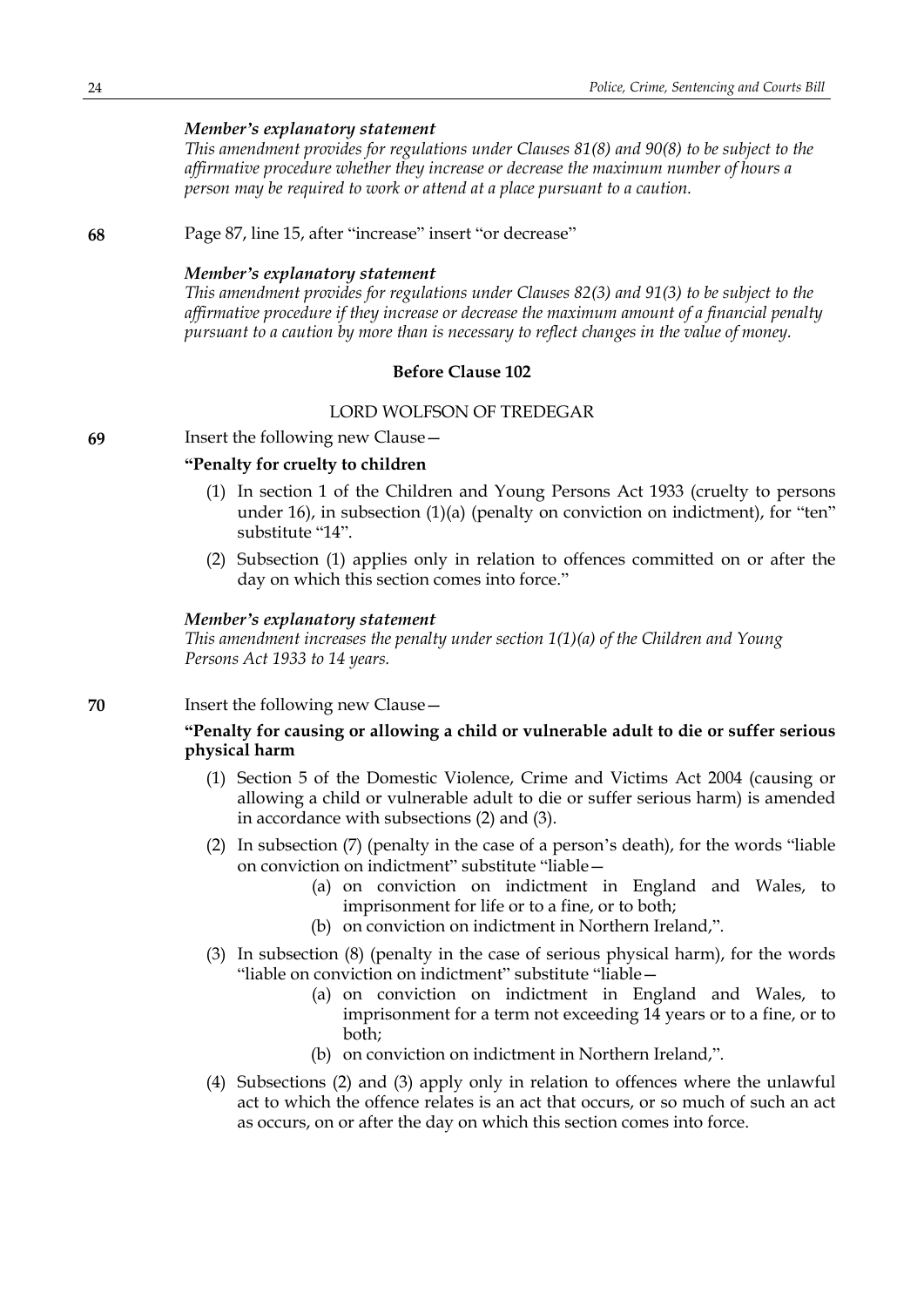## **Before Clause 102** *- continued*

(5) In Schedule 19 to the Sentencing Code (list of certain specified offences carrying maximum sentence on indictment of imprisonment for life), after paragraph 20 insert—

*"Domestic Violence, Crime and Victims Act 2004*

- 20A(1) An offence under section 5 of the Domestic Violence, Crime and Victims Act 2004 that meets the conditions in sub-paragraph (2).
	- (2) The conditions are that—
		- (a) the unlawful act to which the offence relates was an act that occurred, or so much of an act as occurred, on or after the day on which section (*Penalty for causing or allowing a child or vulnerable adult to die or suffer serious physical harm*) of the Police, Crime, Sentencing and Courts Act 2021 came into force, and
		- (b) the offender is liable on conviction on indictment to imprisonment for life.""

## *Member's explanatory statement*

*This amendment increases, for England and Wales, the penalties under section 5(7) and (8) of* the Domestic Violence, Crime and Victims Act 2004 to life (if a person dies) or 14 years (if a *person suffers serious physical harm). The amendment includes a consequential amendment of Schedule 19 to the Sentencing Code, which lists offences where the penalty may be imprisonment for life.*

## **Clause 102**

## LORD MARKS OF HENLEY-ON-THAMES

**71** Page 88, line 20, leave out "there are exceptional" and insert "such a sentence would be contrary to the interests of justice having regard to"

#### *Member's explanatory statement*

*This amendment, along with Lord Marks' amendment to page 88, line 23, would remove the requirement for the circumstances to be exceptional before a judge was empowered to decline to impose the minimum sentence (for offences of threatening with weapon or bladed article) and would entitle the judge to do so where in the circumstances the judge concluded that such a sentence would be contrary to the interests of justice.*

**72** Page 88, line 23, leave out "doing so" and insert "imposing such a sentence"

#### *Member's explanatory statement*

*This amendment, along with Lord Marks' amendment to page 88, line 20, would remove the requirement for the circumstances to be exceptional before a judge was empowered to decline to impose the minimum sentence (for offences of threatening with weapon or bladed article) and would entitle the judge to do so where in the circumstances the judge concluded that such a sentence would be contrary to the interests of justice.*

**73** Page 88, line 34, leave out "there are exceptional" and insert "such a sentence would be contrary to the interests of justice having regard to"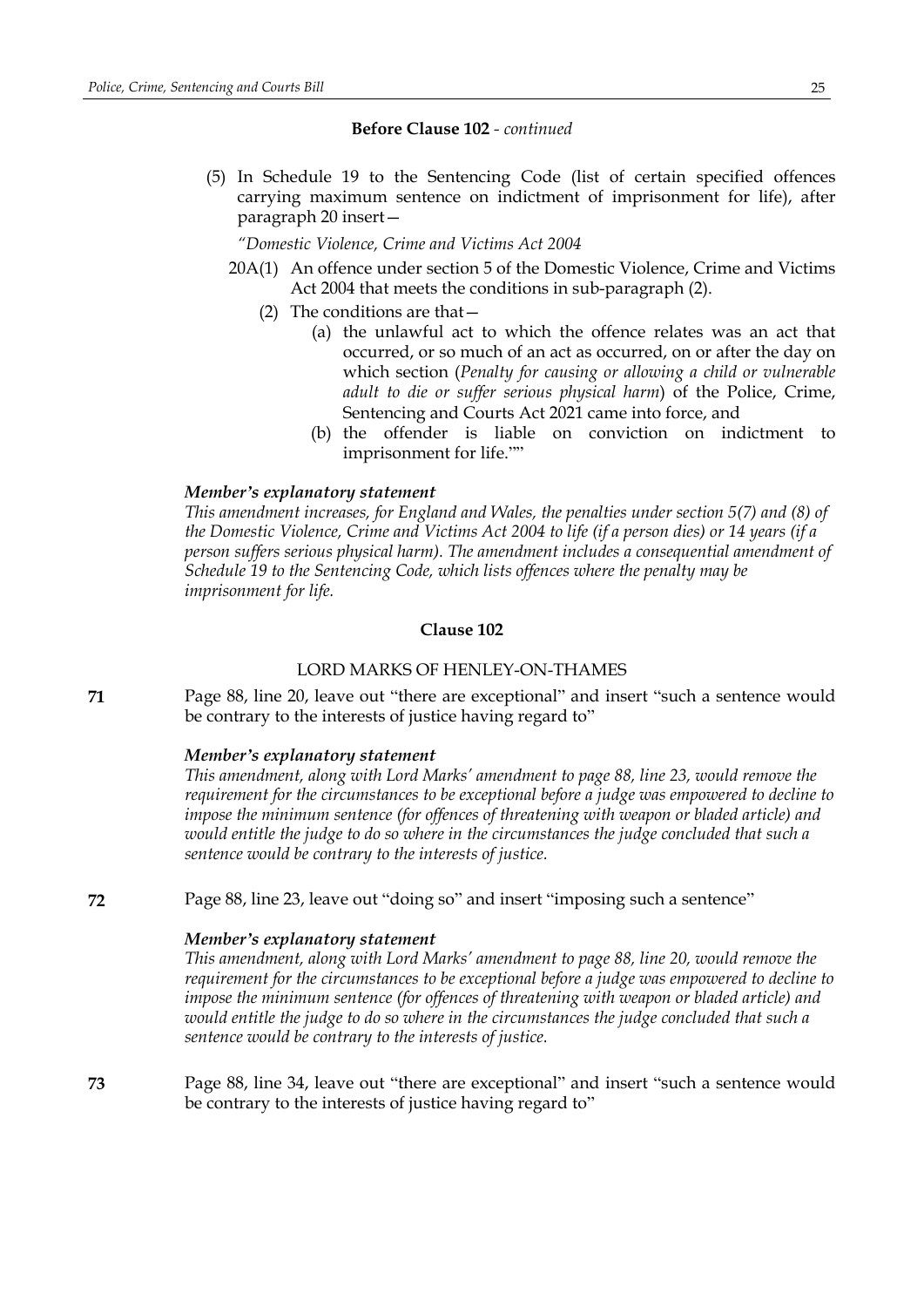*This amendment, along with Lord Marks' amendment to page 88, line 36, would remove the requirement for the circumstances to be exceptional before a judge was empowered to decline to impose the minimum sentence (for a third Class A drug trafficking offence) and would entitle the judge to do so where in the circumstances the judge concluded that such a sentence to be contrary to the interests of justice.*

**74** Page 88, line 36, leave out "doing so" and insert "imposing such a sentence"

#### *Member's explanatory statement*

*This amendment, along with Lord Marks' amendment to page 88, line 34, would remove the requirement for the circumstances to be exceptional before a judge was empowered to decline to impose the minimum sentence (for a third Class A drug trafficking offence) and would entitle the judge to do so where in the circumstances the judge concluded that such a sentence to be contrary to the interests of justice.*

**75** Page 89, line 6, leave out "there are exceptional" and insert "such a sentence would be contrary to the interests of justice having regard to"

## *Member's explanatory statement*

*This amendment, along with Lord Marks' amendment to page 89, line 8, would remove the requirement for the circumstances to be exceptional before a judge was empowered to decline to impose the minimum sentence (for a third domestic burglary) and would entitle the judge to do so where in the circumstances the judge concluded that such a sentence to be contrary to the interests of justice.*

**76** Page 89, line 8, leave out "doing so" and insert "imposing such a sentence"

#### *Member's explanatory statement*

*This amendment, along with Lord Marks' amendment to page 89, line 6, would remove the requirement for the circumstances to be exceptional before a judge was empowered to decline to impose the minimum sentence (for a third domestic burglary) and would entitle the judge to do so where in the circumstances the judge concluded that such a sentence to be contrary to the interests of justice.*

**77** Page 89, line 19, leave out "there are exceptional" and insert "such a sentence would be contrary to the interests of justice having regard to"

#### *Member's explanatory statement*

*This amendment, along with Lord Marks' amendment to page 89, line 23, would remove the requirement for the circumstances to be exceptional before a judge was empowered to decline to impose the minimum sentence (for a repeat offence involving a weapon or bladed article) and would entitle the judge to do so where in the circumstances the judge concluded that such a sentence to be contrary to the interests of justice.*

**78** Page 89, line 23, leave out "doing so" and insert "imposing such a sentence"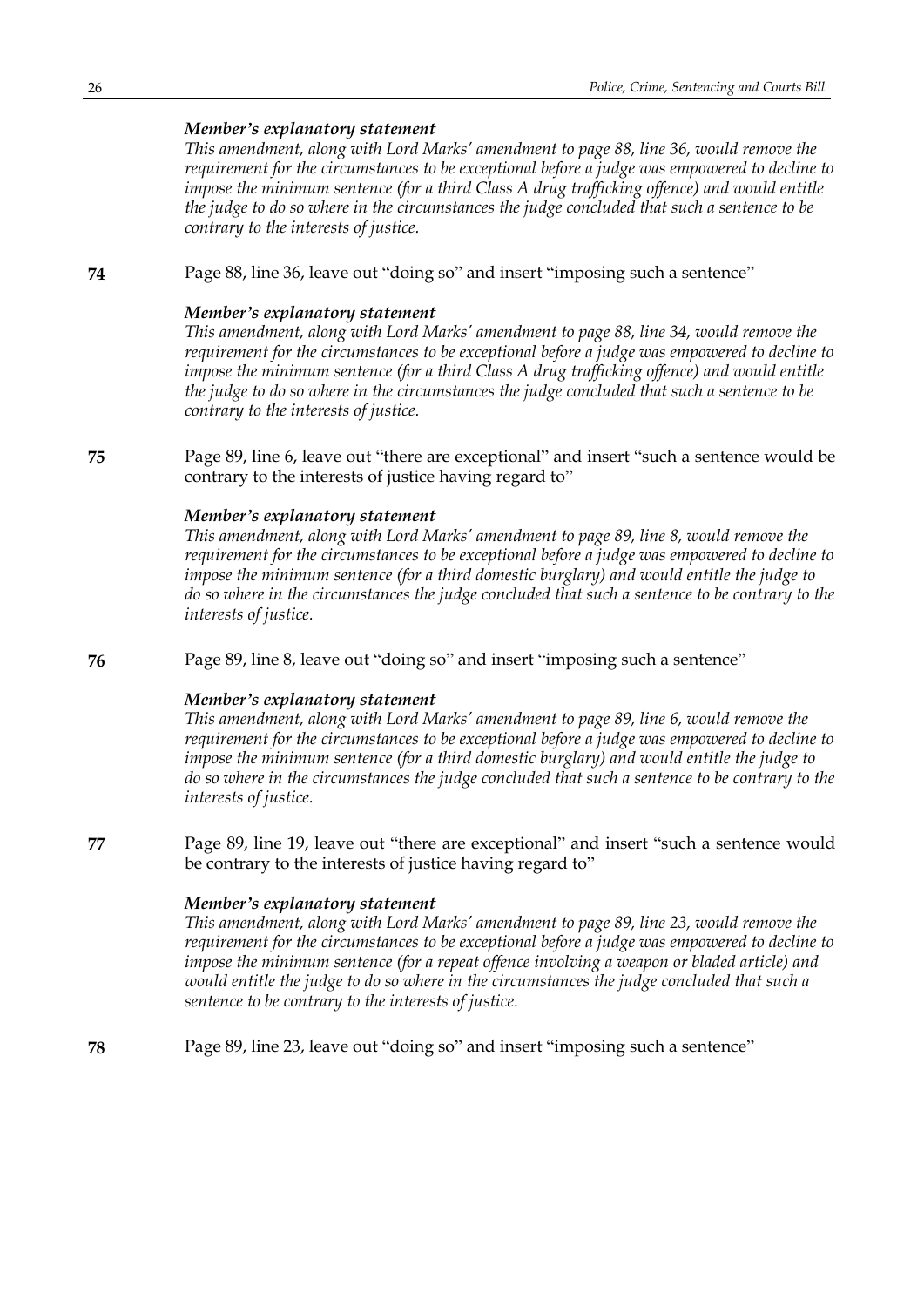*This amendment, along with Lord Marks' amendment to page 89, line 19, would remove the requirement for the circumstances to be exceptional before a judge was empowered to decline to impose the minimum sentence (for a repeat offence involving a weapon or bladed article) and would entitle the judge to do so where in the circumstances the judge concluded that such a sentence to be contrary to the interests of justice.*

## **After Clause 116**

# LORD BLUNKETT BARONESS BURT OF SOLIHULL LORD HUNT OF KINGS HEATH LORD PONSONBY OF SHULBREDE

**79** Insert the following new Clause—

## **"Independent commission to consider proposals for reform of the IPP sentence**

- (1) Within three months of the passing of this Act, the Secretary of State must establish an independent commission to consider proposals for reform of the imprisonment for public protection ("IPP") sentence.
- (2) The remit of the commission must include, but is not limited to, the consideration of proposals that—
	- (a) would allow for existing IPP sentences to be terminated and for their replacement by arrangements appropriate to the circumstances of the individuals concerned; and
	- (b) have regard to the interests of both public protection and meeting but not exceeding the original punitive intention of the sentence imposed."

## LORD BROWN OF EATON-UNDER-HEYWOOD LORD JUDGE LORD BEITH LORD BLUNKETT

**80** Insert the following new Clause—

#### **"Limit on sentences of IPP**

Once a prisoner serving a sentence of imprisonment for public protection has served a period of detention—

- (a) in excess of the maximum determinate sentence provided by law for the offence or offences for which they were convicted, or
- (b) 10 years or more beyond the tariff term of their sentence,

the Secretary of State must by order pursuant to section 128 of the Legal Aid, Sentencing and Punishment of Offenders Act 2012 direct that, following the prisoner's referral to the Parole Board, they will be released unless the Board is satisfied by the detaining authority that it remains necessary and proportionate for the protection of the public from serious harm that they should continue to be confined."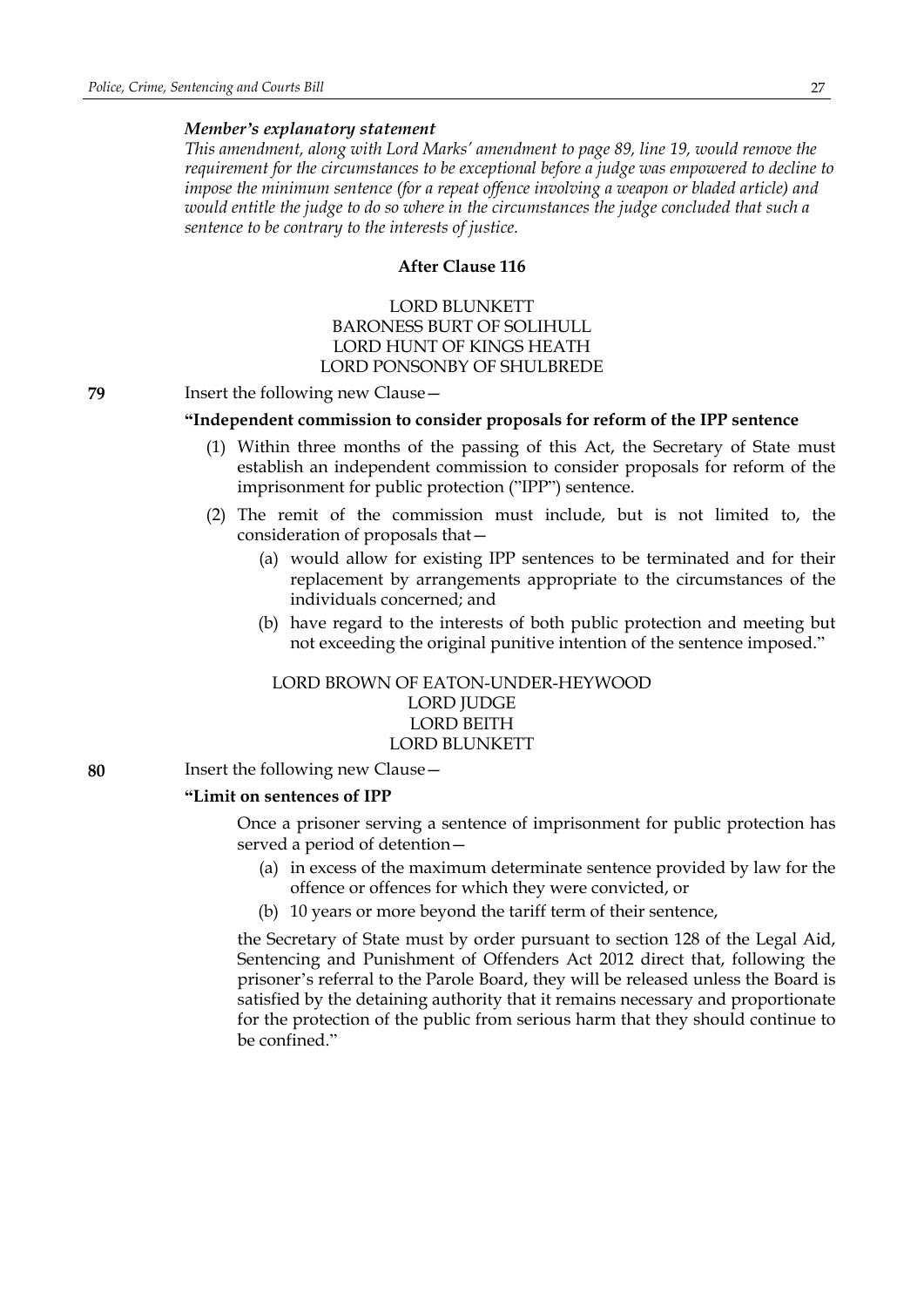# LORD MOYLAN LORD GARNIER LORD BLUNKETT

**81** Insert the following new Clause—

## **"Amendments to the Crime (Sentences) Act 1997: parole**

- (1) Section 31A of the Crime (Sentences) Act 1997 is amended as follows.
- (2) For subsections (3) and (4) substitute  $-$ 
	- "(3) Where the prisoner has been released on licence under this Chapter—
		- (a) upon the expiry of the qualifying period, or
		- (b) within the period of 12 months beginning with the day on which the Parole Board has dismissed a previous referral under this subsection in relation to the prisoner,

the Secretary of State shall refer the prisoner's case to the Parole Board for consideration under subsection (4).

- (4) Where a referral is made under subsection (3), the Parole Board—
	- (a) must, if it is satisfied that it is no longer necessary for the protection of the public that the licence should remain in force, direct the Secretary of State to make an order that the licence is to cease to have effect;
	- (b) must otherwise dismiss the referral."
- (3) After subsection (4) insert—
	- "(4A) When considering a referral under subsection (3), the Board must consider any previous referral and any information that—
		- (a) the Secretary of State, or
		- (b) the prisoner,

wishes to place before the Board."

(4) In subsection (5), for "ten" substitute "five"."

## *Member's explanatory statement*

*This amendment will automate the process of licence review for offenders with an indeterminate sentence for public protection who are living in the community on licence and reduce the qualifying period from 10 to five years.*

# **After Clause 125**

## LORD HODGSON OF ASTLEY ABBOTTS LORD GERMAN BARONESS LISTER OF BURTERSETT

**82** Insert the following new Clause—

## **"Discretionary early discharge of prisoners**

In section 23 of the Criminal Justice Act 1961, after subsection (3) insert—

"(3ZA) Where a prisoner is to be discharged on a Friday or the day before a bank holiday, at the discretion of the governor of the prison they may be discharged up to two working days earlier than the day on which the prisoner would otherwise fall to be discharged, provided that—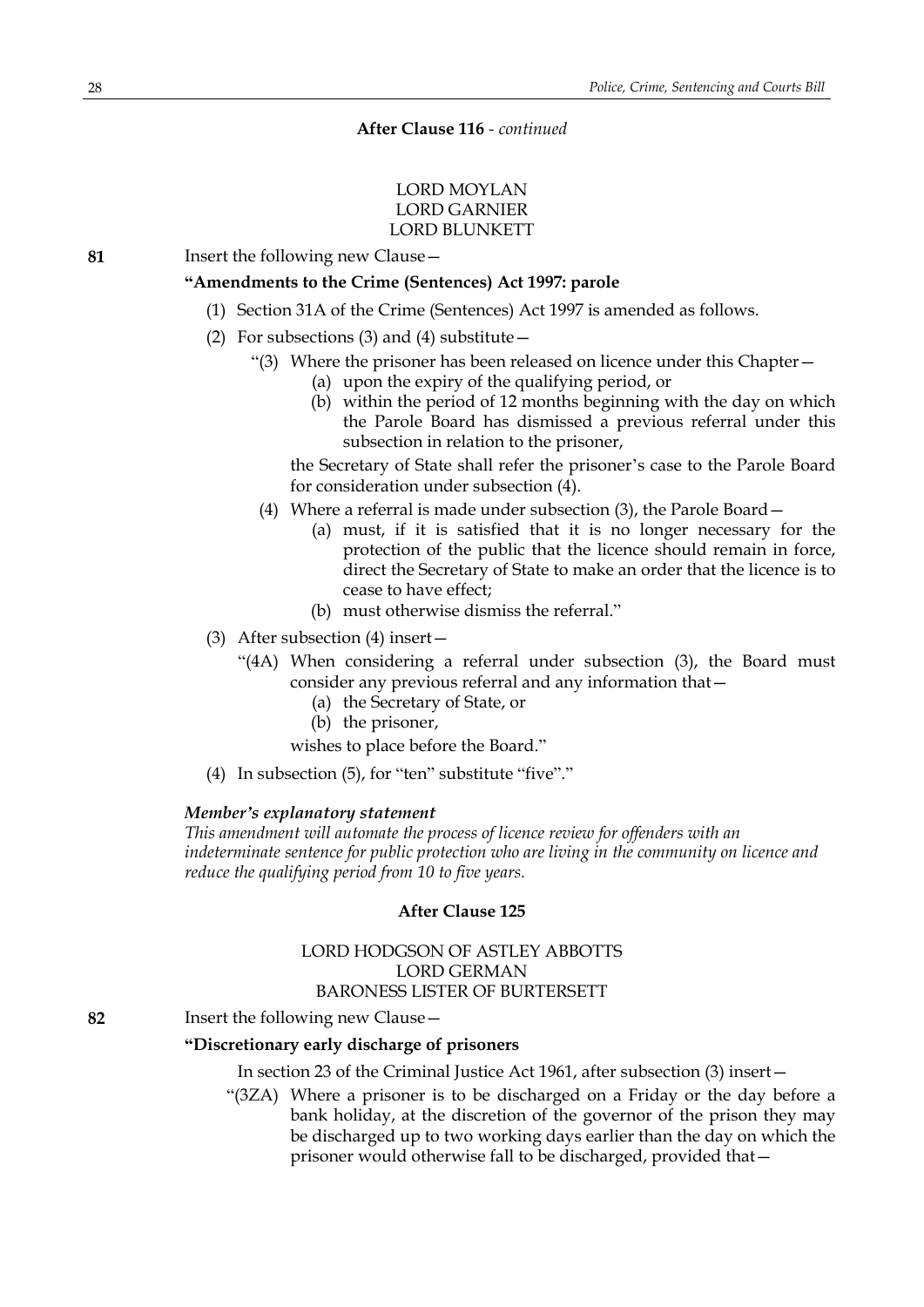- (a) it would be helpful for the prisoner's reintegration into society, and
- (b) the prisoner has served a custodial sentence of more than 30 days.""

#### **Schedule 13**

#### LORD WOLFSON OF TREDEGAR

**83** Page 243, line 36, leave out from "State" to end of line 37 and insert—

- "(6) Regulations under this section are subject to  $-$ 
	- (a) the negative resolution procedure, where under subsection  $(1)(b)$ the regulations specify a period, and
	- (b) the affirmative resolution procedure, in any other case.""

#### *Member's explanatory statement*

*This amendment requires regulations under new section 395A of the Sentencing Code to be subject to the affirmative resolution procedure if they apply indefinitely.*

## **After Clause 132**

# BARONESS WILLIAMS OF TRAFFORD

**84** Insert the following new Clause—

## "CHAPTER 3

## ASSAULTS ON THOSE PROVIDING A PUBLIC SERVICE ETC

#### **Assaults on those providing a public service etc**

In the Sentencing Act 2020, after section 68 insert—

**"68A Assaults on those providing a public service etc**

- (1) This section applies where—
	- (a) a court is considering the seriousness of an offence listed in subsection (3), and
	- (b) the offence is not aggravated under section 67(2).
- (2) If the offence was committed against a person providing a public service, performing a public duty or providing services to the public, the court—
	- (a) must treat that fact as an aggravating factor, and
	- (b) must state in open court that the offence is so aggravated.
- (3) The offences referred to in subsection  $(1)$  are  $-$ 
	- (a) an offence of common assault or battery, except where section 1 of the Assaults on Emergency Workers (Offences) Act 2018 applies;
	- (b) an offence under any of the following provisions of the Offences against the Person Act 1861—
		- (i) section 16 (threats to kill);
		- (ii) section 18 (wounding with intent to cause grievous bodily harm);
		- (iii) section 20 (malicious wounding);
		- (iv) section 47 (assault occasioning actual bodily harm);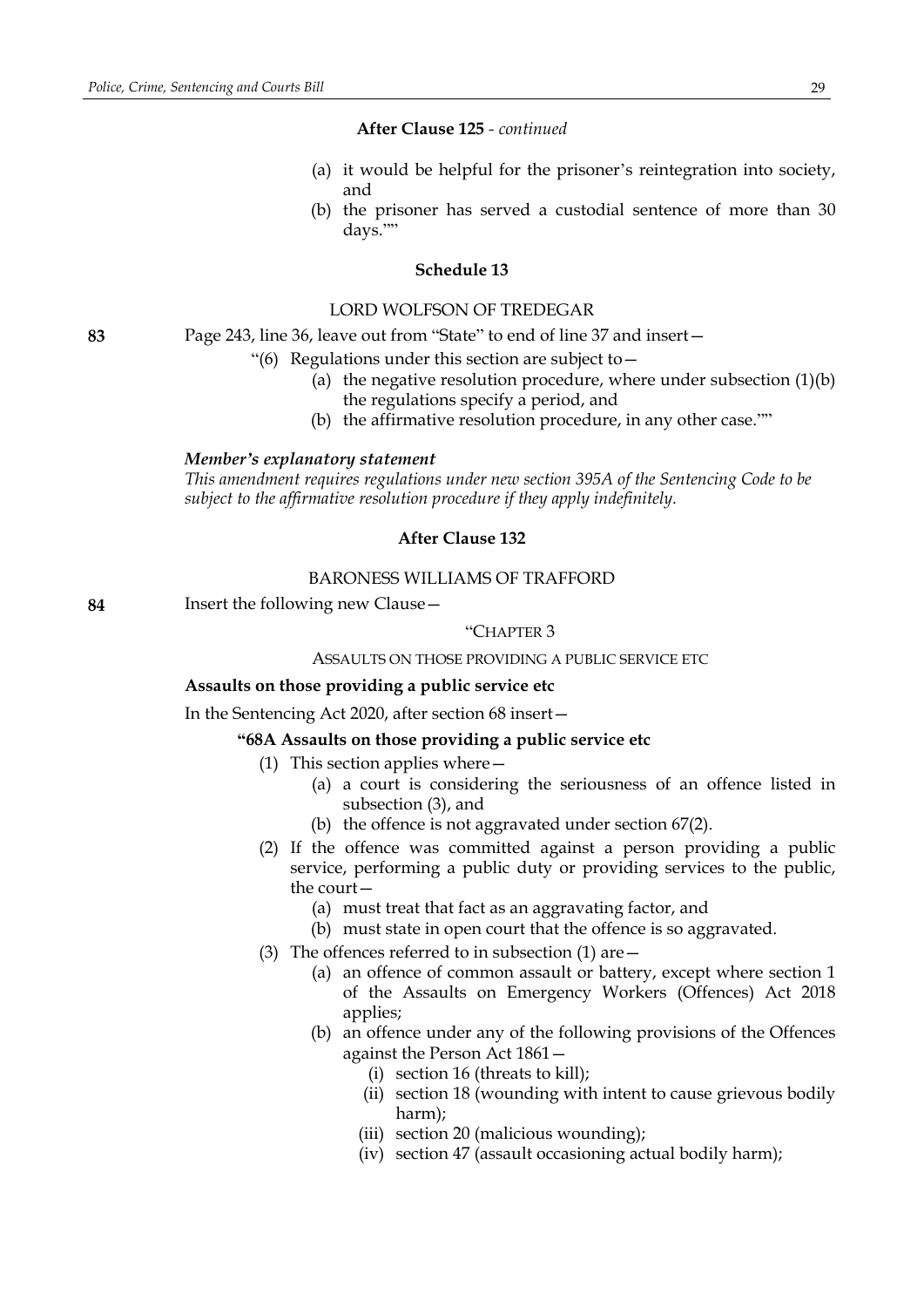- (c) an inchoate offence in relation to any of the preceding offences.
- (4) In this section—
	- (a) a reference to providing services to the public includes a reference to providing goods or facilities to the public;
	- (b) a reference to the public includes a reference to a section of the public.
- (5) Nothing in this section prevents a court from treating the fact that an offence was committed against a person providing a public service, performing a public duty or providing services to the public as an aggravating factor in relation to offences not listed in subsection (3).
- (6) This section has effect in relation to a person who is convicted of the offence on or after the date on which section (*Assaults on those providing a public service etc*) of the Police, Crime, Sentencing and Courts Act 2021 comes into force.""

## *Member's explanatory statement*

*This amendment would add three new aggravating factors to the consolidated sentencing code, where the person attacked is (i) providing a public service, (ii) performing a public duty, or (iii) providing services, goods or facilities to the public or a section of the public.*

# THE LORD BISHOP OF GLOUCESTER LORD GERMAN LORD PONSONBY OF SHULBREDE

## **85** Insert the following new Clause—

## **"Pre-sentence report requirements**

- (1) Section 30 of the Sentencing Act 2020 is amended as follows.
- (2) After subsection (3) insert—
	- "(3A) A court must make inquiries to establish whether the offender is a primary carer for a child.
		- (3B) If the court establishes that the offender is a primary carer for a child, unless there are exceptional circumstances before sentencing the offender the court must obtain a pre-sentence report containing information to enable the court to make an assessment of the impact of a custodial sentence on the child."
- (3) After subsection (4) insert—
	- "(5) In this section $-$ 
		- (a) "child" means a person under the age of 18; and
		- (b) "primary carer" means a person who has primary or substantial care responsibilities for a child.""

# *Member's explanatory statement*

*This Clause amends section 30 of the Sentencing Act 2020 to make clear the requirement for a sentencing judge to have a copy of a pre-sentence report, considering the impact of a custodial sentence on the dependent child, when sentencing a primary carer of a child.*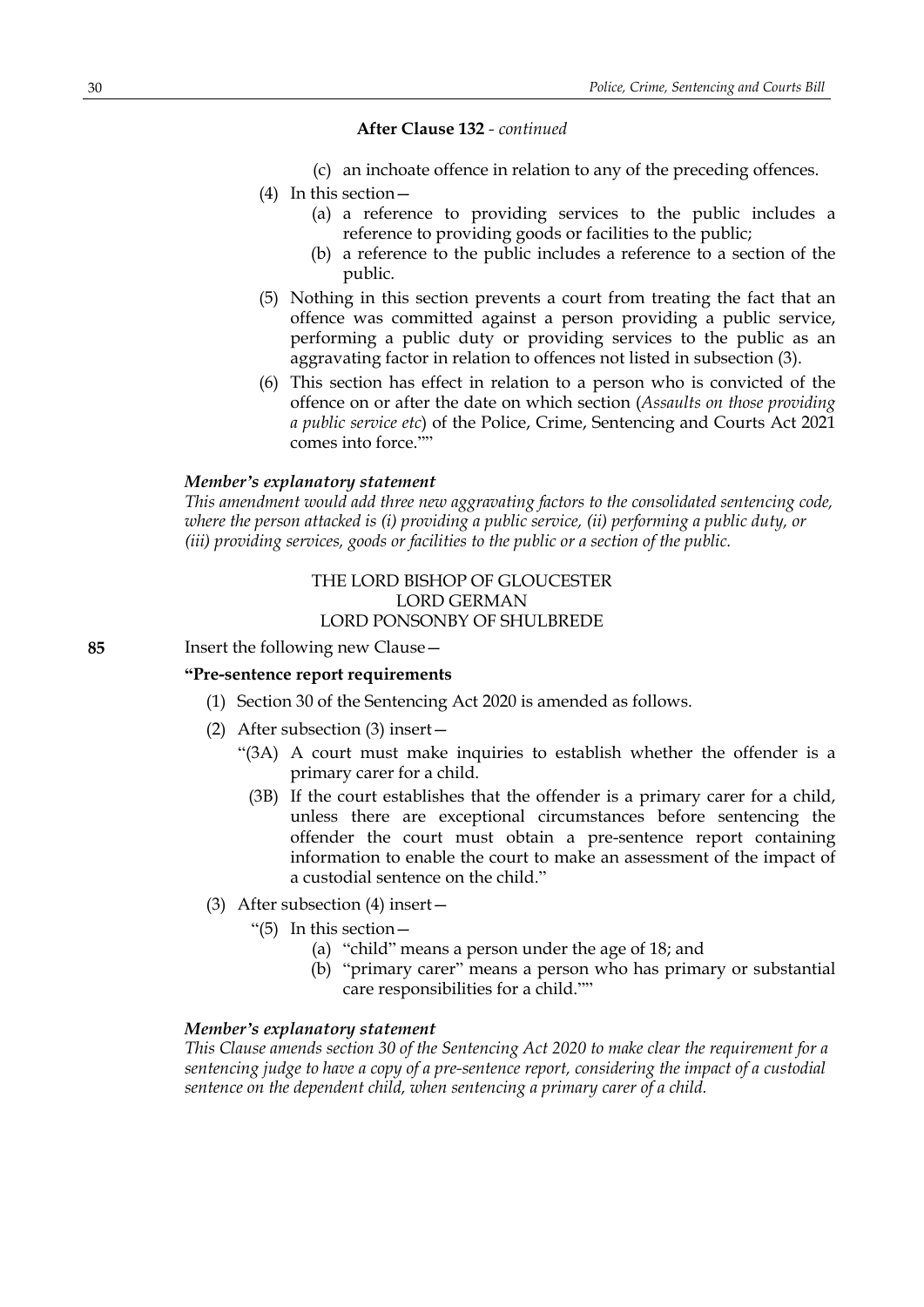## **86** Insert the following new Clause—

## **"Duty to give reasons for the sentence**

- (1) Section 52 of the Sentencing Act 2020 is amended as follows.
- (2) After subsection (9) insert—
	- "(10) A court sentencing a primary carer for a child must state how the best interests of the child were considered in determining the sentence (including, if appropriate, consideration of the views of the child).
	- (11) A court sentencing a pregnant woman must state how the best interests of the baby were considered in determining the sentence.
	- (12) In this section—
		- (a) "child" means a person under the age of 18; and
		- (b) "primary carer" means a person who has primary or substantial care responsibilities for a child.""

#### *Member's explanatory statement*

*This Clause amends section 52 of the Sentencing Act 2020 to require a sentencing judge to state how the best interests of a child were considered when sentencing a primary carer of a dependent child.*

**87** Insert the following new Clause—

## **"Restrictions on imposing imprisonment on a primary carer**

After section 227 of the Sentencing Act 2020, insert—

## **"227A Restrictions on imposing imprisonment on a primary carer**

- (1) This section applies where a court is considering imposing a custodial sentence on—
	- (a) a primary carer for a child, or
	- (b) a pregnant woman.
- (2) The sentencing court must—
	- (a) consider the impact of a custodial sentence on the child or unborn child, and
	- (b) presume (subject to victim impact and any other sentencing considerations) that a non-custodial sentence is in the best interests of the child or unborn child.
- (3) In this section—
	- (a) "child" means a person under the age of 18, and
	- (b) "primary carer" means a person who has primary or substantial care responsibilities for a child.""

#### *Member's explanatory statement*

*This Clause reflects the requirement for a sentencing judge to consider the impact of a custodial sentence on a child when sentencing a primary carer of a dependent child.*

#### **88** Insert the following new Clause—

## **"Duty to collect and publish data on the sentencing of offenders who are parents of children aged under 18 or who are pregnant**

(1) The Lord Chancellor must take reasonable steps to ensure the following data are centrally collected and published at least annually—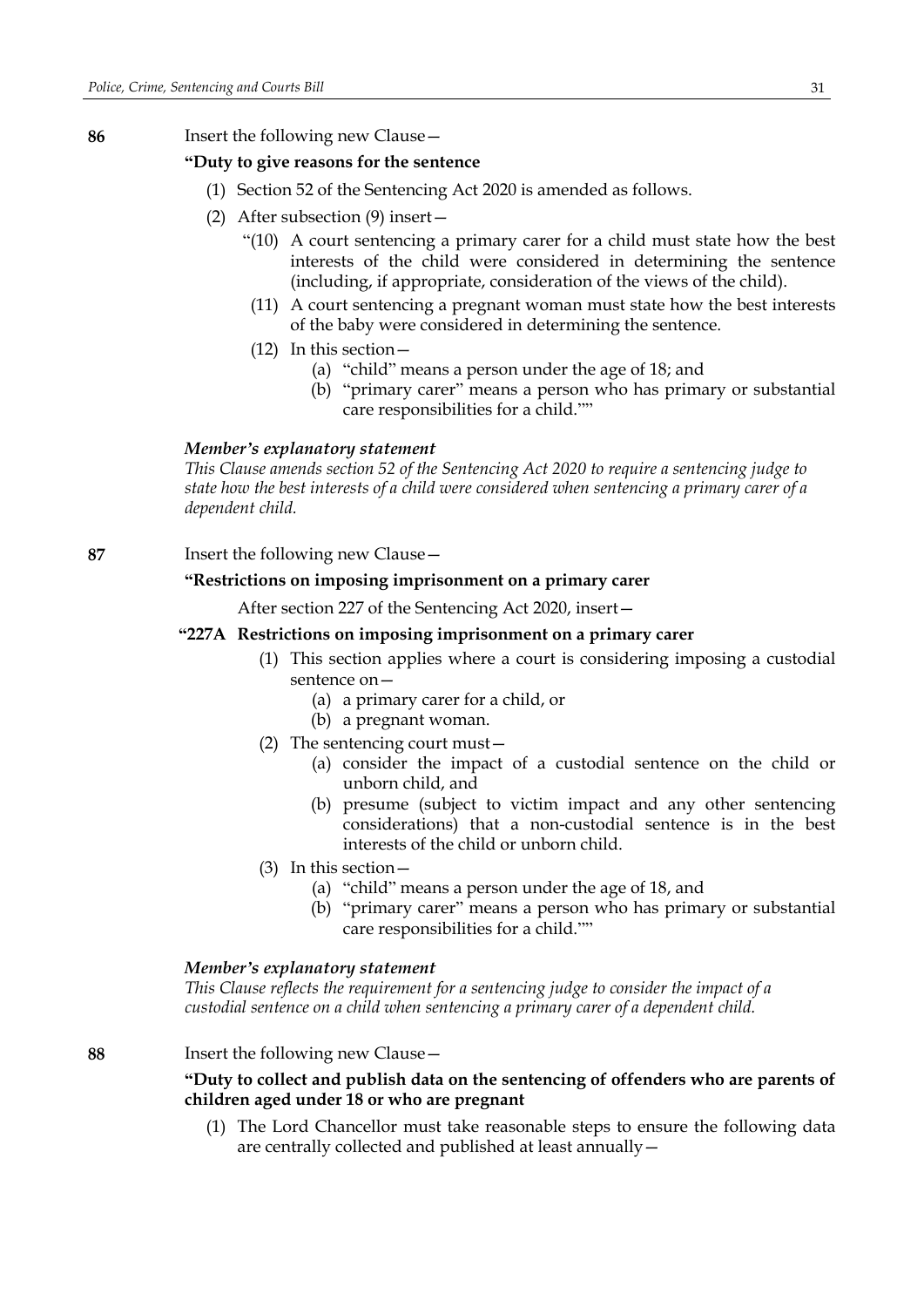- (a) the number of offenders who at the time of sentencing—
	- (i) have parental responsibility for a child or children aged under 18, or
	- (ii) are pregnant, and
- (b) the number of such children and unborn children.
- (2) "Parental responsibility" has the meaning given by section 3 of the Children Act 1989.
- (3) The data collected under subsection (1) must include whether the offender is the primary carer of any such children.
- (4) For the purposes of subsection (3), "primary carer" means someone who has substantial care of a person under the age of 18; and, where care is equally shared, all carers of that child are a "primary carer".
- (5) The data collected under subsections (1) and (3) must—
	- (a) only be gathered with the offender's consent, and
	- (b) be disaggregated according to the following criteria—
		- (i) the gender of the offender to whom they relate;
		- (ii) the ethnicity of the offender;
		- (iii) the sentence received by the offender;
		- (iv) the offence type for which the offender is sentenced.
- (6) The data and information to be collected under this section must be collected from the day on which this Act is passed."

#### *Member's explanatory statement*

*The provision will place a duty on the Lord Chancellor to ensure data is collected and regularly published on the number of offenders who have parental responsibility for children or are pregnant at the time of sentencing. This includes data on the number of children and unborn children affected and whether the offender is the primary carer of any such children. The provision requires this data is disaggregated according to the offender's gender and ethnicity, the sentence received and the offence type for which they are sentenced.*

## **After Clause 138**

## BARONESS BUTLER-SLOSS

**89** Insert the following new Clause—

## **"Age of criminal responsibility**

In section 50 of the Children and Young Persons Act 1933 (age of criminal responsibility) for "ten" substitute "12"."

#### BARONESS BENNETT OF MANOR CASTLE

## **90**★ Insert the following new Clause —

#### **"Review of age of criminal responsibility**

- (1) Within 12 months of the passing of this Act, the Secretary of State must complete a review of the age of criminal responsibility.
- (2) The review in subsection (1) must include the following—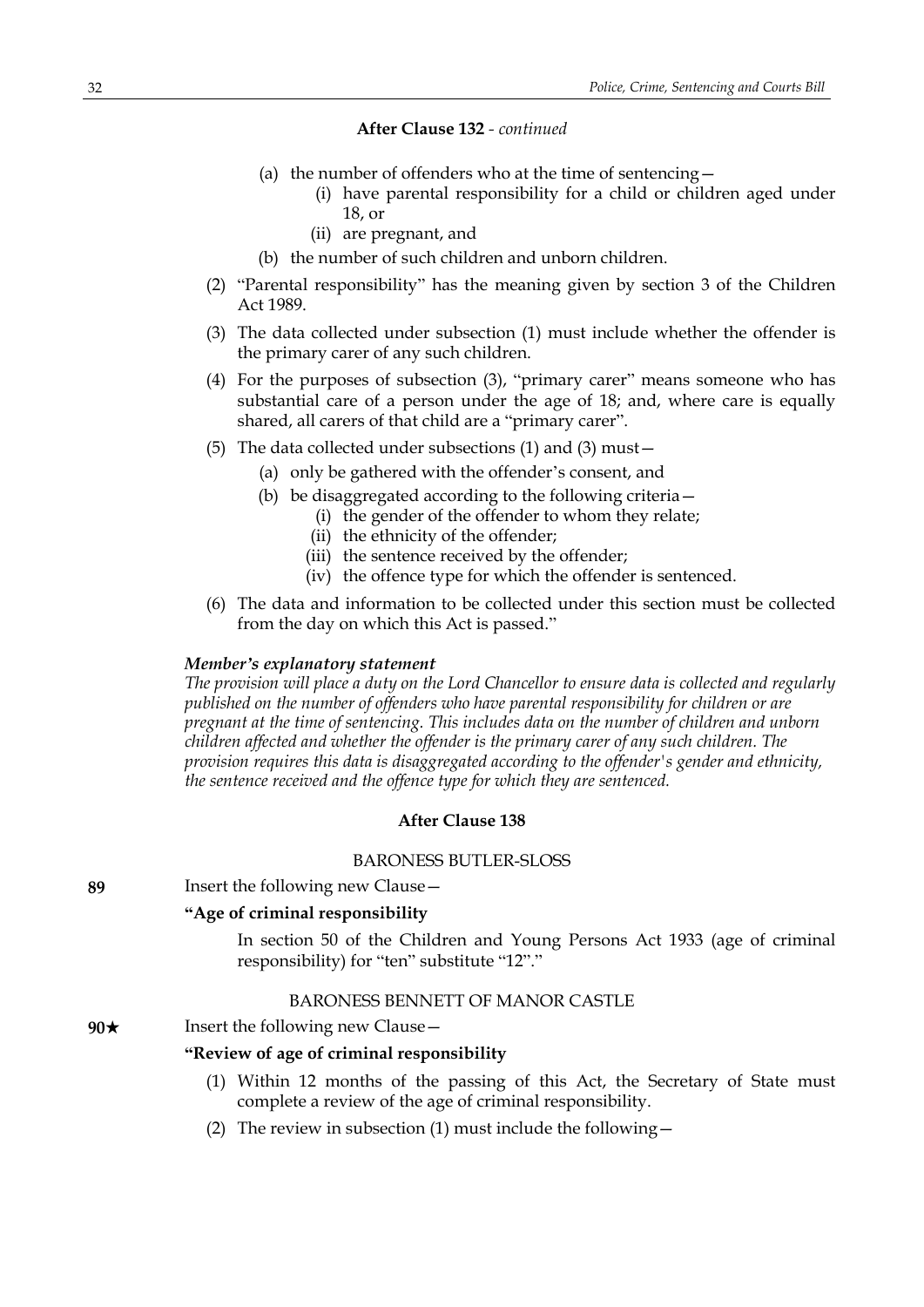- (a) an assessment of the ages at which children and young people have the biological and cognitive functions to make decisions and be aware of consequences,
- (b) an assessment of the population of children and young people in detention, including age, gender and ethnic background,
- (c) recommendations for reform of the age of criminal responsibility.
- (3) The review must be conducted by a panel which includes—
	- (a) a youth worker,
	- (b) a youth psychologist,
	- (c) a youth psychiatrist,
	- (d) a judge from the youth justice system,
	- (e) a probation officer.
- (4) The panel must consult with an advisory panel made up of young people currently and formerly in the youth justice system."

#### **Clause 141**

## BARONESS WILLIAMS OF TRAFFORD

- **91** Page 132, line 20, at end insert—
	- "(8A) The court may adjourn any proceedings on an application for a serious violence reduction order even after sentencing the offender.
		- (8B) If the offender does not appear for any adjourned proceedings the court may—
			- (a) further adjourn the proceedings,
			- (b) issue a warrant for the offender's arrest, or
			- (c) hear the proceedings in the offender's absence.
		- (8C) The court may not act under subsection (8B)(b) unless it is satisfied that the offender has had adequate notice of the time and place of the adjourned proceedings.
	- (8D) The court may not act under subsection (8B)(c) unless it is satisfied that the offender—
		- (a) has had adequate notice of the time and place of the adjourned proceedings, and
		- (b) has been informed that if the offender does not appear for those proceedings the court may hear the proceedings in the offender's absence"

## *Member's explanatory statement*

*This amendment makes it explicit that, if an application for a serious violence reduction order is made, the court may adjourn proceedings on the application after sentencing the offender.*

**92** Page 138, leave out line 6 and insert "in relation to serious violence reduction orders."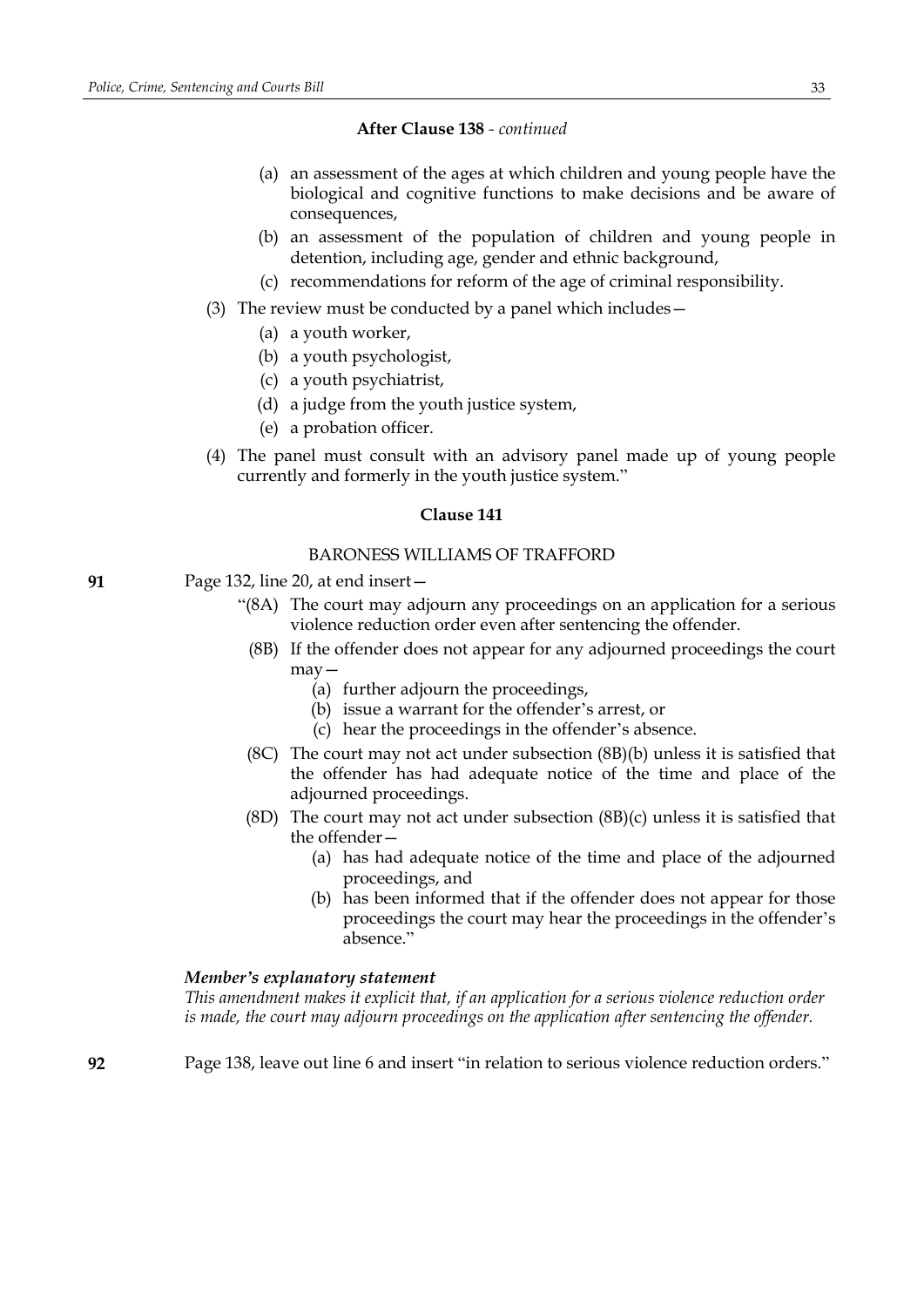*This amendment widens the power to issue guidance in new section 342J of the Sentencing Code so that guidance may be issued on any matter relating to serious violence reduction orders.*

**93** Page 138, line 6, at end insert—

"(1A) The guidance may in particular include—

- (a) guidance about the exercise by constables, chief officers of police and the chief constable of the British Transport Police Force of their functions under this Chapter,
- (b) guidance about identifying offenders in respect of whom it may be appropriate for applications for serious violence reduction orders to be made, and
- (c) guidance about providing assistance to prosecutors in connection with applications for serious violence reduction orders."

## *Member's explanatory statement*

*This amendment provides a non-exhaustive list of the matters that may be covered by guidance issued under new section 342J of the Sentencing Code.*

**94** Page 138, line 13, leave out from "section" to end

## *Member's explanatory statement*

*This amendment is consequential on Baroness Williams of Trafford's second amendment to Clause 141.*

**95** Page 138, line 13, at end insert—

## **"342JA Guidance: Parliamentary procedure**

- (1) Before issuing guidance under section 342J, the Secretary of State must lay a draft of the guidance before Parliament.
- (2) If, within the 40-day period, either House of Parliament resolves not to approve the draft guidance, the guidance may not be issued.
- (3) If no such resolution is made within that period, the Secretary of State may issue the guidance.
- (4) In this section "the 40-day period", in relation to draft guidance, means the period of 40 days beginning with the day on which the draft is laid before Parliament (or, if it is not laid before each House on the same day, the later of the days on which it is laid).
- (5) In calculating the 40-day period, no account is to be taken of any period during which—
	- (a) Parliament is dissolved or prorogued, or
	- (b) both Houses are adjourned for more than 4 days."

## *Member's explanatory statement*

*This amendment applies a negative resolution procedure to the power to issue guidance under new section 342J of the Sentencing Code.*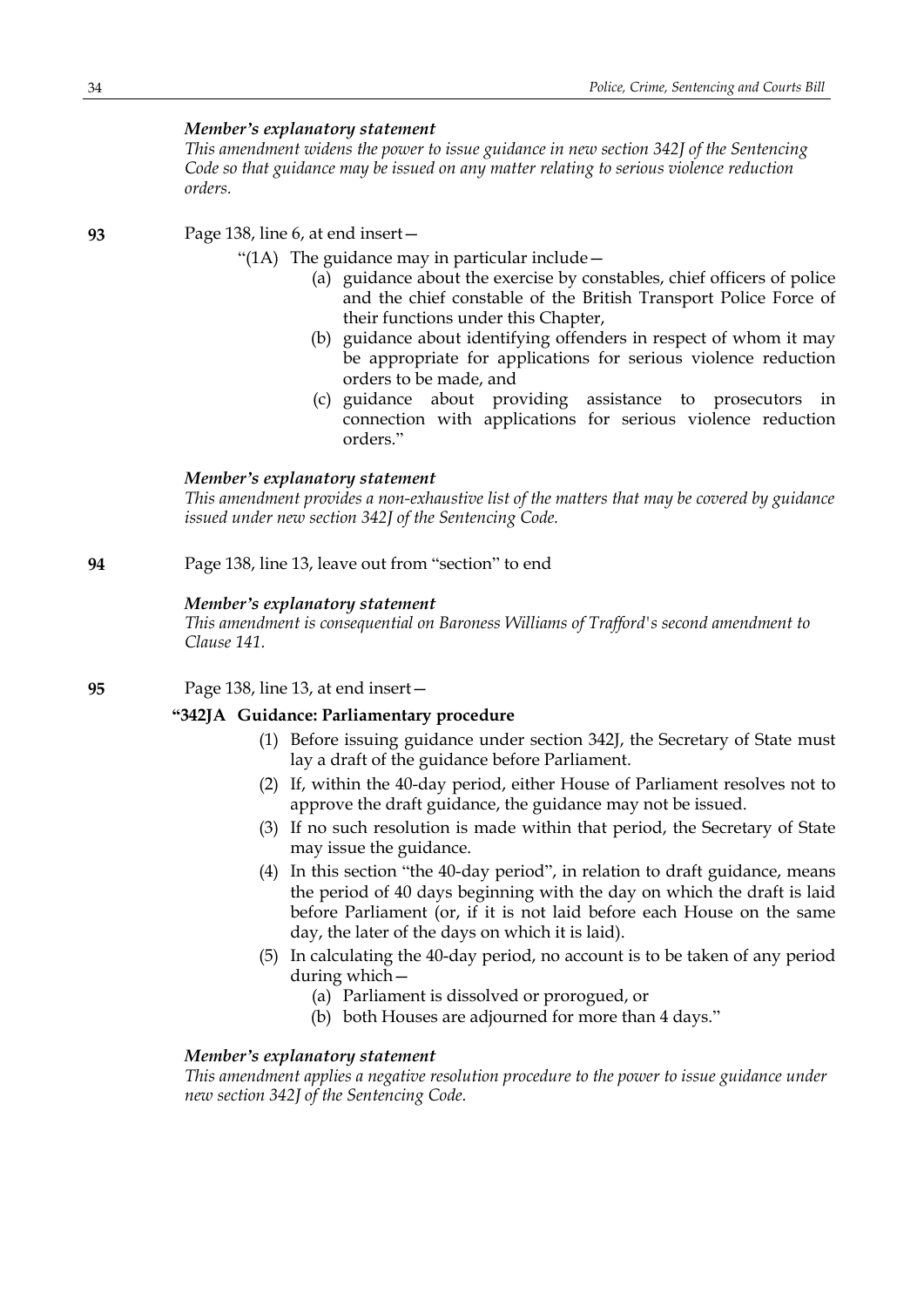# **After Clause 142**

#### BARONESS WILLIAMS OF TRAFFORD

**96** Insert the following new Clause—

# "CHAPTER 1A

#### KNIFE CRIME PREVENTION ORDERS

#### **Knife crime prevention order on conviction: adjournment of proceedings**

- (1) In section 19 of the Offensive Weapons Act 2019 (knife crime prevention orders made on conviction), after subsection (9) insert—
	- "(9A) The court may adjourn any proceedings on an application for a knife crime prevention order even after sentencing the defendant.
	- (9B) If the defendant does not appear for any adjourned proceedings the court may—
		- (a) further adjourn the proceedings,
		- (b) issue a warrant for the defendant's arrest, or
		- (c) hear the proceedings in the defendant's absence.
	- (9C) The court may not act under subsection (9B)(b) unless it is satisfied that the defendant has had adequate notice of the time and place of the adjourned proceedings.
	- (9D) The court may not act under subsection (9B)(c) unless it is satisfied that the defendant—
		- (a) has had adequate notice of the time and place of the adjourned proceedings, and
		- (b) has been informed that if the defendant does not appear for those proceedings the court may hear the proceedings in the defendant's absence."
- (2) Regulations under section 178(1) which bring subsection (1) into force only for a specified purpose or in relation to a specified area may—
	- (a) provide for that provision to be in force for that purpose or in relation to that area for a specified period;
	- (b) make transitional or saving provision in relation to that provision ceasing to be in force at the end of the specified period.
- (3) Regulations containing provision by virtue of subsection (2)(a) may be amended by subsequent regulations under section 178(1) so as to continue subsection (1) in force for the specified purpose or in relation to the specified area for a further specified period.
- (4) In this section "specified" means specified in regulations under section 178(1)."

#### *Member's explanatory statement*

*This amendment makes it explicit that, if an application for a knife crime prevention order is made following a defendant's conviction of an offence, the court may adjourn proceedings on the application after sentencing the defendant.*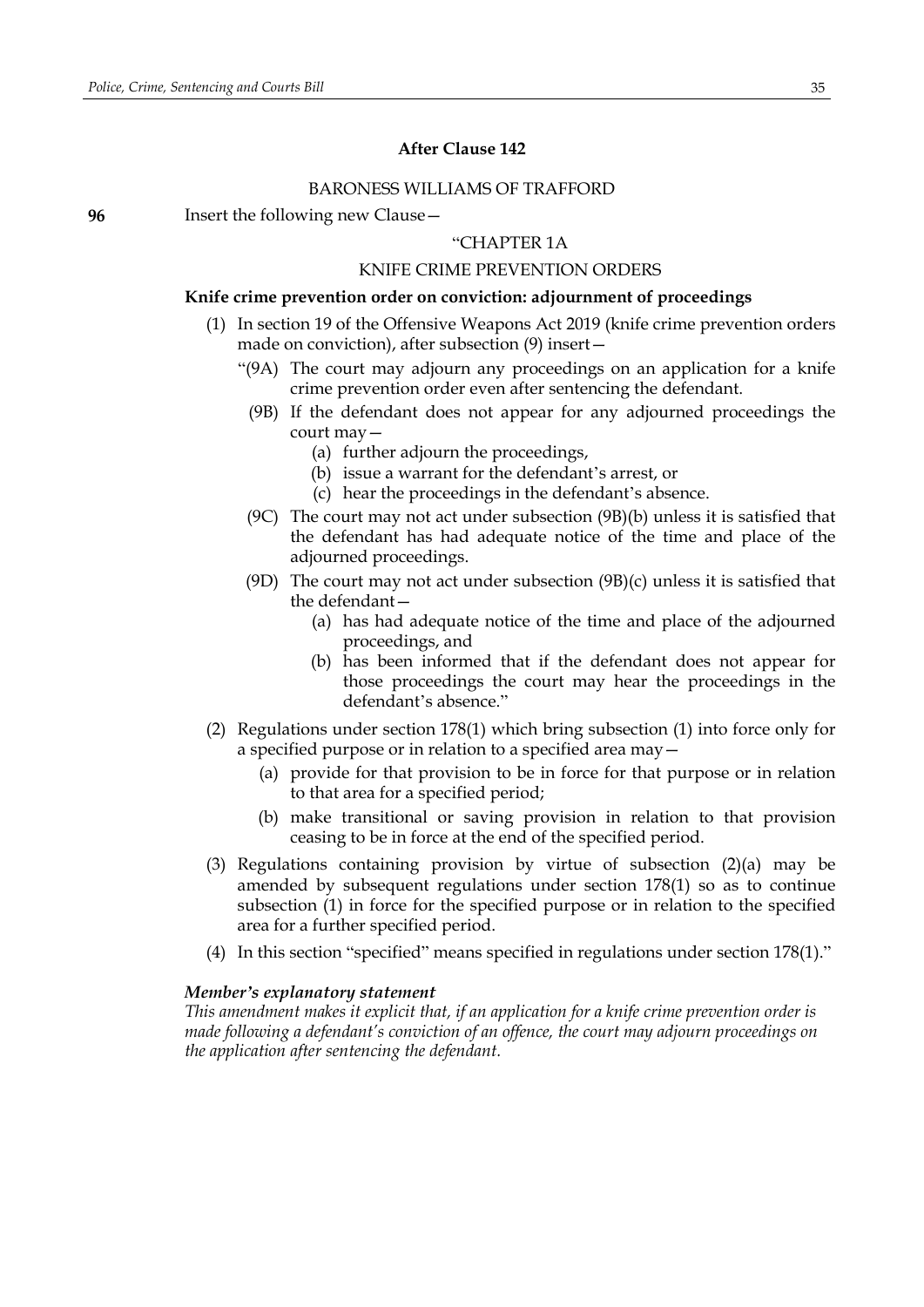# **After Clause 164**

# LORD MARKS OF HENLEY-ON-THAMES BARONESS BENNETT OF MANOR CASTLE

**97** Insert the following new Clause—

## "**Women's Justice Board**

- (1) There is to be a body corporate known as the Women's Justice Board for England and Wales.
- (2) The Board is not to be regarded as the servant or agent of the Crown or as enjoying any status, immunity or privilege of the Crown; and the Board's property is not to be regarded as property of, or held on behalf of, the Crown.
- (3) The Board must consist of 10, 11 or 12 members appointed by the Secretary of State.
- (4) The members of the Board must include persons who appear to the Secretary of State to have extensive recent experience with women in the criminal justice system.
- (5) The Board has the following functions, namely—
	- (a) to meet the particular needs of women in the criminal justice system;
	- (b) to monitor the provision of services for women in the criminal justice system;
	- (c) to advise the Secretary of State on—
		- (i) how the aim in subsection (5)(a) might most effectively be pursued;
		- (ii) the provision of services for women in the criminal justice system;
		- (iii) the content of any national standards the Secretary of State may see fit to set with respect to the provision of such services, or the accommodation in which women are kept in custody; and
		- (iv) the steps that might be taken to prevent offending by women;
	- (d) to monitor the extent to which the aim in subsection (5)(a) is being achieved and any standards met;
	- (e) for the purposes of paragraphs (a) to (d) above, to obtain information from relevant authorities;
	- (f) to publish information so obtained;
	- (g) to identify, make known and promote good practice in  $-$ 
		- (i) meeting the particular needs of women in the criminal justice system;
		- (ii) the provision of services for women in the criminal justice system;
		- (iii) the prevention of offending by women;
		- (iv) working with women who are, or are at risk of becoming, offenders;
	- (h) to commission research in connection with such practice;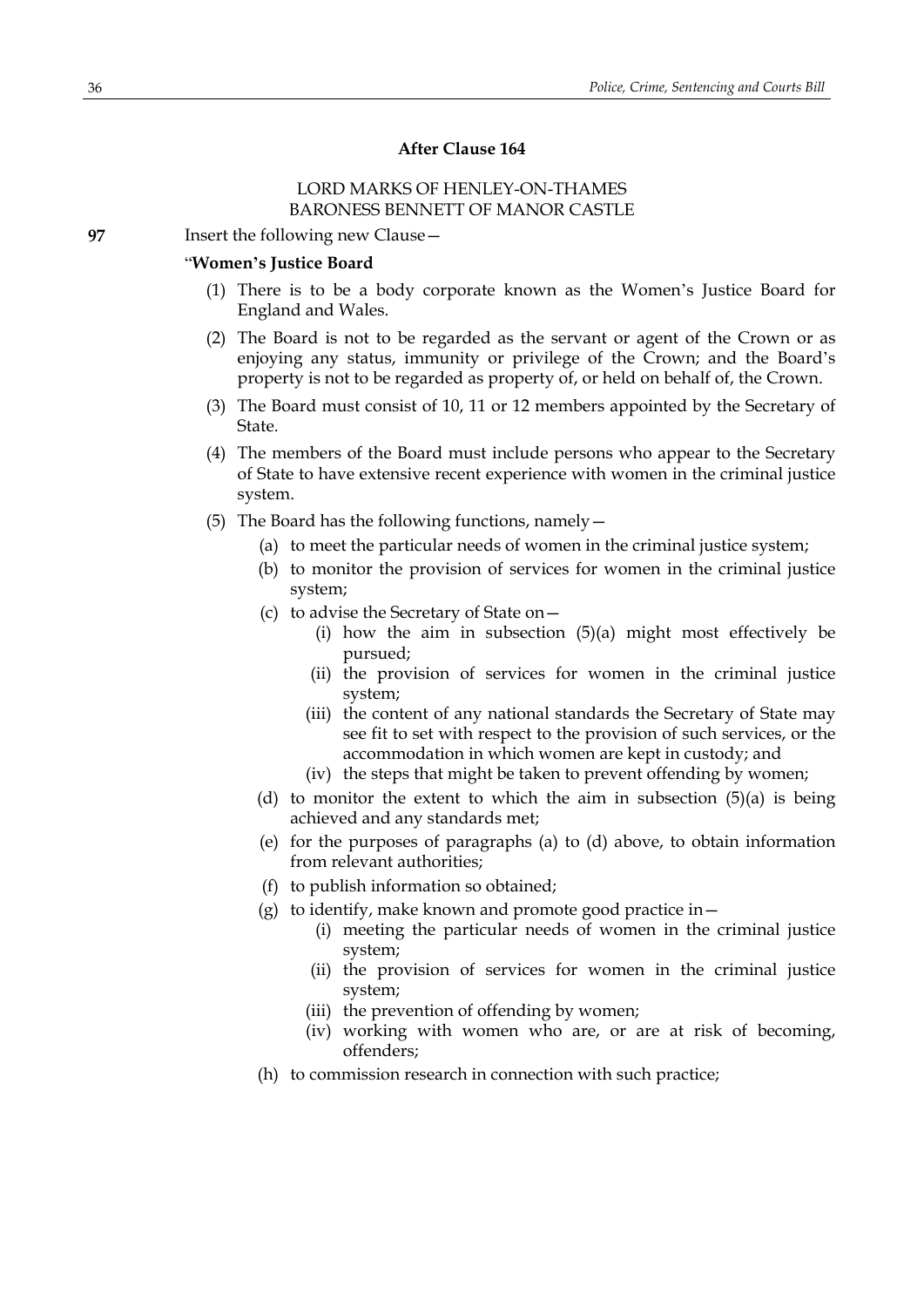- (i) with the approval of the Secretary of State, to make grants to local authorities and other persons for the purposes of meeting the aim in subsection (5)(a) and the provision of services to women in the criminal justice system, subject to such conditions as the Board considers appropriate, including conditions as to repayment;
- (j) to provide assistance to local authorities and other persons in connection with information technology systems and equipment used or to be used for the purposes of the aim in subsection (5)(a) and the provision of services to women in the criminal justice system;
- (k) to enter into agreements for the provision of accommodation for women in the criminal justice system, but no agreement may be made under this paragraph in relation to accommodation for women in the criminal justice system unless it appears to the Board that it is expedient to enter into such an agreement for the purposes of subsection (5)(a);
- (l) to facilitate agreements between the Secretary of State and any persons providing accommodation for women in the criminal justice system;
- (m) at the request of the Secretary of State, to assist in carrying out the Secretary of State's functions in relation to the release of offenders detained in accommodation for women in the criminal justice system; and
- (n) annually—
	- (i) to assess future demand for accommodation for women in the criminal justice system;
	- (ii) to prepare a plan setting out how they intend to exercise, in the following three years, the functions described in paragraphs (k) to (m) above, and any function for the time being exercisable by the Board concurrently with the Secretary of State by virtue of subsection (6)(b) below which relates to securing the provision of such accommodation, and
	- (iii) to submit the plan to the Secretary of State for approval.
- (6) The Secretary of State may by regulations made by statutory instrument—
	- (a) amend subsection (5) above so as to add to, subtract from or alter any of the functions of the Board for the time being specified in that subsection; or
	- (b) provide that any function of the Secretary of State which is exercisable in relation to women in the criminal justice system is exercisable concurrently with the Board.
- (7) The power of the Secretary of State under subsection  $(6)(b)$  includes power—
	- (a) to provide that, in relation to any function that is exercisable by the Secretary of State in respect of particular cases, the function is exercisable by the Board only—
		- (i) where it proposes to exercise the function in a particular manner, or
		- (ii) in respect of a class of case specified in the order, and
	- (b) to make any supplementary, incidental or consequential provision (including provision for any enactment to apply subject to modifications).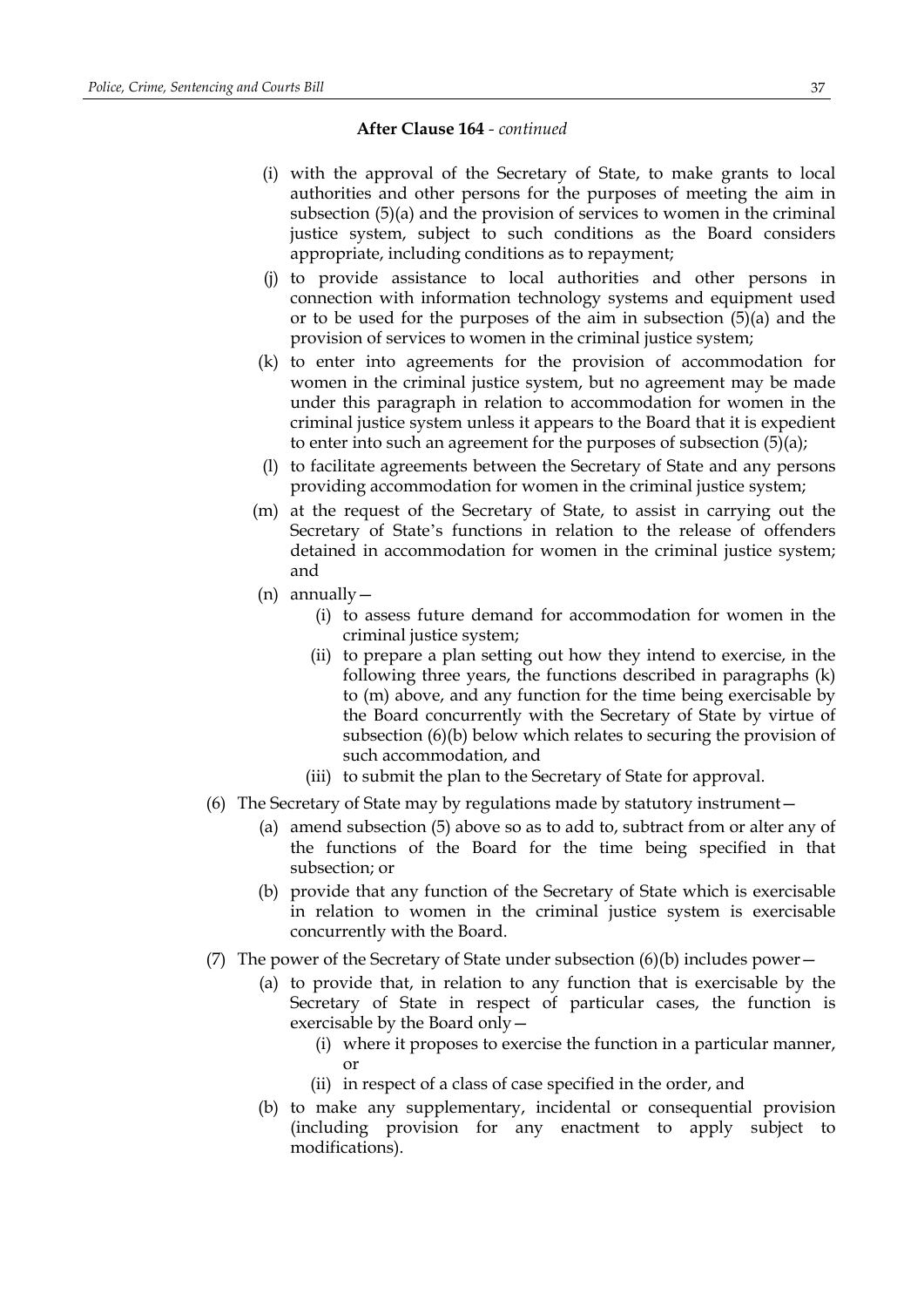- (8) No regulations under subsection (6) may be made unless a draft has been laid before and approved by a resolution of each House of Parliament.
- (9) In carrying out their functions, the Board must comply with any directions given by the Secretary of State and act in accordance with any guidance given by the Secretary of State.
- (10) A relevant authority—
	- (a) must furnish the Board with any information required for the purposes of subsection  $(5)(b)$ ,  $(c)$  or  $(d)$  above; and
	- (b) whenever so required by the Board, must submit to the Board a report on such matters connected with the discharge of their duties as may be specified in the requirement.

A requirement under paragraph (b) above may specify the form in which a report is to be given.

- (11) The Board may arrange, or require the relevant authority to arrange, for a report under subsection (10)(b) above to be published in such a manner as appears to the Board to be appropriate.
- (12) In this section "relevant authority" means a local authority, a chief officer of police, a local policing body, a local probation board, a provider of probation services, a clinical commissioning group and a local health board.
- (13) Schedule (*Women's Justice Board: further provisions*) has effect."

#### *Member's explanatory statement*

*This new Clause makes provision for the establishment of a "Women's Justice Board", along the lines of the Youth Justice Board. The drafting closely follows the form of the provisions establishing the YJB in the Crime and Disorder Act 1998.*

#### **Before Schedule 19**

# LORD MARKS OF HENLEY-ON-THAMES BARONESS BENNETT OF MANOR CASTLE

**98** Insert the following new Schedule—

"WOMEN'S JUSTICE BOARD: FURTHER PROVISIONS

#### *Membership*

- 1 The Secretary of State shall appoint one of the members of the Board to be their chair.
- 2 (1) Subject to the following provisions of this paragraph, a person shall hold and vacate office as a member of the Board, or as chair of the Board, in accordance with the terms of their appointment.
	- (2) An appointment as a member of the Board may be full-time or parttime.
	- (3) The appointment of a person as a member of the Board, or as chair of the Board, shall be for a fixed period of not longer than five years.
	- (4) Subject to sub-paragraph (5) below, a person whose term of appointment as a member of the Board, or as chair of the Board, expires shall be eligible for re-appointment.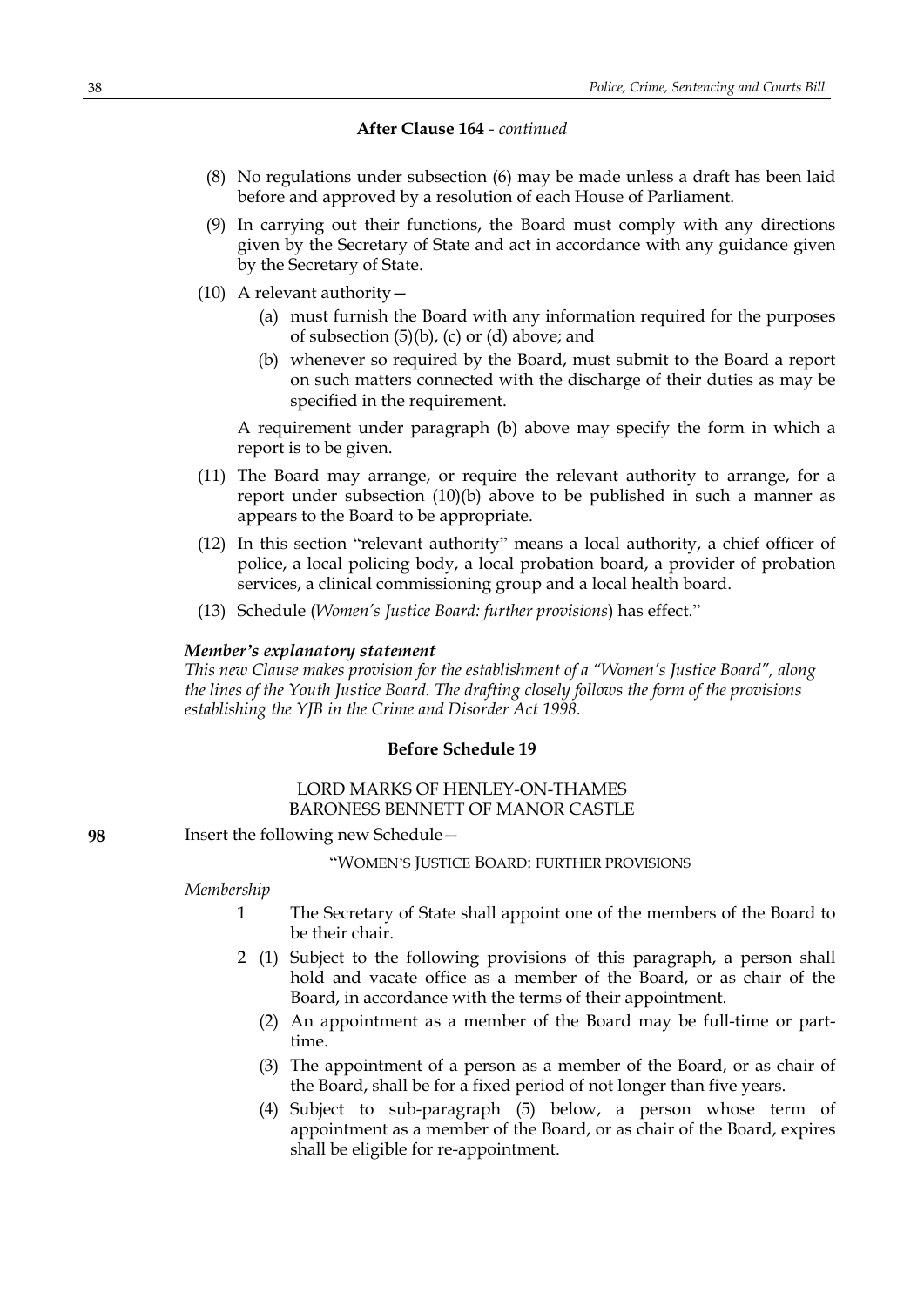#### **Before Schedule 19** *- continued*

- (5) No person may hold office as a member of the Board for a continuous period which is longer than 10 years.
- (6) A person may at any time resign their office as a member of the Board, or as chair of the Board, by notice in writing addressed to the Secretary of State.
- (7) The terms of appointment of a member of the Board, or the chair of the Board, may provide for their removal from office (without cause being assigned) on notice from the Secretary of State of such length as may be specified in those terms, subject (if those terms so provide) to compensation from the Secretary of State; and in any such case the Secretary of State may remove that member from office in accordance with those terms.
- (8) Where—
	- (a) the terms of appointment of a member of the Board, or the chair of the Board, provide for compensation on their removal from office in pursuance of sub-paragraph (7) above; and
	- (b) the member or chair is removed from office in pursuance of that sub-paragraph,

the Board shall pay to that person compensation of such amount, and on such terms, as the Secretary of State may with the approval of the Treasury determine.

- (9) The Secretary of State may also at any time remove a person from office as a member of the Board if satisfied—
	- (a) that they have without reasonable excuse failed to discharge their functions as a member for a continuous period of three months beginning not earlier than six months before that time;
	- (b) that they have been convicted of a criminal offence;
	- (c) that a bankruptcy order has been made against them, or their estate has been sequestrated, or they have made a composition or arrangement with, or granted a trust deed for, their creditors; or
	- (d) that they are unable or unfit to discharge their functions as a member.
- (10) The Secretary of State shall remove a member of the Board, or the chair of the Board, from office in pursuance of this paragraph by declaring their office as a member of the Board to be vacant and notifying that fact in such manner as the Secretary of State thinks fit; and the office shall then become vacant.
- (11) If the chair of the Board ceases to be a member of the Board they shall also cease to be chair.

*Members and employees*

- 3 (1) The Board shall—
	- (a) pay to members of the Board such remuneration;
	- (b) pay to or in respect of members of the Board any such allowances, fees, expenses and gratuities; and
	- (c) pay towards the provision of pensions to or in respect of members of the Board any such sums;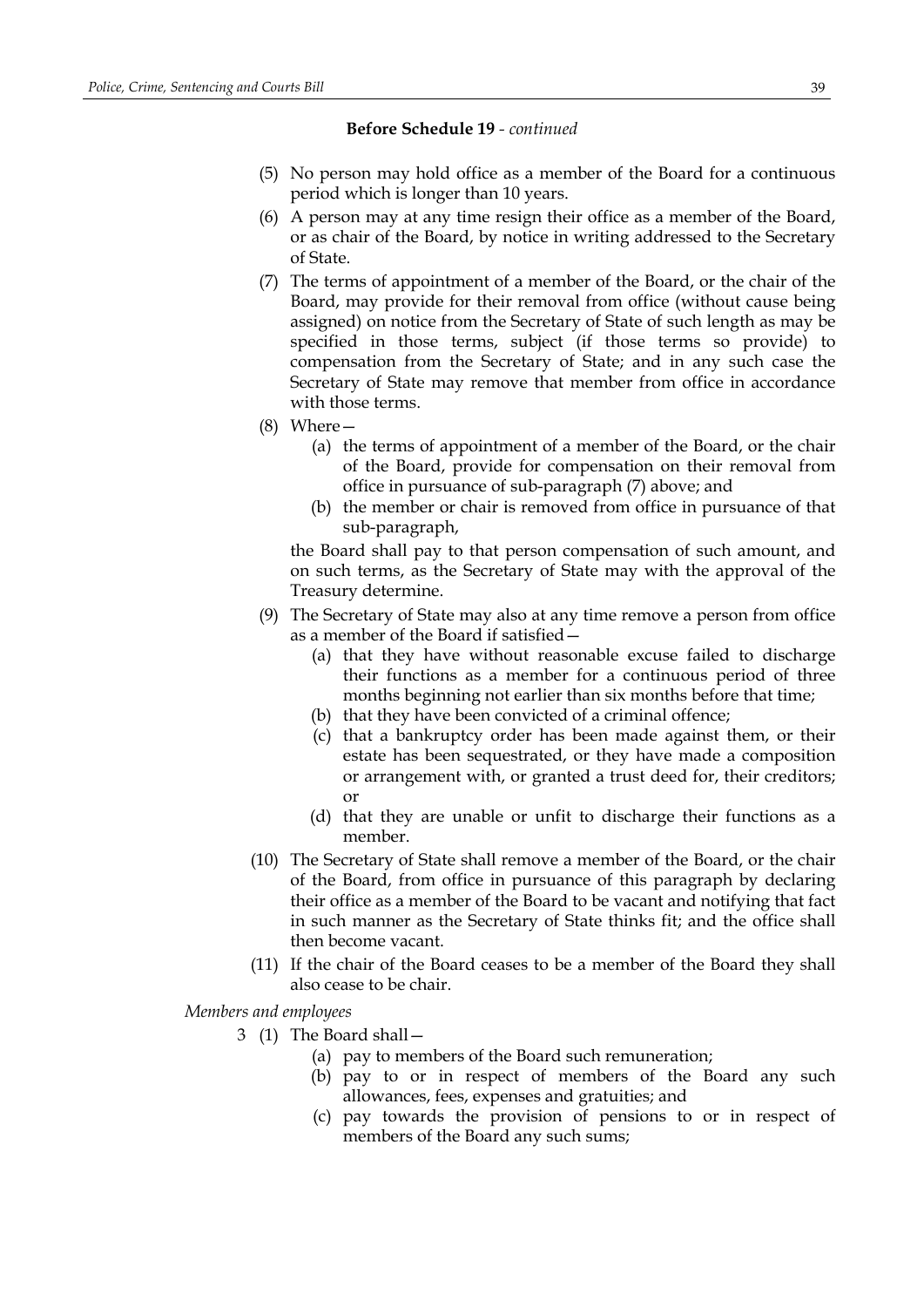#### **Before Schedule 19** *- continued*

as the Board are required to pay by or in accordance with directions given by the Secretary of State.

- (2) Where a member of the Board was, immediately before becoming a member, a participant in a scheme under section 1 of the Superannuation Act 1972, the Minister for the Civil Service may determine that their term of office as a member shall be treated for the purposes of the scheme as if it were service in the employment or office by reference to which they were a participant in the scheme; and their rights under the scheme shall not be affected by sub-paragraph (1)(c) above.
- (3) Where—
	- (a) a person ceases to hold office as a member of the Board otherwise than on the expiry of their term of appointment; and
	- (b) it appears to the Secretary of State that there are special circumstances which make it right for them to receive compensation,

the Secretary of State may direct the Board to make to the person a payment of such amount as the Secretary of State may determine.

- 4 (1) The Board may appoint a chief executive and such other employees as the Board think fit, subject to the consent of the Secretary of State as to their number and terms and conditions of service.
	- (2) The Board shall—
		- (a) pay to employees of the Board such remuneration; and
		- (b) pay to or in respect of employees of the Board any such allowances, fees, expenses and gratuities,

as the Board may, with the consent of the Secretary of State, determine.

- (3) Employment by the Board shall be included among the kinds of employment to which a scheme under section 1 of the Superannuation Act 1972 may apply.
- 5 The Board shall pay to the Minister for the Civil Service, at such times as the Minister may direct, such sums as the Minister may determine in respect of any increase attributable to paragraph 3(2) or 4(3) above in the sums payable out of money provided by Parliament under the Superannuation Act 1972.

*House of Commons disqualification*

6 In Part II of Schedule 1 to the House of Commons Disqualification Act 1975 (bodies of which all members are disqualified), there shall be inserted at the appropriate place the following entry—

"The Women's Justice Board for England and Wales".

#### *Procedure*

- 7 (1) The arrangements for the procedure of the Board (including the quorum for meetings) shall be such as the Board may determine.
	- (2) The validity of any proceedings of the Board (or of any committee of the Board) shall not be affected by—
		- (a) any vacancy among the members of the Board or in the office of chair of the Board; or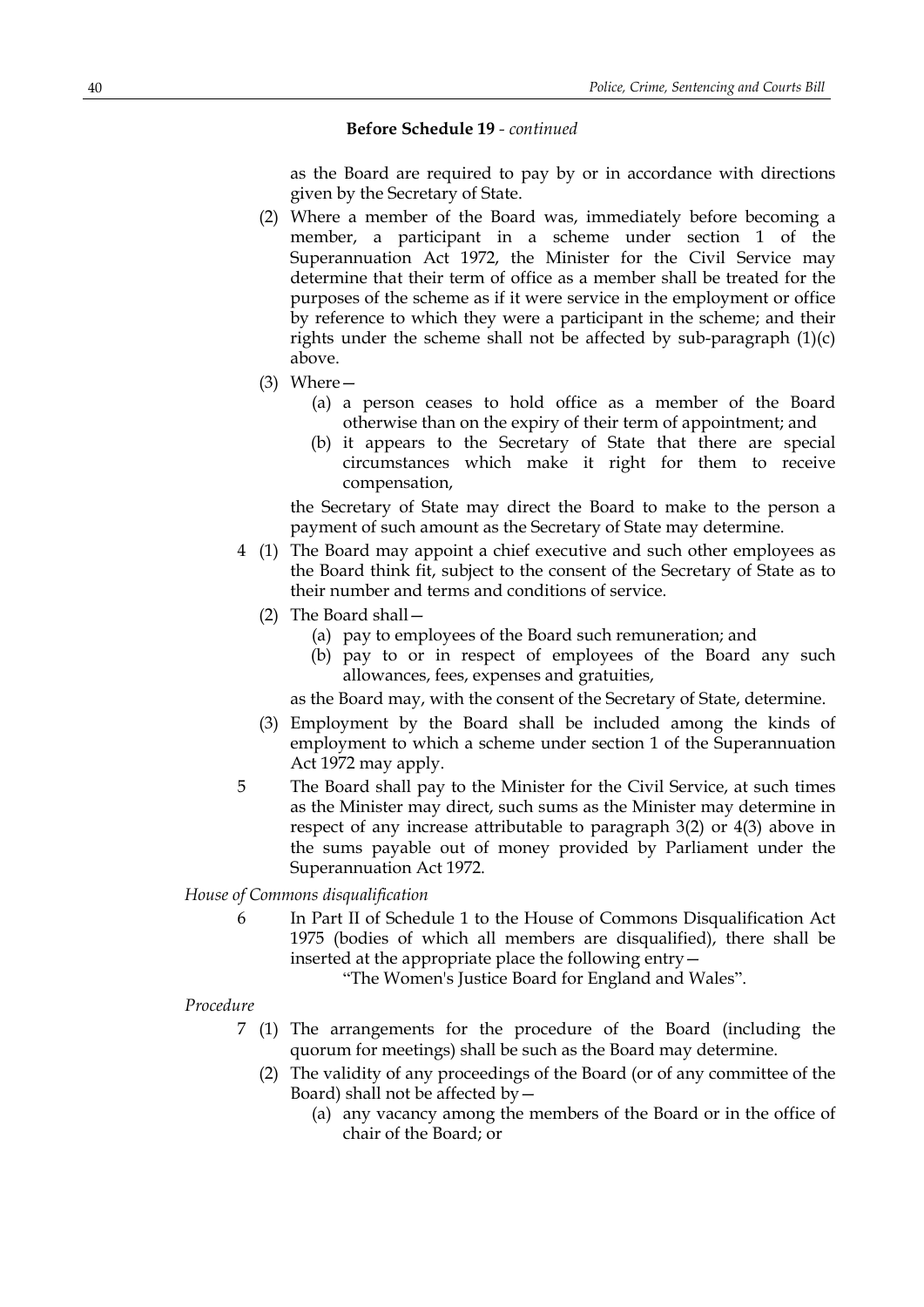### **Before Schedule 19** *- continued*

(b) any defect in the appointment of any person as a member of the Board or as chair of the Board.

### *Annual reports and accounts*

- 8 (1) As soon as possible after the end of each financial year of the Board, the Board shall send to the Secretary of State a report on the discharge of their functions during that year.
	- (2) The Secretary of State shall lay before each House of Parliament, and cause to be published, a copy of every report sent under this paragraph.
- 9 (1) The Board shall—
	- (a) keep proper accounts and proper records in relation to the accounts; and
	- (b) prepare a statement of accounts in respect of each financial year of the Board.
	- (2) The statement of accounts shall contain such information and shall be in such form as the Secretary of State may, with the consent of the Treasury, direct.
	- (3) The Board shall send a copy of the statement of accounts to the Secretary of State and to the Comptroller and Auditor General within such period after the end of the financial year to which the statement relates as the Secretary of State may direct.
	- (4) The Comptroller and Auditor General shall—
		- (a) examine, certify and report on the statement of accounts; and
		- (b) lay a copy of the statement of accounts and the report before each House of Parliament.
- 10 For the purposes of this Schedule the Board's financial year shall be the period of 12 months ending with 31 March; but the first financial year of the Board shall be the period beginning with the date of establishment of the Board and ending with the first 31 March which falls at least six months after that date.

#### *Expenses*

11 The Secretary of State shall out of money provided by Parliament pay to the Board such sums towards their expenses as the Secretary of State may determine."

#### *Member's explanatory statement*

*This new Schedule provides further provision for the implementation of new Clause "Women's Justice Board". The drafting closely follows the form of the provisions in Schedule 2 to the Crime and Disorder Act 1998.*

## **After Clause 172**

# EARL ATTLEE LORD PADDICK LORD PONSONBY OF SHULBREDE

**99** Insert the following new Clause—

## **"Facilitation of Potting**

(1) A person commits an offence of facilitation of potting if the person—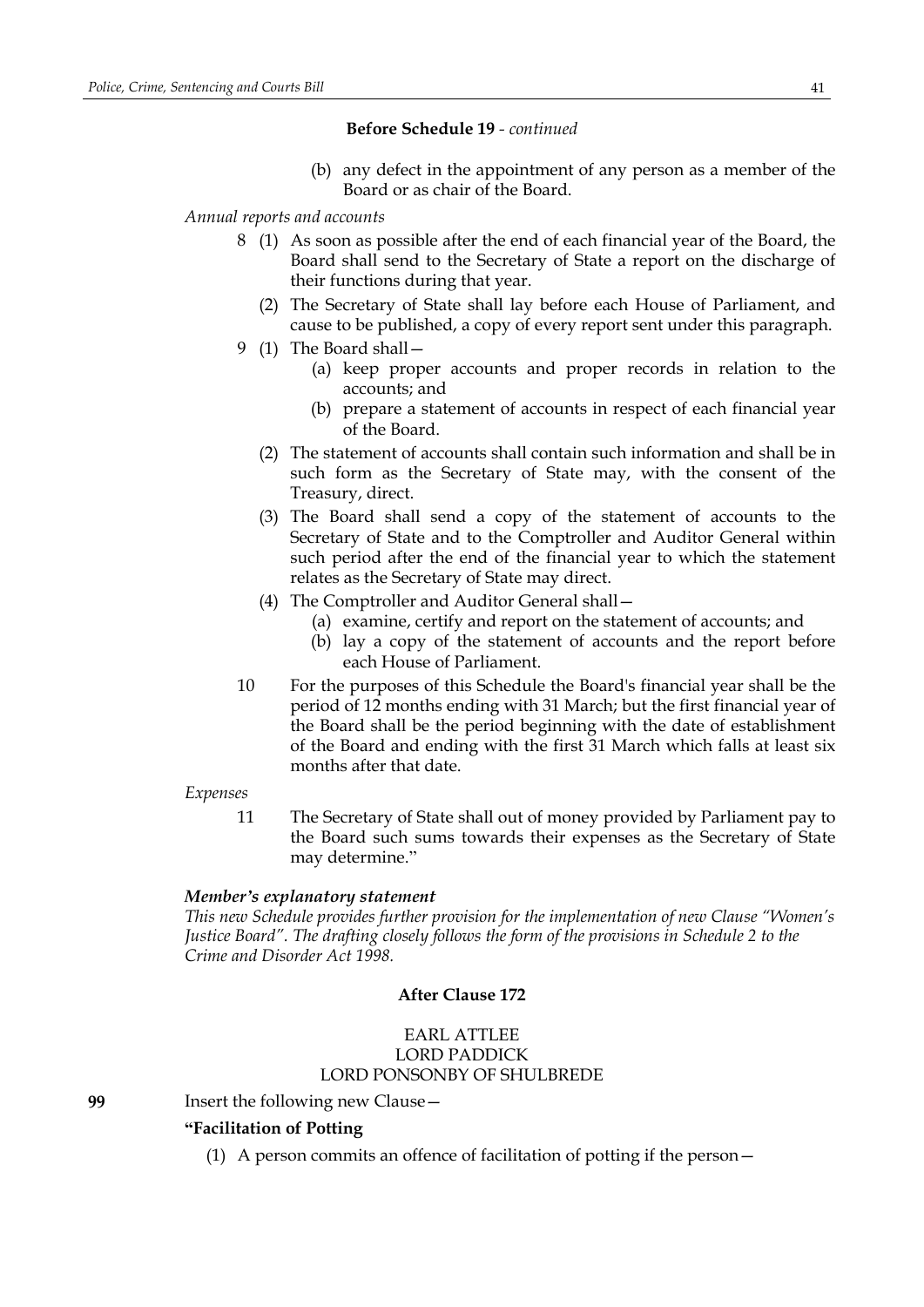- (a) is in custody and causes or permits their own urine or excrement to be intercepted without lawful reason or excuse, or
- (b) is in custody and causes or permits their own ejaculate to be intercepted without lawful reason or excuse.
- (2) For the purposes of subsection  $(1)(a)$ , only in exceptional circumstances may the court accept a defence of "lawful reason or excuse" in the absence of evidence of a prior direction by a clinically qualified person.
- (3) A person guilty of an offence to which this section applies is liable—
	- (a) on summary conviction, to imprisonment for a term not exceeding 12 months;
	- (b) on conviction on indictment, to imprisonment for a term not exceeding 2 years."

#### *Member's explanatory statement*

*This amendment aims to establish a specific offence of "facilitating potting", potting being the practice of throwing urine, excrement or ejaculate at prison staff.*

### LORD COAKER

```
100 Insert the following new Clause –
```
## **"Offence of assaulting a retail worker**

- (1) It is an offence for a person to assault, threaten or abuse another person—
	- (a) who is a retail worker, and
	- (b) who is engaged, at the time, in retail work.
- (2) No offence is committed under subsection (1) unless the person who assaults, threatens or abuses knows or ought to know that the other person—
	- (a) is a retail worker, and
	- (b) is engaged, at the time, in retail work.
- (3) A person who commits an offence under subsection (1) is liable, on summary conviction, to imprisonment for a term not exceeding 12 months, a fine, or both.
- (4) Evidence from a single source is sufficient to establish, for the purposes of this section—
	- (a) whether a person is a retail worker, and
	- (b) whether the person is engaged, at the time, in retail work.
- (5) The offence under subsection (1) of threatening or abusing a retail worker is committed by a person only if the person—
	- (a) behaves in a threatening or abusive manner towards the worker, and
	- (b) intends by the behaviour to cause the worker or any other person fear or alarm or is reckless as to whether the behaviour would cause such fear or alarm.
- (6) Subsection (5) applies to  $-$ 
	- (a) behaviour of any kind including, in particular, things said or otherwise communicated as well as things done,
	- (b) behaviour consisting of—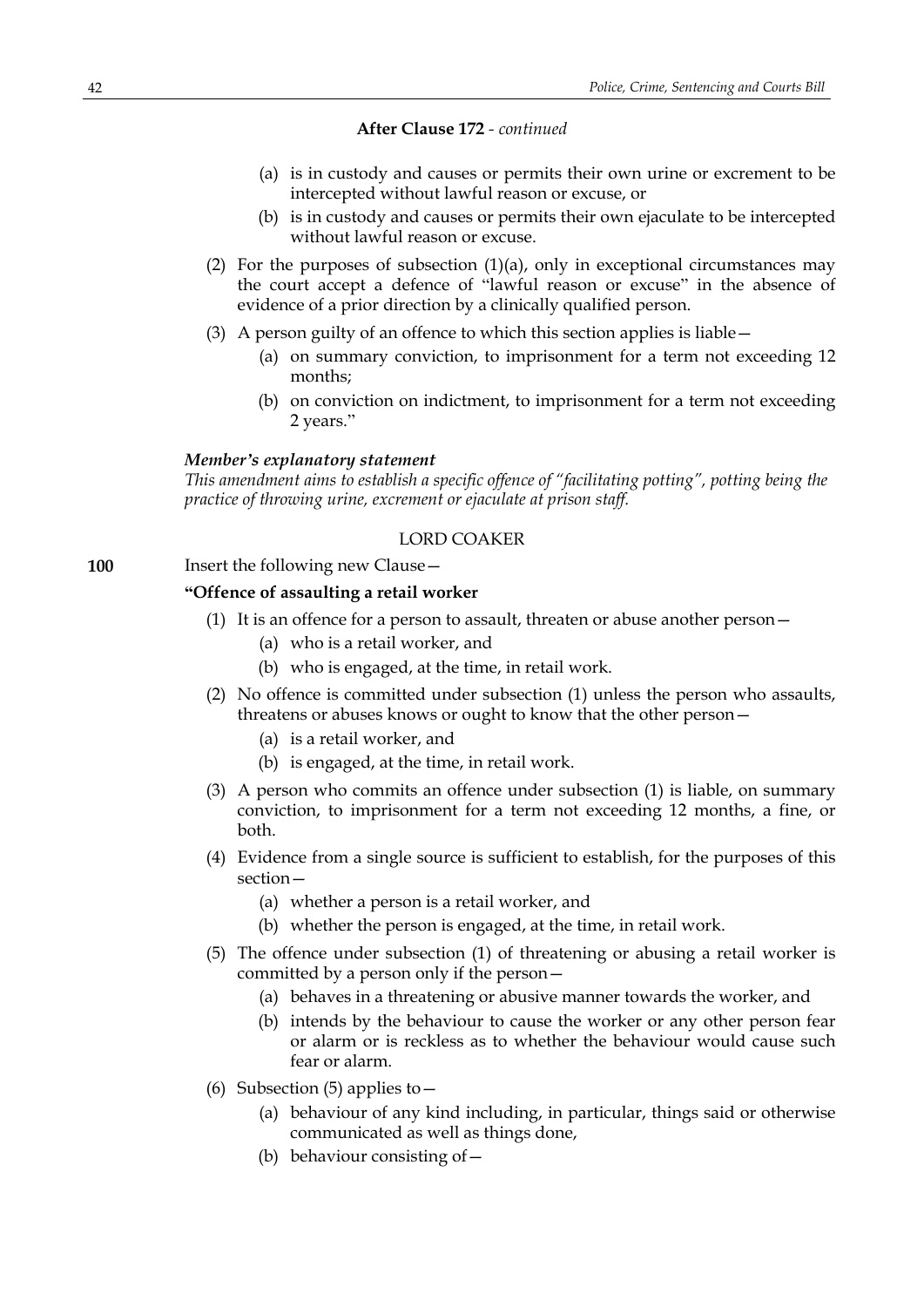- (i) a single act, or
- (ii) a course of conduct.
- (7) Subsections (8) to (10) apply where, in proceedings for an offence under subsection  $(1)$ , it is  $-$ 
	- (a) specified in the complaint that the offence is aggravated by reason of the retail worker's enforcing a statutory age restriction, and,
	- (b) proved that the offence is so aggravated.
- (8) The offence is so aggravated if the behaviour constituting the offence occurred because of the enforcement of a statutory age restriction.
- (9) Evidence from a single source is sufficient to prove that the offence is so aggravated.
- (10) Where this section applies, the court must—
	- (a) state on conviction that the offence is so aggravated,
	- (b) record the conviction in a way that shows that the offence is so aggravated,
	- (c) take the aggravation into account in determining the appropriate sentence, and
	- (d) state—
		- (i) where the sentence imposed in respect of the offence is different from that which the court would have imposed if the offence were not so aggravated, the extent of and the reasons for that difference, or
		- (ii) otherwise, the reasons for there being no such difference.
- (11) In this section—

"enforcement", in relation to a statutory age restriction, includes—

- (a) seeking information as to a person's age,
- (b) considering information as to a person's age,
- (c) refusing to sell or supply goods or services,

for the purposes of complying with the restriction (and "enforcing" is to be construed accordingly),

"statutory age restriction" means a provision in an enactment making it an offence to sell or supply goods or services to a person under an age specified in that or another enactment.

- (12) In this section, "retail worker"—
	- (a) means a person—
		- (i) whose usual place of work is retail premises, or
		- (ii) whose usual place of work is not retail premises but who does retail work,
	- (b) includes, in relation to a business that owns or occupies any premises in which the person works, a person who—
		- (i) is an employee of the business,
		- (ii) is an owner of the business, or
		- (iii) works in the premises under arrangements made between the business and another person for the provision of staff,
	- (c) also includes a person who delivers goods from retail premises.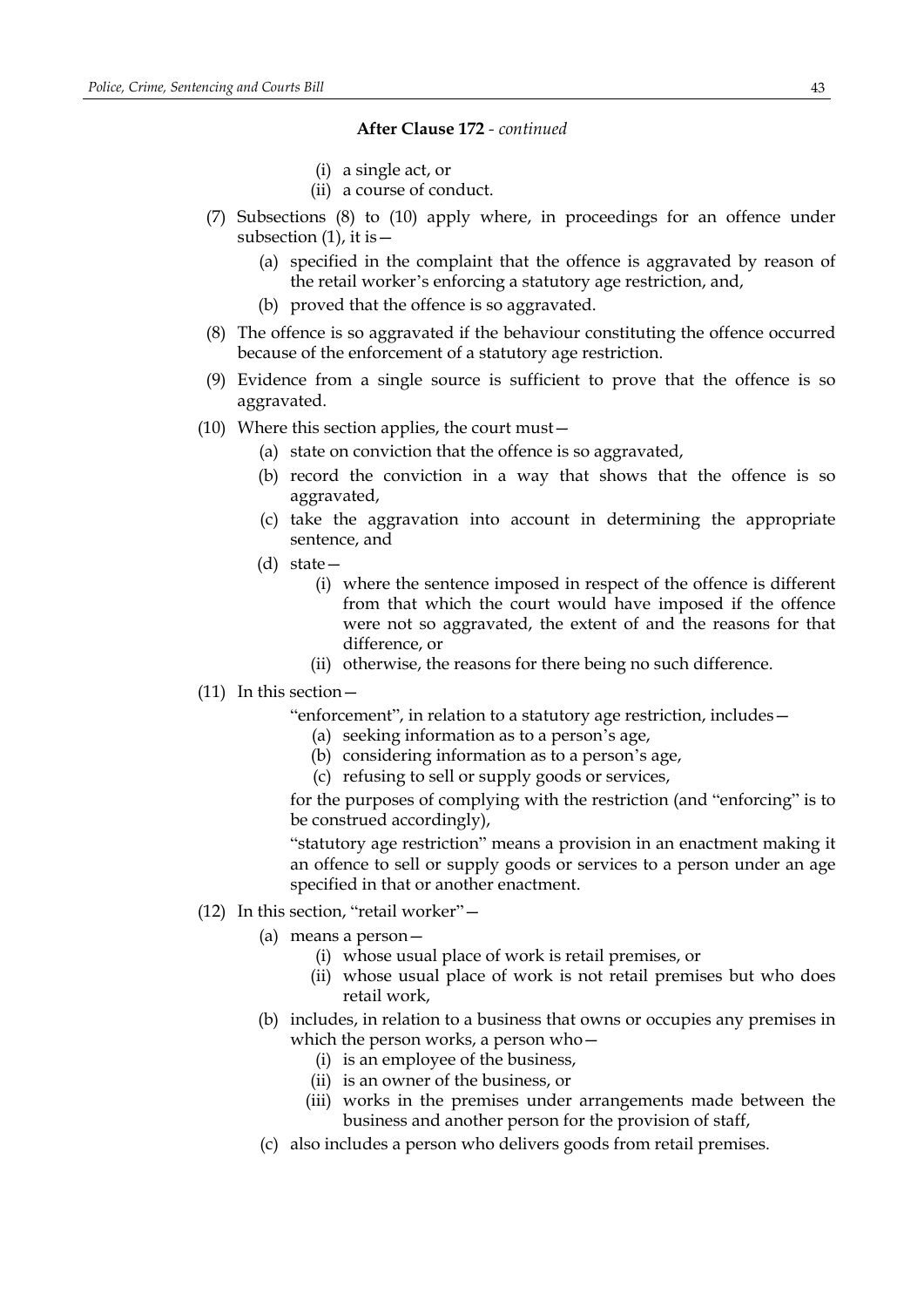- (13) For the purposes of subsection (12), it is irrelevant whether or not the person receives payment for the work.
- (14) In proceedings for an offence under subsection (1), it is not necessary for the prosecutor to prove that the person charged with the offence knew or ought to have known any matter falling within subsection (12)(b) in relation to the person against whom the offence is alleged to have been committed.
- (15) In this section, "retail premises" means premises that are used wholly or mainly for the sale or supply of goods, on a retail basis, to members of the public.
- (16) In this section, "retail work" means—
	- (a) in the case of a person whose usual place of work is retail premises, any work in those retail premises,
	- (b) in the case of a person whose usual place of work is not retail premises, work in connection with—
		- (i) the sale or supply of goods, on a retail basis, to members of the public, or
		- (ii) the sale or supply of services (including facilities for gambling) in respect of which a statutory age restriction applies,
	- (c) subject to subsection (17), in the case of a person who delivers goods from retail premises, work in connection with the sale or supply of goods, on a retail basis, to members of the public.
- (17) A person who delivers goods from retail premises is doing retail work only during the period beginning when the person arrives at a place where delivery of goods is to be effected and ending when the person leaves that place (whether or not goods have been delivered).
- (18) In this section, references to working in premises includes working on any land forming part of the premises."

# LORD PADDICK

### **101** Insert the following new Clause -

# "**Criminal Justice and Public Order Act 1994: repeal of section 60**

Section 60 of the Criminal Justice and Public Order Act 1994 is omitted."

#### *Member's explanatory statement*

*This provision will repeal section 60 of CJPOA, which provides for suspicion-less stop and search.*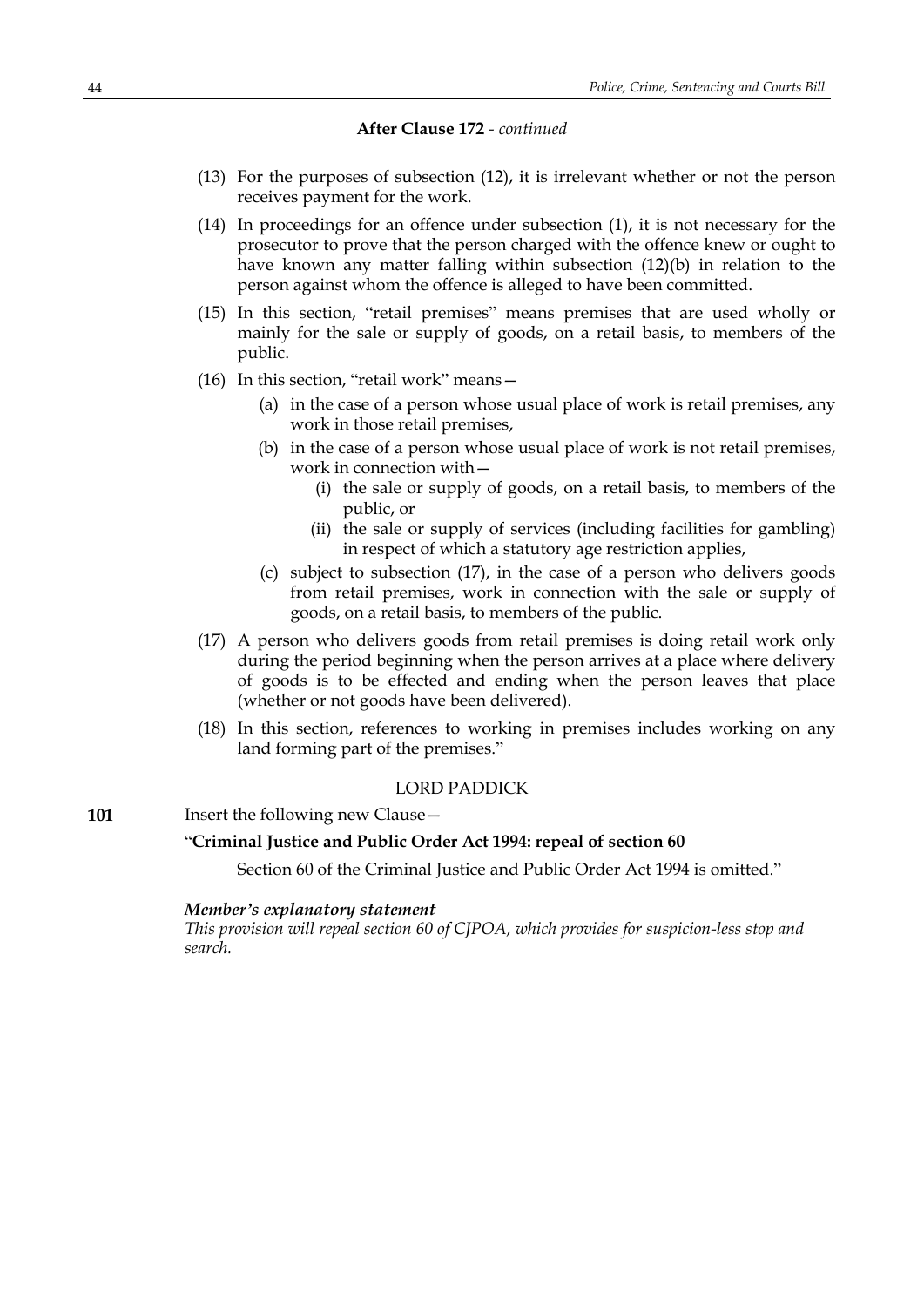# BARONESS CHAKRABARTI LORD ROSSER LORD CARLILE OF BERRIEW BARONESS NEWLOVE

**102** Insert the following new Clause—

**"Duty to establish statutory inquiry into lessons to be learned from the death of Sarah Everard**

- (1) The inquiry into matters arising from the death of Sarah Everard, announced by the Secretary of State for the Home Department on 22 November 2021, is to be held as an inquiry under the Inquiries Act 2005.
- (2) The Secretary of State must ensure that the terms of reference of the inquiry include the wider lessons to be learned for the professional culture, funding, vetting and organisation of policing, the prevention of violence against women and the investigation and prosecution of misogynistic crimes.
- (3) If on the commencement of any provision of this Act, the inquiry does not have a panel of members which includes at least one member with experience in the area of violence against women, the Secretary of State must ensure that such a member is appointed."

### *Member's explanatory statement*

*This amendment converts the existing Home Office inquiry into the matters arising from the death of Sarah Everard into a statutory inquiry under the Inquiries Act 2005. It also ensures that the Inquiry panel includes at least one member with experience in the area of violence against women and girls.*

## BARONESS MEACHER

**103** Insert the following new Clause—

#### **"Restorative justice**

The Secretary of State must, every five years—

- (a) prepare an action plan on restorative justice for the purpose of improving access, awareness and capacity of restorative justice within the criminal justice system,
- (b) publish a copy of the action plan, and
- (c) publish a report on progress in implementing the previous action plan."

#### LORD MARKS OF HENLEY-ON-THAMES

**104** Insert the following new Clause —

#### "**Royal Commission on criminal sentencing**

- (1) Within six months of the passing of this Act, the Secretary of State must establish a Royal Commission to carry out a full review of criminal sentencing.
- (2) In particular the Commission must make recommendations on—
	- (a) how to reduce the prison population;
	- (b) how to reduce violence and overcrowding in prisons;
	- (c) addressing the particular needs of young people in custody;
	- (d) addressing the particular needs of women in custody;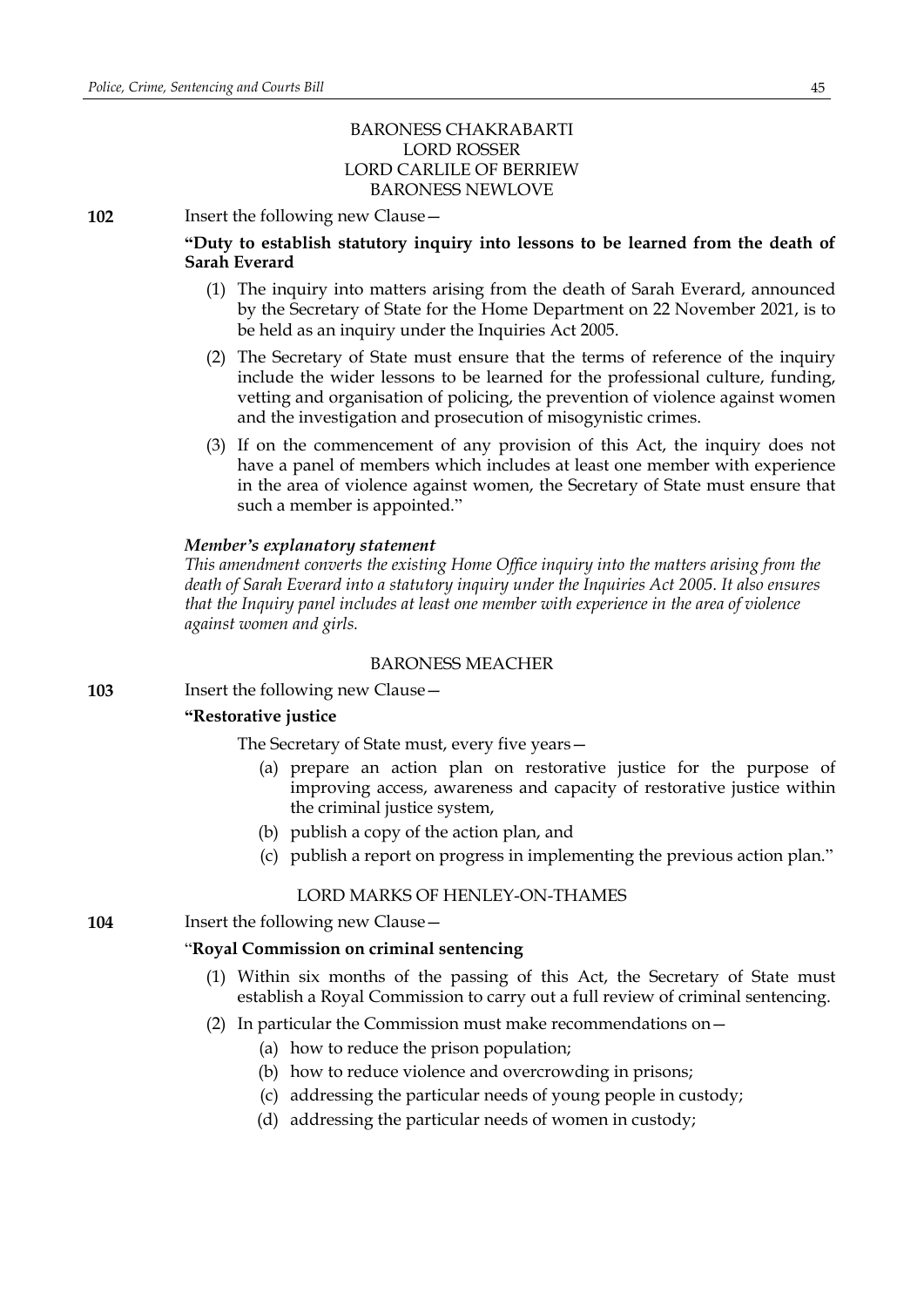- (e) how to ensure that sentencing for offences is focussed upon reform and rehabilitation of offenders and reducing reoffending;
- (f) how to reduce the over-representation of people from Black, Asian and minority ethnic backgrounds in prison;
- (g) the imposition and management of non-custodial sentences; and
- (h) the abolition of some mandatory or minimum prison sentences."

#### *Member's explanatory statement*

*This amendment would establish a Royal Commission to review criminal sentencing.*

## **After Clause 44**

# THE LORD BISHOP OF GLOUCESTER LORD GERMAN LORD PONSONBY OF SHULBREDE

**105** Insert the following new Clause—

## **"Bail and primary carers**

- (1) Section 4 of the Bail Act 1976 is amended as follows.
- (2) After subsection (9) insert—
	- "(10) Where a court determines whether to grant bail in criminal proceedings to a person to whom this section applies who is a primary carer for a child or pregnant, the court must—
		- (a) consider the impact of not granting bail on the child or unborn child; and
		- (b) presume (subject to victim impact or other relevant considerations) that it is in the best interests of the child or unborn child for bail to be granted.
	- (11) In this section—
		- (a) "child" means a person under the age of 18, and
		- (b) "primary carer" means a person who has primary or substantial care responsibilities for a child.""

### *Member's explanatory statement*

*This Clause reflects the requirement for a judge to consider the impact of not granting bail on a child when determining, in criminal proceedings, whether to grant bail to a primary carer of a dependent child.*

## **Clause 46**

## LORD BEITH

**106** Page 39, line 17, after "sport" insert ", dance, drama, music"

### *Member's explanatory statement*

*This is intended to address a potential gap in the law related to other teaching or supervisory positions of trust.*

**107** Page 39, line 19, at end insert ", or in dance, drama or music."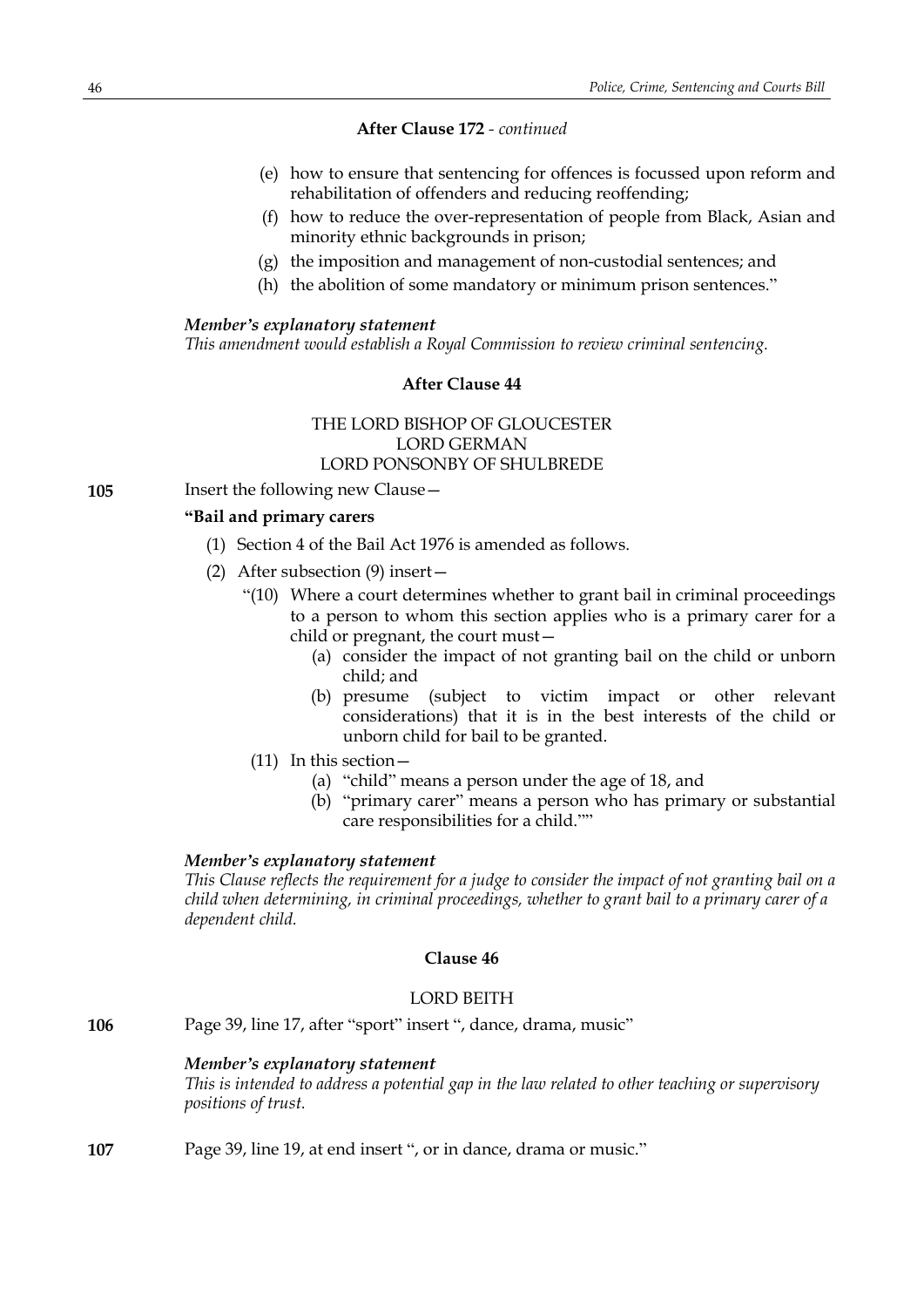#### *Member's explanatory statement*

*This is intended to address a potential gap in the law related to other teaching or supervisory positions of trust.*

#### **After Clause 50**

BARONESS CHAKRABARTI LORD CARLILE OF BERRIEW LORD GARNIER LORD PADDICK

**108** Insert the following new Clause—

### **"Arrest without warrants: safeguarding**

In section 24 of the Police and Criminal Evidence Act 1984 (arrest without warrants: constables), after subsection (4) insert—

"(4A) A constable exercising the power conferred by subsection (1), (2) or (3) may not require or ask the person under arrest to enter a vehicle or premises other than a police station unless at least one other constable is present in the vehicle or when entering the premises, as applicable.""

#### *Member's explanatory statement*

*This amendment ensures the attendance of at least two police constables if an arrested person is to be taken into a vehicle or premises other than a police station.*

> BARONESS CHAKRABARTI LORD CARLILE OF BERRIEW LORD GARNIER

**109** Insert the following new Clause—

#### **"Statutory transportation of suspects code**

In section 66 of the Police and Criminal Evidence Act 1984 (Codes of practice), in subsection (1)(b) before "detention" insert "transportation,"."

#### *Member's explanatory statement*

*This amendment adds the transportation of arrested people to the matters about which the Secretary of State must issue codes of practice under the Police and Criminal Evidence Act 1984.*

### **After Clause 55**

# THE LORD BISHOP OF ST ALBANS BARONESS MCINTOSH OF PICKERING LORD CARRINGTON BARONESS JONES OF MOULSECOOMB

**110** Insert the following new Clause -

# **"Poaching of game**

- (1) The Game Laws (Amendment) Act 1960 is amended as follows.
- (2) In section 2(1), after "committing" insert ", has committed, or is about to commit".
- (3) In section  $4-$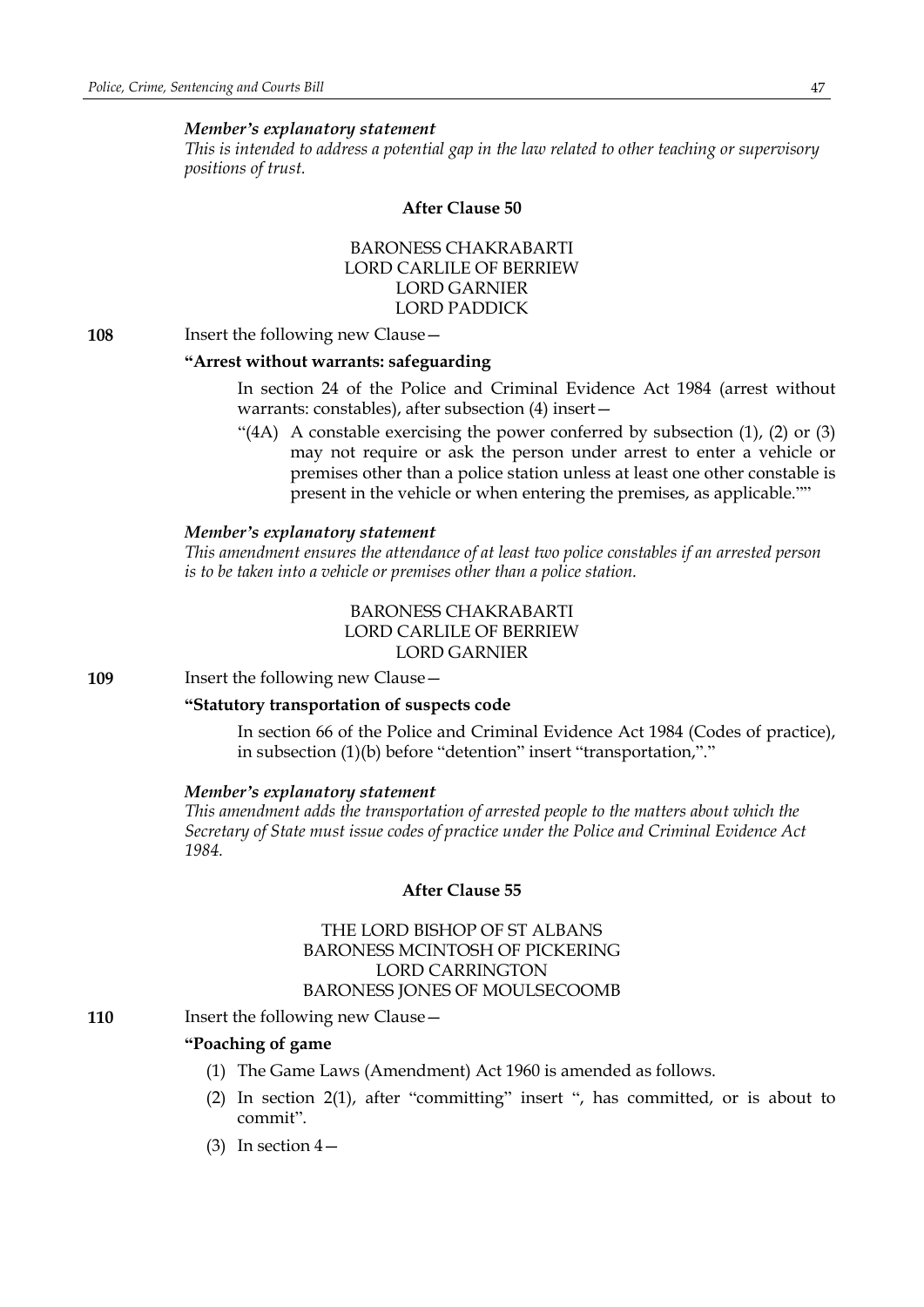- (a) in subsection  $(1)$ 
	- (i) after "section thirty" insert "or section thirty-two", and
	- (ii) at the end insert "or any animal, vehicle, or other article belonging to him, or in his possession or under his control at the relevant time.";
- (b) in subsection (2), after "gun", in both places it occurs, insert ", animal,";
- (c) at the end insert—
	- "(6) Where a person is convicted of an offence under the Night Poaching Act 1828 or the Game Act 1831, the court may order the offender to reimburse any expenses incurred by the police in connection with the keeping of any animal seized in connection with the offence."
- (4) In section 4A(1), for "section thirty of the Game Act 1831 as one of five or more persons liable under that section" substitute "section 1 or 9 of the Night Poaching Act 1828, or section 30 or 32 of the Game Act 1831".
- (5) After section 4A insert—

### **"4B Disqualification Orders**

- (1) Where a person is convicted of an offence under either the Night Poaching Act 1828 or the Game Act 1831, the court may, instead of or in addition to dealing with the person in any other way, make an order disqualifying the person from having custody of a dog for such period as the court thinks fit.
- (2) A person who is disqualified from having custody of a dog by virtue of an order made under subsection (1) may, at any time after the end of the period of one year beginning with the day on which the order was made, apply to the court that made it for a direction terminating the disqualification.
- (3) On an application under subsection (2) the court may  $-$ 
	- (a) having regard to the applicant's character, conduct since the disqualification was imposed, and any other circumstances of the case, grant or refuse the application, and
	- (b) order the applicant to pay all or any part of the costs of the application,

and where an application in respect of an order is refused no further application in respect of that order may be made before the end of the period of one year beginning with the day on which the application was rejected.

- (4) Where a court decides not to make an order under subsection (1) in relation to an offender, it must—
	- (a) give reasons for the decision in open court, and
	- (b) if it is a magistrates' court, cause the reasons to be entered in the register of proceedings.
- (5) Any person who has custody of a dog in contravention of an order under subsection (1), is guilty of an offence.
- (6) Disqualification from having custody of a dog under this section includes disqualifying a person—
	- (a) from owning dogs;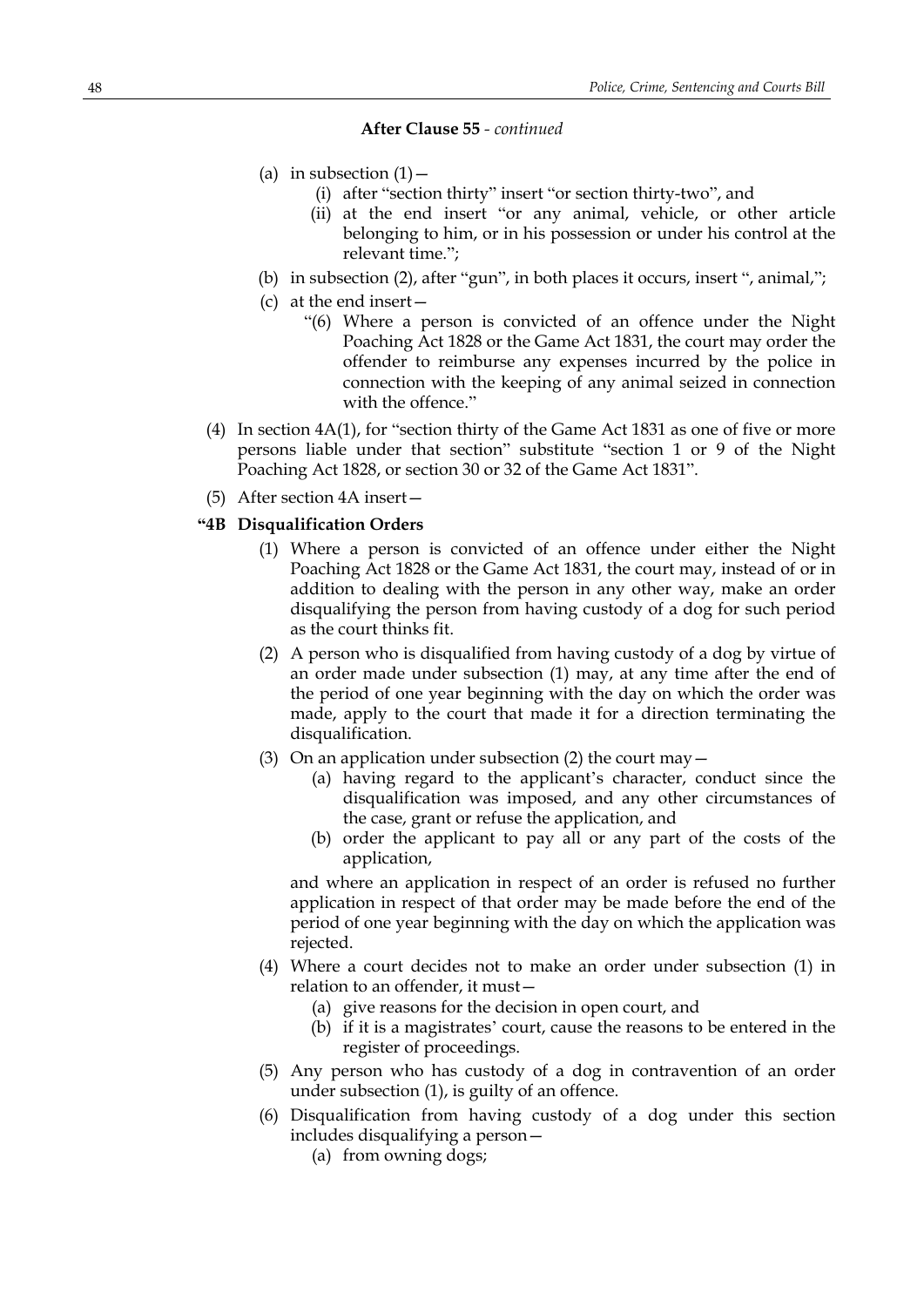- (b) from keeping dogs;
- (c) from participating in the keeping of dogs;
- (d) from being party to an arrangement under which they are entitled to control or influence the way in which dogs are kept;
- (e) from dealing in dogs;
- (f) from transporting dogs;
- (g) from arranging for the transport of dogs.""

#### *Member's explanatory statement*

*This new Clause is intended to broaden the powers available to the police and the courts for dealing with illegal hare coursers. Measures include providing for forfeiture of animals on conviction and permitting the recovery of expenses incurred by the police in housing a seized animal.*

#### **111** Insert the following new Clause -

# **"Trespassing in pursuit of game**

- (1) The Game Act 1831 is amended as follows.
- (2) In section 30 (trespassing in search or pursuit of game)—
	- (a) for "level 3" substitute "level 5 on the standard scale or imprisonment up to six months, or both";
	- (b) omit "and if any persons to the number of five or more together shall commit any trespass, by entering or being in the daytime upon any land in search or pursuit of game, or woodcocks, snipes, or conies, each of such persons shall, on conviction thereof before a justice of the peace, forfeit and pay such sum of money, not exceeding level 4 on the standard scale as to the said justice shall seem meet."
- (3) In section 32 (penalty on persons found armed using violence), omit ", to the number of five or more together."
- (4) In section 41 (time for proceedings etc), for "three" substitute "six"."

#### *Member's explanatory statement*

*This new Clause is intended to broaden the powers available to the police and the courts for dealing with illegal hare coursers. Measures include increasing the maximum fine and reducing the threshold to allow for individual convictions.*

## BARONESS HAYMAN BARONESS BRINTON LORD PANNICK BARONESS BENNETT OF MANOR CASTLE

**112** Insert the following new Clause –

## **"Voyeurism: breastfeeding**

- (1) Section 67A of the Sexual Offences Act 2003 (voyeurism: additional offences) is amended in accordance with subsections (2) and (3).
- (2) After subsection (2), insert—

"(2A) A person (A) commits an offence if  $-$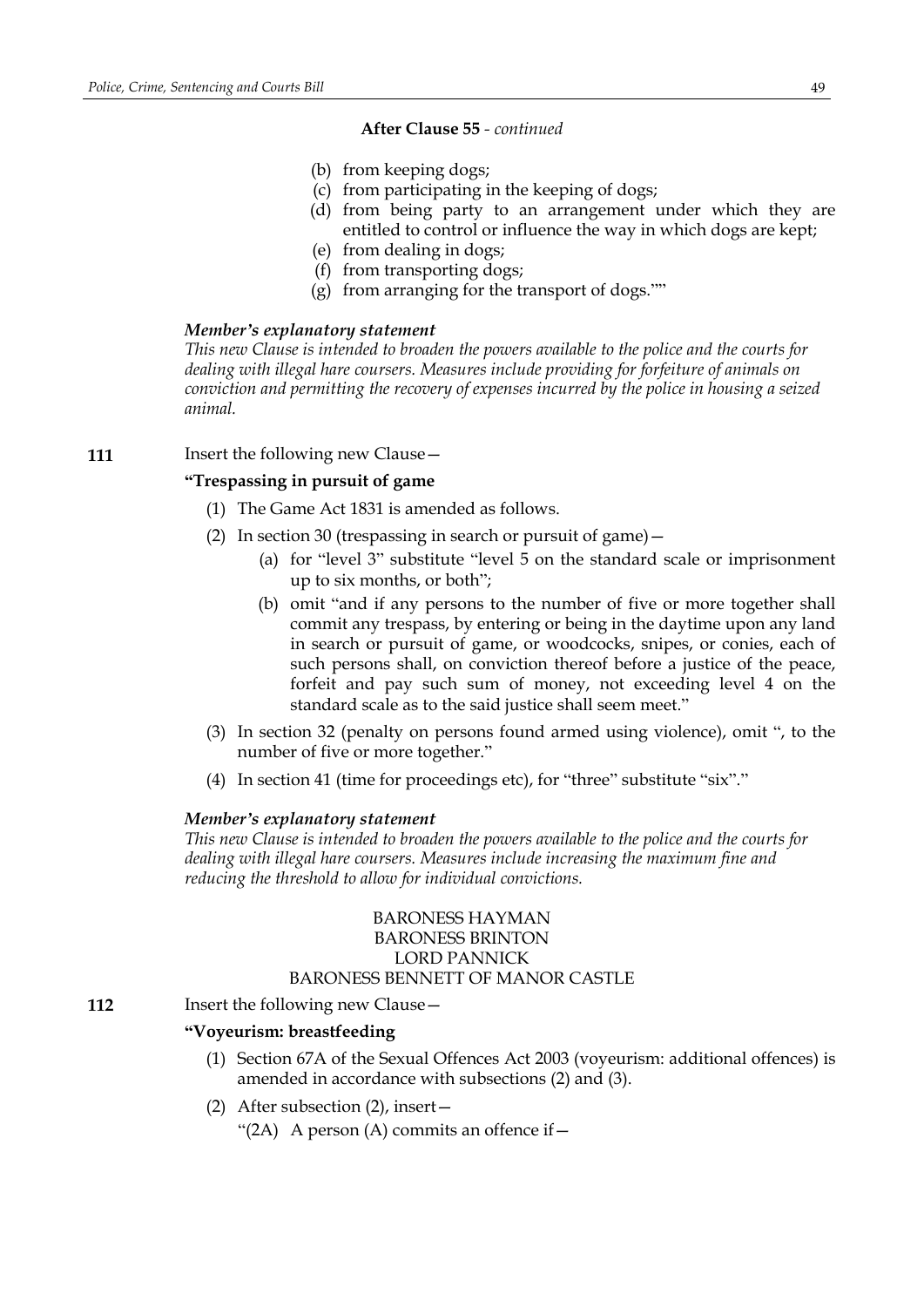- (a) A records an image of another person (B) while B is breastfeeding;
- (b) A does so with the intention that A or another person (C) will look at the image for a purpose mentioned in subsection (3), and

(c) A does so—

- (i) without B's consent, and
- (ii) without reasonably believing that B consents."
- (3) In subsection (3), for "subsections (1) and (2)" substitute "subsections (1), (2) and (2A)"."

## *Member's explanatory statement*

*This amendment would extend the definition of voyeurism in the Sexual Offences Act 2003 to make it an offence to take a photograph or video of a person breastfeeding without that person's consent.*

### LORD MOYLAN LORD PANNICK

**113** Insert the following new Clause -

## **"Retention by the police of personal data relating to non-criminal conduct perceived to be motivated by hostility**

- (1) The processing of relevant data by a police authority in accordance with Article 6(1) of the GDPR and section 35 of the Data Protection Act 2018 is not lawful unless it is undertaken in accordance with regulations made by statutory instrument under this section.
- (2) In this section, "relevant data" means personal data relating to a data subject which is based in whole or in part on the perception by another person that the conduct of the data subject was motivated wholly or partially by hostility or prejudice towards any group of people sharing a characteristic and where the conduct in question is unlikely to constitute a criminal offence.
- (3) In this section, "a police authority" means—
	- (a) a person specified or described in paragraphs 5 to 20 of Schedule 7 to the Data Protection Act 2018;
	- (b) a person acting under the authority of such a person.
- (4) Subsection (1) does not apply in respect of the processing of information—
	- (a) pursuant to an ongoing criminal investigation;
	- (b) for the purposes of the internal administrative functions of the police authority.
- (5) Regulations under this section must—
	- (a) identify different categories of personal data and processing of the personal data in question;
	- (b) include provisions by reference to each of the various categories of processing and personal data as to—
		- (i) the person or persons whose authority is required for the processing of the personal data;
		- (ii) the notifying of the data subject of the processing of the personal data;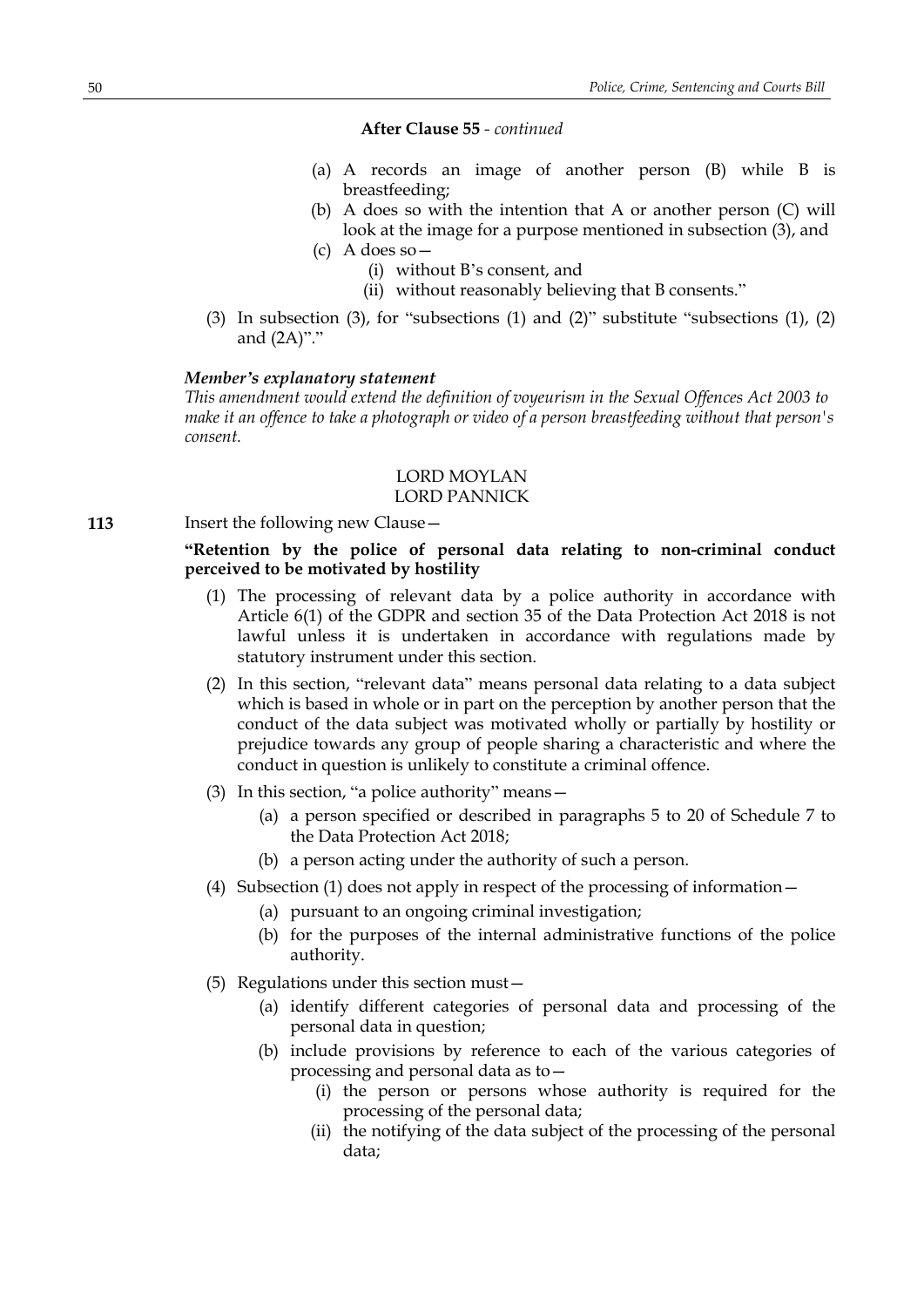- (iii) the period for which the personal data can be retained (including provision for the granting of authority for extending that period);
- (iv) the disclosure of the personal data to third parties;
- (c) have particular regard to the importance of the right to freedom of expression and the extent to which that right is adversely affected by the processing of relevant data by any police authority.
- (6) A statutory instrument containing regulations under this section may not be made unless a draft of the instrument has been laid before, and approved by resolution of, each House of Parliament.
- (7) In section 113B of the Police Act 1997, after subsection (3) insert—
	- "(3A) An enhanced criminal record certificate must not give the details of a relevant matter to the extent that doing so would result in the disclosure of relevant data as defined at subsection (2) of section *(Retention by the police of personal data relating to non-criminal conduct perceived to be motivated by hostility)* of the Police, Crime, Sentencing and Courts Act 2021."
- (8) In this section—
	- (a) the terms "personal data", "data subject", "processing" and "the GDPR" have the same meanings as under section 3 of the Data Protection Act 2018;
	- (b) the term "characteristic" includes but is not limited to any protected characteristics under section 4 of the Equality Act 2010."

## LORD DHOLAKIA

**114**★ Insert the following new Clause

# **"Low-value shoplifting**

- (1) The Anti-social Behaviour, Crime and Policing Act 2014 is amended as follows.
- (2) Omit section 176 (low-value shoplifting)."

#### *Member's explanatory statement*

*This new Clause repeals section 176 of the Anti-social Behaviour, Crime and Policing Act 2014, relating to low value shoplifting.*

### **Clause 56**

### LORD ROSSER LORD DUBS

**115** Page 48, line 29, leave out subsections (2) and (3)

### BARONESS WILLIAMS OF TRAFFORD

- **116** Page 49, line 3, at end insert—
	- " $(2ZA)$  For the purposes of subsection  $(1)(a)$ , the cases in which a public procession in England and Wales may result in serious disruption to the life of the community include, in particular, where—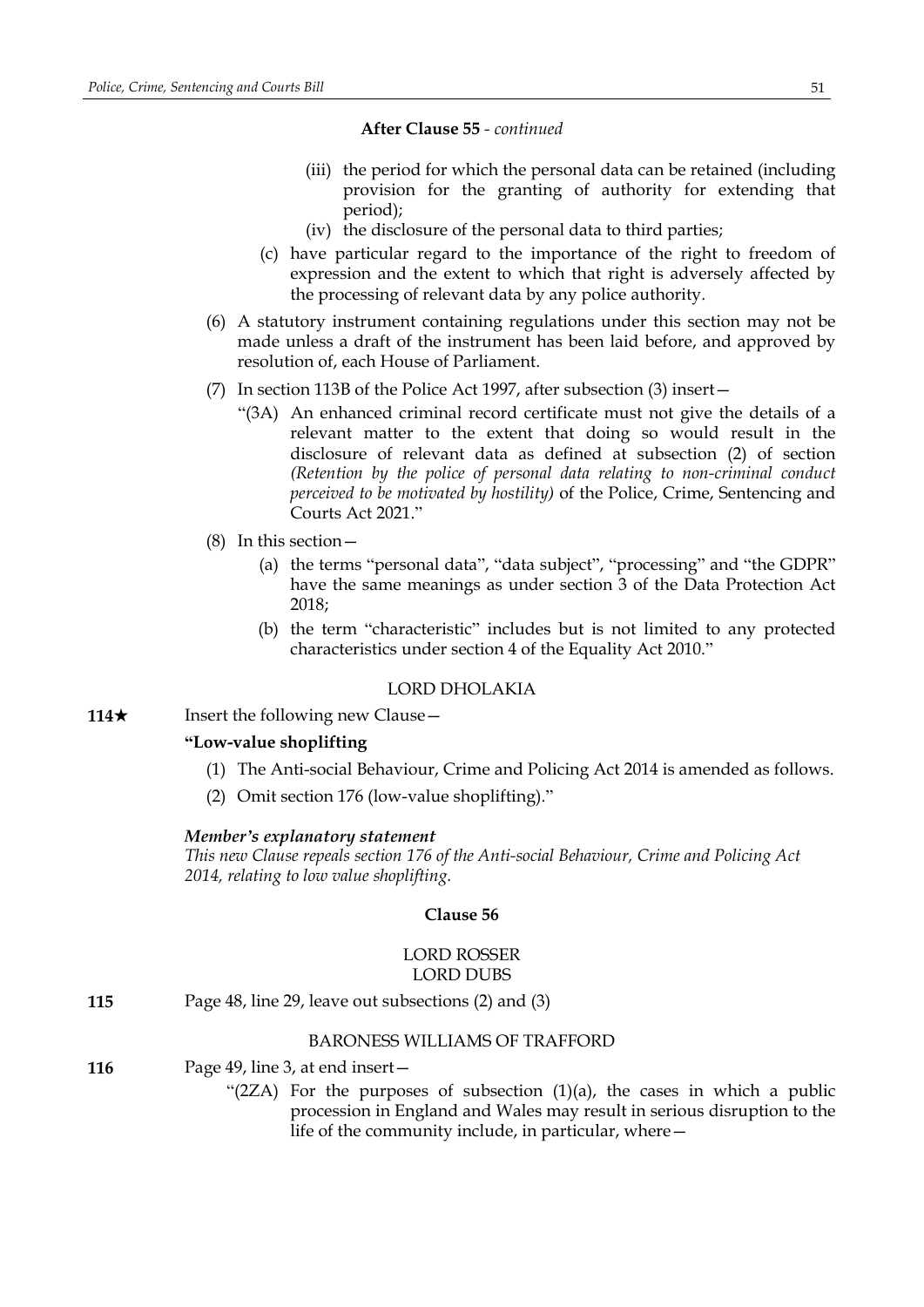#### **Clause 56** *- continued*

- (a) it may result in a significant delay to the delivery of a timesensitive product to consumers of that product, or
- (b) it may result in a prolonged disruption of access to any essential goods or any essential service, including, in particular, access to—
	- (i) the supply of money, food, water, energy or fuel,
	- (ii) a system of communication,
	- (iii) a place of worship,
	- (iv) a transport facility,
	- (v) an educational institution, or
	- (vi) a service relating to health.
- (2ZB) In subsection (2ZA)(a) "time-sensitive product" means a product whose value or use to its consumers may be significantly reduced by a delay in the supply of the product to them.
- $(2ZC)$  For the purposes of subsection  $(1)(aa)$ , the cases in which the noise generated by persons taking part in a public procession may result in serious disruption to the activities of an organisation which are carried on in the vicinity of the procession include, in particular, where it may result in persons connected with the organisation not being reasonably able, for a prolonged period of time, to carry on in that vicinity the activities or any one of them."

## *Member's explanatory statement*

*This amendment replaces the power for the Secretary of State to make regulations about the meaning of serious disruption for the purposes of section 12 of the Public Order Act 1986 with provisions on the face of the Bill, subject to a power to amend these provisions.*

**117** Page 49, line 22, leave out "make" and insert "amend any of subsections (2ZA) to (2ZC) for the purposes of making"

#### *Member's explanatory statement*

*This amendment and the amendments in the name of Baroness Williams of Trafford at page* 49, line 27, page 49, line 28, page 49, line 30 and page 49, line 40 confer power on the *Secretary of State to amend new subsections (2ZA) to (2ZC) of section 12 of the Public Order Act 1986 in the amendment in the name of Baroness Williams of Trafford at page 49, line 3 and make consequential amendments to Part 2 of that Act.*

**118** Page 49, line 27, after "particular" insert ", amend any of those subsections for the purposes of"

#### *Member's explanatory statement*

*See the explanatory statement for the amendment in the name of Baroness Williams of Trafford at page 49, line 22.*

**119** Page 49, line 28, leave out "define" and insert "defining"

#### *Member's explanatory statement*

*See the explanatory statement for the amendment in the name of Baroness Williams of Trafford at page 49, line 22.*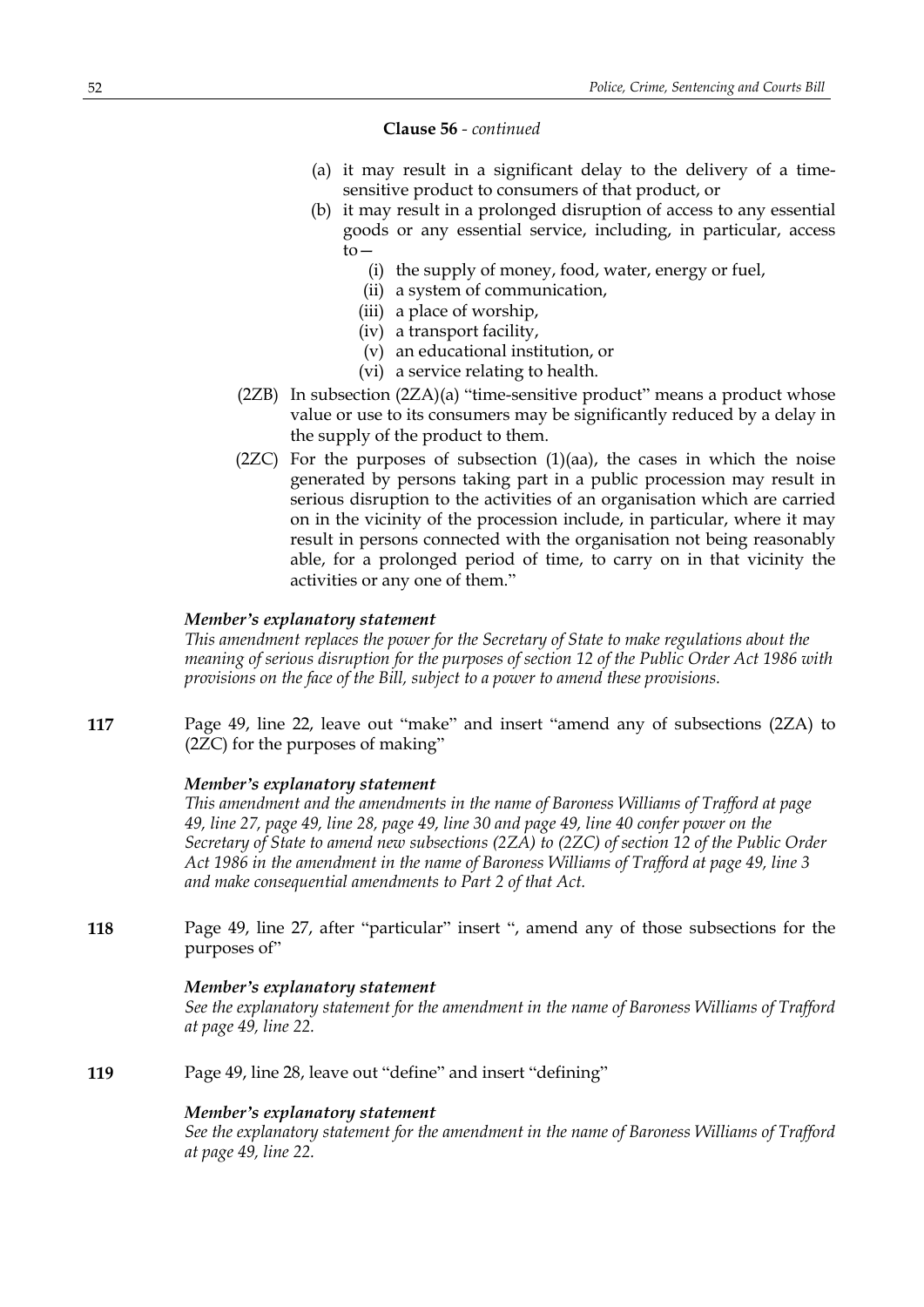**120** Page 49, line 30, leave out "give" and insert "giving"

#### *Member's explanatory statement*

*See the explanatory statement for the amendment in the name of Baroness Williams of Trafford at page 49, line 22.*

**121** Page 49, line 40, at end insert ", including provision which makes consequential amendments to this Part."

#### *Member's explanatory statement*

*See the explanatory statement for the amendment in the name of Baroness Williams of Trafford at page 49, line 22.*

# LORD PADDICK LORD HAIN

**122** Leave out Clause 56

# **Clause 57**

## LORD ROSSER LORD DUBS

- **123** Page 50, line 4, leave out subsection (2)
- **124** Page 50, line 23, leave out ", impact''
- **125** Page 50, line 32, leave out subsection (5)

### BARONESS WILLIAMS OF TRAFFORD

- **126** Page 50, line 32, at end insert—
	- " $(2ZA)$  For the purposes of subsection  $(1)(a)$ , the cases in which a public assembly in England and Wales may result in serious disruption to the life of the community include, in particular, where—
		- (a) it may result in a significant delay to the supply of a timesensitive product to consumers of that product, or
		- (b) it may result in a prolonged disruption of access to any essential goods or any essential service, including, in particular, access to—
			- (i) the supply of money, food, water, energy or fuel,
			- (ii) a system of communication,
			- (iii) a place of worship,
			- (iv) a transport facility,
			- (v) an educational institution, or
			- (vi) a service relating to health.
	- (2ZB) In subsection (2ZA)(a) "time-sensitive product" means a product whose value or use to its consumers may be significantly reduced by a delay in the supply of the product to them.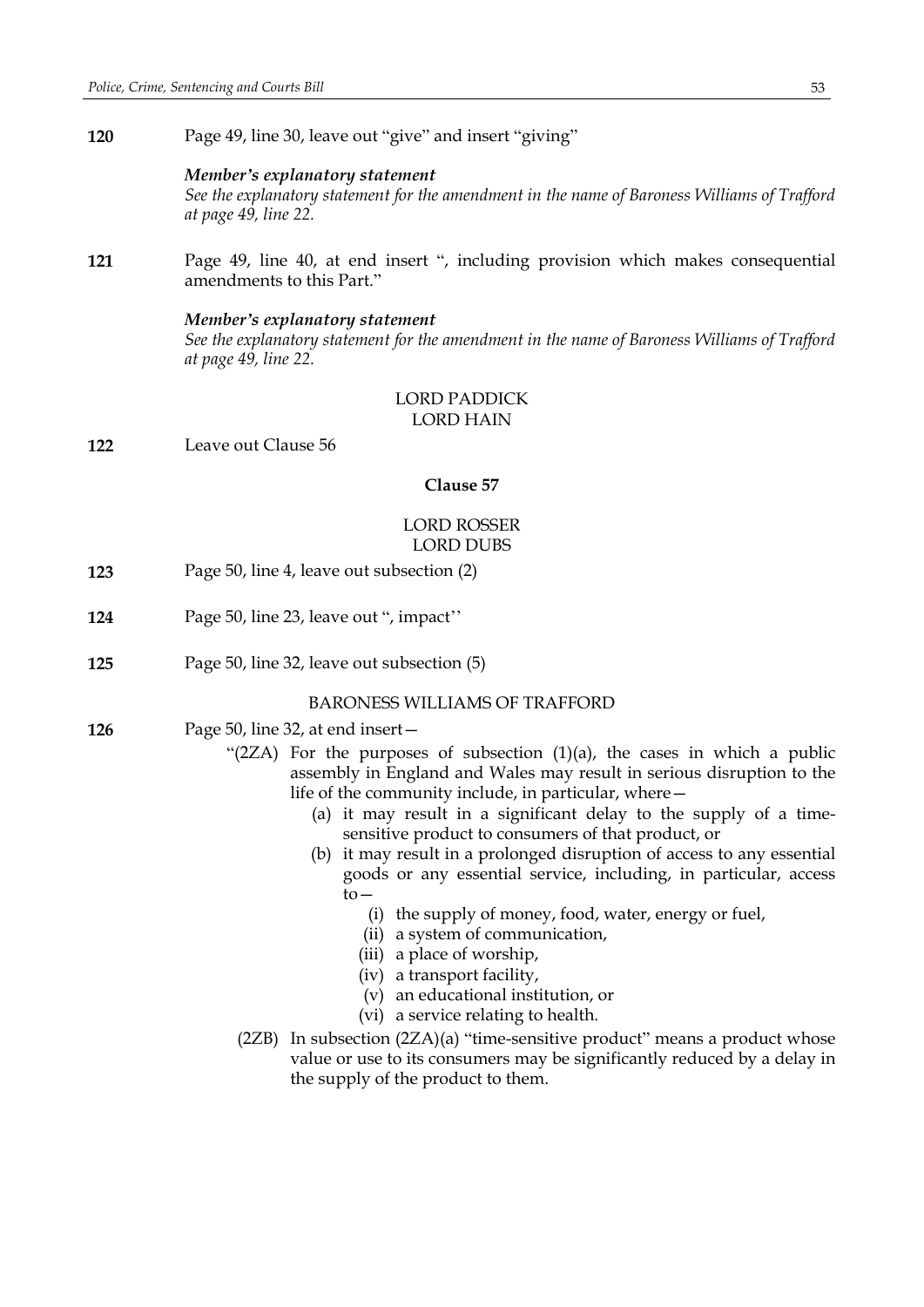### **Clause 57** *- continued*

 $(2ZC)$  For the purposes of subsection  $(1)(aa)$ , the cases in which the noise generated by persons taking part in a public assembly may result in serious disruption to the activities of an organisation which are carried on in the vicinity of the assembly include, in particular, where it may result in persons connected with the organisation not being reasonably able, for a prolonged period of time, to carry on in that vicinity the activities or any one of them."

### *Member's explanatory statement*

*This amendment replaces the power for the Secretary of State to make regulations about the meaning of serious disruption for the purposes of section 14 of the Public Order Act 1986 with provisions on the face of the Bill, subject to a power to amend these provisions.*

**127** Page 51, line 3, leave out "make" and insert "amend any of subsections (2ZA) to (2ZC) for the purposes of making"

### *Member's explanatory statement*

*This amendment and the amendments in the name of Baroness Williams of Trafford at page* 51, line 8, page 51, line 9, page 51, line 11 and page 51, line 21 confer power on the Secretary *of State to amend new subsections (2ZA) to (2ZC) of section 14 of the Public Order Act 1986 in the amendment in the name of Baroness Williams of Trafford at page 50, line 32 and make consequential amendments to Part 2 of that Act.*

**128** Page 51, line 8, after "particular" insert ", amend any of those subsections for the purposes of"

### *Member's explanatory statement*

*See the explanatory statement for the amendment in the name of Baroness Williams of Trafford at page 51, line 3.*

**129** Page 51, line 9, leave out "define" and insert "defining"

### *Member's explanatory statement*

*See the explanatory statement for the amendment in the name of Baroness Williams of Trafford at page 51, line 3.*

**130** Page 51, line 11, leave out "give" and insert "giving"

### *Member's explanatory statement*

*See the explanatory statement for the amendment in the name of Baroness Williams of Trafford at page 51, line 3.*

**131** Page 51, line 21, at end insert ", including provision which makes consequential amendments to this Part."

### *Member's explanatory statement*

*See the explanatory statement for the amendment in the name of Baroness Williams of Trafford at page 51, line 3.*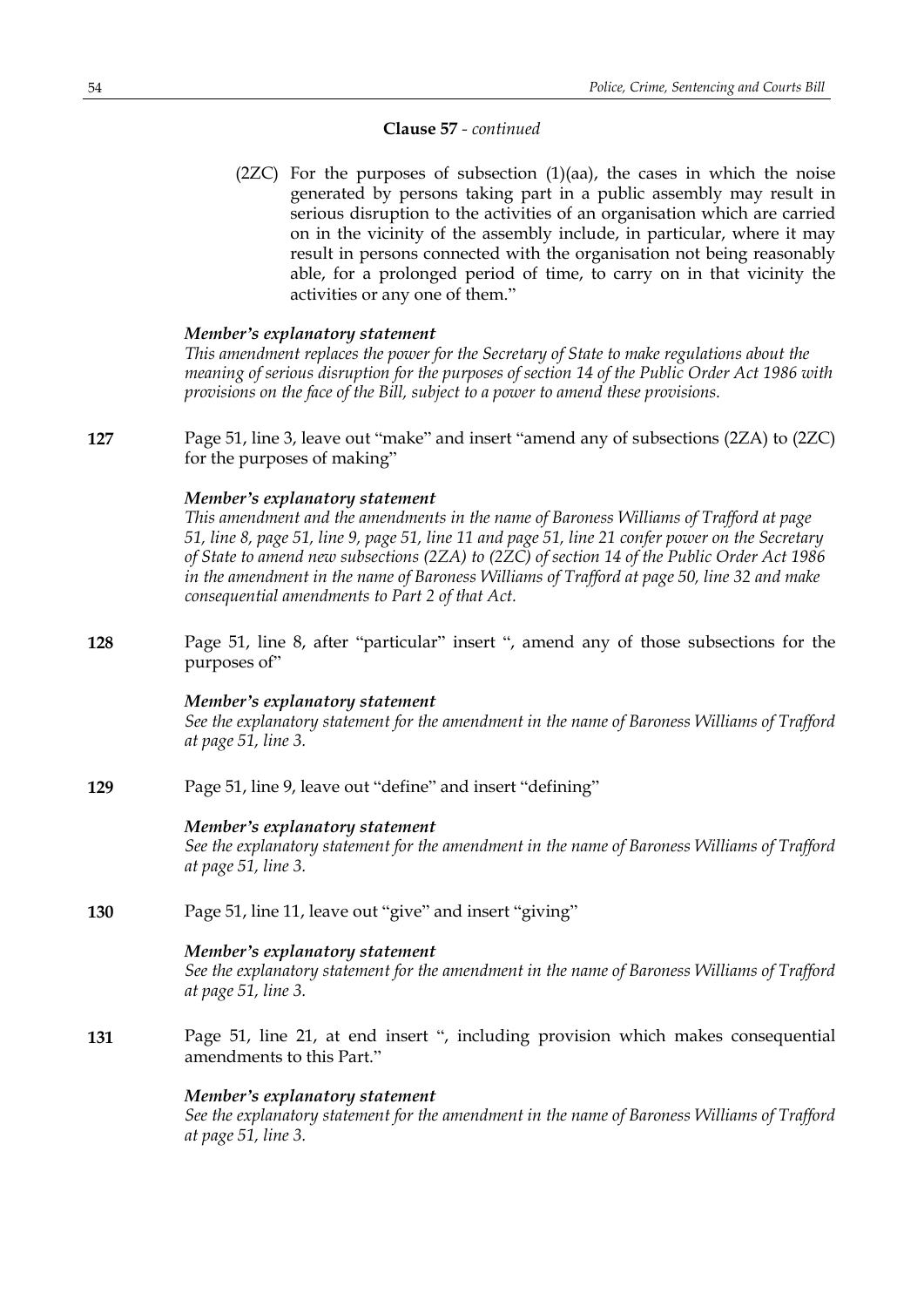|     | <b>LORD PADDICK</b><br><b>LORD HAIN</b>                                                                                                                                                                                                                                                                                                                                   |
|-----|---------------------------------------------------------------------------------------------------------------------------------------------------------------------------------------------------------------------------------------------------------------------------------------------------------------------------------------------------------------------------|
| 132 | Leave out Clause 57                                                                                                                                                                                                                                                                                                                                                       |
|     | Clause 58                                                                                                                                                                                                                                                                                                                                                                 |
|     | <b>LORD PADDICK</b><br><b>LORD HAIN</b>                                                                                                                                                                                                                                                                                                                                   |
| 133 | Leave out Clause 58                                                                                                                                                                                                                                                                                                                                                       |
|     | Clause 59                                                                                                                                                                                                                                                                                                                                                                 |
|     | <b>LORD PADDICK</b><br><b>LORD HAIN</b>                                                                                                                                                                                                                                                                                                                                   |
| 134 | Leave out Clause 59                                                                                                                                                                                                                                                                                                                                                       |
|     | Clause 60                                                                                                                                                                                                                                                                                                                                                                 |
|     | <b>LORD PADDICK</b><br><b>LORD HAIN</b>                                                                                                                                                                                                                                                                                                                                   |
| 135 | Leave out Clause 60                                                                                                                                                                                                                                                                                                                                                       |
|     | Clause 61                                                                                                                                                                                                                                                                                                                                                                 |
|     | <b>BARONESS WILLIAMS OF TRAFFORD</b>                                                                                                                                                                                                                                                                                                                                      |
| 136 | Page 55, line 33, leave out "causes" and insert "creates a risk of, or causes,"                                                                                                                                                                                                                                                                                           |
|     | Member's explanatory statement<br>This amendment and the amendment in the name of Baroness Williams of Trafford at page 53,<br>line 40 make it clear that one element of the new offence of public nuisance requires a person's<br>act or omission to create a risk of, or to cause, serious harm as defined in clause 60(2) to the<br>public or a section of the public. |
| 137 | Page 55, line 40, leave out subsection (2) and insert -                                                                                                                                                                                                                                                                                                                   |
|     | "(2) In subsection $(1)(b)(i)$ "serious harm" means -                                                                                                                                                                                                                                                                                                                     |
|     | (a) death, personal injury or disease,                                                                                                                                                                                                                                                                                                                                    |
|     | loss of, or damage to, property, or<br>(b)<br>(c) serious distress, serious annoyance, serious inconvenience or serious<br>loss of amenity."                                                                                                                                                                                                                              |
|     | Member's explanatory statement<br>See the explanatory statement for the amendment in the name of Baroness Williams of Trafford<br>at page 55, line 33.                                                                                                                                                                                                                    |

**138** Page 56, line 23, leave out "any act or omission within subsection (1)" and insert "the tort of public nuisance"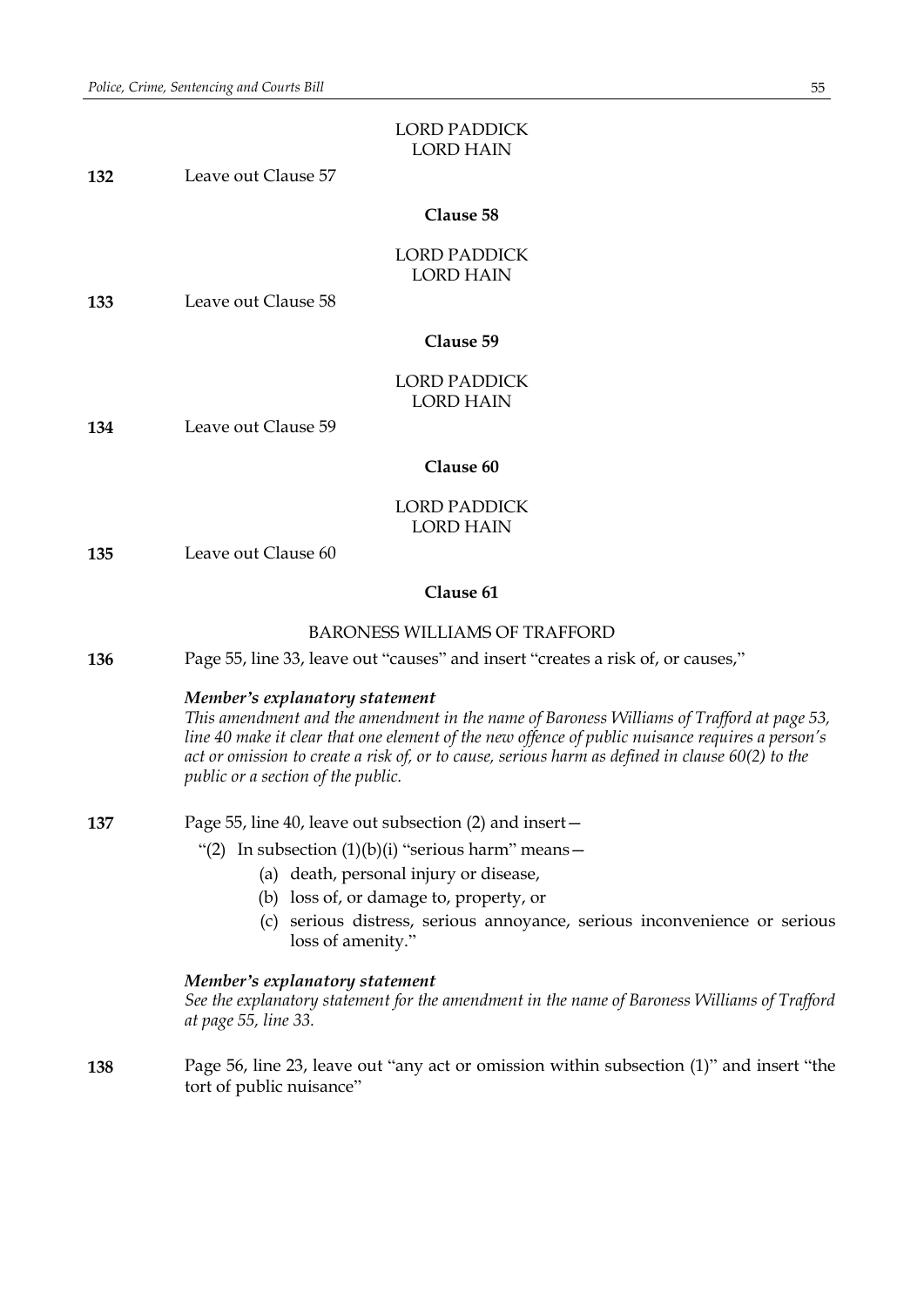### *Member's explanatory statement*

*This amendment amends Clause 60 to clarify that the Clause does not affect the civil liability of any person for the tort of public nuisance. The tort currently tracks the common law offence and this amendment makes it clear that the replacement of the offence does not affect the tort.*

**139** Page 56, line 26, leave out "such act or omission" and insert "act or omission within subsection (1)"

#### *Member's explanatory statement*

*This amendment is consequential on the amendment in the name of Baroness Williams of Trafford at page 56, line 23.*

# LORD PADDICK LORD HAIN

**140** Leave out Clause 61

#### **Clause 62**

#### BARONESS WILLIAMS OF TRAFFORD

- **141** Page 57, line 22, at end insert—
	- "(5A) For the purposes of subsection  $(1)(a)$ , the cases in which the noise generated by a person taking part in a one-person protest may result in serious disruption to the activities of an organisation which are carried on in the vicinity of the protest include, in particular, where it may result in persons connected with the organisation not being reasonably able, for a prolonged period of time, to carry on in that vicinity the activities or any one of them."

### *Member's explanatory statement*

*This amendment replaces the power for the Secretary of State to make regulations about the meaning of serious disruption for the purposes of section 14ZA of the Public Order Act 1986 with provisions on the face of the Bill, subject to a power to amend these provisions.*

**142** Page 58, line 15, leave out "make" and insert "amend subsection (5A) for the purposes of making"

#### *Member's explanatory statement*

*This amendment and the amendments in the name of Baroness Williams of Trafford at page* 58, line 19, page 58, line 20, page 58, line 22 and page 58, line 29 confer power on the *Secretary of State to amend subsection (5A) of new section 14ZA of the Public Order Act 1986 in the amendment in the name of Baroness Williams of Trafford at page 57, line 22 and make consequential amendments to Part 2 of that Act.*

**143** Page 58, line 19, after "particular" insert ", amend that subsection for the purposes of"

#### *Member's explanatory statement*

*See the explanatory statement for the amendment in the name of Baroness Williams of Trafford at page 58, line 15.*

**144** Page 58, line 20, leave out "define" and insert "defining"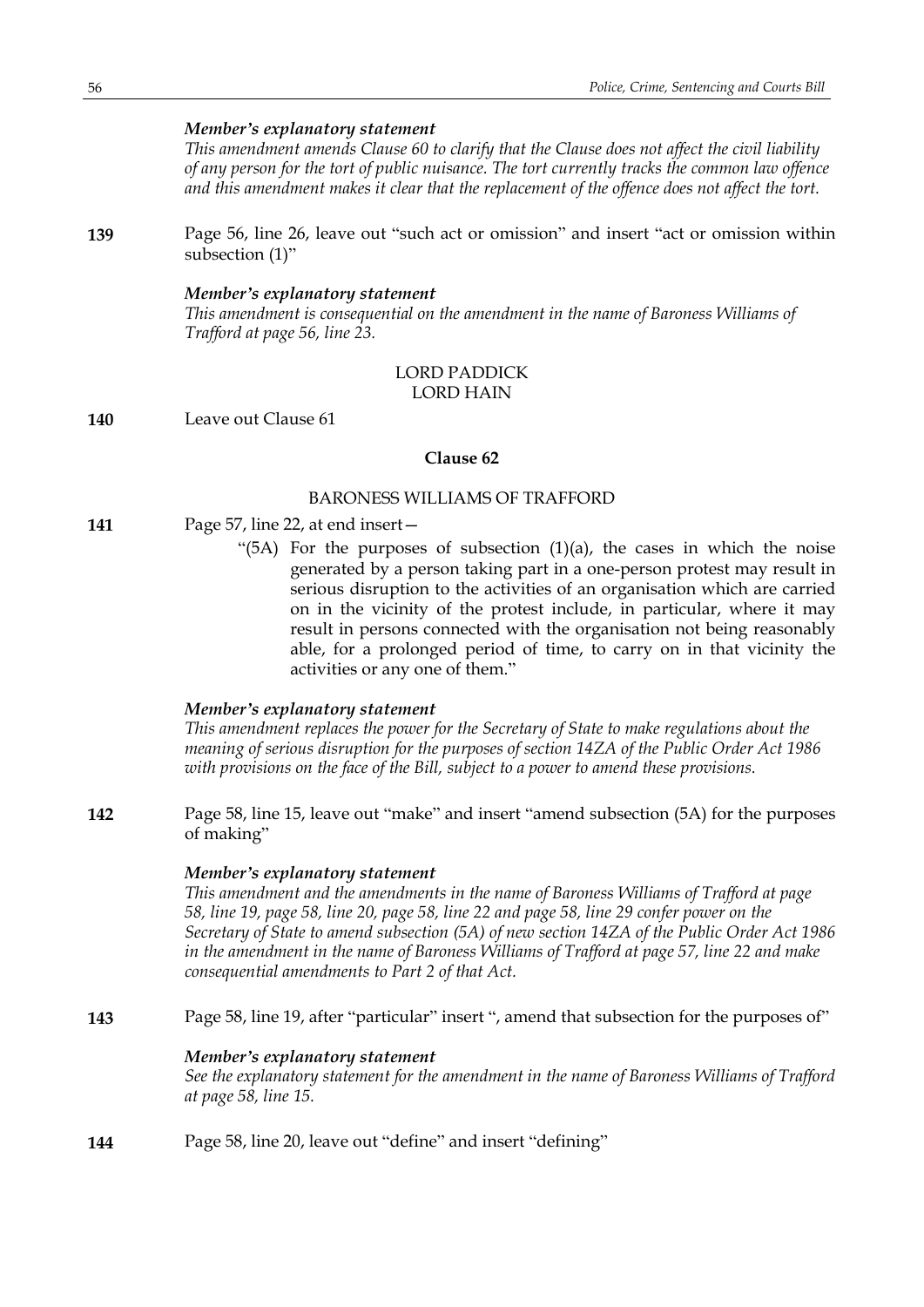#### *Member's explanatory statement*

*See the explanatory statement for the amendment in the name of Baroness Williams of Trafford at page 58, line 15.*

**145** Page 58, line 22, leave out "give" and insert "giving"

#### *Member's explanatory statement*

*See the explanatory statement for the amendment in the name of Baroness Williams of Trafford at page 58, line 15.*

**146** Page 58, line 29, at end insert ", including provision which makes consequential amendments to this Part."

#### *Member's explanatory statement*

*See the explanatory statement for the amendment in the name of Baroness Williams of Trafford at page 58, line 15.*

#### LORD PADDICK LORD HAIN

**147** Leave out Clause 62

### **After Clause 62**

## BARONESS WILLIAMS OF TRAFFORD

**148** Insert the following new Clause -

## **"Offence of locking on**

- (1) A person commits an offence if  $-$ 
	- (a) they intentionally  $-$ 
		- (i) attach themselves to another person, to an object or to land,
		- (ii) attach a person to another person, to an object or to land, or
		- (iii) attach an object to another object or to land,
	- (b) that act causes, or is capable of causing, serious disruption to  $-$ 
		- (i) two or more individuals, or
		- (ii) an organisation,

in a place other than in a dwelling, and

- (c) they intend that act to have a consequence mentioned in paragraph (b) or are reckless as to whether it will have such a consequence.
- (2) It is a defence for a person charged with an offence under subsection (1) to prove that they had a reasonable excuse for the act mentioned in paragraph (a) of that subsection.
- (3) A person guilty of an offence under subsection (1) is liable on summary conviction to imprisonment for a term not exceeding 51 weeks, to a fine or to both.
- (4) In relation to an offence committed before the coming into force of section 281(5) of the Criminal Justice Act 2003 (alteration of penalties for certain summary offences: England and Wales), the reference in subsection (3) to 51 weeks is to be read as a reference to 6 months.
- (5) In this section "dwelling" means—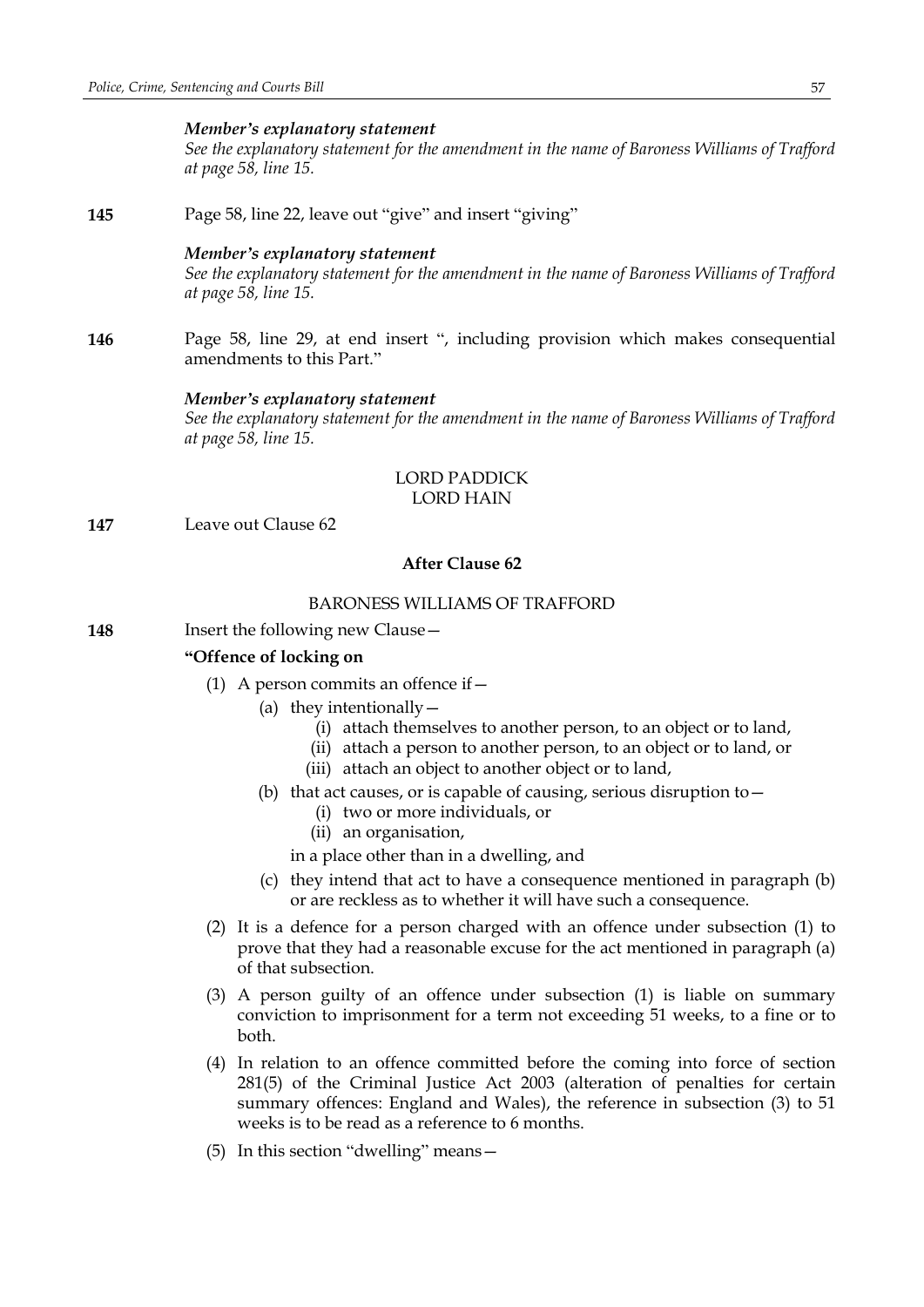- (a) a building or structure which is used as a dwelling, or
- (b) a part of a building or structure, if the part is used as a dwelling,

and includes any yard, garden, grounds, garage or outhouse belonging to and used with a dwelling."

### *Member's explanatory statement*

*This amendment creates a new offence of "locking on", involving the attachment of an individual to another individual, to an object or to land, or an object to another object or to land. It is a requirement of the offence that the act causes or is capable of causing serious disruption to two or more individuals or an organisation and that the accused intends that to occur or is reckless as to whether it will occur.*

## **149** Insert the following new Clause –

## **"Offence of being equipped for locking on**

- (1) A person commits an offence if they have an object with them in a place other than a dwelling with the intention that it will be used in the course of or in connection with the commission by any person of an offence under section ( *Offence of locking on*) (1) (offence of locking on).
- (2) A person guilty of an offence under subsection (1) is liable on summary conviction to a fine.
- (3) In this section "dwelling" has the same meaning as in section (*Offence of locking on*)."

#### *Member's explanatory statement*

*This amendment creates a new offence where a person has an object with them in a place other* than a dwelling with the intention that it will be used in the course of or in connection with *the commission by any person of an offence under the new clause in the name of Baroness Williams of Trafford to be inserted after Clause 62 and relating to "locking on".*

## **150** Insert the following new Clause -

## **"Wilful obstruction of highway**

- (1) Section 137 of the Highways Act 1980 (penalty for wilful obstruction) is amended as follows.
- (2) In subsection  $(1)$ 
	- (a) after "liable to" insert "imprisonment for a term not exceeding 51 weeks or";
	- (b) for "not exceeding level 3 on the standard scale" substitute "or both".
- (3) After subsection (1) insert—
	- "(1A) In relation to an offence committed before the coming into force of section 281(5) of the Criminal Justice Act 2003 (alteration of penalties for certain summary offences: England and Wales), the reference in subsection (1) to 51 weeks is to be read as a reference to 6 months.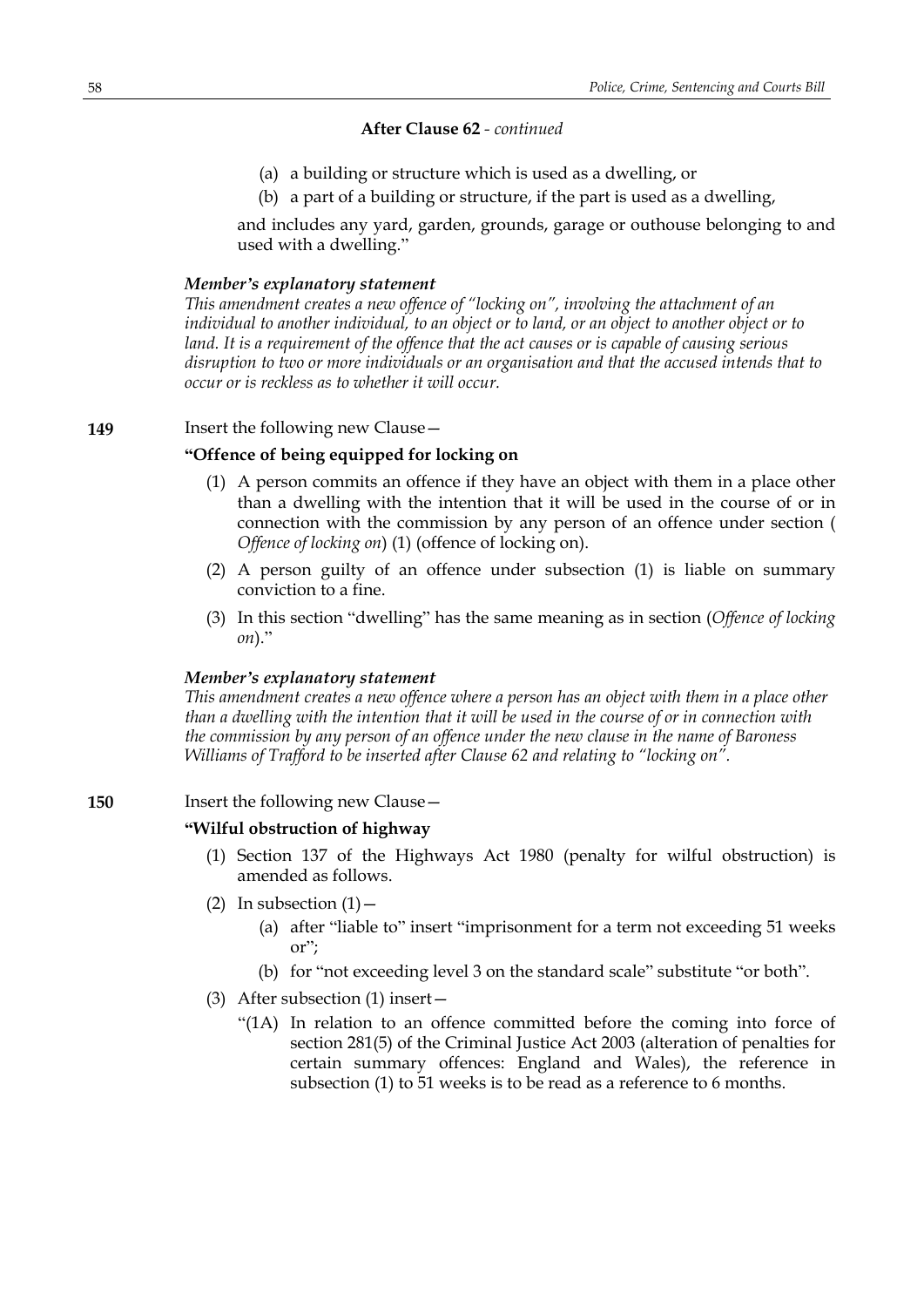- (1B) For the purposes of this section it does not matter whether free passage along the highway in question has already been temporarily restricted or temporarily prohibited (whether by a constable, a traffic authority or otherwise).
- (1C) In subsection (1B), "traffic authority" has the same meaning as in the Road Traffic Regulation Act 1984 (see section 121A of that Act).""

#### *Member's explanatory statement*

*This amendment increases the penalty for the offence of wilfully obstructing a highway. It also clarifies that for the purposes of the offence it does not matter whether free passage along the highway in question has already been temporarily restricted or prohibited.*

#### **151** Insert the following new Clause -

### **"Obstruction etc of major transport works**

- (1) A person commits an offence if the person—
	- (a) obstructs the undertaker or a person acting under the authority of the undertaker—
		- (i) in setting out the lines of any major transport works,
		- (ii) in constructing or maintaining any major transport works, or
		- (iii) in taking any steps that are reasonably necessary for the purposes of facilitating, or in connection with, the construction or maintenance of any major transport works, or
	- (b) interferes with, moves or removes any apparatus which—
		- (i) relates to the construction or maintenance of any major transport works, and
		- (ii) belongs to the undertaker, to a person acting under the authority of the undertaker, to a statutory undertaker or to a person acting under the authority of a statutory undertaker.
- (2) It is a defence for a person charged with an offence under subsection (1) to prove that—
	- (a) they had a reasonable excuse for the act mentioned in paragraph (a) or (b) of that subsection, or
	- (b) the act mentioned in paragraph (a) or (b) of that subsection was done wholly or mainly in contemplation or furtherance of a trade dispute.
- (3) A person guilty of an offence under subsection (1) is liable on summary conviction to imprisonment for a term not exceeding 51 weeks, to a fine or to both.
- (4) In relation to an offence committed before the coming into force of section 281(5) of the Criminal Justice Act 2003 (alteration of penalties for certain summary offences: England and Wales), the reference in subsection (3) to 51 weeks is to be read as a reference to 6 months.
- (5) In this section "major transport works" means—
	- (a) works in England and Wales—
		- (i) relating to transport infrastructure, and
		- (ii) the construction of which is authorised directly by an Act of Parliament, or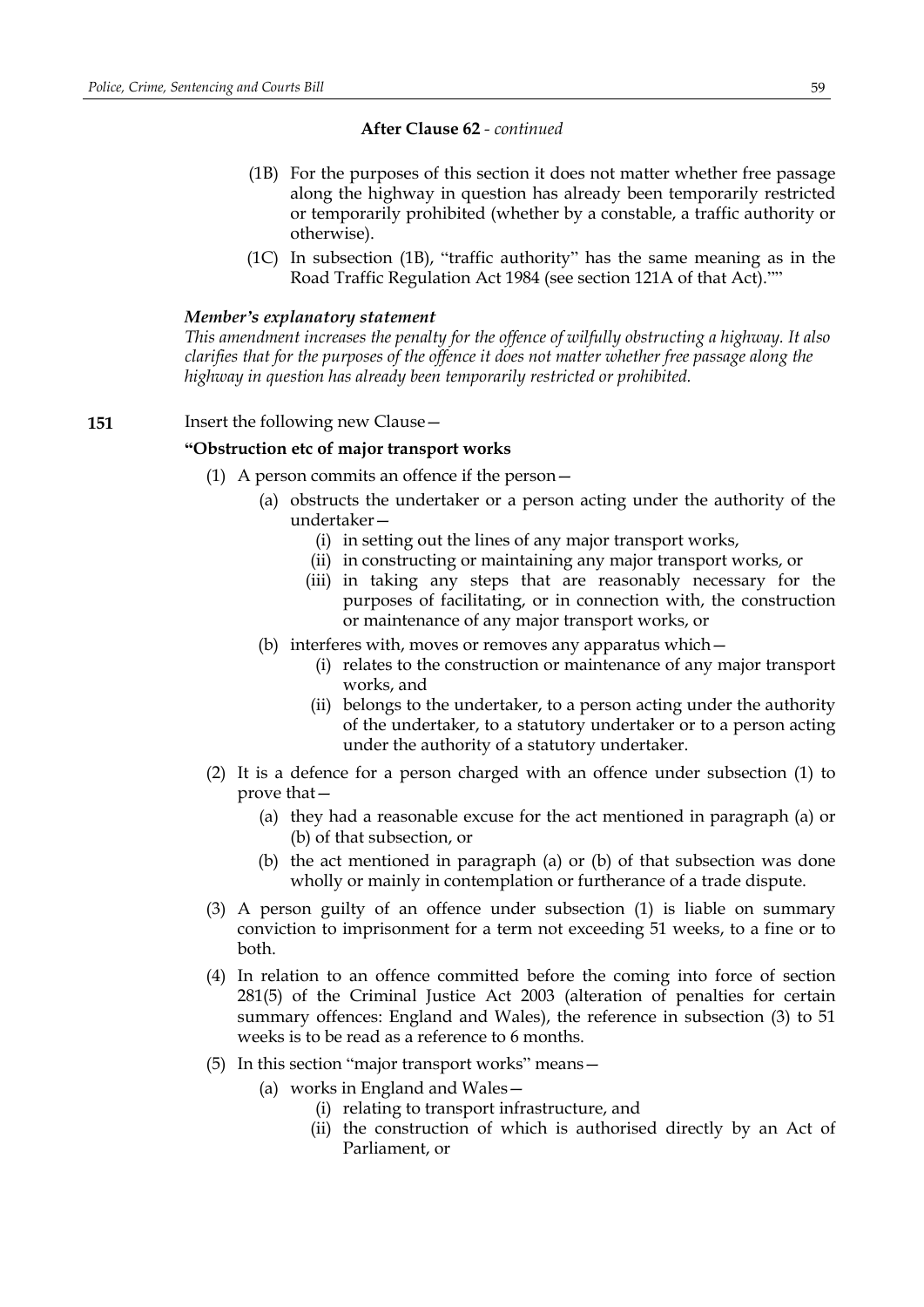- (b) works the construction of which comprises development within subsection (6) that has been granted development consent by an order under section 114 of the Planning Act 2008.
- (6) Development is within this subsection if  $-$ 
	- (a) it is or forms part of a nationally significant infrastructure project within any of paragraphs (h) to (l) of section 14(1) of the Planning Act 2008,
	- (b) it is or forms part of a project (or proposed project) in the field of transport in relation to which a direction has been given under section 35(1) of that Act (directions in relation to projects of national significance) by the Secretary of State, or
	- (c) it is associated development in relation to development within paragraph (a) or (b).
- (7) In this section "undertaker"—
	- (a) in relation to major transport works within subsection  $(5)(a)$ , means a person who is authorised by or under the Act (whether as a result of being appointed the nominated undertaker for the purposes of the Act or otherwise) to construct or maintain any of the works;
	- (b) in relation to major transport works within subsection (5)(b), means a person who is constructing or maintaining any of the works (whether as a result of being the undertaker for the purposes of the order granting development consent or otherwise).
- (8) In this section—

"associated development" has the same meaning as in the Planning Act 2008 (see section 115 of that Act);

"development" has the same meaning as in the Planning Act 2008 (see section 32 of that Act);

"development consent" has the same meaning as in the Planning Act 2008 (see section 31 of that Act);

"England" includes the English inshore region within the meaning of the Marine and Coastal Access Act 2009 (see section 322 of that Act);

"maintain" includes inspect, repair, adjust, alter, remove, reconstruct and replace, and "maintenance" is to be construed accordingly;

"nationally significant infrastructure project" has the same meaning as in the Planning Act 2008 (see section 14(1) of that Act);

"statutory undertaker" means a person who is, or who is deemed to be, a statutory undertaker for the purposes of any provision of Part 11 of the Town and Country Planning Act 1990;

"trade dispute" has the same meaning as in Part 4 of the Trade Union and Labour Relations (Consolidation) Act 1992, except that section 218 of that Act is to be read as if—

- (a) it made provision corresponding to section 244(4) of that Act, and
- (b) in subsection (5), the definition of worker included any person falling within paragraph (b) of the definition of worker in section 244(5) of that Act;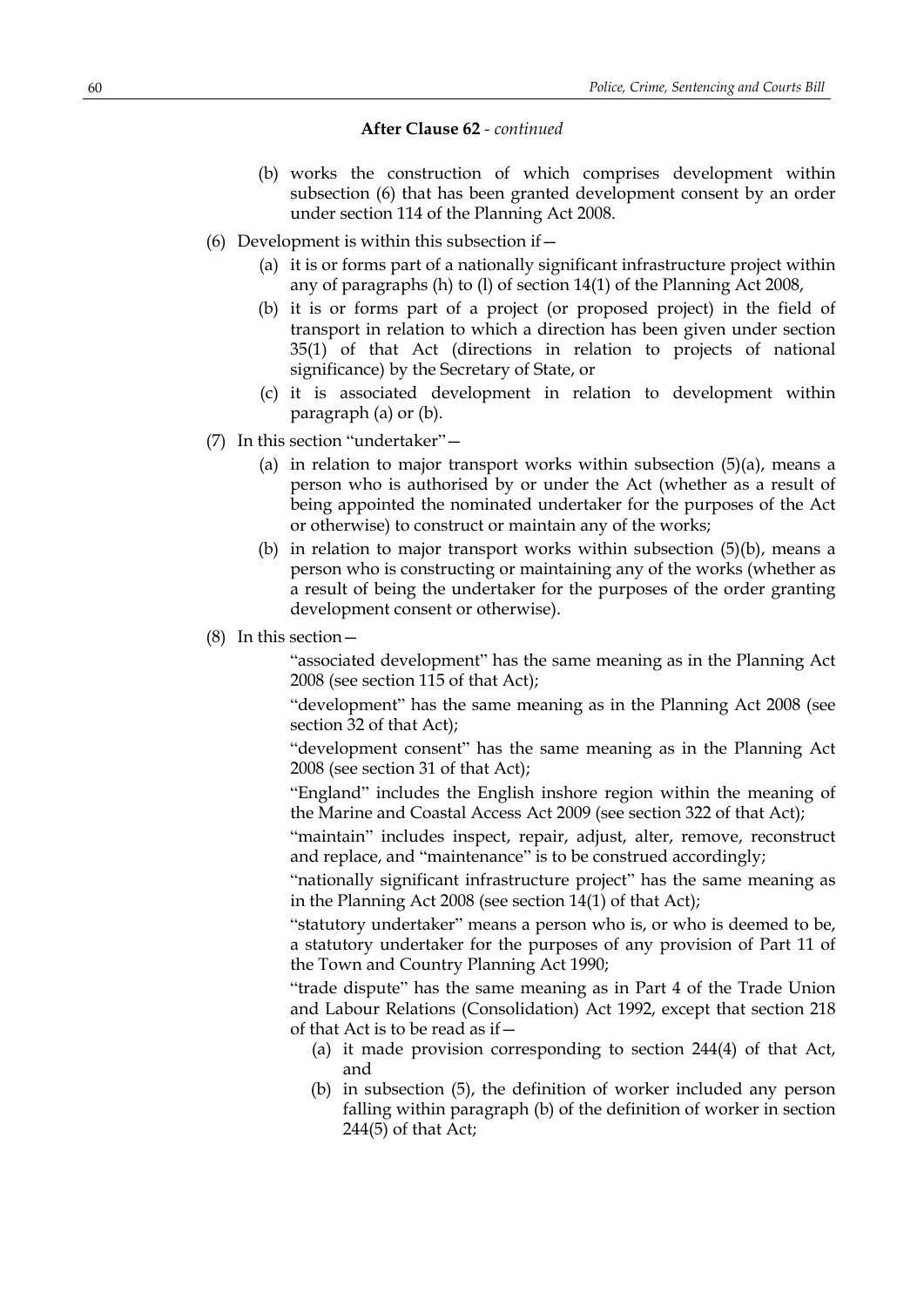"Wales" includes the Welsh inshore region within the meaning of the Marine and Coastal Access Act 2009 (see section 322 of that Act).

- (9) In section 14 of the Planning Act 2008 (nationally significant infrastructure projects), after subsection (3) insert—
	- "(3A) An order under subsection (3)(a) may also amend section (*Obstruction etc of major transport works*) (6)(a) of the Police, Crime, Sentencing and Courts Act 2021 (obstruction etc of major transport works).""

#### *Member's explanatory statement*

*This amendment contains a new offence of obstructing the construction or maintenance of major transport works. These are transport works that are authorised directly by an Act of Parliament or by certain development consent orders under the Planning Act 2008.*

### **152** Insert the following new Clause—

#### **"Interference with use or operation of key national infrastructure**

- (1) A person commits an offence if  $-$ 
	- (a) they do an act which interferes with the use or operation of any key national infrastructure in England and Wales, and
	- (b) they intend that act to interfere with the use or operation of such infrastructure or are reckless as to whether it will do so.
- (2) It is a defence for a person charged with an offence under subsection (1) to prove that—
	- (a) they had a reasonable excuse for the act mentioned in paragraph (a) of that subsection, or
	- (b) the act mentioned in paragraph (a) of that subsection was done wholly or mainly in contemplation or furtherance of a trade dispute.
- (3) A person guilty of an offence under subsection (1) is liable—
	- (a) on summary conviction, to imprisonment for a term not exceeding 12 months, to a fine or to both;
	- (b) on conviction on indictment, to imprisonment for a term not exceeding 12 months, to a fine, or to both.
- (4) In relation to an offence committed before the coming into force of paragraph 24(2) of Schedule 22 to the Sentencing Act 2020, the reference in subsection  $(3)(a)$  to 12 months is to be read as a reference to 6 months.
- (5) For the purposes of subsection (1) a person's act interferes with the use or operation of key national infrastructure if it prevents the infrastructure from being used or operated to any extent for any of its intended purposes.
- (6) The cases in which infrastructure is prevented from being used or operated for any of its intended purposes include where its use or operation for any of those purposes is significantly delayed.
- (7) In this section "key national infrastructure" means—
	- (a) road transport infrastructure,
	- (b) rail infrastructure,
	- (c) air transport infrastructure,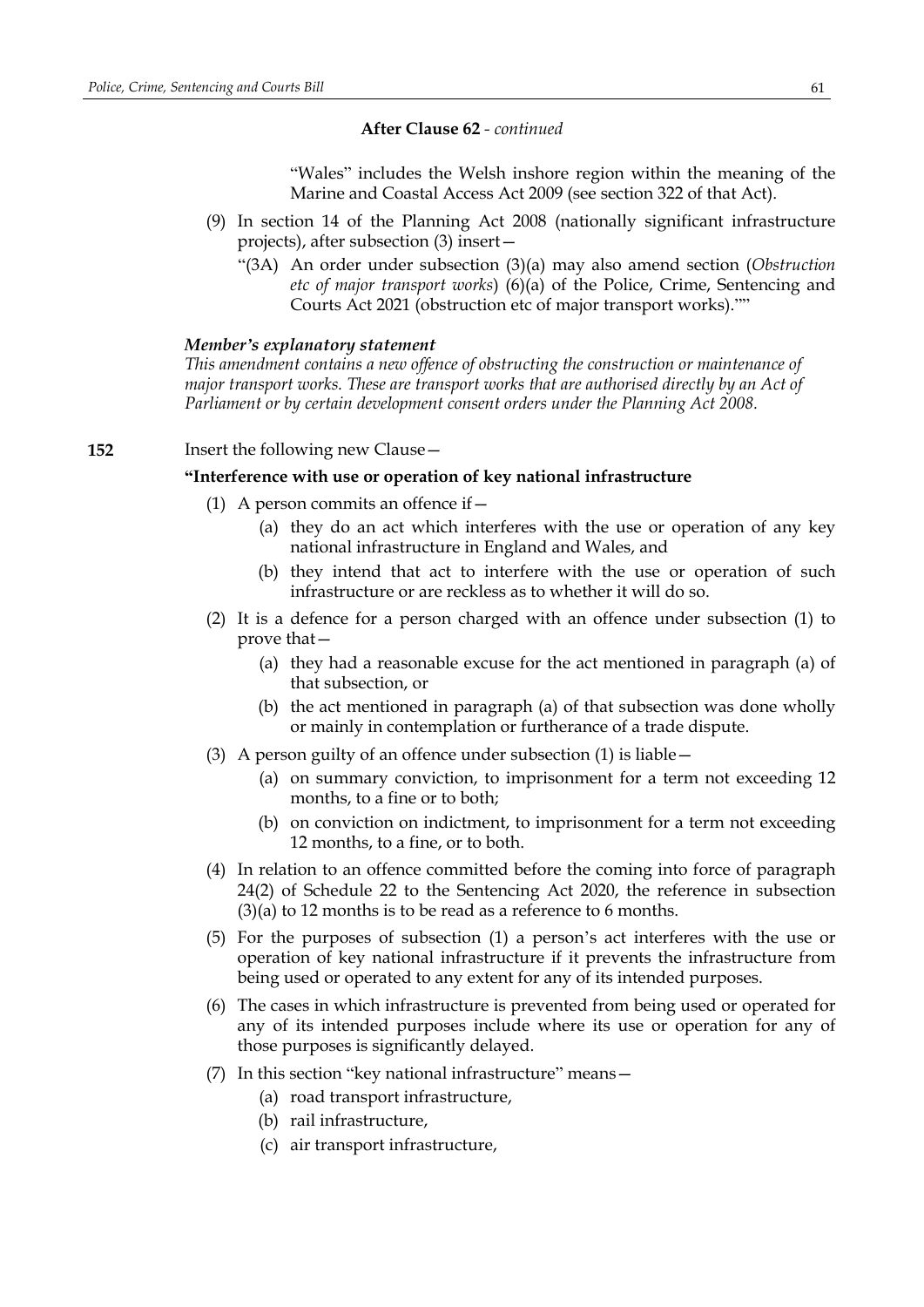- (d) harbour infrastructure,
- (e) downstream oil infrastructure, or
- (f) newspaper printing infrastructure.

Section (*Key national infrastructure*) makes further provision about these kinds of infrastructure.

- (8) The Secretary of State may by regulations made by statutory instrument—
	- (a) amend subsection (7) to add a new kind of infrastructure or to vary or remove an existing kind of infrastructure;
	- (b) amend section (*Key national infrastructure*) to add, amend or remove provision about a kind of infrastructure which is in, or is to be added to, subsection (7) or is to be removed from that subsection.
- (9) Regulations under subsection (8)—
	- (a) may make different provision for different purposes;
	- (b) may make consequential, supplementary, incidental, transitional, transitory or saving provision.
- (10) A statutory instrument containing regulations under subsection (8) may not be made unless a draft of the instrument has been laid before and approved by a resolution of each House of Parliament.
- (11) In this section—

"England" includes the English inshore region within the meaning of the Marine and Coastal Access Act 2009 (see section 322 of that Act);

"trade dispute" has the same meaning as in Part 4 of the Trade Union and Labour Relations (Consolidation) Act 1992, except that section 218 of that Act is to be read as if—

- (a) it made provision corresponding to section 244(4) of that Act, and
- (b) in subsection (5), the definition of worker included any person falling within paragraph (b) of the definition of worker in section 244(5) of that Act;

"Wales" includes the Welsh inshore region within the meaning of the Marine and Coastal Access Act 2009 (see section 322 of that Act)."

#### *Member's explanatory statement*

This amendment makes it an offence for a person to do an act which interferes with the use or *operation of key national infrastructure where the person intends the act to have that effect or* is reckless as to whether it will do so. This is subject to a defence of reasonable excuse and a *defence applying to industrial action.*

# **153** Insert the following new Clause—

### **"Key national infrastructure**

- (1) This section has effect for the purposes of section (*Interference with use or operation of key national infrastructure*).
- (2) "Road transport infrastructure" means—
	- (a) a special road within the meaning of the Highways Act 1980 (see section 329(1) of that Act), or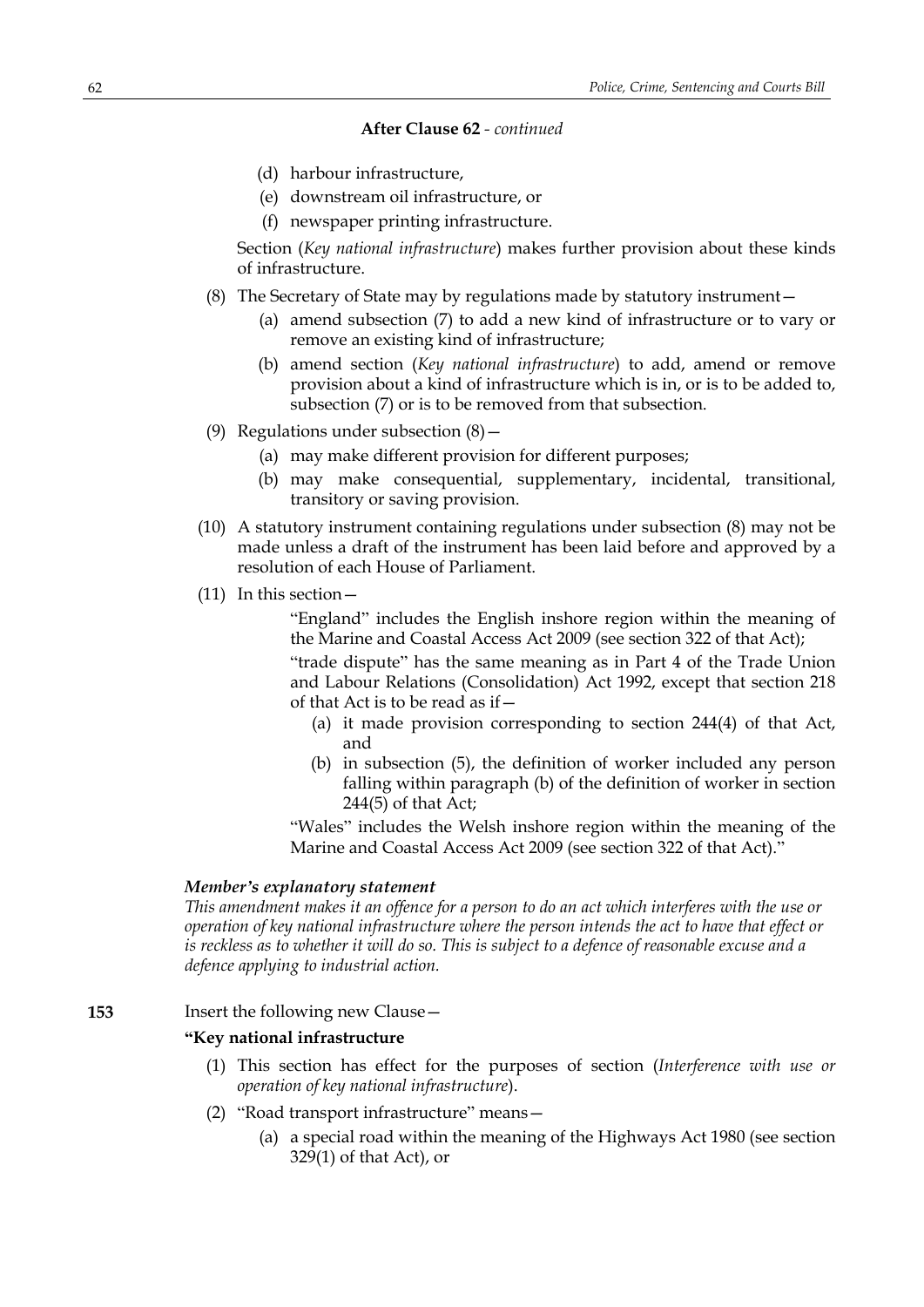- (b) a road which, under the system for assigning identification numbers to roads administered by the Secretary of State or the Welsh Ministers, has for the time being been assigned a number prefixed by A or B.
- (3) "Rail infrastructure" means infrastructure used for the purposes of railway services within the meaning of Part 1 of the Railways Act 1993 (see section 82 of that Act).
- (4) In the application of section 82 of the Railways Act 1993 for the purposes of subsection (3) "railway" has the wider meaning given in section 81(2) of that Act.
- (5) "Air transport infrastructure" means—
	- (a) an airport within the meaning of the Airports Act 1986 (see section 82(1) of that Act), or
	- (b) any infrastructure which—
		- (i) does not form part of an airport within the meaning of that Act, and
		- (ii) is used for the provision of air traffic services within the meaning of Part 1 of the Transport Act 2000 (see section 98 of that Act).
- (6) "Harbour infrastructure" means a harbour within the meaning of the Harbours Act 1964 (see section 57(1) of that Act) which provides facilities for or in connection with—
	- (a) the embarking or disembarking of passengers who are carried in the course of a business, or
	- (b) the loading or unloading of cargo which is carried in the course of a business.
- (7) "Downstream oil infrastructure" means infrastructure used for or in connection with any of the following activities—
	- (a) the refinement or other processing of crude oil or oil feedstocks;
	- (b) the storage of crude oil or crude oil-based fuel for onward distribution, other than storage by a person who supplies crude oil-based fuel to the public where the storage is for the purposes of such supply;
	- (c) the loading or unloading of crude oil or crude oil-based fuel for onward distribution, other than unloading to a person who supplies crude oilbased fuel to the public where the unloading is for the purposes of such supply;
	- (d) the carriage, by road, rail, sea or inland waterway, of crude oil or crude oil-based fuel for the purposes of onward distribution;
	- (e) the conveyance of crude oil or crude oil-based fuel by means of a pipeline within the meaning of the Pipe-lines Act 1962 (see section 65 of that Act).
- (8) "Newspaper printing infrastructure" means infrastructure the primary purpose of which is the printing of one or more national or local newspapers.
- (9) In this section—

"local newspaper" means a newspaper which is published at least fortnightly and is in circulation in a part of England and Wales;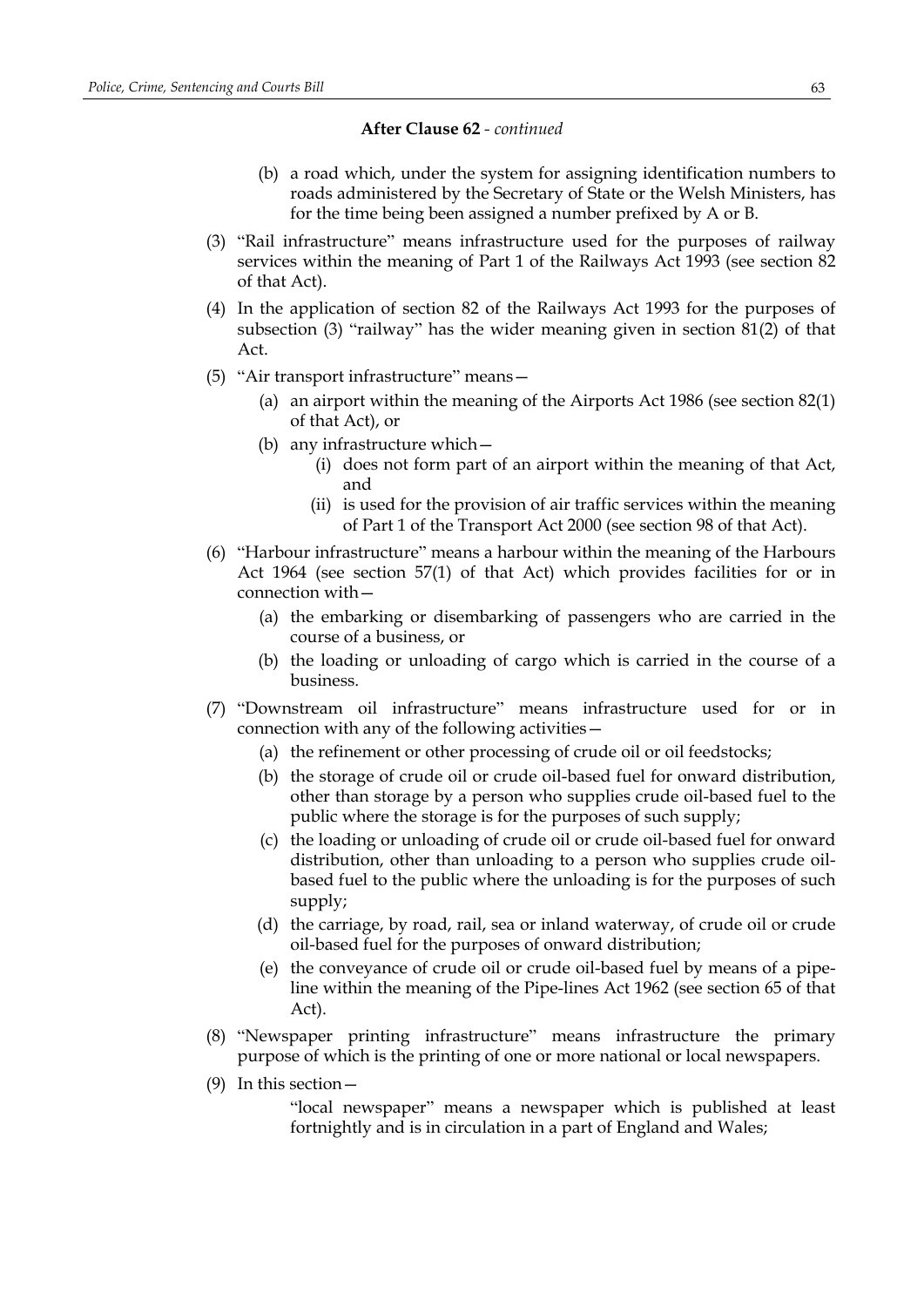"national newspaper" means a newspaper which is published at least fortnightly and is in circulation in England, in Wales or in both; "newspaper" includes a periodical or magazine."

#### *Member's explanatory statement*

*This amendment defines the different types of key national infrastructure for the purposes of the new Clause in the name of Baroness Williams of Trafford to be inserted after Clause 62 and creating the offence of interfering with the use or operation of such infrastructure.*

#### **154** Insert the following new Clause—

## **"Powers to stop and search on suspicion**

In section 1(8) of the Police and Criminal Evidence Act 1984 (offences in relation to which stop and search power applies)—

- (a) omit the "and" at the end of paragraph (d), and
- (b) after paragraph (e) insert—
	- "(f) an offence under section 137 of the Highways Act 1980 (wilful obstruction) involving activity which causes or is capable of causing serious disruption to two or more individuals or to an organisation;
	- (g) an offence under section 61 of the Police, Crime, Sentencing and Courts Act 2021 (intentionally or recklessly causing public nuisance);
	- (h) an offence under section (*Offence of locking on*) of that Act (offence of locking on);
	- (i) an offence under section (*Obstruction etc of major transport works*) of that Act (obstruction etc of major transport works); and
	- (j) an offence under section (*Interference with use or operation of key national infrastructure*) of that Act (interference with use or operation of key national infrastructure)."."

## *Member's explanatory statement*

*This amendment amends section 1 of the Police and Criminal Evidence Act 1984 to allow a constable to stop and search a person or vehicle if they have reasonable grounds for suspecting that they will find an article made, adapted or intended for use in the course of or in connection with an offence listed in the amendment.*

**155** Insert the following new Clause—

### **"Powers to stop and search without suspicion**

- (1) This section applies if a police officer of or above the rank of inspector reasonably believes—
	- (a) that any of the following offences may be committed in any locality within the officer's police area—
		- (i) an offence under section 137 of the Highways Act 1980 (wilful obstruction) involving activity which causes or is capable of causing serious disruption to two or more individuals or to an organisation;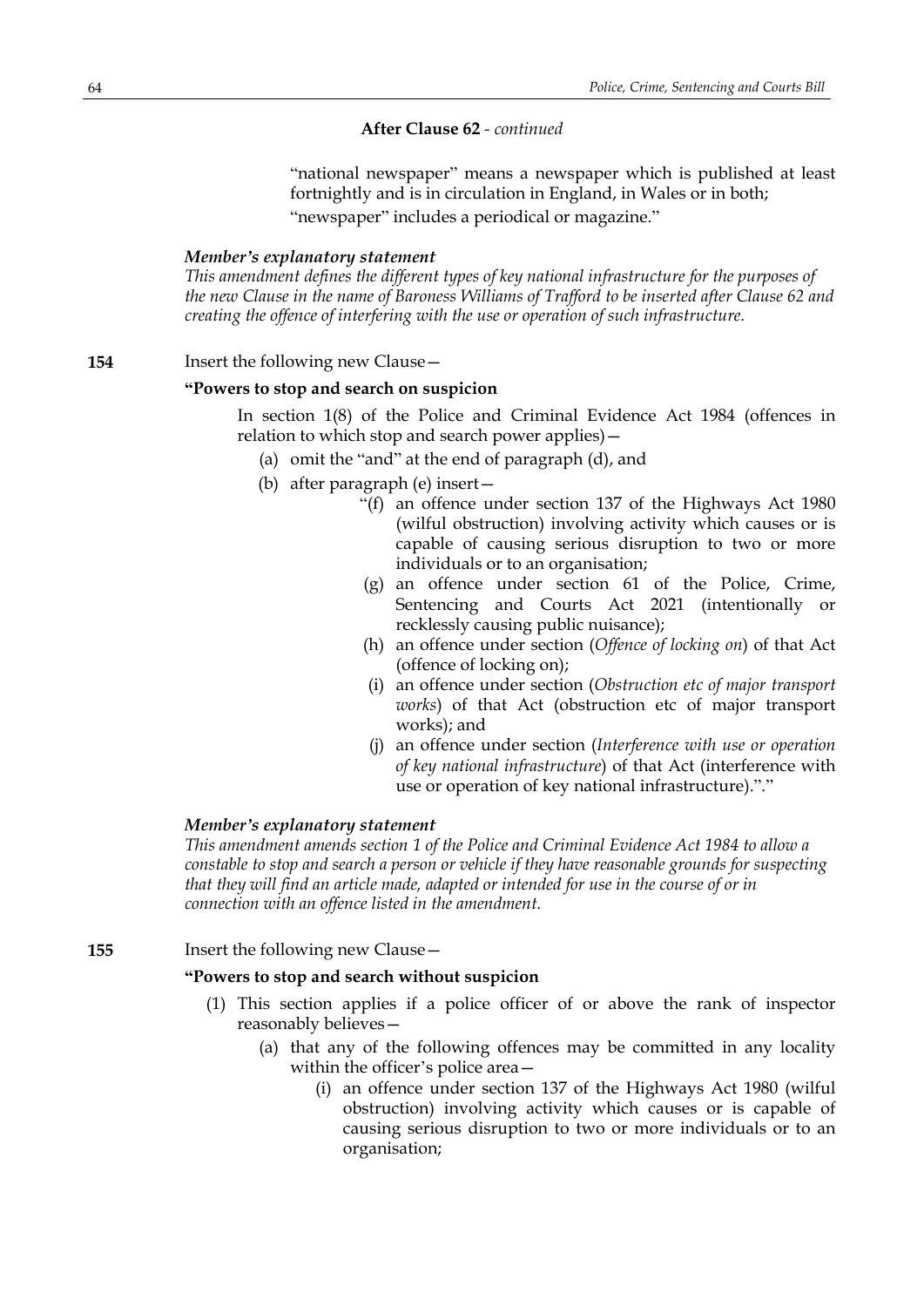- (ii) an offence under section 61 (intentionally or recklessly causing public nuisance);
- (iii) an offence under section (*Offence of locking on*) (offence of locking on);
- (iv) an offence under section (*Obstruction etc of major transport works*) (obstruction etc of major transport works);
- (v) an offence under section (*Interference with use or operation of key national infrastructure*) (interference with use or operation of key national infrastructure), or
- (b) that persons are carrying prohibited objects in any locality within the officer's police area.
- (2) In this section "prohibited object" means an object which—
	- (a) is made or adapted for use in the course of or in connection with an offence within subsection (1)(a), or
	- (b) is intended by the person having it with them for such use by them or by some other person,

and for the purposes of this section a person carries a prohibited object if they have it in their possession.

- (3) If the further condition in subsection (4) is met, the police officer may give an authorisation that the powers conferred by this section are to be exercisable—
	- (a) anywhere within a specified locality within the officer's police area, and
	- (b) for a specified period not exceeding 24 hours.
- (4) The further condition is that the police officer reasonably believes that—
	- (a) the authorisation is necessary to prevent the commission of offences within subsection (1)(a) or the carrying of prohibited objects (as the case may be),
	- (b) the specified locality is no greater than is necessary to prevent such activity, and
	- (c) the specified period is no longer than is necessary to prevent such activity.
- (5) If it appears to a police officer of or above the rank of superintendent that it is necessary to do so to prevent the commission of offences within subsection (1)(a) or the carrying of prohibited objects, the officer may direct that the authorisation is to continue in force for a further period not exceeding 24 hours.
- (6) This section confers on any constable in uniform power—
	- (a) to stop any person and search them or anything carried by them for a prohibited object;
	- (b) to stop any vehicle and search the vehicle, its driver and any passenger for a prohibited object.
- (7) A constable may, in the exercise of the powers conferred by subsection (6), stop any person or vehicle and make any search the constable thinks fit whether or not the constable has any grounds for suspecting that the person or vehicle is carrying a prohibited object.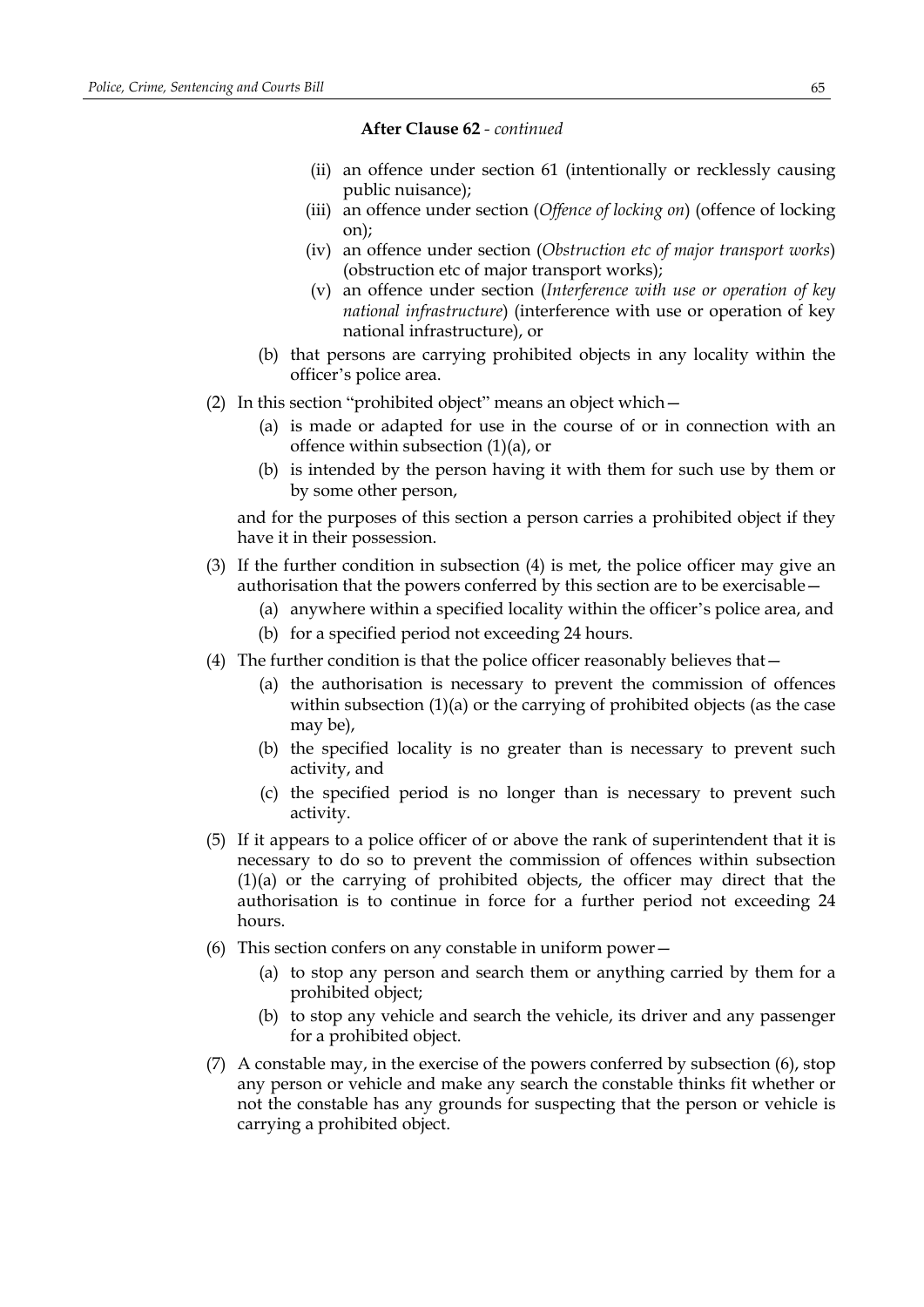- (8) If in the course of a search under this section a constable discovers an object which the constable has reasonable grounds for suspecting to be a prohibited object, the constable may seize it.
- (9) This section and sections (*Further provisions about authorisations and directions under section (Powers to stop and search without suspicion)*) (further provisions about authorisations and directions under this section), (*Further provisions about searches under section (Powers to stop and search without suspicion)*) (further provisions about searches under this section) and (*Offence relating to section (Powers to stop and search without suspicion)*) (offence relating to this section) apply (with the necessary modifications) to ships, aircraft and hovercraft as they apply to vehicles.
- (10) In this section and the sections mentioned in subsection  $(9)$  –

"specified" means specified in an authorisation under this section;

"vehicle" includes a caravan as defined in section 29(1) of the Caravan Sites and Control of Development Act 1960.

(11) The powers conferred by this section and the sections mentioned in subsection (9) do not affect any power conferred otherwise than by this section or those sections."

### *Member's explanatory statement*

*This amendment makes provision for a senior police officer to give an authorisation applying* to a specified locality for a specified period and allowing a constable to stop and search a person or vehicle for an object made, adapted or intended for use in the course of or in connection with *an offence listed in the amendment. While the authorisation is in force the constable may exercise the power whether or not they have any grounds for suspecting the person or vehicle is carrying such an object.*

### **156** Insert the following new Clause –

# **"Further provisions about authorisations and directions under section (***Powers to stop and search without suspicion***)**

- (1) If an inspector gives an authorisation under section (*Powers to stop and search without suspicion*), the inspector must, as soon as it is practicable to do so, cause an officer of or above the rank of superintendent to be informed.
- (2) An authorisation under section (*Powers to stop and search without suspicion*) must—
	- (a) be given in writing signed by the officer giving it,
	- (b) specify the grounds on which it is given, and
	- (c) specify the locality in which and the period during which the powers conferred by that section are exercisable.

## (3) A direction under section (*Powers to stop and search without suspicion*) (5) must—

- (a) be given in writing, or
- (b) where it is not practicable to comply with paragraph (a), be recorded in writing as soon as it is practicable to do so.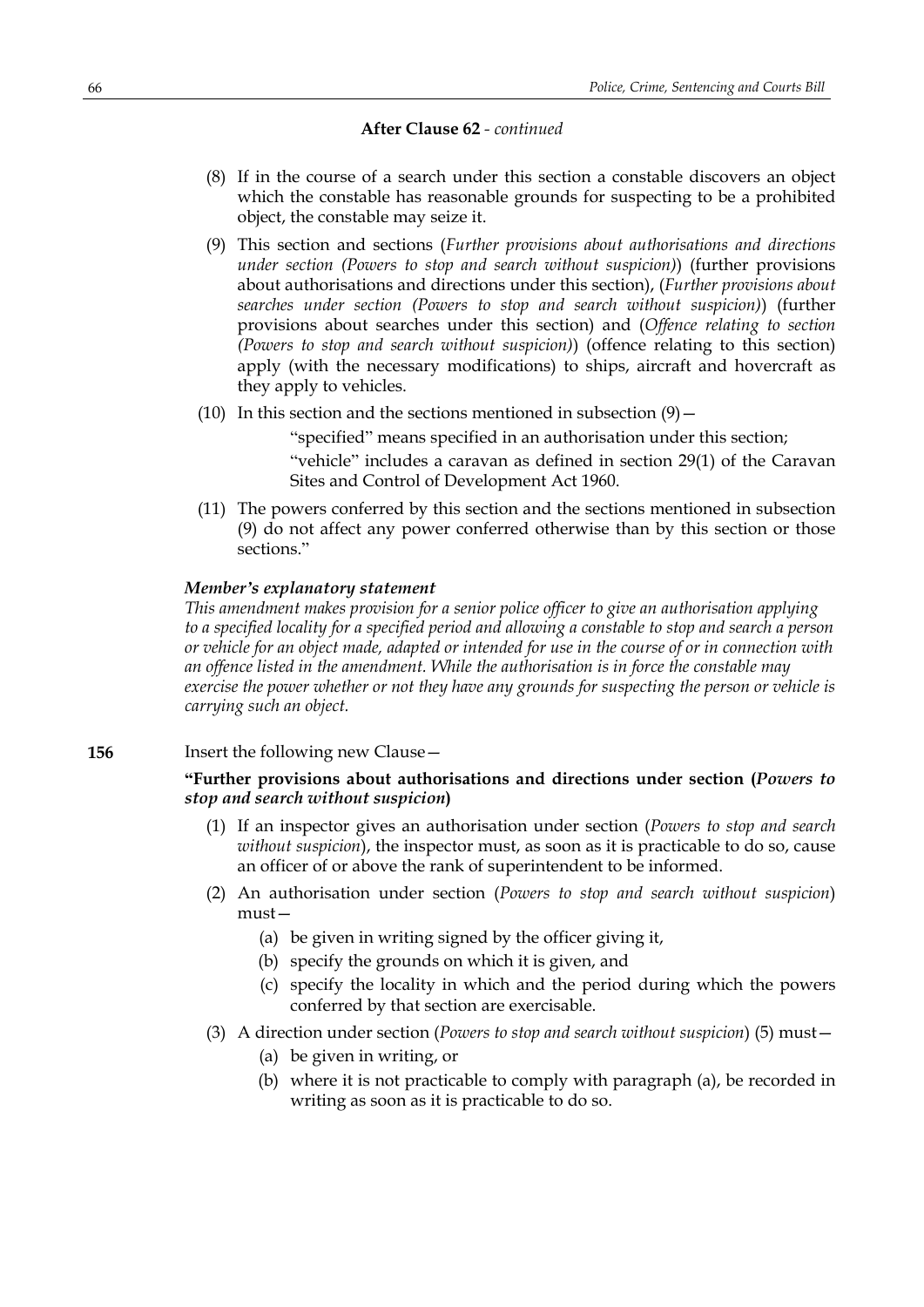- (4) References (however expressed) in section (*Powers to stop and search without suspicion*) or this section to a police officer of or above a particular rank include references to a member of the British Transport Police Force of or above that rank.
- (5) In the application of section (*Powers to stop and search without suspicion*) to a member of the British Transport Police Force by virtue of subsection (4), references to a locality within the officer's police area are to be read as references to a place in England and Wales of a kind mentioned in section 31(1)(a) to (f) of the Railways and Transport Safety Act 2003."

### *Member's explanatory statement*

*This amendment makes further provision in relation to the new clause in the name of Baroness Williams of Trafford to be inserted after Clause 62 and relating to powers to stop and search in the absence of suspicion.*

#### **157** Insert the following new Clause—

# **"Further provisions about searches under section (***Powers to stop and search without suspicion***)**

- (1) A person who is searched by a constable under section (*Powers to stop and search without suspicion*) is entitled to obtain a written statement that the person was searched under the powers conferred by that section.
- (2) Subsection (1) applies only if the person applies for the statement within the period of 12 months beginning with the day on which the person was searched.
- (3) Where a vehicle is stopped by a constable under section (*Powers to stop and search without suspicion*), the driver is entitled to obtain a written statement that the vehicle was stopped under the powers conferred by that section.
- (4) Subsection (3) applies only if the driver applies for the statement within the period of 12 months beginning with the day on which the vehicle was stopped.
- (5) Any object seized by a constable under section (*Powers to stop and search without suspicion*) may be retained in accordance with regulations made by the Secretary of State.
- (6) The Secretary of State may make regulations regulating the retention and safe keeping, and the disposal or destruction in circumstances prescribed in the regulations, of such an object.
- (7) Regulations under this section are to be made by statutory instrument.
- (8) Regulations under this section—
	- (a) may make different provision for different purposes;
	- (b) may make consequential, supplementary, incidental, transitional, transitory or saving provision.
- (9) A statutory instrument containing regulations under this section is subject to annulment in pursuance of a resolution of either House of Parliament."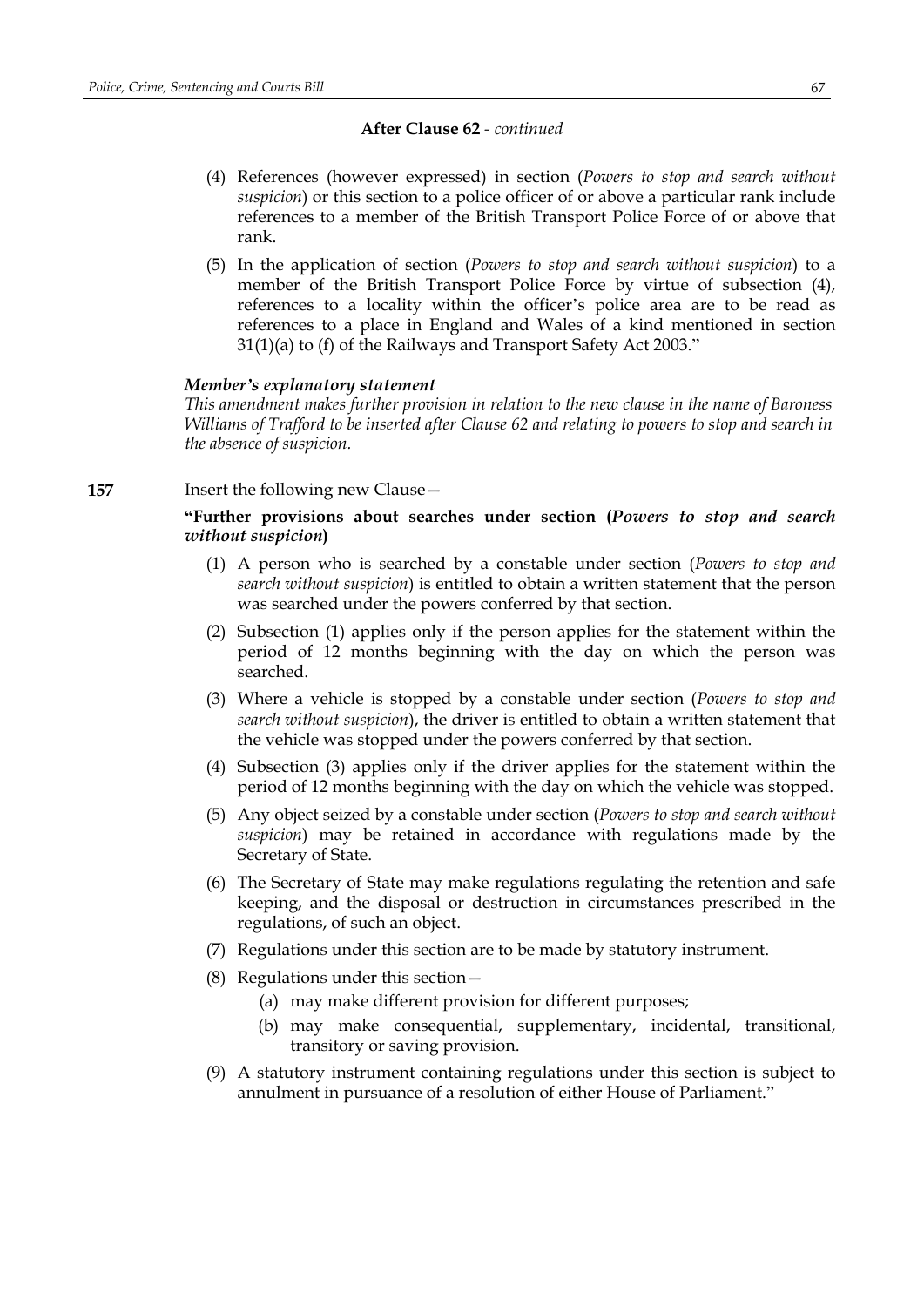### *Member's explanatory statement*

*This amendment makes further provision in relation to the new Clause in the name of Baroness Williams of Trafford to be inserted after Clause 62 and relating to powers to stop and search in the absence of suspicion.*

### **158** Insert the following new Clause—

### **"Offence relating to section (***Powers to stop and search without suspicion***)**

- (1) A person commits an offence if the person intentionally obstructs a constable in the exercise of the constable's powers under section (*Powers to stop and search without suspicion*).
- (2) A person guilty of an offence under subsection (1) is liable on summary conviction to imprisonment for a term not exceeding 51 weeks, to a fine not exceeding level 3 on the standard scale or to both.
- (3) In relation to an offence committed before the coming into force of section 281(5) of the Criminal Justice Act 2003 (alteration of penalties for certain summary offences: England and Wales), the reference in subsection (2) to 51 weeks is to be read as a reference to 1 month."

#### *Member's explanatory statement*

*This amendment makes further provision in relation to the new Clause in the name of Baroness Williams of Trafford to be inserted after Clause 62 and relating to powers to stop and search in the absence of suspicion.*

### **159** Insert the following new Clause -

## **"Serious disruption prevention orders**

(1) In Part 11 of the Sentencing Code (behaviour orders), after Chapter 1A (as inserted by section 141) insert—

### **"CHAPTER 1B**

#### SERIOUS DISRUPTION PREVENTION ORDERS

#### *Serious disruption prevention orders made on conviction*

## **342L Serious disruption prevention order made on conviction**

- (1) This section applies where—
	- (a) a person aged 18 or over ("P") is convicted of an offence ("the current offence") which was committed on or after the day on which this section comes into force, and
	- (b) the prosecution applies for a serious disruption prevention order to be made in respect of P.
- (2) The court dealing with P in respect of the current offence may make a serious disruption prevention order in respect of P if—
	- (a) the court is satisfied on the balance of probabilities that the current offence is a protest-related offence,
	- (b) the earlier offence condition is met, and
	- (c) the court considers it necessary to make the order for a purpose mentioned in subsection (5).
- (3) The earlier offence condition is that—
	- (a) within the relevant period, P has been convicted of an offence ("the earlier offence"),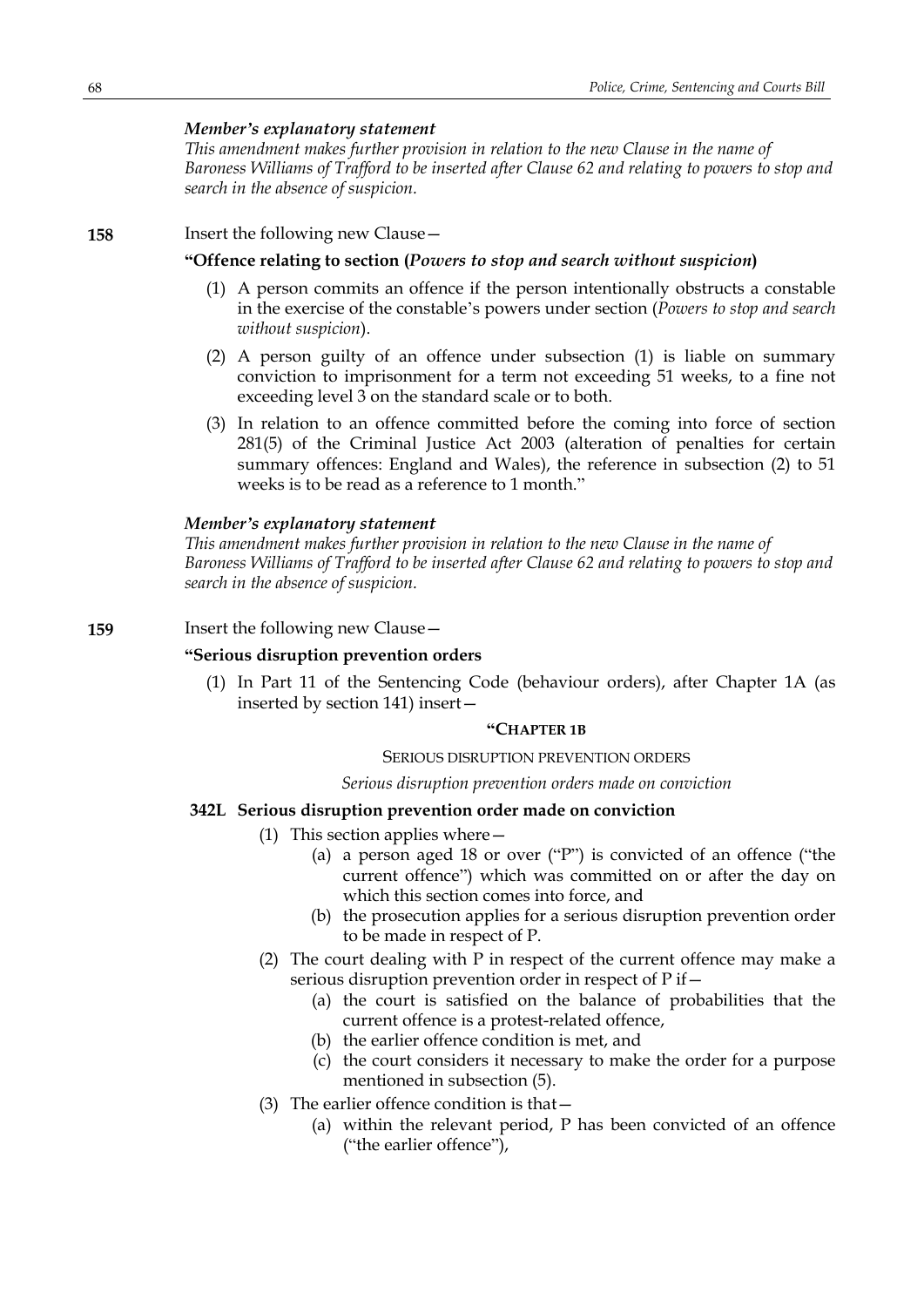- (b) the court is satisfied on the balance of probabilities that the earlier offence was a protest-related offence, and
- (c) the current offence and the earlier offence—
	- (i) relate to different protests, or
	- (ii) were committed on different days.
- (4) In subsection (3) "the relevant period" means the period of 5 years ending with the day on which P is convicted of the current offence; but an offence may be taken into account for the purposes of this section only if it was committed—
	- (a) on or after the day on which this section comes into force, and
	- (b) when P was aged 16 or over.
- (5) The purposes are—
	- (a) to prevent P from committing a protest-related offence or a protest-related breach of an injunction;
	- (b) to prevent P from carrying out activities related to a protest that result in, or are likely to result in, serious disruption to two or more individuals, or to an organisation, in England and Wales;
	- (c) to prevent P from causing or contributing to  $-$ 
		- (i) the commission by any other person of a protest-related offence or a protest-related breach of an injunction, or
		- (ii) the carrying out by any other person of activities related to a protest that result in, or are likely to result in, serious disruption to two or more individuals, or to an organisation, in England and Wales;
	- (d) to protect two or more individuals, or an organisation, in England and Wales from the risk of serious disruption arising from—
		- (i) a protest-related offence,
		- (ii) a protest-related breach of an injunction, or
		- (iii) activities related to a protest.
- (6) A serious disruption prevention order under this section is an order which, for a purpose mentioned in subsection  $(5)$  –
	- (a) requires P to do anything described in the order;
	- (b) prohibits P from doing anything described in the order.
- (7) The court may make a serious disruption prevention order in respect of P only if it is made in addition to—
	- (a) a sentence imposed in respect of the current offence, or
	- (b) an order discharging P conditionally.
- (8) For the purpose of deciding whether to make a serious disruption prevention order the court may consider evidence led by the prosecution or P.
- (9) It does not matter whether the evidence would have been admissible in the proceedings for the current offence.
- (10) The court may adjourn any proceedings on an application for a serious disruption prevention order even after sentencing P.
- (11) If P does not appear for any adjourned proceedings the court may  $-$ 
	- (a) further adjourn the proceedings,
	- (b) issue a warrant for P's arrest, or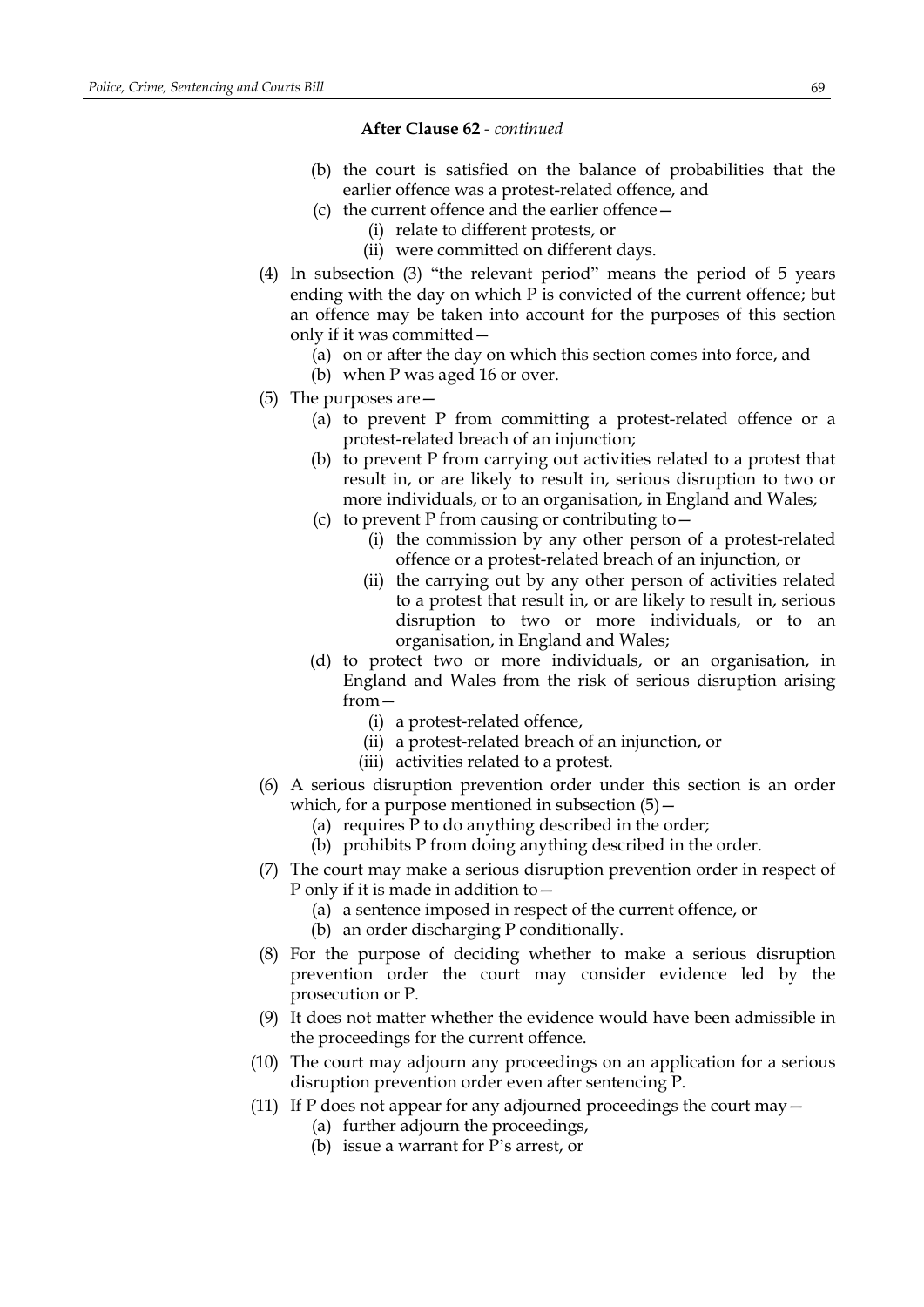- (c) hear the proceedings in P's absence.
- (12) The court may not act under subsection (11)(b) unless it is satisfied that P has had adequate notice of the time and place of the adjourned proceedings.
- (13) The court may not act under subsection  $(11)(c)$  unless it is satisfied that  $P -$ 
	- (a) has had adequate notice of the time and place of the adjourned proceedings, and
	- (b) has been informed that if P does not appear for those proceedings the court may hear the proceedings in P's absence.
- (14) On making a serious disruption prevention order the court must in ordinary language explain to P the effects of the order.
- (15) Where an offence is found to have been committed over a period of 2 or more days, or at some time during a period of 2 or more days, it must be taken for the purposes of this section to have been committed on the last of those days.

*Serious disruption prevention orders made otherwise than on conviction*

## **342M Serious disruption prevention order made otherwise than on conviction**

- (1) A magistrates' court may make a serious disruption prevention order in respect of a person ("P") where—
	- $\overline{a}$  (a) a person within subsection (7) applies by complaint to the court for a serious disruption prevention order to be made in respect of P,
	- (b) P is aged 18 or over when the application is made,
	- (c) the condition in subsection (2) is met, and
	- (d) the court considers it necessary to make the order for a purpose mentioned in subsection (4).
- (2) This condition in this subsection is that the court is satisfied on the balance of probabilities that—
	- (a) on at least two occasions in the relevant period,  $P$  has  $-$ 
		- (i) been convicted of a protest-related offence,
		- (ii) been found in contempt of court for a protest-related breach of an injunction,
		- (iii) carried out activities related to a protest that resulted in, or were likely to result in, serious disruption to two or more individuals, or to an organisation, in England and Wales,
		- (iv) caused or contributed to the commission by any other person of a protest-related offence or a protest-related breach of an injunction, or
		- (v) caused or contributed to the carrying out by any other person of activities related to a protest that resulted in, or were likely to result in, serious disruption to two or more individuals, or to an organisation, in England and Wales, and
	- (b) each event mentioned in paragraph  $(a)$  -
		- (i) relates to a different protest, or
		- (ii) took place on a different day.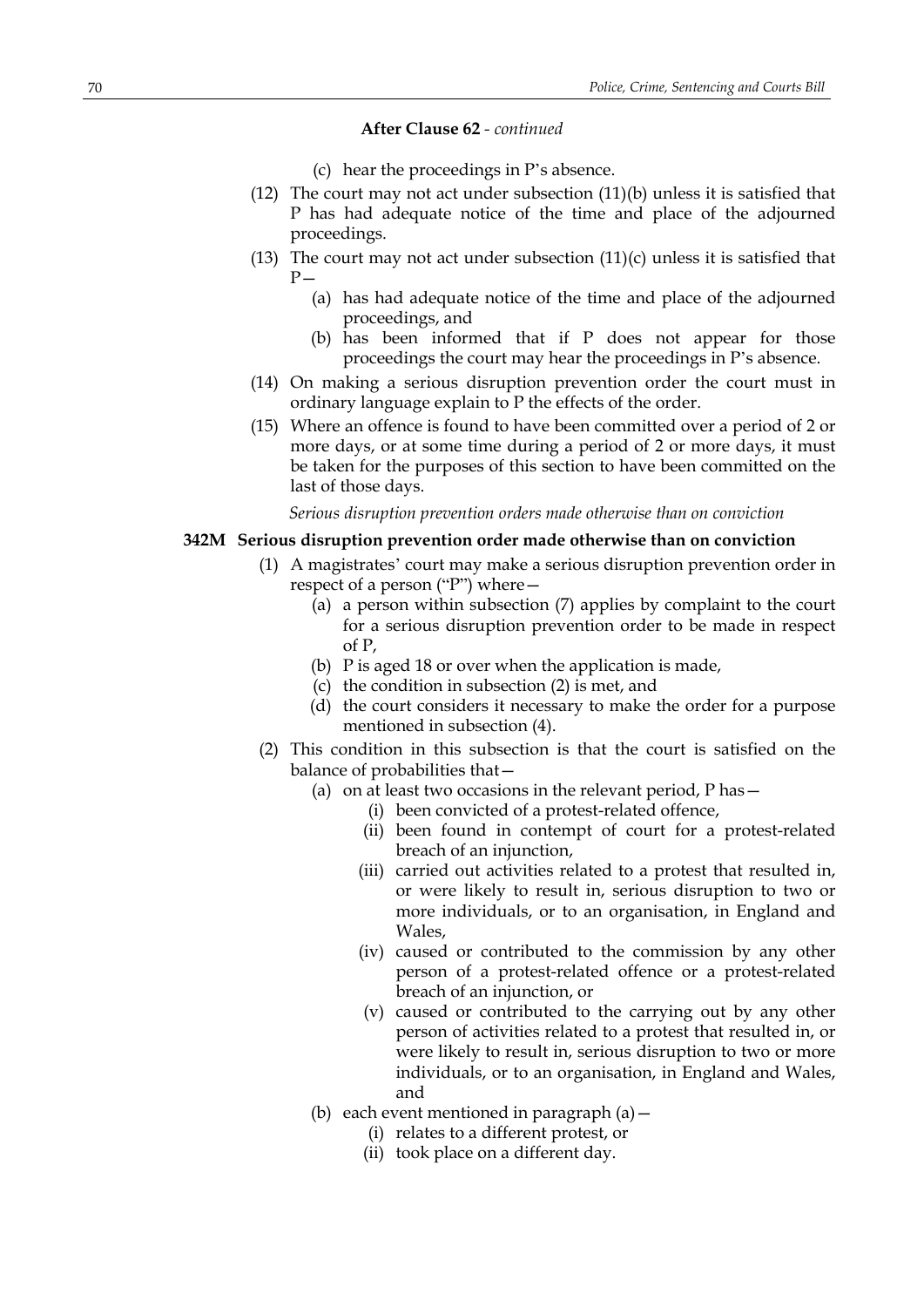- (3) In subsection (2) "the relevant period" means the period of 5 years ending with the day on which the order is made; but an event may be taken into account for the purposes of this section only if it occurred—
	- (a) on or after the day on which this section comes into force, and
	- (b) when P was aged 16 or over.
- (4) The purposes are—
	- (a) to prevent P from committing a protest-related offence or a protest-related breach of an injunction;
	- (b) to prevent P from carrying out activities related to a protest that result in, or are likely to result in, serious disruption to two or more individuals, or to an organisation, in England and Wales;
	- (c) to prevent P from causing or contributing to—
		- (i) the commission by any other person of a protest-related offence or a protest-related breach of an injunction, or
		- (ii) the carrying out by any other person of activities related to a protest that result in, or are likely to result in, serious disruption to two or more individuals, or to an organisation, in England and Wales;
	- (d) to protect two or more individuals, or an organisation, in England and Wales from the risk of serious disruption arising from—
		- (i) a protest-related offence,
		- (ii) a protest-related breach of an injunction, or
		- (iii) activities related to a protest.
- (5) A serious disruption prevention order under this section is an order which, for a purpose mentioned in subsection  $(4)$  –
	- (a) requires P to do anything described in the order;
	- (b) prohibits P from doing anything described in the order.
- (6) On making a serious disruption prevention order the court must in ordinary language explain to P the effects of the order.
- (7) The following persons are within this subsection—
	- (a) a relevant chief officer of police;
	- (b) the chief constable of the British Transport Police Force;
	- (c) the chief constable of the Civil Nuclear Constabulary;
	- (d) the chief constable of the Ministry of Defence Police.
- (8) For the purposes of subsection  $(7)(a)$  a chief officer of police is a relevant chief officer of police in relation to an application for a serious disruption prevention order in respect of P if—
	- (a) P lives in the chief officer's police area, or
	- (b) the chief officer believes that P is in, or is intending to come to, the chief officer's police area.
- (9) An application for a serious disruption prevention order made by a chief officer of police for a police area may be made only to a court acting for a local justice area that includes any part of that police area.
- (10) Where an offence is found to have been committed over a period of 2 or more days, or at some time during a period of 2 or more days, it must be taken for the purposes of this section to have been committed on the last of those days.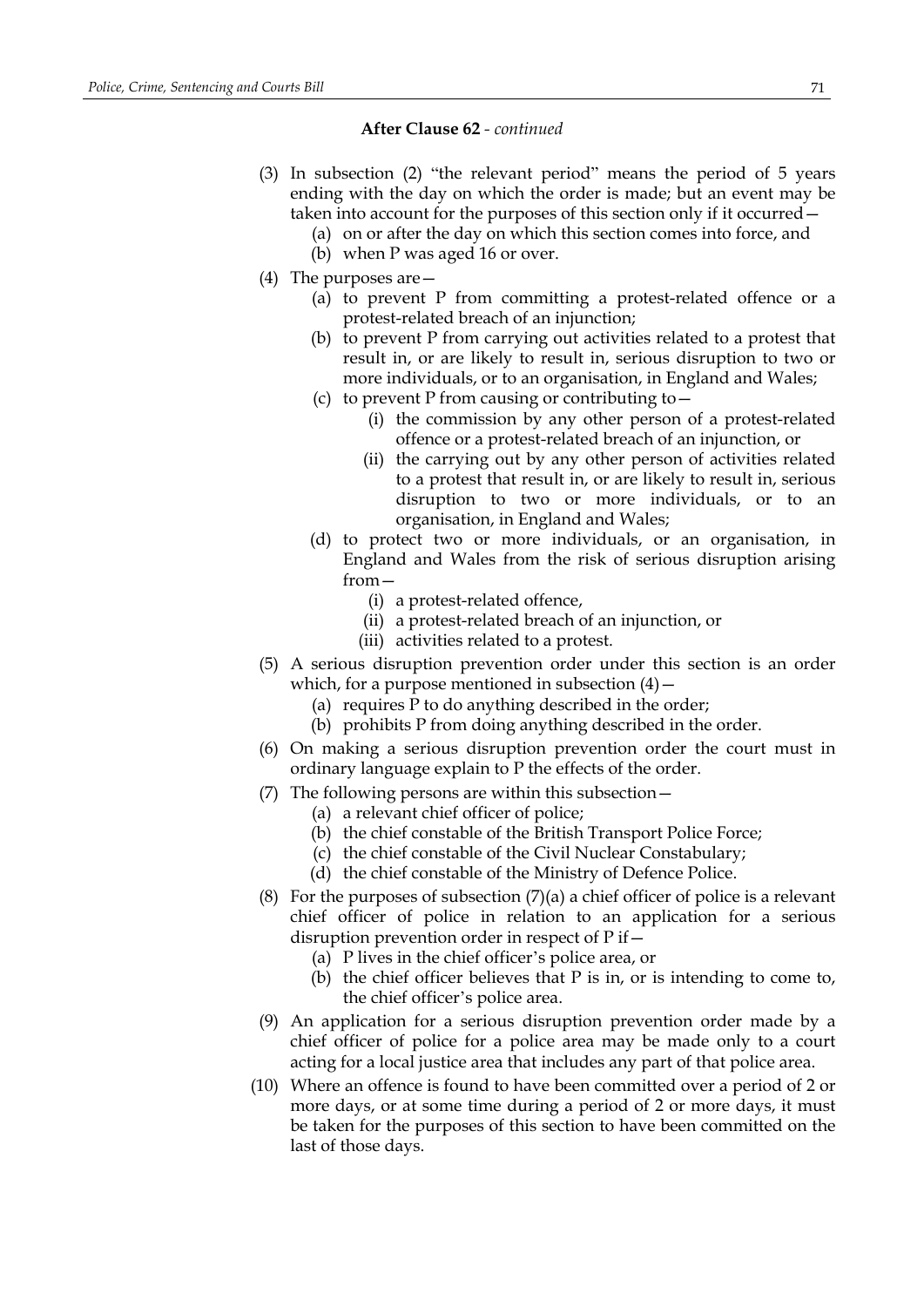(11) Section 127 of the Magistrates' Courts Act 1980 (time limits) does not apply to a complaint under this section.

*Provisions of serious disruption prevention orders*

#### **342N Provisions of serious disruption prevention order**

- (1) The requirements imposed on a person ("P") by a serious disruption prevention order may, in particular, have the effect of requiring P to present themselves to a particular person at a particular place at, or between, particular times on particular days.
- (2) Sections 342O and 342P make further provision about the inclusion of requirements (including notification requirements) in a serious disruption prevention order.
- (3) The prohibitions imposed on a person ("P") by a serious disruption prevention order may, in particular, have the effect of prohibiting P from—
	- (a) being at a particular place;
	- (b) being at a particular place between particular times on particular days;
	- (c) being at a particular place between particular times on any day;
	- (d) being with particular persons;
	- (e) participating in particular activities;
	- (f) having particular articles with them;
	- (g) using the internet to facilitate or encourage persons to  $-$ 
		- (i) commit a protest-related offence or a protest-related breach of an injunction, or
		- (ii) carry out activities related to a protest that result in, or are likely to result in, serious disruption to two or more individuals, or to an organisation, in England and Wales.
- (4) References in this section to a particular place or particular persons, activities or articles include a place, persons, activities or articles of a particular description.
- (5) A serious disruption prevention order which imposes prohibitions on a person may include exceptions from those prohibitions.
- (6) Nothing in this section affects the generality of sections 342L(6) and 342M(5).
- (7) The requirements or prohibitions which are imposed on a person by a serious disruption prevention order must, so far as practicable, be such as to avoid—
	- (a) any conflict with the person's religious beliefs, and
	- (b) any interference with the times, if any, at which the person normally works or attends any educational establishment.

### **342O Requirements in serious disruption prevention order**

- (1) A serious disruption prevention order which imposes on a person ("P") a requirement, other than a notification requirement under section 342P, must specify a person who is to be responsible for supervising compliance with the requirement.
- (2) That person may be an individual or an organisation.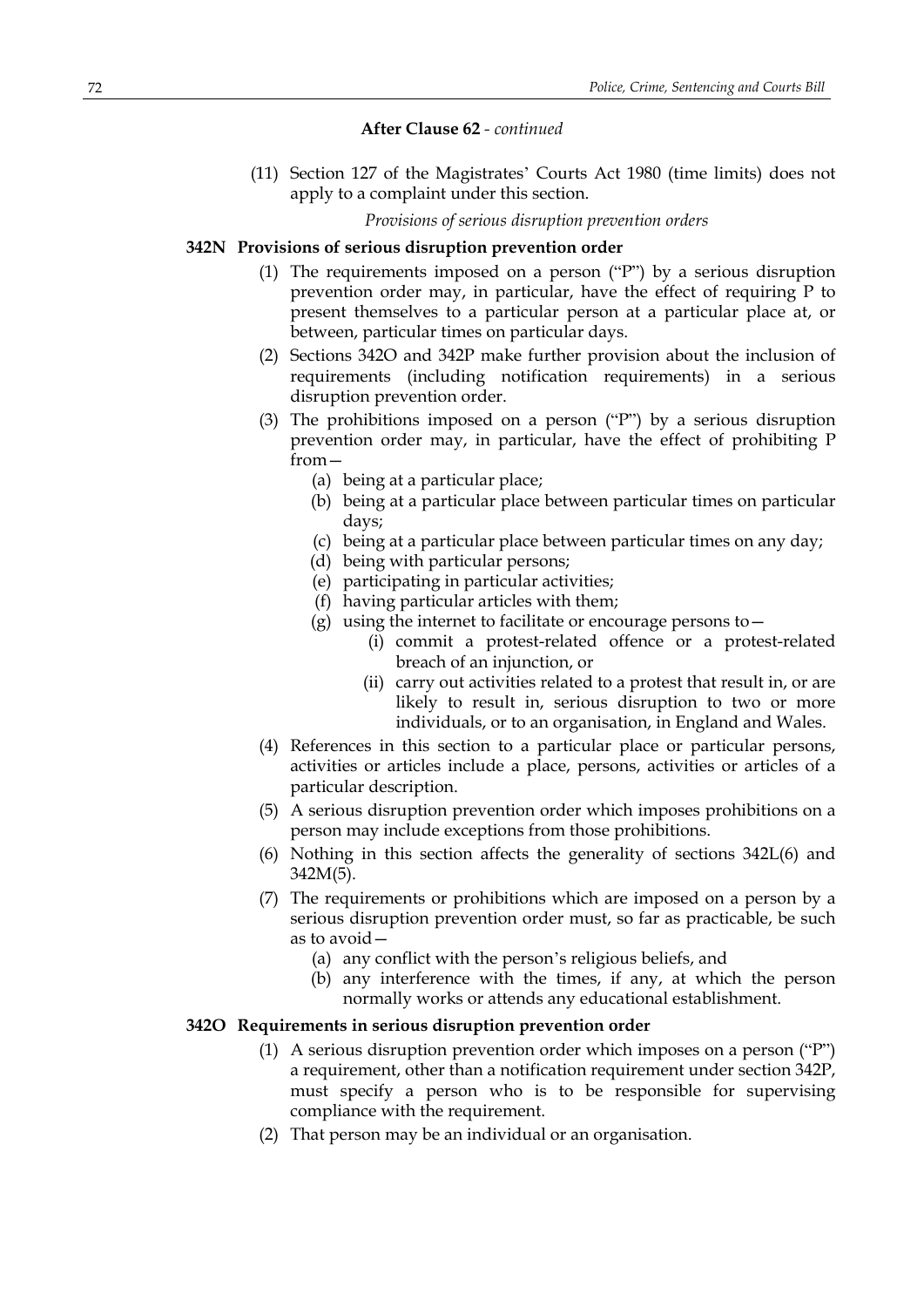- (3) Before including such a requirement, the court must receive evidence about its suitability and enforceability from—
	- (a) the individual to be specified under subsection (1), if an individual is to be specified;
	- (b) an individual representing the organisation to be specified under subsection (1), if an organisation is to be specified.
- (4) Before including two or more such requirements, the court must consider their compatibility with each other.
- (5) It is the duty of a person specified under subsection  $(1)$  -
	- (a) to make any necessary arrangements in connection with the requirements for which the person has responsibility (the "relevant requirements");
	- (b) to promote P's compliance with the relevant requirements;
	- (c) if the person considers that  $P-$ 
		- (i) has complied with all of the relevant requirements, or
		- (ii) has failed to comply with a relevant requirement,
		- to inform the appropriate chief officer of police.
- (6) In subsection  $(5)(c)$  "the appropriate chief officer of police" means  $-$ 
	- (a) the chief officer of police for the police area in which it appears to the person specified under subsection (1) that P lives, or
	- (b) if it appears to that person that P lives in more than one police area, whichever of the chief officers of police of those areas the person thinks it is most appropriate to inform.
- (7) Where P is subject to a requirement in a serious disruption prevention order, other than a notification requirement under section 342P, P must—
	- (a) keep in touch with the person specified under subsection (1) in relation to that requirement, in accordance with any instructions given by that person from time to time, and
	- (b) notify that person of any change of P's home address.
- (8) The obligations mentioned in subsection (7) have effect as if they were requirements imposed on P by the order.

## **342P Notification requirements in serious disruption prevention order**

- (1) A serious disruption prevention order made in respect of a person ("P") must impose on P the notification requirements in subsections (2) and (4).
- (2) P must be required to notify the information in subsection (3) to the police within the period of 3 days beginning with the day on which the order takes effect.
- (3) That information is—
	- (a) P's name on the day that the notification is given and, where P uses one or more other names on that day, each of those names,
	- (b) P's home address on that day, and
	- (c) the address of any other premises at which, on that day, P regularly resides or stays.
- (4) P must be required to notify the information mentioned in subsection (5) to the police within the period of 3 days beginning with the day on which P—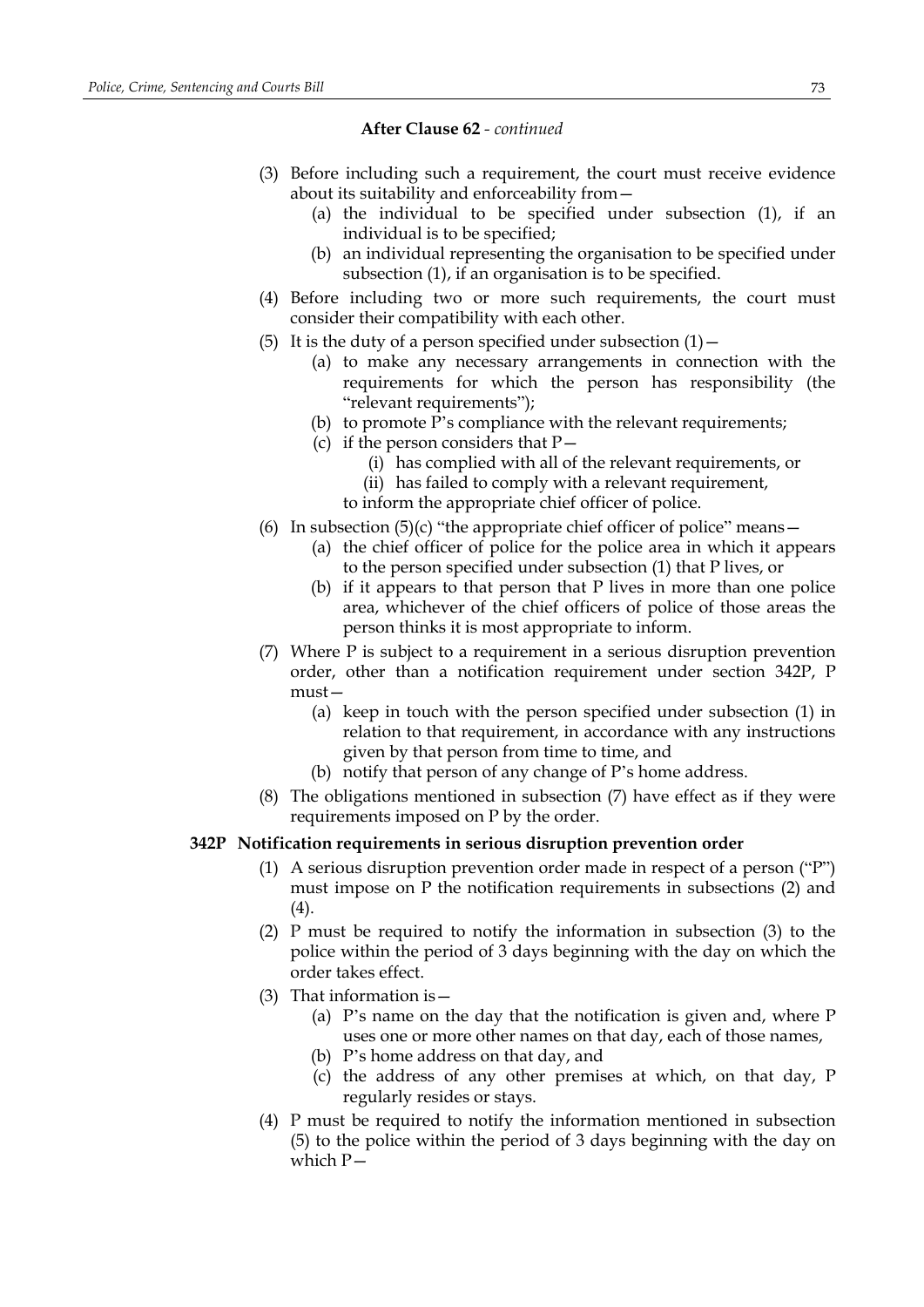- (a) uses a name which has not been previously notified to the police in accordance with the order,
- (b) changes their home address, or
- (c) decides to live for a period of one month or more at any premises the address of which has not been previously notified to the police in accordance with the order.
- (5) That information is—
	- (a) in a case within subsection  $(4)(a)$ , the name which has not previously been notified,
	- (b) in a case within subsection  $(4)(b)$ , the new home address, and
	- (c) in a case within subsection  $(4)(c)$ , the address of the premises at which P has decided to live.
- (6) A serious disruption prevention order must provide that P gives a notification of the kind mentioned in subsection  $(2)$  or  $(4)$  by  $-$ 
	- (a) attending at a police station in a police area in which P lives, and
	- (b) giving an oral notification to a police officer, or to any person
		- authorised for the purpose by the officer in charge of the station.

# **342Q Duration of serious disruption prevention order**

- (1) A serious disruption prevention order takes effect on the day it is made, subject to subsections (3) and (4).
- (2) A serious disruption prevention order must specify the period for which it has effect, which must be a fixed period of not less than 1 week and not more than 2 years.
- (3) Subsection (4) applies in relation to a serious disruption prevention order made in respect of a person ("P") if—
	- (a) P has been remanded in or committed to custody by an order of a court,
	- (b) a custodial sentence has been imposed on P or P is serving or otherwise subject to a such a sentence, or
	- (c) P is on licence for part of the term of a custodial sentence.
- (4) The order may provide that it does not take effect until—
	- (a) P is released from custody,
	- (b) P ceases to be subject to a custodial sentence, or
	- (c) P ceases to be on licence.
- (5) A serious disruption prevention order may specify periods for which particular requirements or prohibitions have effect.
- (6) Where a court makes a serious disruption prevention order in respect of a person and the person is already subject to such an order, the earlier order ceases to have effect.
- (7) In this section "custodial sentence" includes a pre-Code custodial sentence (see section 222(4)).

# **342R Other information to be included in serious disruption prevention order**

A serious disruption prevention order made in respect of a person must specify—

- (a) the reasons for making the order, and
- (b) the penalties which may be imposed on the person for breaching the order.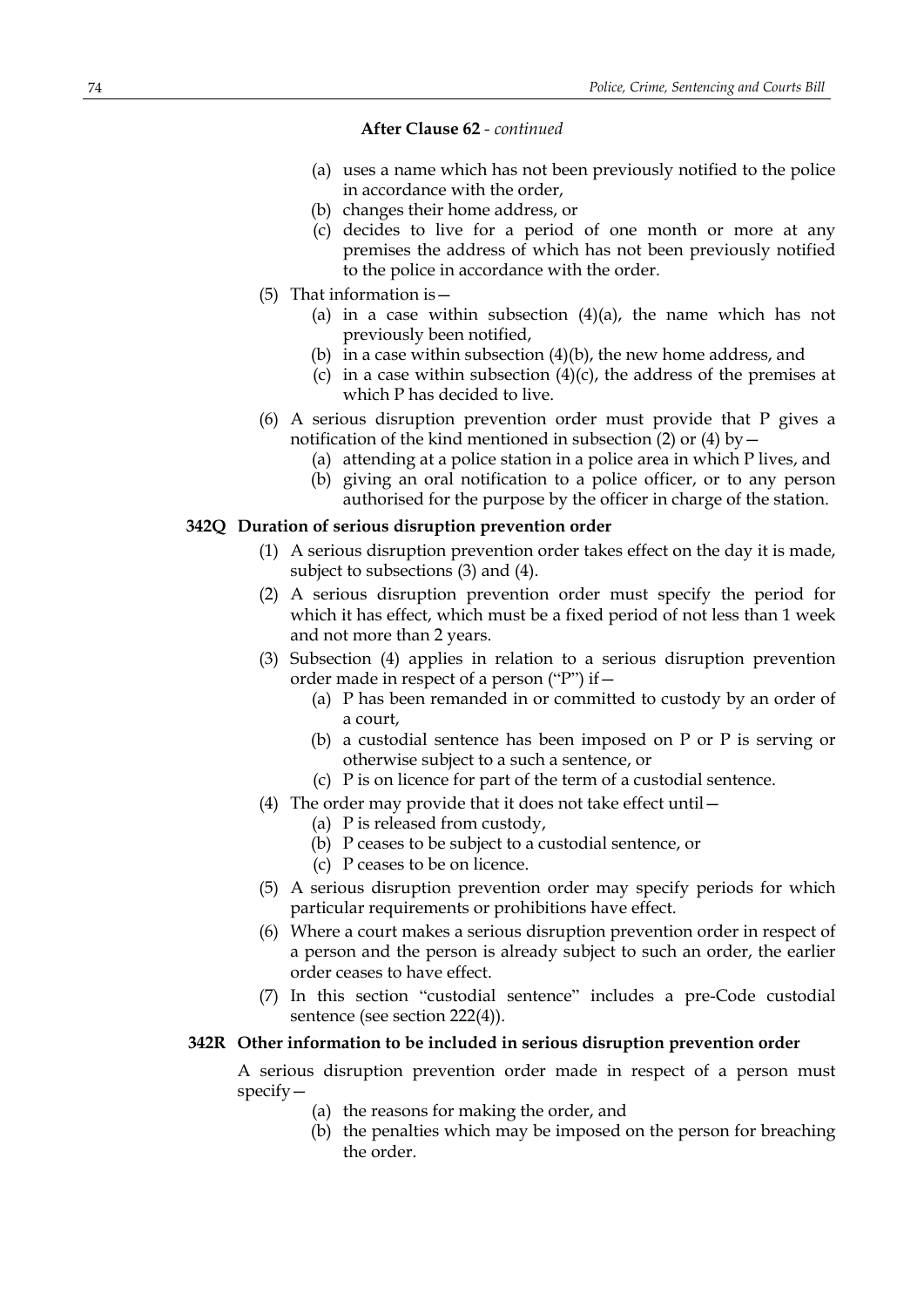#### *Offences*

# **342S Offences relating to a serious disruption prevention order**

- (1) Where a serious disruption prevention order has effect in respect of a person ("P"), P commits an offence if P—
	- (a) fails without reasonable excuse to do anything P is required to do by the order,
	- (b) without reasonable excuse does anything P is prohibited from doing by the order, or
	- (c) notifies to the police, in purported compliance with the order, any information which P knows to be false.
- (2) A person guilty of an offence under this section is liable on summary conviction to imprisonment for a term not exceeding 51 weeks or a fine or both.
- (3) In relation to an offence committed before the coming into force of section 281(5) of the Criminal Justice Act 2003 (alteration of penalties for certain summary offences: England and Wales), the reference in subsection (2) to 51 weeks is to be read as a reference to 6 months.

*Variation, renewal or discharge of serious disruption prevention order*

# **342T Variation, renewal or discharge of serious disruption prevention order**

- (1) Where a serious disruption prevention order has been made in respect of a person ("P"), a person within subsection (2) may apply to the appropriate court for an order varying, renewing or discharging the order.
- (2) Those persons are—
	- (a) P;
	- (b) the chief officer of police for the police area in which P lives;
	- (c) a chief officer of police who believes that P is in, or is intending to come to, the chief officer's police area;
	- (d) if the application for the order was made by a chief officer of police other than one within paragraph (b) or (c), the chief officer by whom the application was made;
	- (e) the chief officer of police for a police area in which P committed an offence on the basis of which the order was made;
	- (f) where the order was made following an application by a constable within subsection (3), that constable.
- (3) Those constables are—
	- (a) the chief constable of the British Transport Police Force;
	- (b) the chief constable of the Civil Nuclear Constabulary;
	- (c) the chief constable of the Ministry of Defence Police.
- (4) An application under this section must be made—
	- (a) where the appropriate court is a magistrates' court, by complaint;
	- (b) in any other case, in accordance with rules of court.
- (5) Before making a decision on an application under this section, the court must hear—
	- (a) the person making the application, and
	- (b) any other person within subsection (2) who wishes to be heard.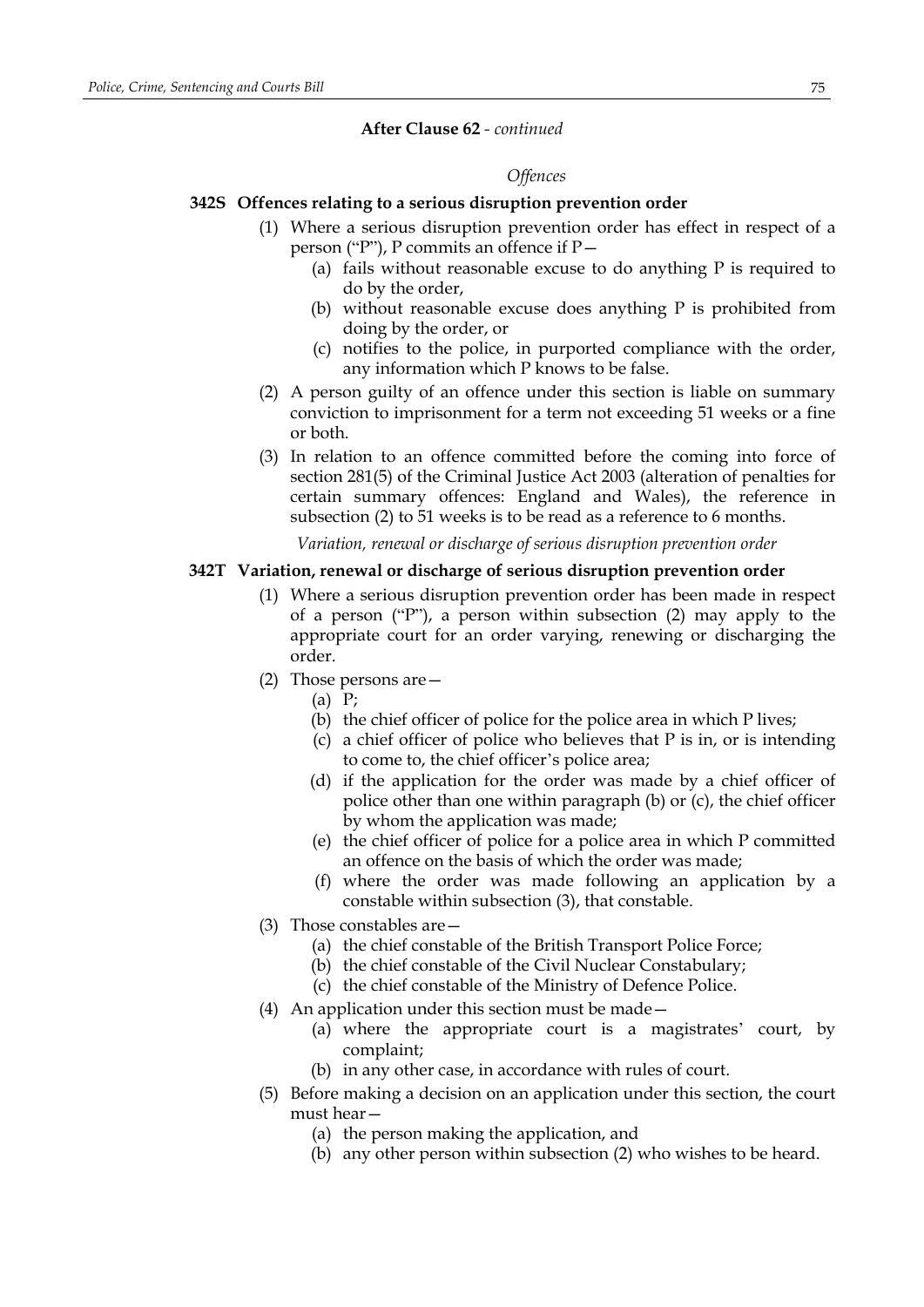- (6) Subject to subsection (7), on an application under this section the court may make such order varying, renewing or discharging the serious disruption prevention order as it thinks appropriate.
- (7) The court may renew a serious disruption prevention order, or vary such an order so as to lengthen its duration or to impose an additional prohibition or requirement on P, only if it considers that to do so is necessary—
	- (a) to prevent P from committing a protest-related offence or a protest-related breach of an injunction,
	- (b) to prevent P from carrying out activities related to a protest that result in, or are likely to result in, serious disruption to two or more individuals, or to an organisation, in England and Wales,
	- (c) to prevent P from causing or contributing to—
		- (i) the commission by any other person of a protest-related offence or a protest-related breach of an injunction, or
		- (ii) the carrying out by any other person of activities related to a protest that result in, or are likely to result in, serious disruption to two or more individuals, or to an organisation, in England and Wales, or
	- (d) to protect two or more individuals, or an organisation, in England and Wales from the risk of serious disruption arising from—
		- (i) a protest-related offence,
		- (ii) a protest-related breach of an injunction, or
		- (iii) activities related to a protest.
- (8) Sections 342N, 342O, 342P (other than subsections (2) and (3)), 342Q and 342R have effect in relation to the renewal of a serious disruption prevention order, or the variation of such an order so as to lengthen its duration or to impose a new requirement or prohibition, as they have effect in relation to the making of such an order.
- (9) On making an order under this section varying or renewing a serious disruption prevention order, the court must in ordinary language explain to P the effects of the serious disruption prevention order (as varied or renewed).
- (10) Section 127 of the Magistrates' Courts Act 1980 does not apply to a complaint under this section.
- (11) In this section "the appropriate court" means—
	- (a) where the Crown Court or the Court of Appeal made the order, the Crown Court;
	- (b) where a magistrates' court made the order and the application is made by P or a constable within subsection  $(3)$  –
		- (i) that magistrates' court, or
		- (ii) a magistrates' court for the area in which P lives;
	- (c) where a magistrates' court made the order and the application is made by a chief officer of police—
		- (i) that magistrates' court,
		- (ii) a magistrates' court for the area in which P lives, or
		- (iii) a magistrates' court acting for a local justice area that includes any part of the chief officer's police area.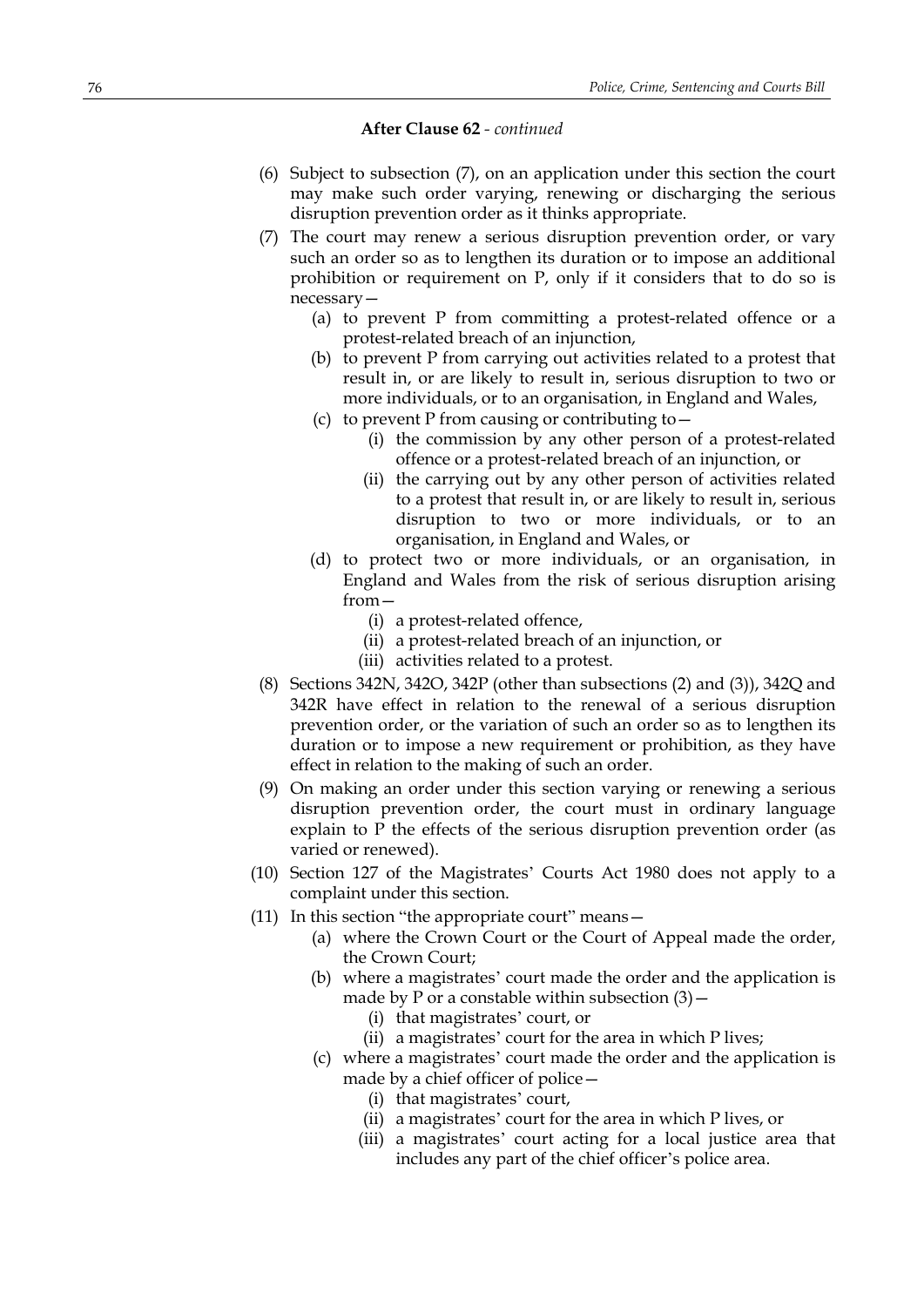#### *Appeals*

# **342U Appeal against serious disruption prevention order**

- (1) Where a serious disruption prevention order is made under section 342L (order on conviction) in respect of a person ("P"), P may appeal against the making of the order as if the order were a sentence passed on P for the offence.
- (2) Where a serious disruption prevention order is made under section 342M (order otherwise than on conviction) in respect of a person ("P"), P may appeal to the appropriate court against the making of the order.
- (3) A person who applied under section 342M (order otherwise than on conviction) for a serious disruption prevention order to be imposed in respect of a person may appeal to the appropriate court against a refusal to make the order.
- (4) Where an application is made under section 342T for an order varying, renewing or discharging a serious disruption prevention order made in respect of a person  $("P")$  –
	- (a) the person who made the application may appeal to the appropriate court against a refusal to make an order under that section;
	- (b) P may appeal to the appropriate court against the making of an order under that section which was made on the application of a person other than P;
	- (c) a person within subsection (2) of that section (other than P) may appeal to the appropriate court against the making of an order under that section which was made on the application of P.
- (5) In this section "the appropriate court" means—
	- (a) in relation to an appeal under subsection (2), the Crown Court;
	- (b) in relation to an appeal under subsection (3) or  $(4)$ 
		- (i) where the application in question was made to a magistrates' court, the Crown Court;
		- (ii) where the application in question was made to the Crown Court, the Court of Appeal.
- (6) On an appeal under this section to the Crown Court, the court may make—
	- (a) such orders as may be necessary to give effect to its determination of the appeal, and
	- (b) such incidental and consequential orders as appear to it to be appropriate.

# *General*

## **342V Guidance**

- (1) The Secretary of State may issue guidance to—
	- (a) chief officers of police,
		- (b) the chief constable of the British Transport Police Force,
		- (c) the chief constable of the Civil Nuclear Constabulary, and
	- (d) the chief constable of the Ministry of Defence Police,
	- in relation to serious disruption prevention orders.
- (2) The guidance may in particular include—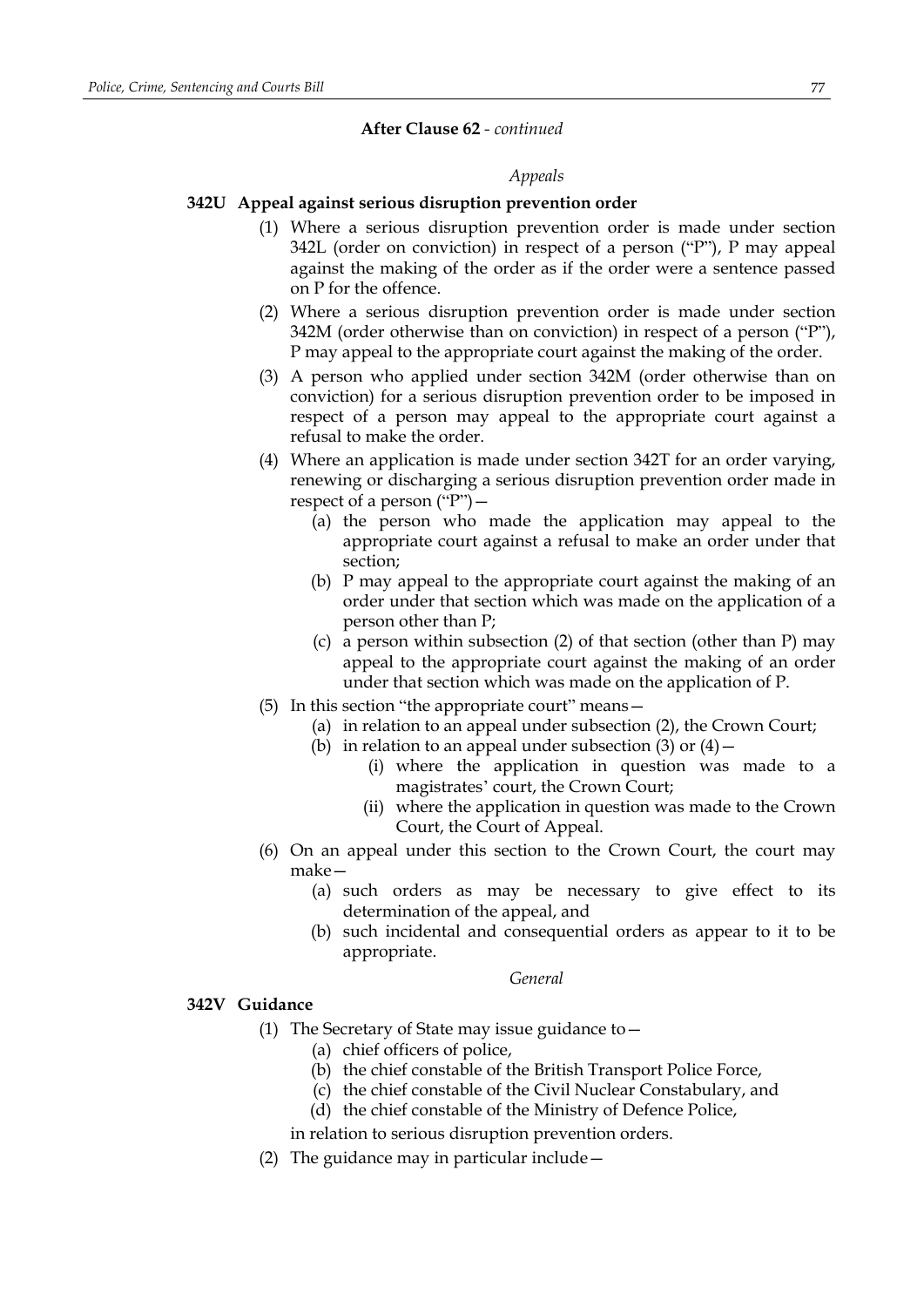- (a) guidance about the exercise by chief officers of police and the chief constables mentioned in subsection (1) of their functions under this Chapter,
- (b) guidance about identifying persons in respect of whom it may be appropriate for applications for serious disruption prevention orders to be made, and
- (c) guidance about providing assistance to prosecutors in connection with applications for serious disruption prevention orders.
- (3) The Secretary of State may revise any guidance issued under this section.
- (4) The Secretary of State must arrange for any guidance issued under this section to be published.
- (5) A chief officer of police or a chief constable mentioned in subsection (1) must have regard to any guidance issued under this section.

## **342W Guidance: Parliamentary procedure**

- (1) Before issuing guidance under section 342V, the Secretary of State must lay a draft of the guidance before Parliament.
- (2) If, within the 40-day period, either House of Parliament resolves not to approve the draft guidance, the guidance may not be issued.
- (3) If no such resolution is made within that period, the Secretary of State may issue the guidance.
- (4) In this section "the 40-day period", in relation to draft guidance, means the period of 40 days beginning with the day on which the draft is laid before Parliament (or, if it is not laid before each House on the same day, the later of the days on which it is laid).
- (5) In calculating the 40-day period, no account is to be taken of any period during which—
	- (a) Parliament is dissolved or prorogued, or
	- (b) both Houses are adjourned for more than 4 days.

# **342X Interpretation of Chapter**

In this Chapter—

- "home address", in relation to a person ("P"), means—
	- (a) the address of P's sole or main residence, or
	- (b) if P has no such residence, the address or location of a place where P can regularly be found and, if there is more than one such place, such one of those places as P may select;

"injunction" means an injunction granted by the High Court, the county court or a youth court;

"protest-related breach", in relation to an injunction, means a breach which is directly related to a protest;

"protest-related offence" means an offence which is directly related to a protest."

(2) In section 3(2) of the Prosecution of Offences Act 1985 (functions of the Director of Public Prosecutions), before paragraph (g) insert—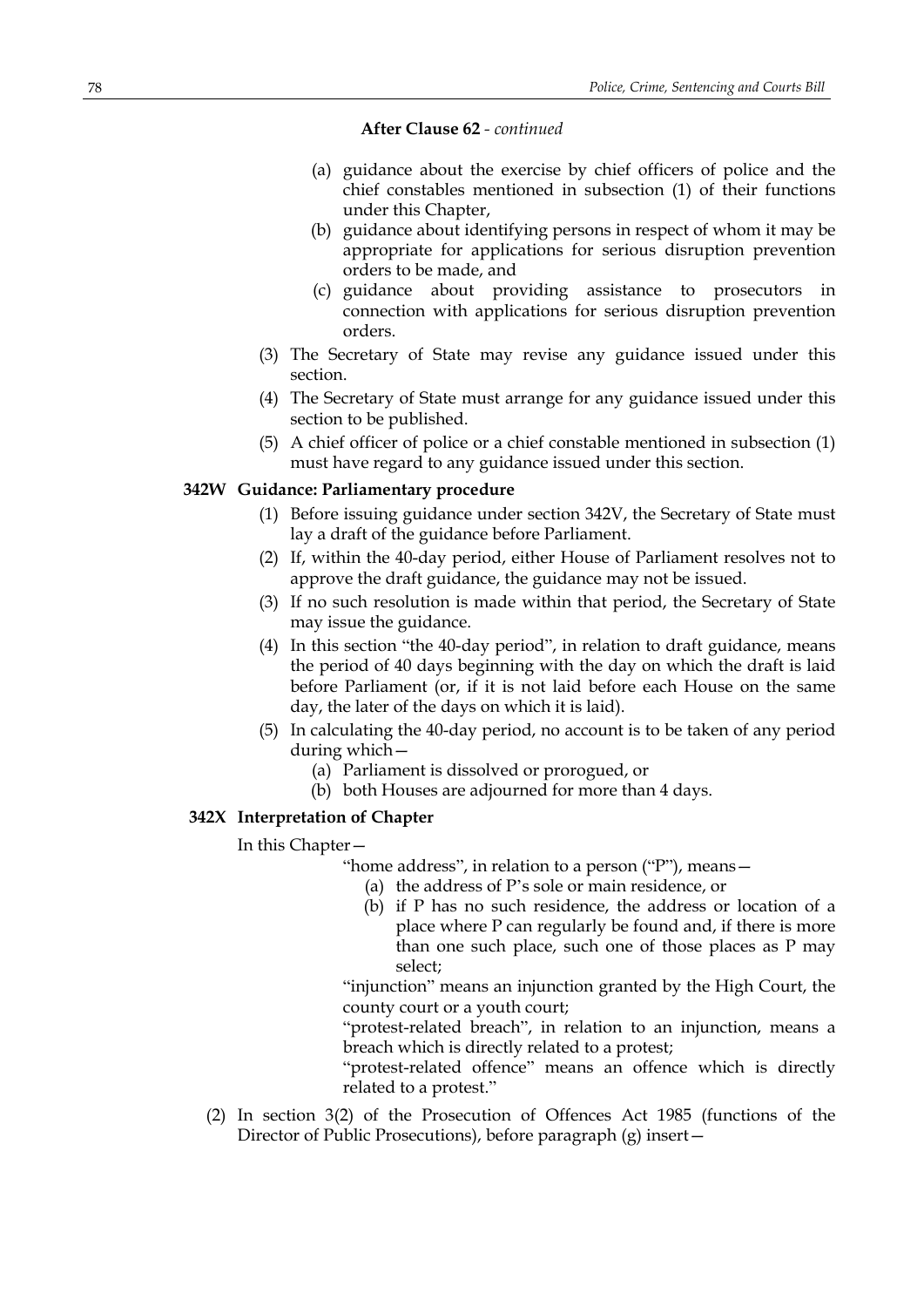"(fi) to have the conduct of applications for orders under section 342L(1)(b) of the Sentencing Code (serious disruption prevention orders on conviction);"."

### *Member's explanatory statement*

*This amendment contains provisions about serious disruption prevention orders. These are orders which can be imposed on a person who has committed two protest-related offences or who has, on at least two occasions, committed protest-related breaches of injunctions or caused or contributed to the commission of such offences or breaches or to activity related to a protest that resulted in serious disruption to two or more individuals or to an organisation.*

#### LORD BEST

# LORD YOUNG OF COOKHAM

# **160** Insert the following new Clause—

## **"Repeal of Vagrancy Act 1824**

- (1) The Vagrancy Act 1824 is repealed.
- (2) In this section—
	- "the 2014 Act" means the Anti-social Behaviour, Crime and Policing Act 2014;

"begging" means asking for gifts on streets or in other public places (for which purpose it is immaterial whether gifts are of money or in kind, whether they are expressed as gifts or as loans, and whether a person asks expressly or impliedly, by displaying receptacles for donations or otherwise; but "begging" does not include soliciting donations to a registered charity with the express written authority of that charity);

"registered charity" means a charity registered under section 30 of the Charities Act 2011, or exempted or excepted from registration under or by virtue of that section; and

"sleeping rough" means sleeping (or making preparations to sleep, or possessing bedding or other equipment for the purpose of sleeping) on streets or in other public places, or in places or structures not designed for human habitation.

- (3) The following principles are to be applied in the exercise of powers under the 2014 Act—
	- (a) begging or sleeping rough does not in itself amount to action causing alarm or distress (in the absence of other factors);
	- (b) policing and other enforcement action should balance protection of the community with sensitivity to the problems that cause people to engage in begging or sleeping rough; and
	- (c) powers under the 2014 Act should not in general be used in relation to people sleeping rough, and should be used in relation to people begging only where no other approach is reasonably available.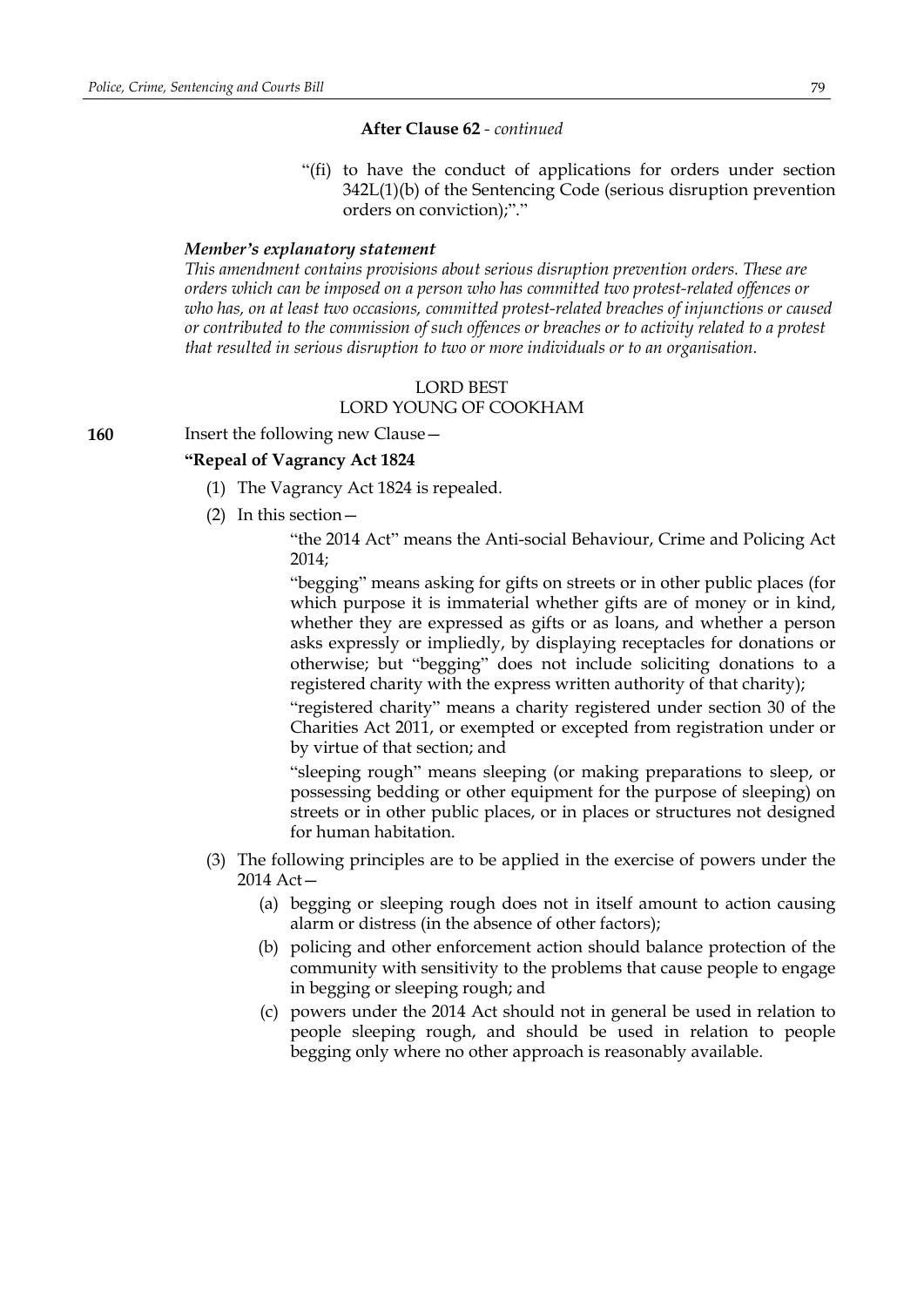- (4) A constable or other person exercising functions under the 2014 Act, or considering whether to exercise functions under that Act, in connection with a person who has been, or may have been, involved in begging or sleeping rough, must consider whether the person could be referred to public authorities, or charitable or other persons, for help in addressing the problems that cause them to be involved in begging or sleeping rough.
- (5) The Secretary of State must issue guidance to local authorities and police forces about the implementation of subsections (3) and (4).
- (6) Local authorities and police forces must—
	- (a) have regard to the guidance; and
	- (b) take reasonable steps to provide education and training designed to ensure consistent and effective implementation of subsections (3) and (4).
- (7) Before issuing (or revising) the guidance the Secretary of State must consult—
	- (a) representatives of police forces;
	- (b) representatives of local authorities; and
	- (c) persons representing the interests of homeless persons.
- (8) The following enactments are repealed (in consequence of subsection  $(1)$ )
	- (a) the Vagrancy Act 1898;
	- (b) the Vagrancy Act 1935;
	- (c) sections  $20(1)(g)$  and  $24(1)(f)$  of the Sentencing Act 2020;
	- (d) section 55(2)(b) of the Violent Crime Reduction Act 2006;
	- (e) paragraph 18 of Schedule 8 to the Serious Organised Crime and Police Act 2005;
	- (f) paragraphs 3(3)(b) and 7(3) of Schedule 3C to the Police Reform Act 2002;
	- (g) paragraph 2(3)(aa) of Schedule 5 to that Act;
	- (h) paragraph 4 of Schedule 6 to the Criminal Justice and Court Services Act 2000;
	- (i) section 43(5) of the Mental Health Act 1983;
	- (j) section 70 of the Criminal Justice Act 1982;
	- (k) section 20 of the Criminal Justice Act 1967;
	- (l) in section 48(2) of the Forestry Act 1967, the words "or against the Vagrancy Act 1824";
	- (m) in section 20(4) of the New Towns Act (Northern Ireland) 1965, the words "or against section 4 of the Vagrancy Act 1824";
	- (n) section 2(3)(c) of the House to House Collections Act 1939; and
	- (o) in section 81 of the Public Health Acts Amendment Act 1907, the words "shall for the purpose of the Vagrancy Act 1824 and of any Act for the time being in force altering or amending the same, be deemed to be an open and public place, and".
- (9) This section extends to England and Wales only.
- (10) This section comes into force at the end of the period of two months beginning with the date of Royal Assent."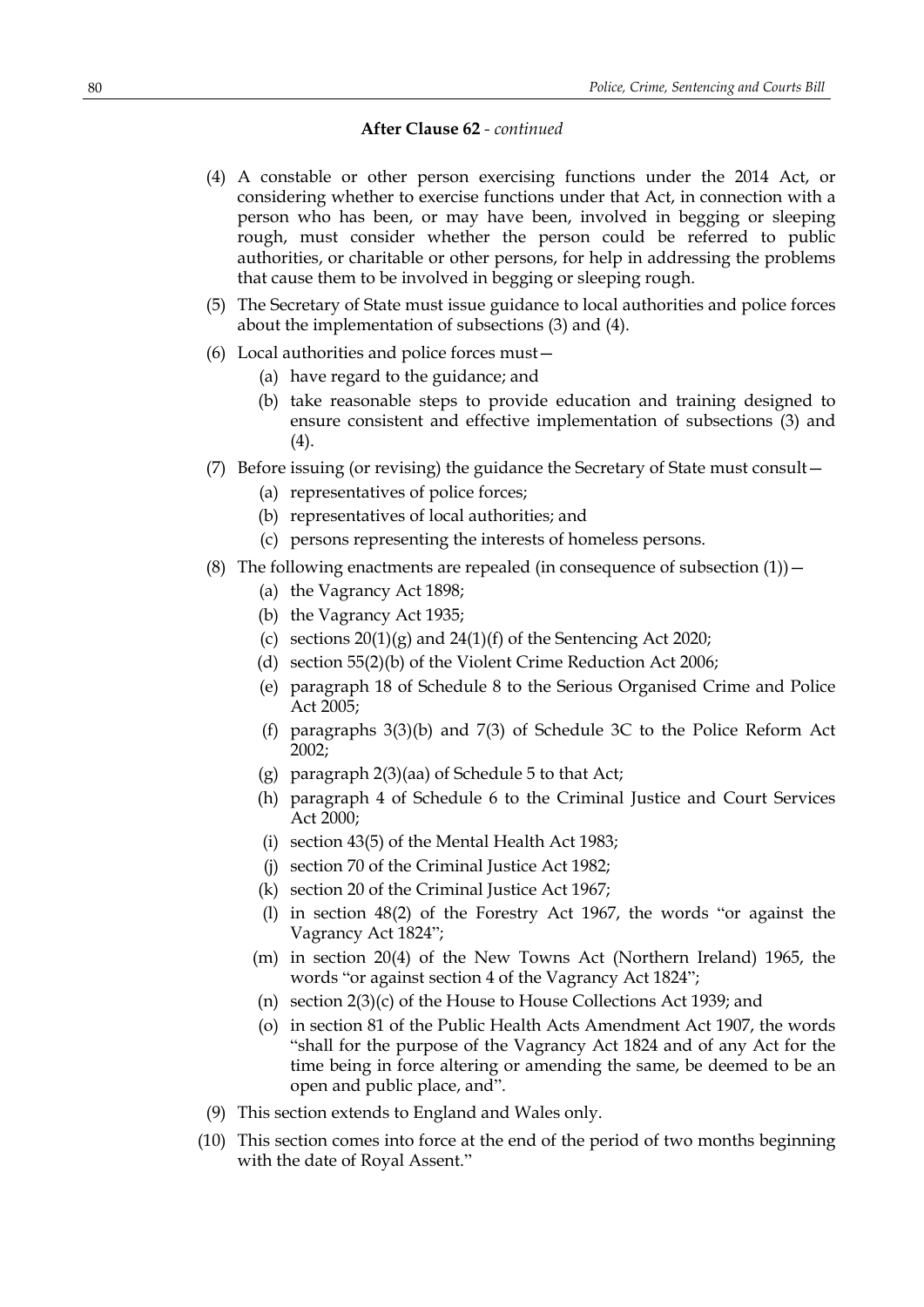## *Member's explanatory statement*

*This new Clause would repeal the Vagrancy Act 1824 and establish that begging or sleeping rough is not itself criminal; it would require police officers to balance protection of the community with sensitivity to the problems that cause people to engage in begging or sleeping rough and ensure that general public order enforcement powers should not in general be used in relation to people sleeping rough, and should be used in relation to people begging only where no other approach is reasonably available.*

# **Schedule 20**

#### LORD WOLFSON OF TREDEGAR

**161** Page 293, line 13, at end insert—

"10A In Schedule 24, omit paragraph 154(f)."

#### *Member's explanatory statement*

*This amendment repeals an amendment of section 38(4)(j) of the Crime and Disorder Act 1998, which has been repealed.*

**162** Page 293, line 22, at end insert—

*"Counter-Terrorism and Sentencing Act 2021 (c. 11)*

12 In Schedule 13 to the Counter-Terrorism and Sentencing Act 2021, omit paragraph 44."

## *Member's explanatory statement*

*This amendment repeals an amendment in the Counter-Terrorism and Sentencing Act 2021 of section 106A of the Powers of Criminal Courts (Sentencing) Act 2000, which was repealed by the Sentencing Act 2020.*

### **Clause 177**

## BARONESS WILLIAMS OF TRAFFORD

**163** Page 197, line 8, at end insert—

"(za) section (*Serious disruption prevention orders*);"

#### *Member's explanatory statement*

*This amendment is consequential on the new Clause in the name of Baroness Williams of Trafford to be inserted after Clause 62 and relating to "serious disruption prevention orders".*

## **Clause 178**

## LORD MOYLAN LORD PANNICK

**164** Page 197, line 40, leave out "and (5)" and insert ", (5) and (5A)"

## LORD BEST

**165** Page 198, line 3, after "33" insert ", (*Repeal of Vagrancy Act 1824)*"

#### *Member's explanatory statement*

*This amendment is consequential to the Amendment tabled in Lord Best's name to After Clause 62.*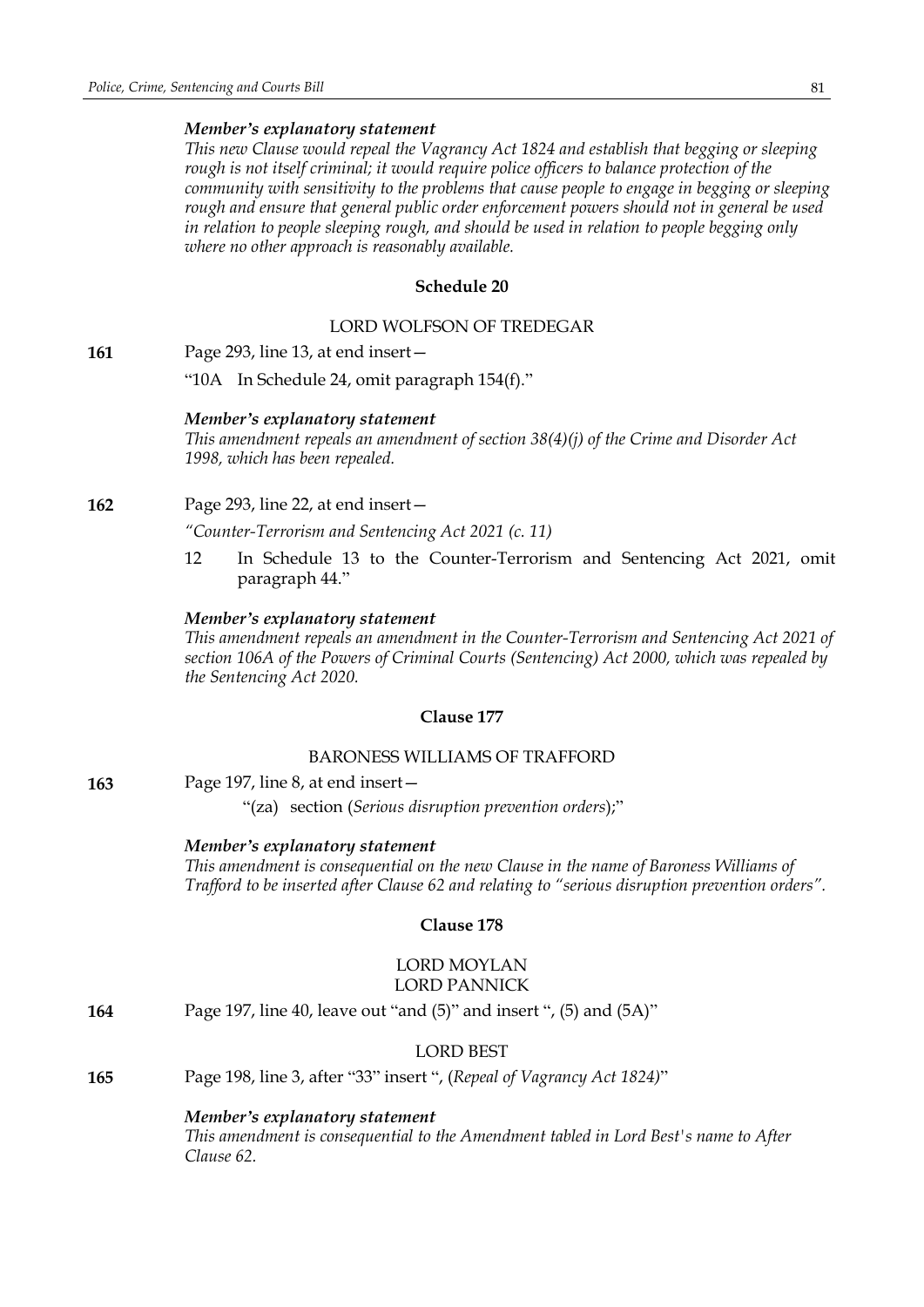## LORD WOLFSON OF TREDEGAR

**166** Page 198, line 27, at end insert—

"(sa) section (*Knife crime prevention order on conviction: adjournment of proceedings*) (2) to (4);"

### *Member's explanatory statement*

*This amendment is consequential on the new Clause in the name of Baroness Williams of Trafford to be inserted after Clause 142 and relating to adjournment of proceedings on an application for a knife crime prevention order.*

**167** Page 198, line 34, at end insert—

"(aa) section (*Required life sentence for manslaughter of emergency worker*);"

### *Member's explanatory statement*

*This amendment is consequential on the new Clause in the name of Lord Wolfson of Tredegar to be inserted after Clause 2 and relating to a required life sentence for the manslaughter of an emergency worker.*

## **168** Page 198, line 40, at end insert—

"(ga) sections (*Penalty for cruelty to children*) and (*Penalty for causing or allowing a child or vulnerable adult to die or suffer serious physical harm*);"

## *Member's explanatory statement*

*This amendment is consequential upon the amendments in the name of Lord Wolfson of Tredegar to add clauses relating to offences against children before Clause 102.*

## LORD MOYLAN LORD PANNICK

**169** Page 199, line 10, at end insert—

"(5A) Section *(Retention by the police of personal data relating to non-criminal conduct perceived to be motivated by hostility)* comes into force at the end of the period of six months beginning with the day on which this Act is passed."